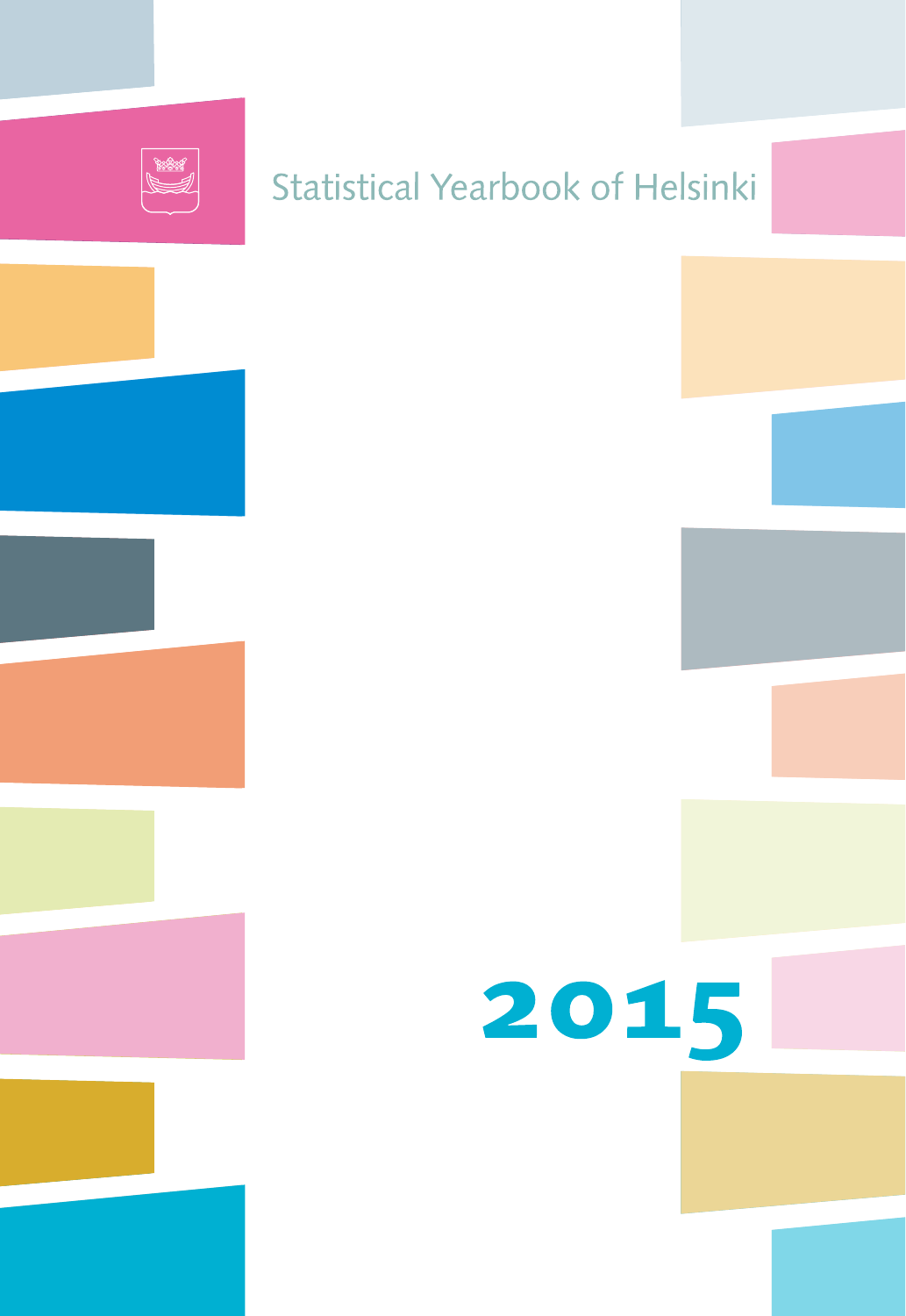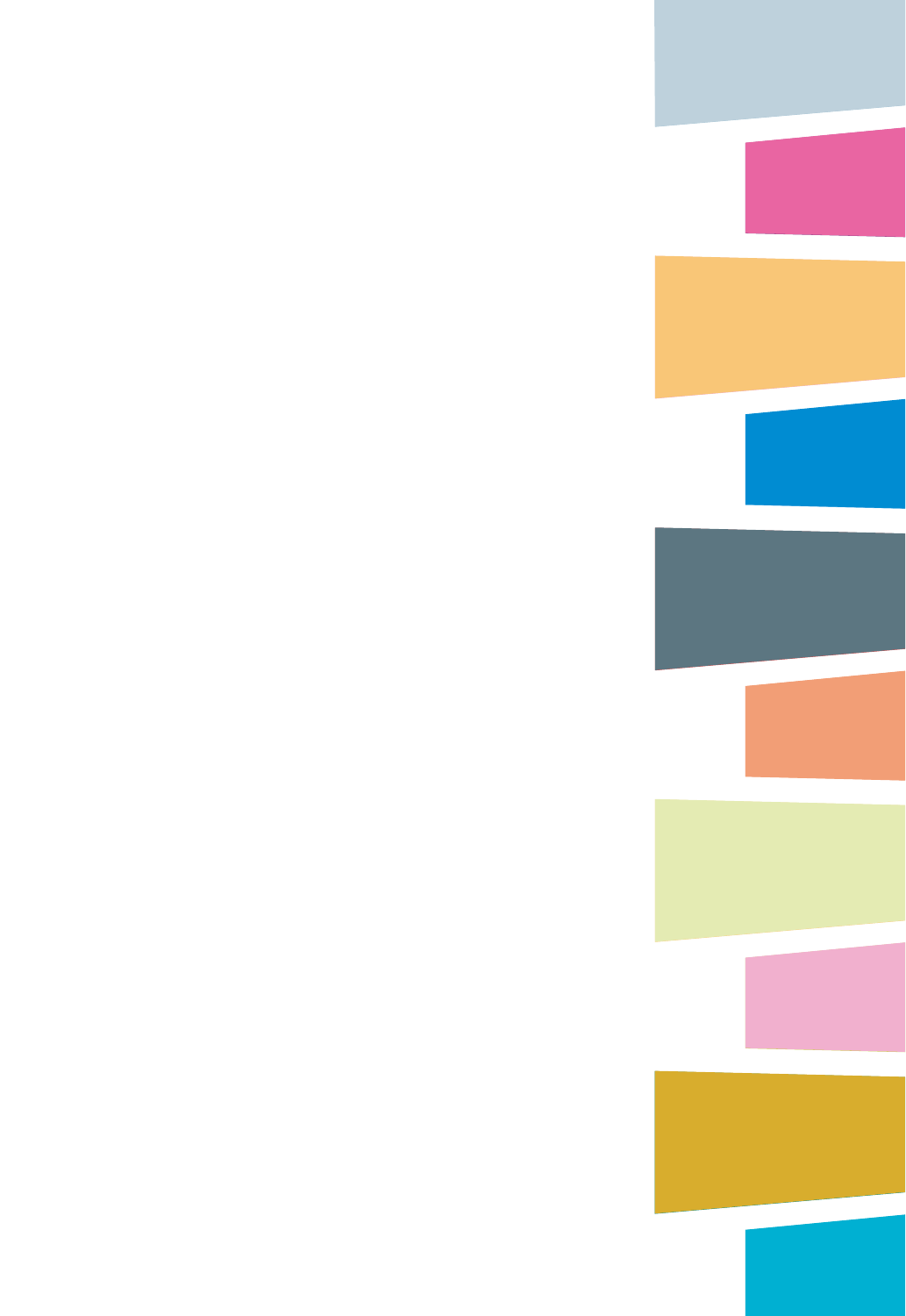# **Statistical Yearbook of Helsinki**

th volume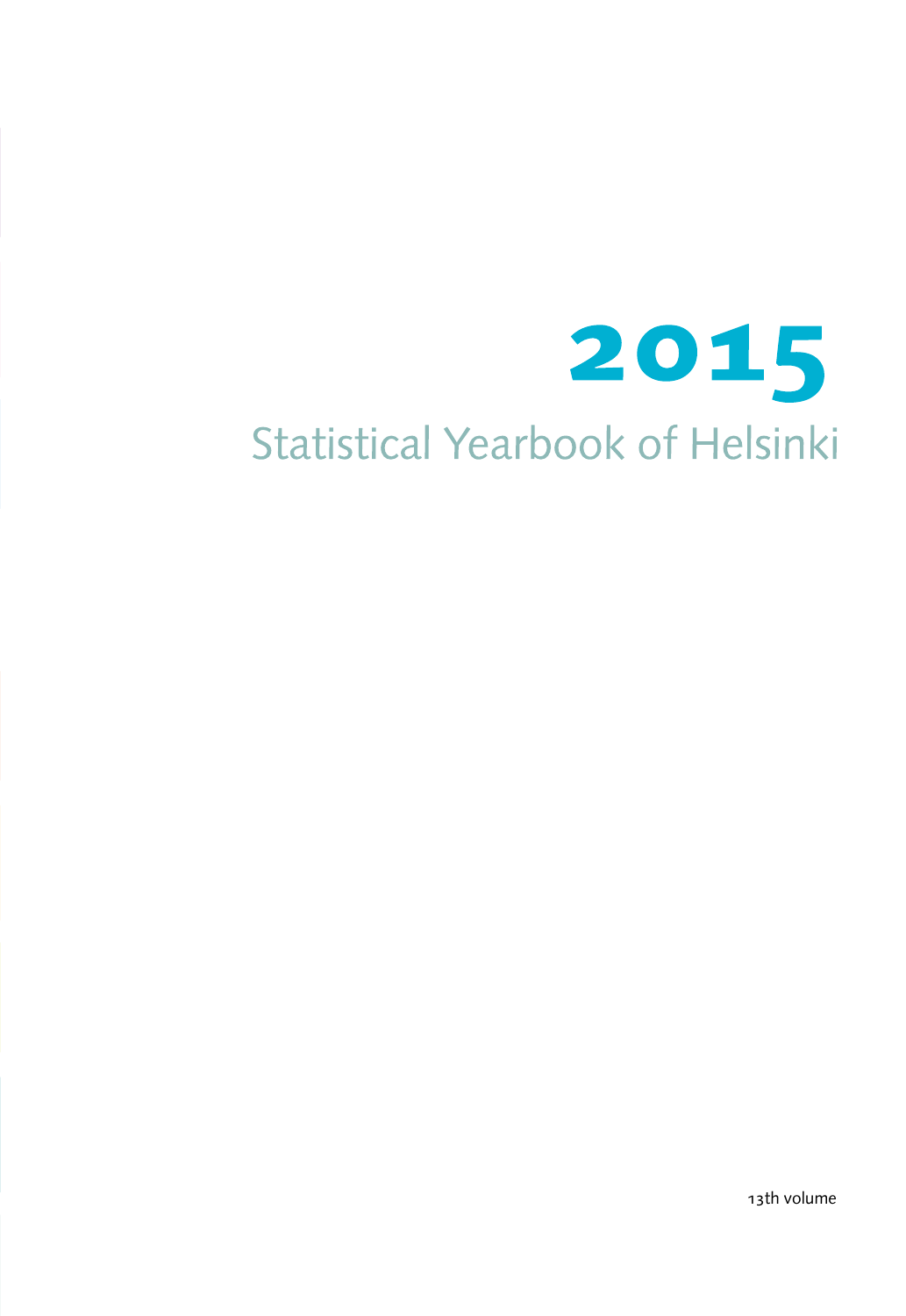#### City of Helsinki Urban Facts

| Address                     | P.O. Box 5500, FI-00099 City of Helsinki, Finland (Siltasaarenkatu 18–20 A)                                                                                                             |
|-----------------------------|-----------------------------------------------------------------------------------------------------------------------------------------------------------------------------------------|
| Telephone<br>Telefax        | +358 9 310 3612<br>09 310 36601                                                                                                                                                         |
| Publications can be ordered | tel. + 358 9 310 36293                                                                                                                                                                  |
| Direct sales                | Urban Facts Library, Siltasaarenkatu 18-20 A, tel. + 358 9 310 36377                                                                                                                    |
| Inquiries                   | Statistics and information services<br>Sini Askelo, tel. +358 9 310 36394, sini.askelo@hel.fi<br>Aila Perttilä, tel. +358 9 310 36399, aila.perttila@hel.fi<br>Telefax +358 9 310 36601 |
| <b>ISBN</b>                 | 978-952-331-070-4                                                                                                                                                                       |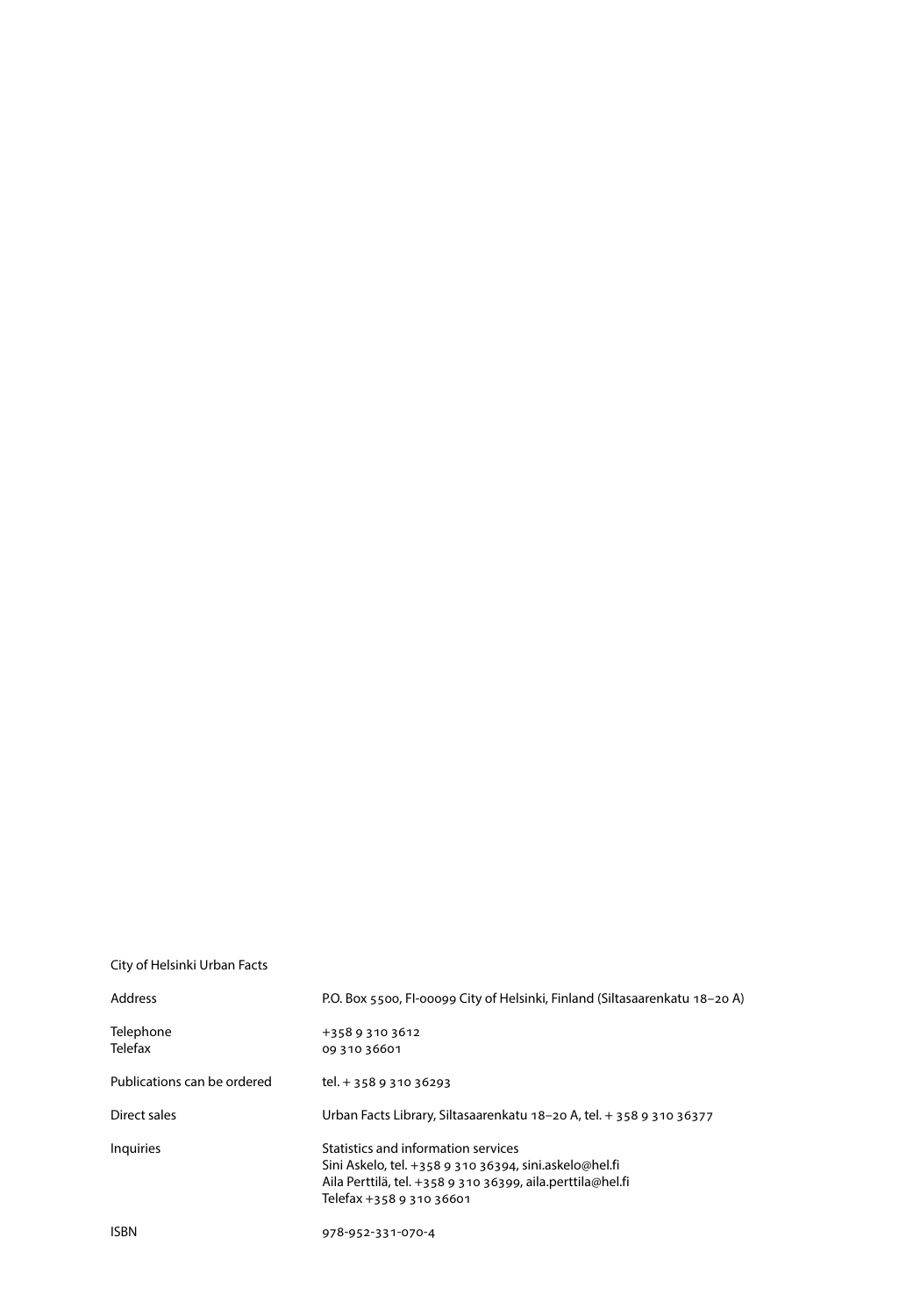## **Contents**

| 1              |  |
|----------------|--|
| $\overline{2}$ |  |
| 3              |  |
| 4              |  |
| 5              |  |
| 6              |  |
| 7              |  |
| 8              |  |
| 9              |  |
| 10             |  |
| 11             |  |
| 12             |  |
| 13             |  |
| 14             |  |
| 15             |  |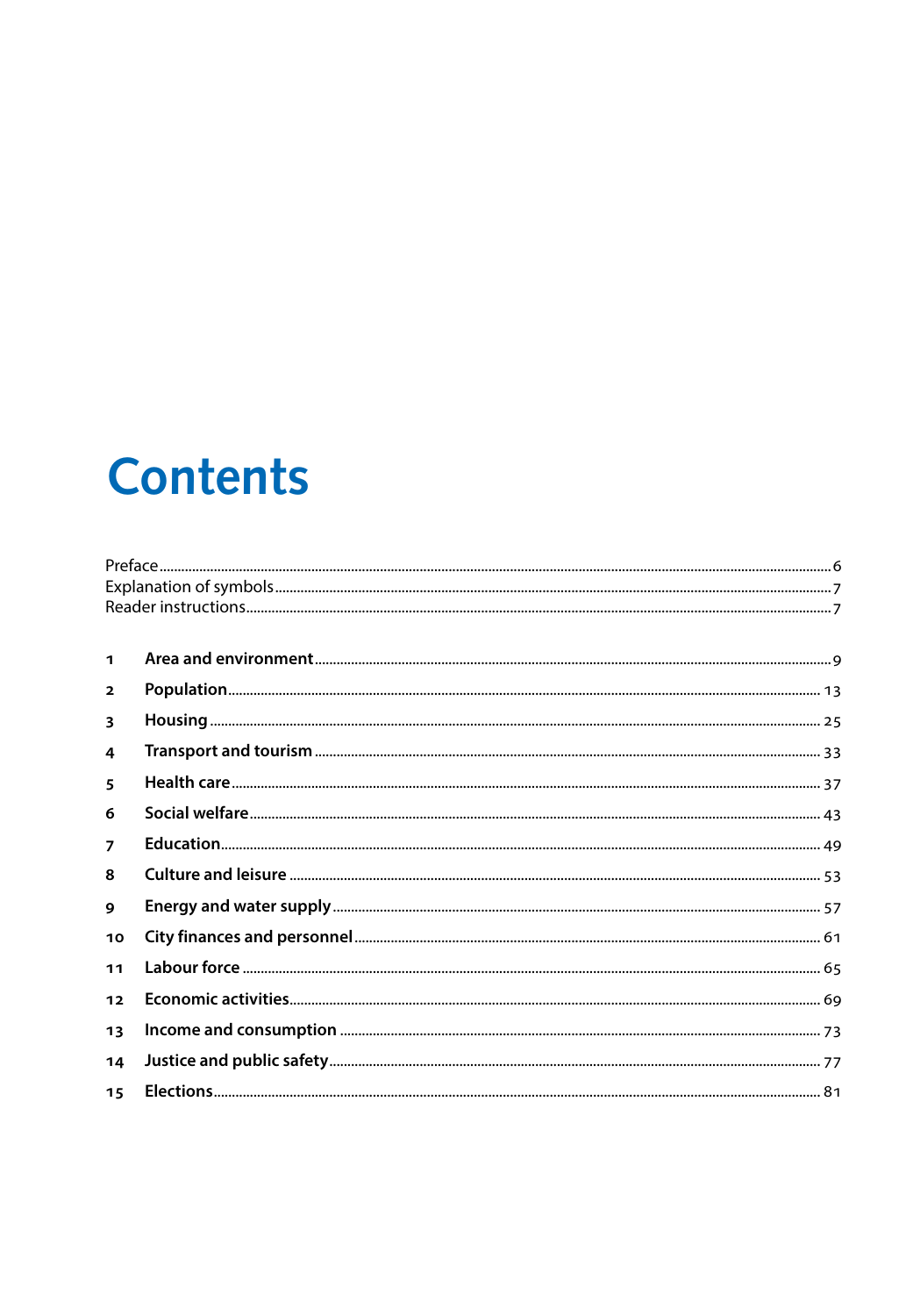## **Preface**

The Statistical Yearbook provides a varied, statistics-based description of Helsinki and its residents. Many of the tables also present comparative data from the rest of the Helsinki Metropolitan Area, the Helsinki Region and Finland as a whole. Moreover, the yearbook contains a chapter on major cities in the rest of Scandinavia and one on the capitals of Lithuania, Latvia and Estonia, and on the City of S:t Petersburg. The book contains 257 tables in all.

The 2015 edition is the 103th, The book has been reshaped several times, but its objective, to describe the city and its inhabitants from many perspectives, has remained. The Statistical Yearbooks of 1905 to 2008 are available in a digital format on the Sinetti archives database. (www.sinettiarkisto.fi). Sinetti contains a multitude of material relating to Helsinki's history.

Tables from the Statistical Yearbook were among the first data to be published as open data by the Helsinki Region Infoshare online service (www.hri.fi). The statistical yearbooks since 2002 are available on the HRI.

Additional data on many themes in the yearbook can be found in the statistical and research publications, electronic data and databases of the City of Helsinki Urban Facts (www.hel.fi/tietokeskus). Statistics on Helsinki by district and sub-district are available in the Helsinki Region Small Area Database (www.aluesarjat.fi). The publication Helsinki by district presents statistics in the form of maps, graphs and tables. This publication, too, is available on our website. The library of Helsinki City Urban Facts also provides information services.

The yearbook is compiled by the City of Helsinki Urban Facts Division for Statistics and Information Services. The editing has been led by Senior Statistician **Sini Askelo**, and the actual editorial work was carried out by Statistics Secretary **Aila Perttilä**. Statistics Secretary **Annikki Suihkonen** made the graphs. The layout was made by Statistics Secretary **Sirkka Koski**. The cover was planned and made by Graphics Designer **Olli Turunen** of Tovia Design Oy Ltd. We want to thank all our numerous cooperation partners within and outside the city administration for their valuable help in providing data for the Statistical Yearbook.

> Helsinki, November 2015 **Ari Jaakola** *Statistics and Information Services Manager*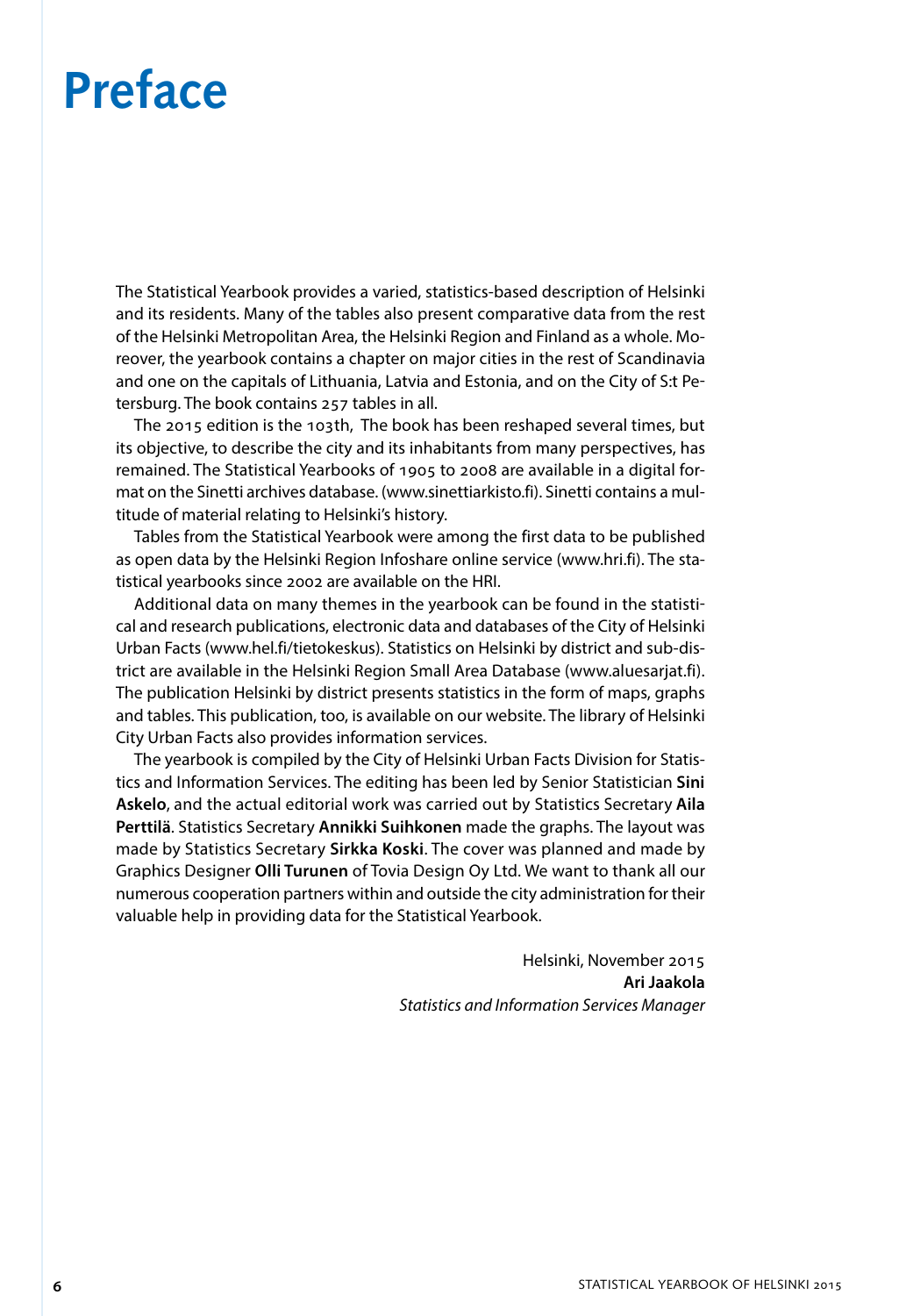# **Explanation of symbols**

### **Coefficients for monetary value**

| 2013 currency rate |             | 2014 Currency rate |             |
|--------------------|-------------|--------------------|-------------|
| Year               | Coefficient | Year               | Coefficient |
| 1970               | 8,492       | 1970               | 8,581       |
| 1975               | 4,816       | 1975               | 4,866       |
| 1980               | 2,905       | 1980               | 2,935       |
| 1985               | 1,929       | 1985               | 1,949       |
| 1990               | 1,514       | 1990               | 1,530       |
| 1995               | 1,360       | 1995               | 1,374       |
| 2000               | 1,259       | 2000               | 1,272       |
| 2012               | 1,015       | 2013               | 1,010       |
| 2013               | 1,000       | 2014               | 1,000       |

### **Explanation of symbols**

| Magnitude nil                             |           |
|-------------------------------------------|-----------|
| Magniture less than half of unit employed | $\circ$   |
| Data subject to secrecy                   | $\cdots$  |
| Data not available                        | $\ddotsc$ |
| Category not applicable                   | ٠         |
| Preliminary data                          | $\ast$    |
| Corrected figure                          | u         |
| Men                                       | M         |
| Women                                     | W         |

A horizontal line drawn across a time series shows substantial breaks in the homogeneity of a series.

### **Reader instructions**

The book contains some data denominated in euros expressed in fixed monetary value for 2013 or 2014. This has been done in an attempt to eliminate the impacts of changes in monetary value on the figures. The cost of living index 1951:10 = 100 has been used as the **deflation coefficient**. The coefficients for different years are stated in conjunction with the symbols.

There is always a reference in conjunction with the euro-denominated data as to whether the figures have been stated in fixed monetary value for 2013 or 2014. Where no reference is stated, the euro-denominated data is in the current monetary value. Where figures are examined **in relation to the population figure**, the average population figure has been used as the population figure if the data apply to the whole year.

The year book presents **district data** in accordance with the **district division system** approved by the City Board. The district division system is at four levels with the city being divided into 8 major districts, which are subdivided into a total of 34 districts. These districts comprise sub-districts and small districts in the official district division. There are currently 148 sub-districts and 404 small areas. Each major district, district and sub-district has a code and name confirmed by the City Board and small areas have a code only. Major districts have a single-digit code from 1–8 and districts have a three-digit code, with the first digit designating the major district in which the district lies. The three-digit code of sub-districts is formed from the city area code (the two first digits) and the sub-district code (the last digit). A full list of the district names and codes in the district division system can be found with the district division map appendix.

**The Helsinki Metropolitan Area** comprises the cities of Helsinki, Espoo, Vantaa and Kauniainen. **The Helsinki Region** comprises these four cities and those of Hyvinkää, Järvenpää, Kerava, Kirkkonummi, Nurmijärvi, Sipoo, Tuusula, Vihti and, since 1 Jan. 2005, Mäntsälä and Pornainen.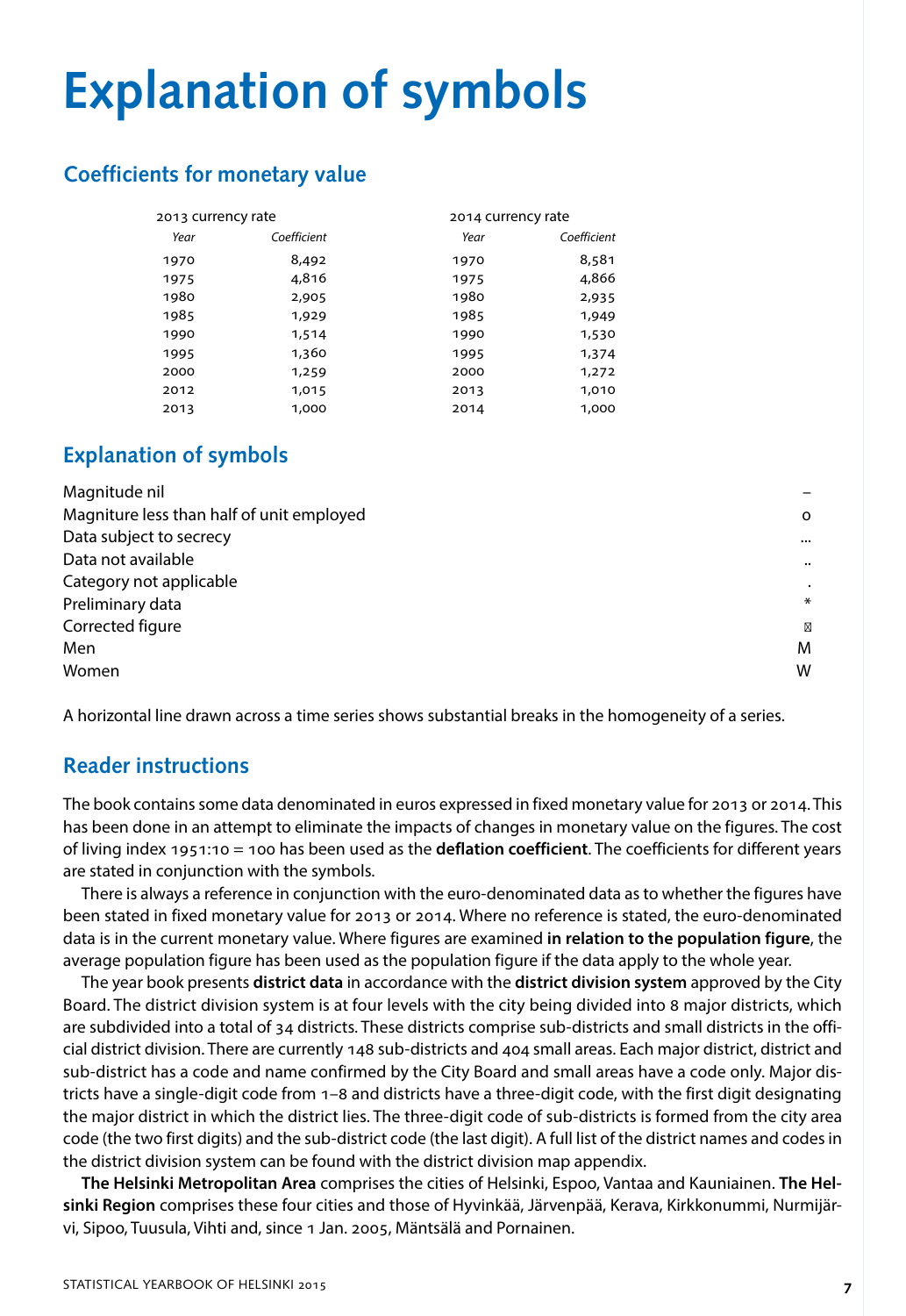#### **Major districts in Helsinki**



**Land use 2014** Residential area

Ш

**Park**, field or forest area

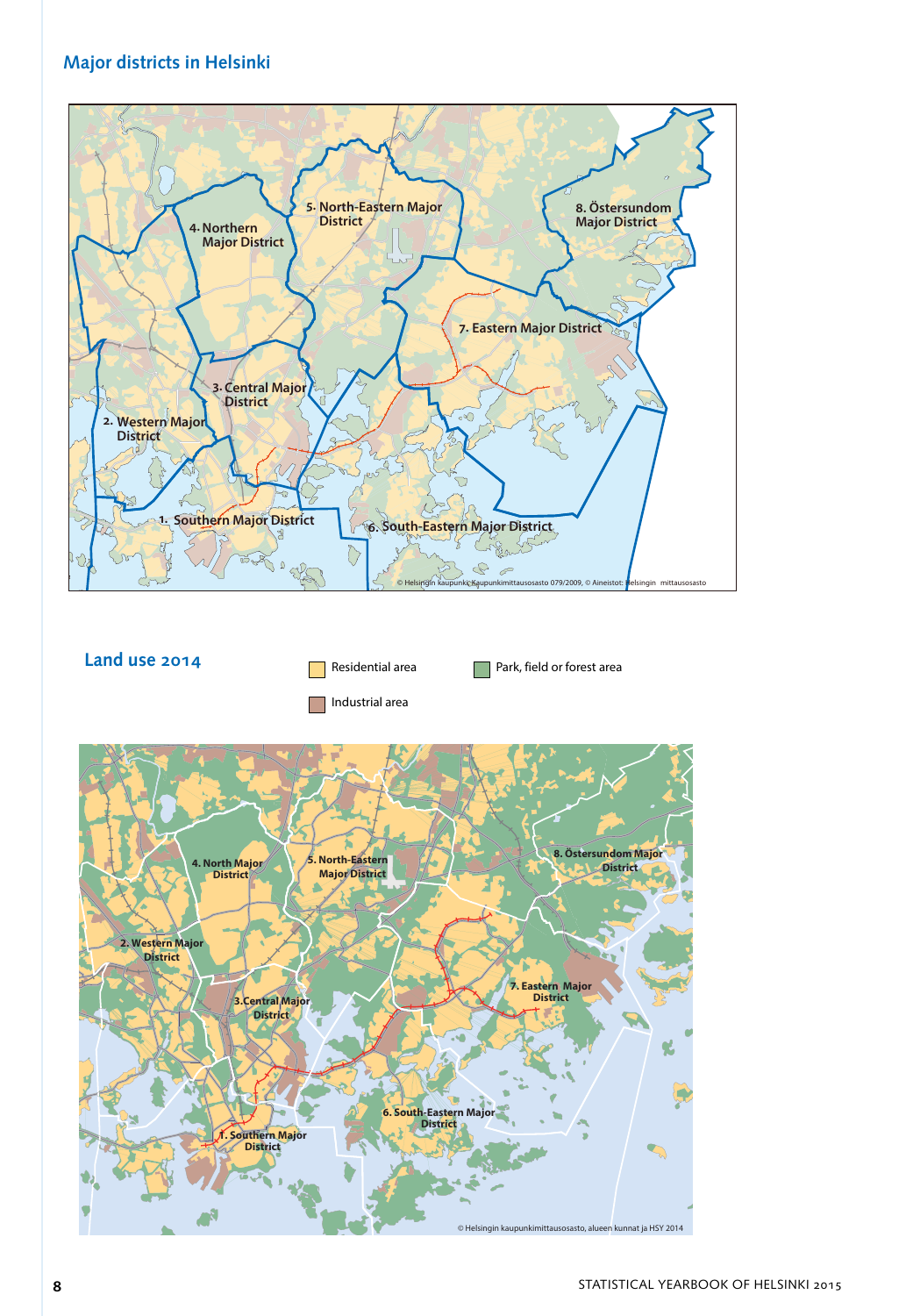$\sqrt{2}$ 

# **Area and environment**

### **List of diagrams and tables**

| 1.1 |                                                                                           |  |
|-----|-------------------------------------------------------------------------------------------|--|
| 1.2 |                                                                                           |  |
| 1.3 | Respirable particles (PM <sub>10</sub> ), nitrogen dioxide and ozone in the air 2005-2014 |  |
| 1.4 | Green house gas emissions corresponding to consumption in Helsinki 1990-2014 11           |  |
| 1.5 |                                                                                           |  |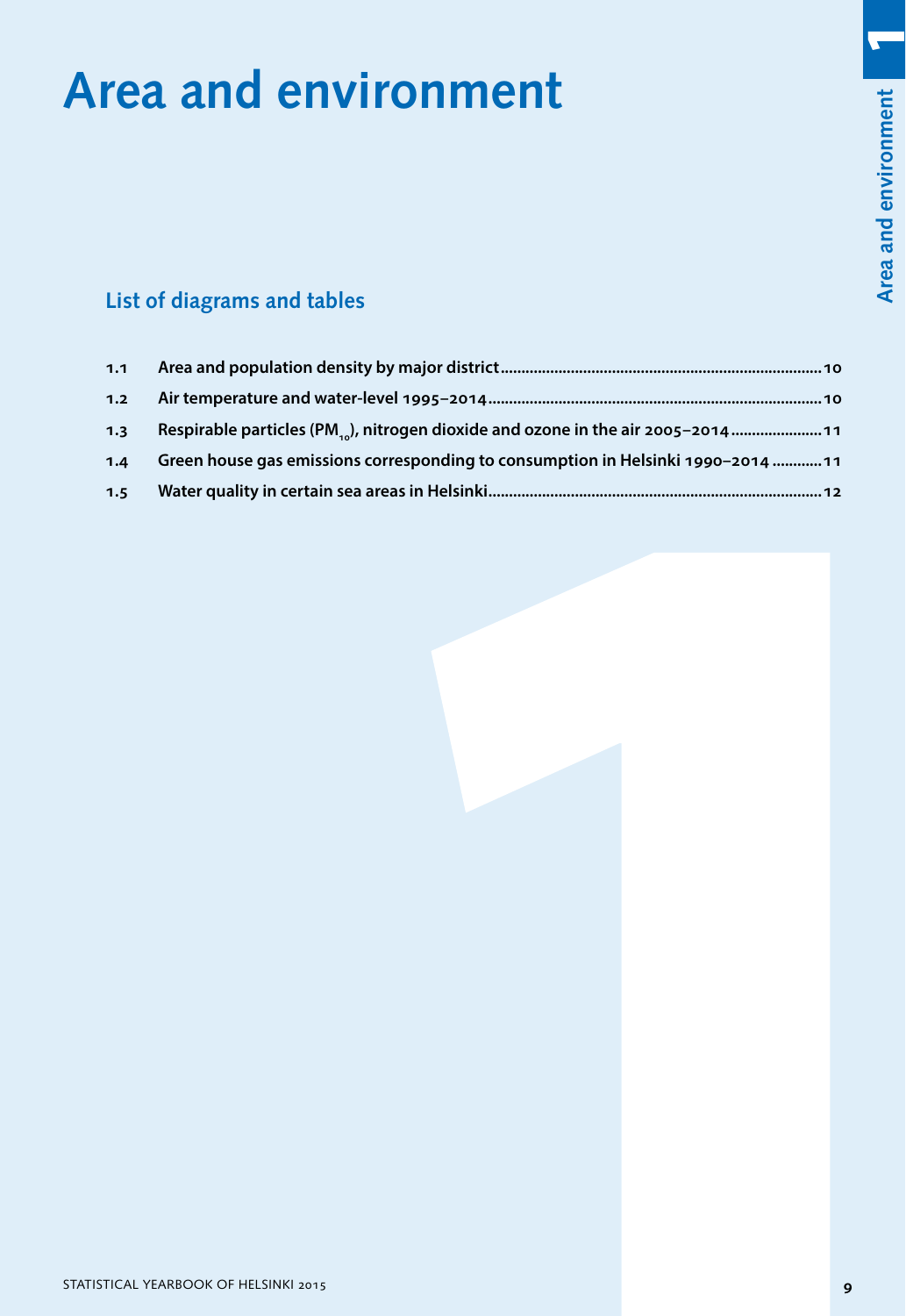$\overline{\phantom{a}}$ 

### **Area and population density by major district**

|                                     | Area, km <sup>2</sup><br>Total | of which land <sup>1</sup> | Inhabitants per km <sup>2</sup> land |
|-------------------------------------|--------------------------------|----------------------------|--------------------------------------|
| 1. Southern Major District          | 152.7                          | 18.1                       | 5,978                                |
| 2. Western Major District           | 36.5                           | 30.5                       | 3,485                                |
| 3. Central Major District           | 17.7                           | 15.8                       | 5,611                                |
| 4. Northern Major District          | 23.2                           | 23.2                       | 1,820                                |
| 5. North-Eastern Major District     | 37.6                           | 36.4                       | 2,680                                |
| 6. South-Eastern Major District     | 362.4                          | 25.2                       | 1,943                                |
| 7. Eastern Major District           | 56.5                           | 37.5                       | 2,879                                |
| 8. Östersundom Major District       | 28.7                           | 26.2                       | 79                                   |
| Islands not included in these areas | 3.6                            | 3.6                        |                                      |
| The whole city                      | 719.0                          | 216.5                      | 2,867                                |
| Espoo                               | 528.0                          | 330.2                      | 804                                  |
| Vantaa                              | 240.3                          | 240.3                      | 877                                  |

Kauniainen 6.0 6.0 1,560 Helsinki Region 5,518.9 3,840.9 370

<sup>1</sup> Incl. lakes and streams.

**1.1**

Source: Helsinki Municipal Data System, Helsinki City Real Estate Department's City Cadaster Division and National Land Survey of Finland (NLS).

**Air temperature and water-level 1995–2014**

**1.2**

|                            |        | Air temperature <sup>1</sup> |         |              | Water-level <sup>2</sup> |       |
|----------------------------|--------|------------------------------|---------|--------------|--------------------------|-------|
|                            | Mean   | Max.                         | Min.    | Mean         | Max.                     | Min.  |
|                            | °C     |                              |         | cm           |                          |       |
| 1995                       | 6.2    | 27.7                         | $-24.4$ | 8            | 94                       | -56   |
| 2000                       | 7.2    | 26.3                         | $-18.0$ | 6            | 85                       | $-51$ |
| 2005                       | 6.6    | 29.6                         | $-18.3$ | 4            | 151                      | $-44$ |
| 2010                       | 5.0    | 30.1                         | $-22.6$ | $-10$        | 64                       | $-93$ |
| 2013                       | 7.8    | 28.6                         | $-22.6$ | $-6$         | 93                       | $-92$ |
| 2014                       | 7.3    | 29.6                         | $-18.2$ | $-11$        | 59                       | $-71$ |
| T                          | $-5.9$ | 5.6                          | $-18.2$ | $-6$         | 55                       | $-71$ |
| $\ensuremath{\mathsf{II}}$ | 0.2    | 4.7                          | $-7.6$  | $-26$        | 3                        | -60   |
| Ш                          | 2.1    | 10.9                         | $-8.3$  | $-4$         | 35                       | $-33$ |
| IV                         | 5.9    | 19.9                         | $-4.5$  | $-13$        | 21                       | $-35$ |
| V                          | 10.6   | 26.3                         | $-1.2$  | $-17$        | 9                        | -46   |
| VI                         | 13.5   | 24.4                         | 3.5     | $-12$        | 13                       | $-33$ |
| VII                        | 20.1   | 29.6                         | 11.1    | $-15$        | 14                       | $-33$ |
| VIII                       | 17.9   | 28.4                         | 9.6     | $\mathsf{o}$ | 35                       | $-32$ |
| IX                         | 13.0   | 20.3                         | 0.4     | $-11$        | 28                       | $-40$ |
| X                          | 6.7    | 14.7                         | $-3.8$  | $-14$        | 21                       | $-40$ |
| ΧI                         | 3.2    | 10.3                         | $-2.4$  | $-20$        | 26                       | -46   |
| XII                        | 0.1    | 5.5                          | $-15.7$ | 8            | 59                       | $-52$ |
|                            |        |                              |         |              |                          |       |

<sup>1</sup> At Kaisaniemi monitoring station.

<sup>2</sup> At surface by a quay in the Kaivopuisto district.

Source: Finnish Meteorological Institute and the Marine Centre at Finnish Environment Institute.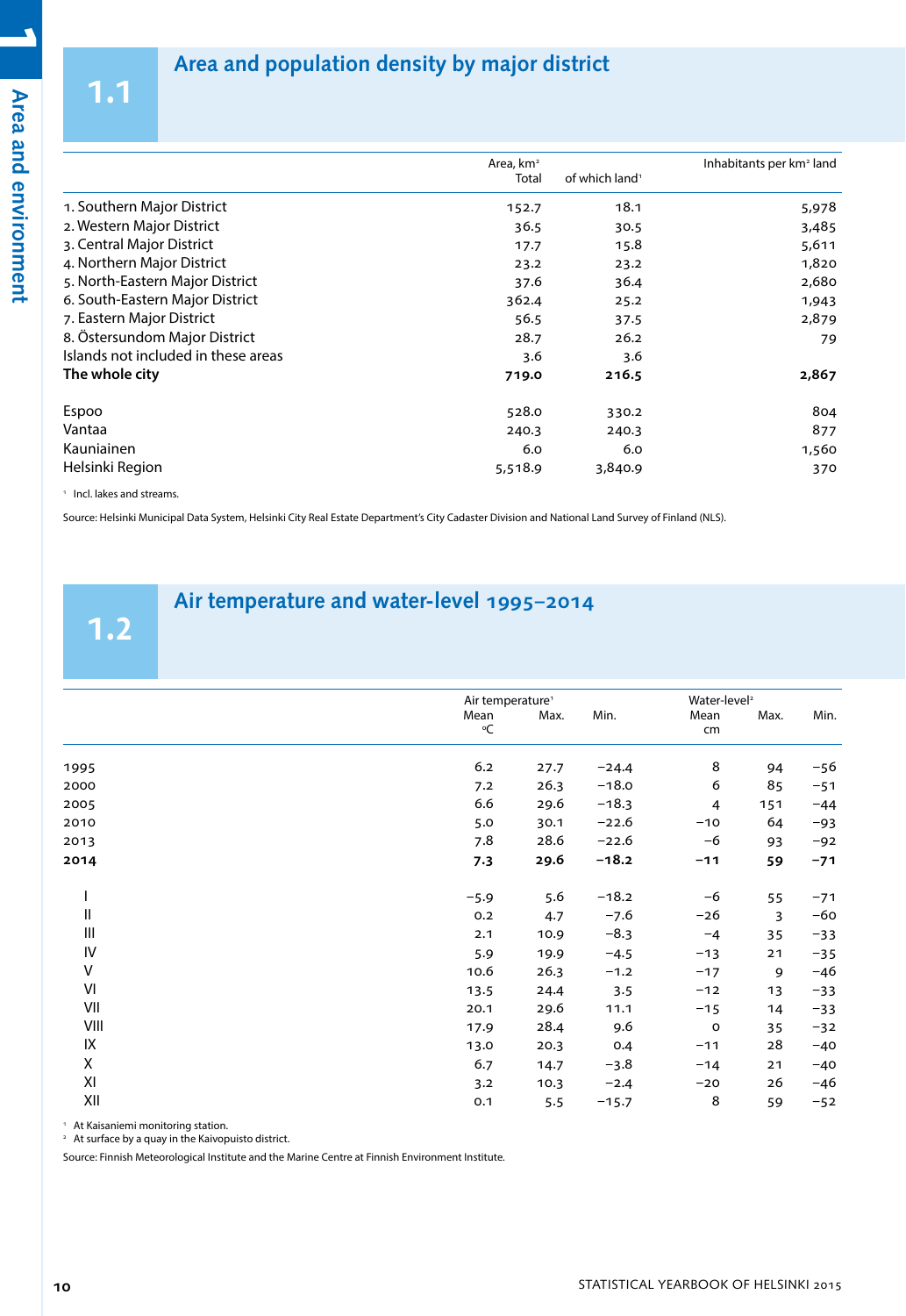$\sqrt{2}$ 

### **1.3**

### Respirable particles (PM<sub>10</sub>), nitrogen dioxide and ozone in the air **2005–2014**

|                                                | Annual mean, µg/m <sup>3</sup> |      |      |                  |
|------------------------------------------------|--------------------------------|------|------|------------------|
| Air quality                                    | 2005                           | 2010 | 2013 | 2014             |
| Respirable particles content, PM <sub>10</sub> |                                |      |      |                  |
| Mannerheimintie 5 <sup>1</sup>                 | 30                             | 25   | 24   | 26               |
| Kallio                                         | 15                             | 15   | 13   | 15               |
| Leppävaara <sup>2</sup> (in Espoo)             | 23                             | 15   | 20   | 21               |
| Tikkurila (In Vantaa)                          | 23                             | 16   | 14   | 16               |
| Nitrogen dioxide content, NO <sub>2</sub>      |                                |      |      |                  |
| Mannerheimintie 5 <sup>1</sup>                 | 43                             | 41   | 37   | 36               |
| Kallio                                         | 22                             | 23   | 20   | 20               |
| Leppävaara <sup>2</sup> (in Espoo)             | 24                             | 28   | 27   | 25               |
| Tikkurila (in Vantaa)                          | 30                             | 30   | 27   | 25               |
| Ozone content, O                               |                                |      |      |                  |
| Mannerheimintie 5 <sup>1</sup>                 | 37                             | 39   | 39   | 35               |
| Kallio                                         | 48                             | 48   | 52   | 46               |
| Tikkurila                                      | 46                             | 44   | 47   | $\bullet\bullet$ |

<sup>1</sup> Measuring started in 2005.

<sup>2</sup> Location of monitoring station changed in January 2005 and 2010.

Source: HSY Helsinki Region Environmental Services Authority: Ilmanlaatu pääkaupunkiseudulla.

**1.4**

### **Green house gas emissions corresponding to consumption in Helsinki 1990–2014**

|                                 |         | Total emissions, 1,000 t CO, equiv. |         |         |         |         |                       |
|---------------------------------|---------|-------------------------------------|---------|---------|---------|---------|-----------------------|
|                                 | 1990    | 2000                                | 2005    | 2010    | 2013    | 2014    | 1990-2014<br>change % |
| Total                           | 3,615.5 | 3,294.5                             | 3,446.4 | 3,222.9 | 2,851.6 | 2,789.7 | $-23$                 |
| District heating                | 1,808.9 | 1,350.9                             | 1,384.0 | 1,352.5 | 1,295.7 | 1,305.5 | $-28$                 |
| Electrical heating              | 84.9    | 109.1                               | 122.1   | 133.4   | 135.7   | 135.7   | 60                    |
| Individual property heating     | 126.2   | 121.8                               | 110.6   | 106.0   | 97.7    | 97.7    | $-23$                 |
| Consumer electricity            | 516.4   | 701.4                               | 921.1   | 851.8   | 579.8   | 511.0   | $-1$                  |
| Transportation                  | 649.8   | 704.5                               | 748.0   | 693.9   | 649.3   | 646.4   | $-1$                  |
| Industry and work machinery     | 180.7   | 113.2                               | 91.5    | 41.7    | 45.4    | 45.4    | $-75$                 |
| Waste and waste water treatment | 246.5   | 192.3                               | 67.5    | 42.4    | 46.8    | 46.8    | $-81$                 |
| Agriculture                     | 2.0     | 1.4                                 | 1.4     | 1.2     | 1.2     | 1.2     | $-38$                 |

Emissions per capita, tons of CO<sub>2</sub> equiv./inhabitant 1990–2014 1990 2000 2005 2010 2013 2014 change % Total 7.3 5.9 6.1 5.5 4.7 4.5 –39 District heating 3.7 2.4 2.5 2.3 2.1 2.1 –43 Electrical heating 10.2 0.2 0.2 0.2 0.2 0.2 0.2 0.2 0.2 26 Individual property heating 0.3 0.2 0.2 0.2 0.2 0.2 –39 Consumer electricity 1.0 1.3 1.6 1.4 0.9 0.8 –22 Transportation 1.3 1.3 1.3 1.2 1.1 1.0 –21 Industry and work machinery 0.4 0.2 0.2 0.1 0.1 0.1 –80 Waste and waste water treatment  $0.5$   $0.3$   $0.1$   $0.1$   $0.1$   $0.1$   $-85$ Agriculture 0.0 0.0 0.0 0.0 0.0 0.0 –51

Source: Helsinki City Environmental Centre, Environmental statistics.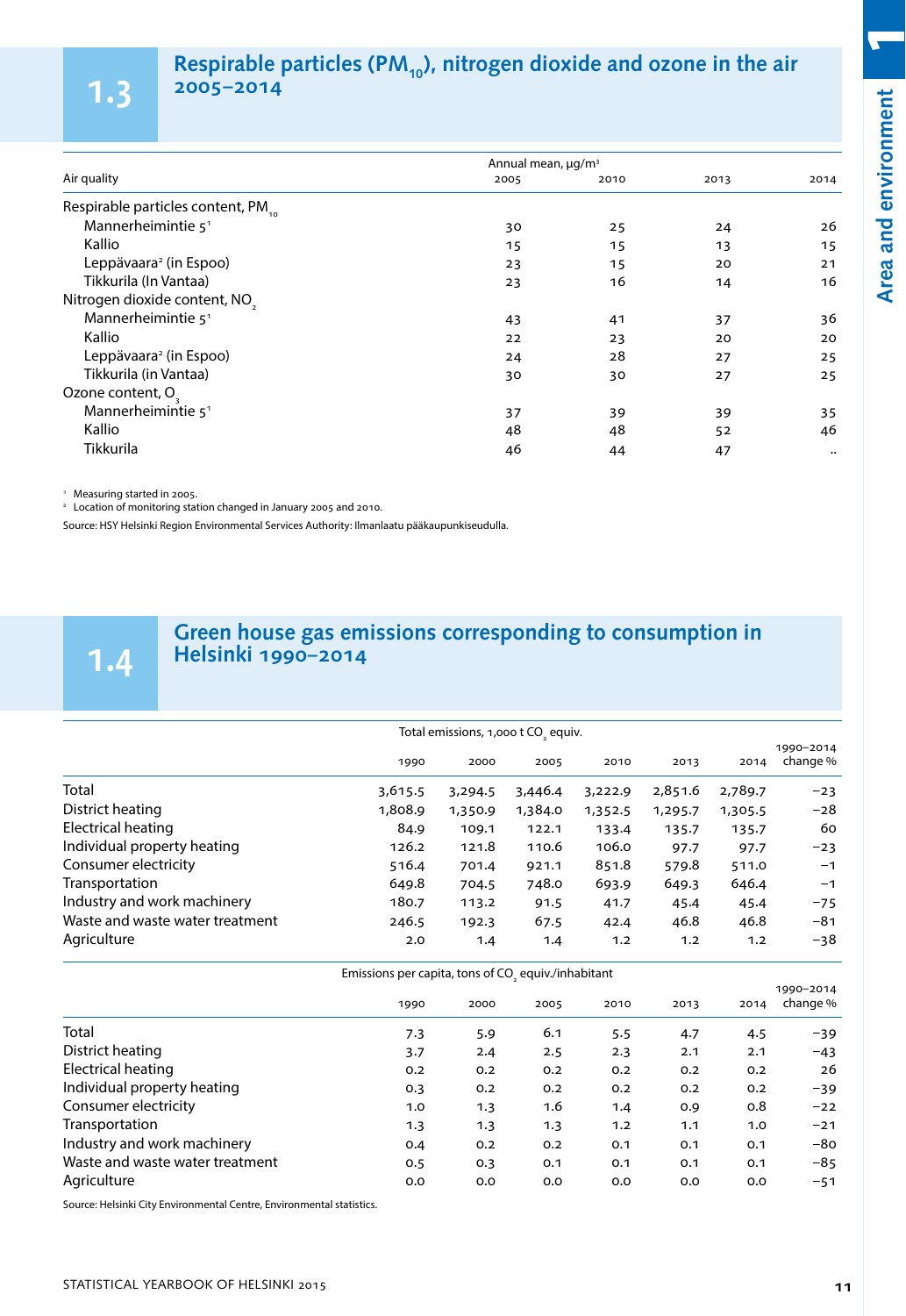$\overline{\phantom{a}}$ 

### **Water quality in certain sea areas in Helsinki**

#### Body of water

**1.5**

| Ecological state         |              |           |                                            | Chemical state       |           |                    |                              |
|--------------------------|--------------|-----------|--------------------------------------------|----------------------|-----------|--------------------|------------------------------|
|                          | 2000-2007    | 2006-2012 | Materials and<br>grounds for<br>estimation | Reason for<br>change | 2000-2007 | 2006-2012          | Chemical classi-<br>fication |
| Sipoo archipelago        | Satisfactory | Passable  | $\overline{2}$                             | 1                    | Good      | Good               | 1                            |
| Villinki                 | Passable     | Passable  | $\overline{3}$                             |                      | Good      | Good               | 1                            |
| Kruunuvuorenselkä        | Passable     | Passable  | $\overline{3}$                             | 1                    | Good      | Worse than<br>qood | $\overline{2}$               |
| Seurasaari               | Passable     | Passable  | $\overline{3}$                             |                      | Good      | Good               | 1                            |
| Suvisaaristo-Lauttasaari | Satisfactory | Passable  | $\overline{\mathbf{3}}$                    | 1                    | Good      | Good               | $\mathbf{1}$                 |
| Espoonlahti              | Satisfactory | Passable  | $\overline{4}$                             | 1                    | Good      | Good               | 1                            |
| Porkkala east            | Passable     | Passable  | 5                                          |                      | Good      | Good               | 1                            |
| Porvoo-Helsinki          | Satisfactory | Passable  | $\overline{1}$                             | 1                    | Good      | Good               | 1                            |
| Helsinki-Porkkala        | Satisfactory | Passable  | $\overline{\mathbf{3}}$                    | 1                    | Good      | Good               | $\mathbf{1}$                 |
|                          |              |           |                                            |                      |           |                    |                              |

### **Ecological classification**

|   | Extensive  |
|---|------------|
|   |            |
|   | Extensive  |
| ঽ | Extensive  |
| 4 | Restricted |
| ς | Restricted |
|   |            |

*Materials Grounds for classification*

Extensive phytoplankton chlorophyll a materials and intensive station biomass materials, growth depth of kelp in a sheltered and open coastal zone and benthic materials.

Extensive phytoplankton chlorophyll a materials (passable) and quite extensive benthic materials (satisfactory).

Phytoplankton chlorophyll a materials and benthic results.

Phytoplankton chlorophyll materials and benthic results.

Very restricted materials, water quality results from one station in 2011 and benthic information from two stations in 2011.

#### **Reason for change**

1 State classification degraded one class due to methodoloical changes, new monitoring materials or change in type of body of water.

#### **Chemical classification**

- 1 Evaluation of chemical state made as expert evaluations when lacking suitable materials.
- 2 Classification based on measurements, restricted materials.



Source: Helsinki City Environmental Centre.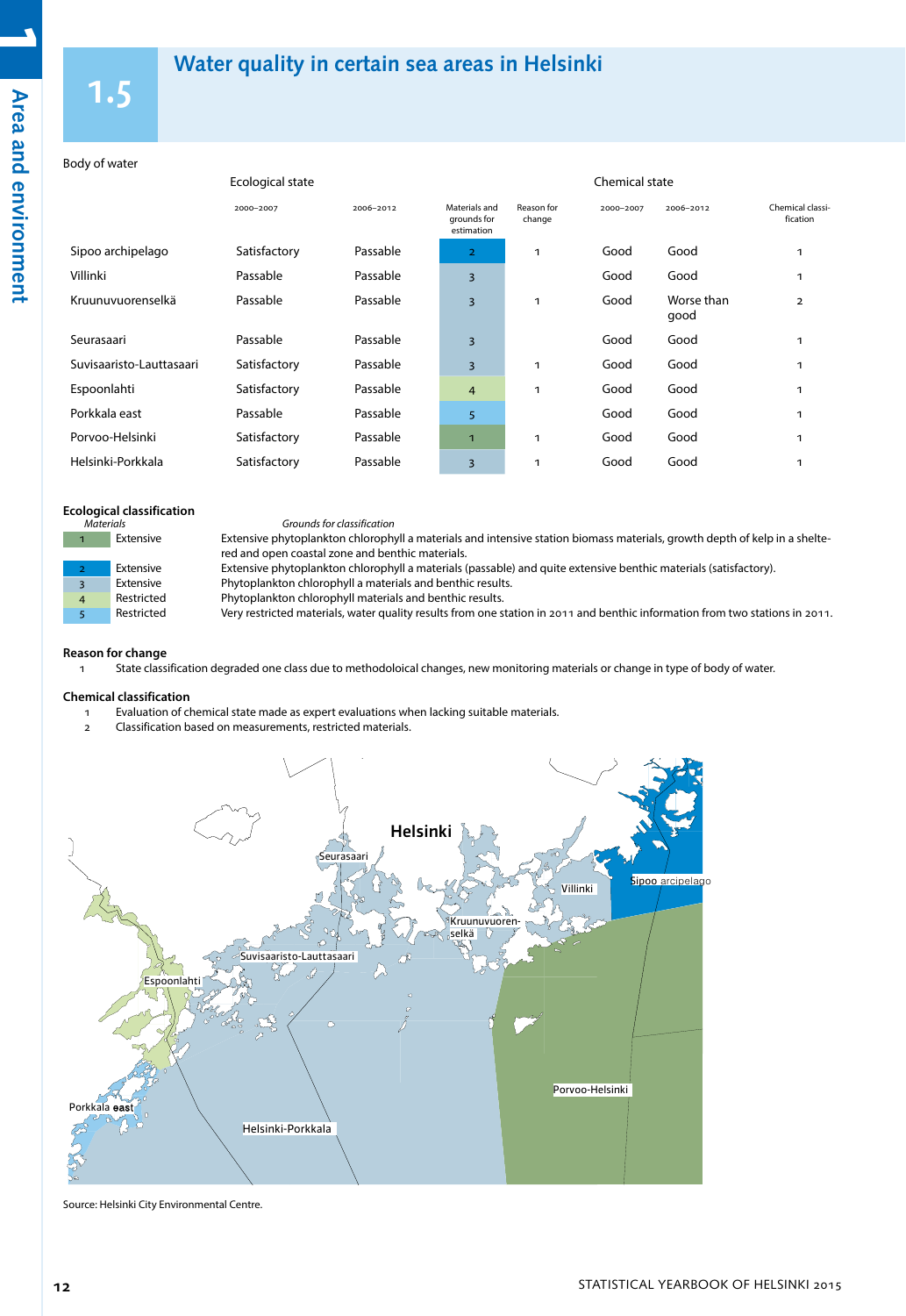# **Population**

### **List of diagrams and tables**

| Population on 1 Jan. 1980-2015 and a projection for 1 Jan. 2025               |
|-------------------------------------------------------------------------------|
|                                                                               |
| Persons having received a Finnish citizenship, by mother tongue 2000-2014  18 |
|                                                                               |
|                                                                               |
|                                                                               |
|                                                                               |
|                                                                               |
| Life expectancy (average expectation of remaining lifetime) 1981-2014 22      |
|                                                                               |
|                                                                               |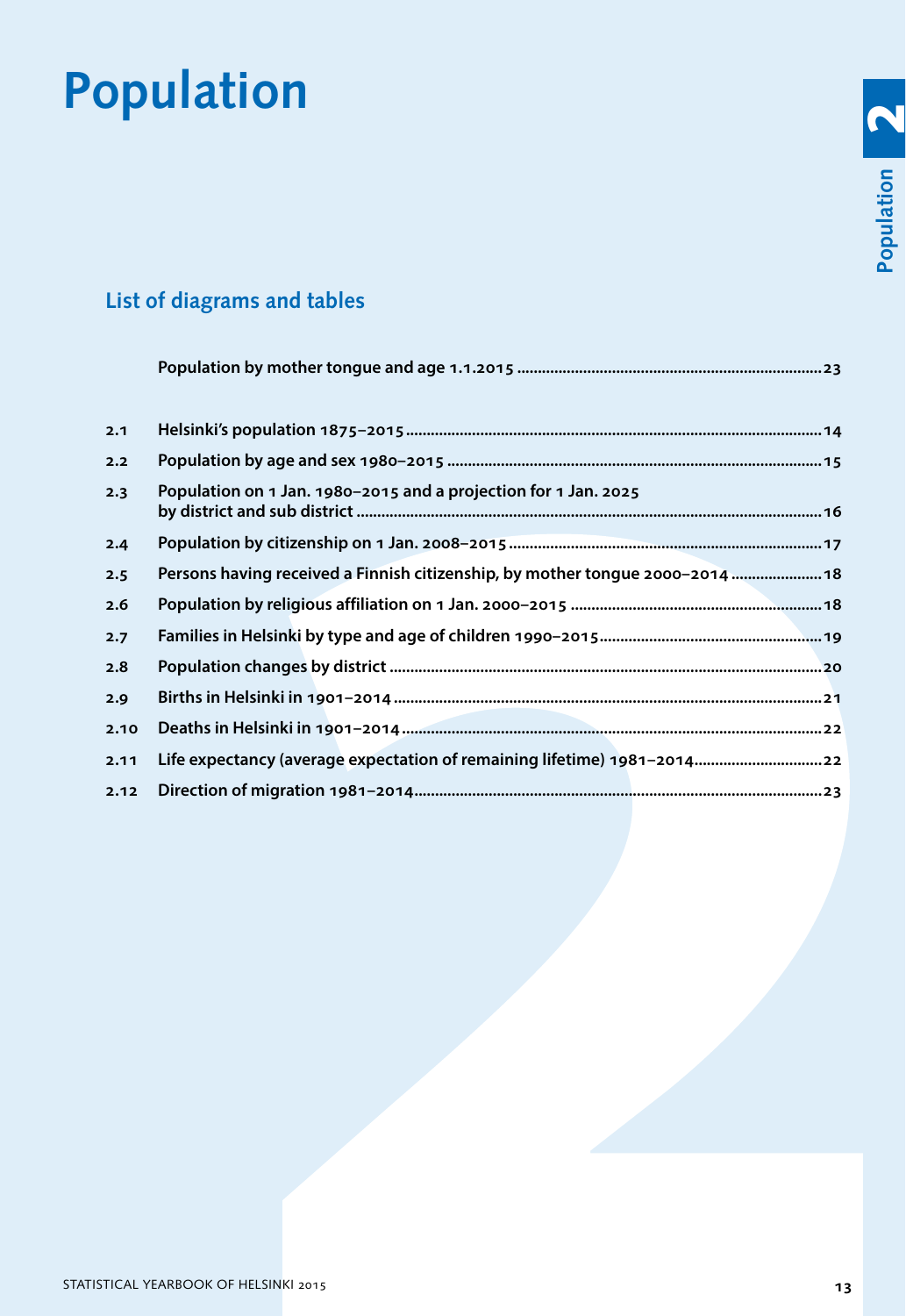### **Helsinki's population 1875–2015<sup>1</sup>**

# N

**2.1**

|      | Total   | Change <sup>2</sup><br>Number | $\%$   | Men     | Women   | Women per 1 000 men |
|------|---------|-------------------------------|--------|---------|---------|---------------------|
| 1875 | 23,070  | 1,313                         | 6.0    | 10,236  | 12,834  | 1,254               |
| 1880 | 36,346  | 13,276                        | 57.5   | 16,403  | 19,943  | 1,216               |
| 1885 | 41,579  | 5,233                         | 14.4   | 18,746  | 22,833  | 1,218               |
| 1890 | 56,236  | 14,657                        | 35.3   | 25,519  | 30,717  | 1,204               |
| 1895 | 64,554  | 8,318                         | 14.8   | 28,213  | 36,341  | 1,288               |
| 1900 | 79,126  | 14,572                        | 22.6   | 35,010  | 44,116  | 1,260               |
| 1905 | 93,626  | 14,500                        | 18.3   | 41,198  | 52,428  | 1,273               |
| 1910 | 118,736 | 25,110                        | 26.8   | 52,179  | 66,557  | 1,276               |
| 1915 | 153,467 | 34,731                        | 29.3   | 69,102  | 84,365  | 1,221               |
| 1920 | 152,200 | $-1267$                       | $-0.8$ | 64,434  | 87,766  | 1,362               |
| 1925 | 162,070 | 9,870                         | 6.5    | 67,545  | 94,525  | 1,399               |
| 1930 | 205,833 | 43,763                        | 27.0   | 87,022  | 118,811 | 1,365               |
| 1935 | 225,482 | 19,649                        | 9.5    | 94,146  | 131,336 | 1,395               |
| 1940 | 252,484 | 27,002                        | 12.0   | 105,777 | 146,707 | 1,387               |
| 1945 | 276,277 | 23,793                        | 9.4    | 113,710 | 162,567 | 1,430               |
| 1950 | 368,519 | 92,242                        | 33.4   | 157,080 | 211,439 | 1,346               |
| 1955 | 403,970 | 35,451                        | 9.6    | 174,553 | 229,417 | 1,314               |
| 1960 | 448,315 | 44,345                        | 11.0   | 196,689 | 251,626 | 1,279               |
| 1965 | 494,796 | 7,374                         | 1.5    | 219,975 | 274,821 | 1,249               |
| 1970 | 523,677 | $-1951$                       | $-0.4$ | 233,373 | 290,304 | 1,244               |
| 1975 | 502,961 | $-7244$                       | $-1.4$ | 223,252 | 279,709 | 1,253               |
| 1980 | 483,675 | $-1728$                       | $-0.4$ | 215,061 | 268,614 | 1,249               |
| 1985 | 484,122 | $-269$                        | $-0.1$ | 216,411 | 267,711 | 1,237               |
| 1990 | 490,691 | 709                           | 0.1    | 221,078 | 269,613 | 1,220               |
| 1991 | 492,487 | 1,796                         | 0.4    | 222,625 | 269,862 | 1,212               |
| 1992 | 497,542 | 5,055                         | 1.0    | 225,636 | 271,906 | 1,205               |
| 1993 | 501,518 | 3,976                         | 0.8    | 228,307 | 273,211 | 1,197               |
| 1994 | 508,659 | 7,141                         | 1.4    | 232,211 | 276,448 | 1,191               |
| 1995 | 515,765 | 7,106                         | 1.4    | 235,787 | 279,978 | 1,187               |
| 1996 | 525,031 | 9,266                         | 1.8    | 240,638 | 284,393 | 1,182               |
| 1997 | 532,053 | 7,022                         | 1.3    | 244,621 | 287,432 | 1,175               |
| 1998 | 539,363 | 7,310                         | 1.4    | 248,395 | 290,968 | 1,171               |
| 1999 | 546,317 | 6,954                         | 1.3    | 252,366 | 293,951 | 1,165               |
| 2000 | 551,123 | 4,806                         | 0.9    | 254,967 | 296,156 | 1,162               |
| 2001 | 555,474 | 4,351                         | 0.8    | 257,399 | 298,075 | 1,158               |
| 2002 | 559,718 | 4,244                         | 0.8    | 260,070 | 299,648 | 1,152               |
| 2003 | 559,716 | $-2$                          | 0.0    | 260,236 | 299,480 | 1,151               |
| 2004 | 559,330 | $-386$                        | $-0.1$ | 260,441 | 298,889 | 1,148               |
| 2005 | 559,046 | $-284$                        | $-0.1$ | 260,573 | 298,473 | 1,145               |
| 2006 | 560,905 | 1,859                         | 0.3    | 261,627 | 299,278 | 1,144               |
| 2007 | 564,521 | 3,616                         | 0.6    | 263,343 | 301,178 | 1,144               |
| 2008 | 568,531 | 4,010                         | 0.7    | 265,728 | 302,803 | 1,140               |
| 2009 | 576,632 | 8,101                         | 1.4    | 270,176 | 306,456 | 1,134               |
| 2010 | 583,350 | 6,718                         | 1.2    | 273,577 | 309,773 | 1,132               |
| 2011 | 588,549 | 5,199                         | 0.9    | 276,361 | 312,188 | 1,130               |
| 2012 | 595,384 | 6,835                         | 1.2    | 280,064 | 315,320 | 1,126               |
| 2013 | 603,968 | 8,584                         | 1.4    | 284,562 | 319,406 | 1,122               |
| 2014 | 612,664 | 8,696                         | 1.4    | 288,957 | 323,707 | 1,120               |
| 2015 | 620,715 | 8,051                         | 1.3    | 293,113 | 327,602 | 1,118               |

1 Figures include foreign nationals from 1951 on (and for the year 1915, when Russian subjects were included).<br><sup>2</sup> Up until 1960 the change over the previous 5 years, after 1960 the change during the previous year.

Source: Census lists 1875–1989 and since 1990 Population Register Centre.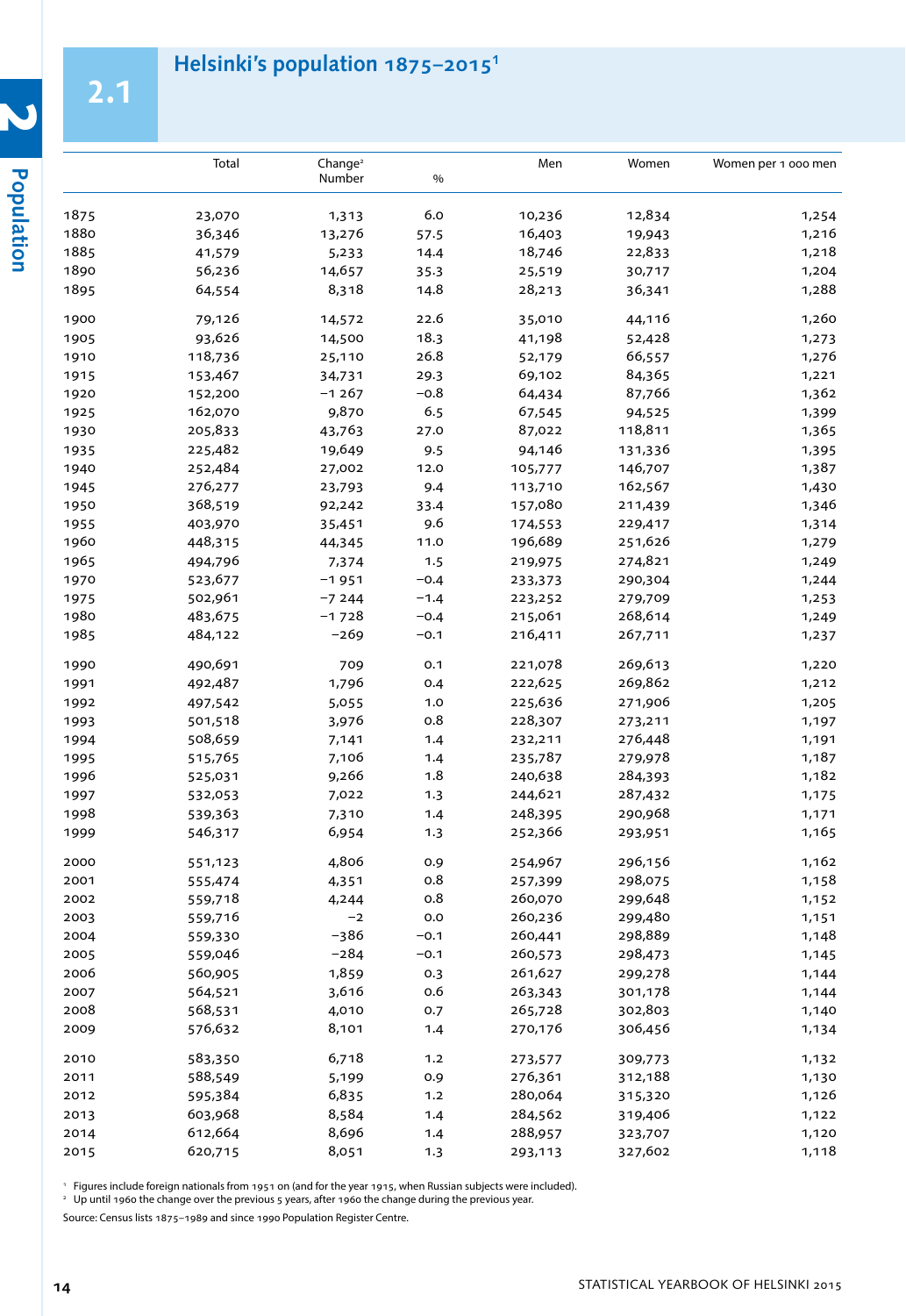### **Population by age and sex 1980–2015**

**2.2**

|                      | 1980    | 1990    | 2000    | 2005    | 2010    | 2015    |
|----------------------|---------|---------|---------|---------|---------|---------|
| The whole population |         |         |         |         |         |         |
| <b>Total</b>         | 483,743 | 490,629 | 551,123 | 559,046 | 583,350 | 620,715 |
| o-6 year olds        | 35,938  | 36,683  | 41,253  | 37,199  | 39,170  | 44,552  |
| $7 - 15$             | 47,816  | 41,409  | 47,661  | 49,545  | 45,678  | 46,450  |
| $16 - 17$            | 11,699  | 8,154   | 10,549  | 10,666  | 11,742  | 10,641  |
| $18 - 29$            | 97,916  | 97,340  | 103,567 | 108,291 | 115,373 | 120,699 |
| $30 - 44$            | 116,279 | 127,343 | 135,979 | 129,838 | 131,459 | 143,098 |
| $45 - 64$            | 106,517 | 109,151 | 138,078 | 146,508 | 155,137 | 153,566 |
| $65 - 74$            | 43,795  | 38,130  | 39,406  | 40,509  | 45,478  | 58,976  |
| $75 - 84$            | 19,925  | 26,296  | 25,305  | 26,931  | 28,134  | 30,186  |
| $85 - 89$            | 2,890   | 4,478   | 6,399   | 6,199   | 7,455   | 8,108   |
| $90 - 94$            | 825     | 1,391   | 2,471   | 2,703   | 2,886   | 3,489   |
| $95 -$               | 143     | 254     | 455     | 657     | 838     | 950     |
|                      | $\%$    |         |         |         |         |         |
| Total                | 100     | 100     | 100     | 100     | 100     | 100     |
| o-6 year olds        | 7.4     | 7.5     | 7.5     | 6.7     | 6.7     | 7.2     |
| $7 - 15$             | 9.9     | 8.4     | 8.6     | 8.9     | 7.8     | 7.5     |
| $16 - 17$            | 2.4     | 1.7     | 1.9     | 1.9     | 2.0     | 1.7     |
| $18 - 29$            | 20.2    | 19.8    | 18.8    | 19.4    | 19.8    | 19.4    |
| $30 - 44$            | 24.0    | 26.0    | 24.7    | 23.2    | 22.5    | 23.1    |
| $45 - 64$            | 22.0    | 22.2    | 25.1    | 26.2    | 26.6    | 24.7    |
| $65 - 74$            | 9.1     | 7.8     | 7.2     | 7.2     | 7.8     | 9.5     |
| $75 - 84$            | 4.1     | 5.4     | 4.6     | 4.8     | 4.8     | 4.9     |
| $85 - 89$            | 0.6     | 0.9     | 1.2     | 1.1     | 1.3     | 1.3     |
| $90 - 94$            | 0.2     | 0.3     | 0.4     | 0.5     | 0.5     | 0.6     |
| $95 -$               | 0.0     | 0.1     | 0.1     | 0.1     | 0.1     | 0.2     |
| Percentage of men    |         |         |         |         |         |         |
| <b>Total</b>         | 44.5    | 45.1    | 46.3    | 46.6    | 46.9    | 47.2    |
| o-6 year olds        | 51.3    | 50.9    | 51.0    | 51.1    | 50.8    | 51.2    |
| $7 - 15$             | 50.7    | 51.0    | 51.0    | 51.0    | 51.0    | 50.9    |
| $16 - 17$            | 50.2    | 51.2    | 50.2    | 49.7    | 50.5    | 49.6    |
| $18 - 29$            | 46.5    | 47.1    | 47.5    | 47.4    | 46.9    | 46.7    |
| $30 - 44$            | 47.8    | 47.7    | 49.5    | 50.0    | 50.7    | 51.0    |
| $45 - 64$            | 42.9    | 45.5    | 45.7    | 46.2    | 46.6    | 47.3    |
| $65 - 74$            | 32.6    | 33.9    | 39.8    | 41.1    | 42.0    | 42.6    |
| $75 - 84$            | 24.3    | 25.9    | 28.5    | 31.8    | 34.9    | 36.9    |
| $85 - 89$            | 16.4    | 18.7    | 20.6    | 21.6    | 24.7    | 28.3    |
| $90 - 94$            | 14.2    | 15.5    | 17.8    | 16.8    | 18.4    | 20.7    |
| $95 -$               | 12.6    | 9.8     | 13.2    | 14.8    | 13.7    | 14.3    |

Source: Statistics Finland.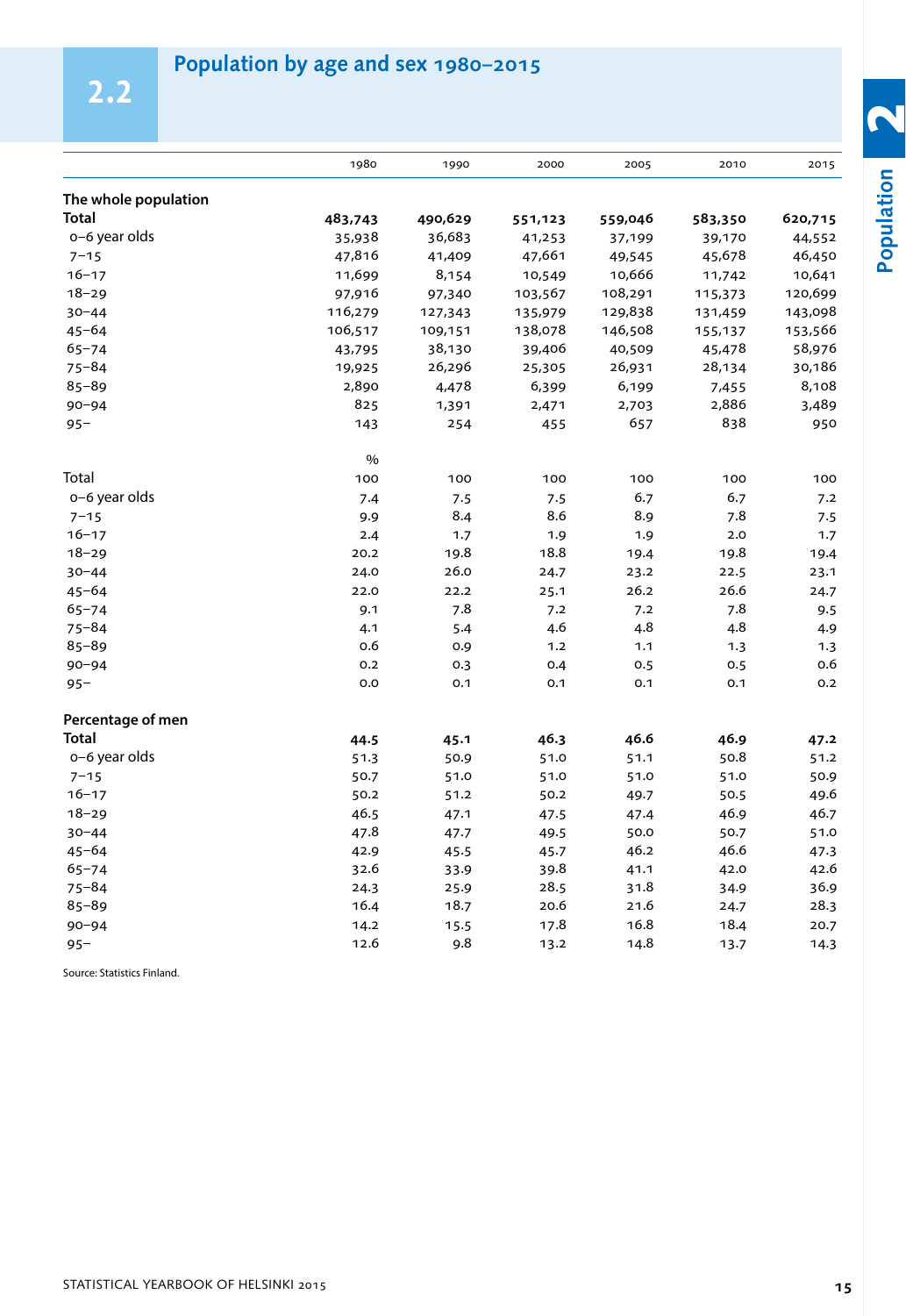### **2.3**

#### **Population on 1 Jan. 1980–2015 and a projection for 1 Jan. 2025 by district and sub district**

**2** 

|                                 | 1980    | 1990    | 2000      | 2010    | 2015    | 2025    |
|---------------------------------|---------|---------|-----------|---------|---------|---------|
| The whole city                  | 483,675 | 490,872 | 551,123   | 583,350 | 620,715 | 683,487 |
| $\frac{0}{0}$                   | 100     | 100     | 100       | 100     | 100     | 100     |
| 1. Southern Major District      | 101,189 | 90,307  | 97,015    | 99,683  | 108,210 | 121,444 |
| $\frac{0}{0}$                   | 20.9    | 18.4    | 17.6      | 17.1    | 17.4    | 17.8    |
| 101 Vironniemi district         | 12,141  | 12,424  | 11,772    | 11,671  | 12,269  | 12,561  |
| 102 Ullanlinna district         | 26,436  | 22,308  | 22,668    | 23,050  | 24,045  | 24,426  |
| 103 Kampinmalmi district        | 25,290  | 22,508  | 29,796    | 30,394  | 34,625  | 44,625  |
| 104 Taka-Töölö district         | 16,620  | 14,090  | 14,432    | 14,502  | 14,965  | 14,401  |
| 105 Lauttasaari district        | 20,702  | 18,977  | 18,347    | 20,066  | 22,306  | 25,429  |
| 2. Western Major District       | 87,010  | 89,480  | 100,639   | 101,328 | 106,287 | 114,160 |
| $\frac{0}{0}$                   | 18.0    | 18.2    | 18.3      | 17.4    | 17.1    | 16.7    |
| 201 Reijola district            | 10,696  | 9,533   | 15,775    | 15,702  | 17,208  | 17,607  |
| 202 Munkkiniemi district        | 18,097  | 15,637  | 17,369    | 17,328  | 17,624  | 18,467  |
| 203 Haaga district              | 26,929  | 26,401  | 26,468    | 25,908  | 26,539  | 27,283  |
| 204 Pitäjänmäki district        | 12,848  | 12,571  | 14,948    | 15,465  | 17,696  | 17,905  |
| 205 Kaarela district            | 18,440  | 25,338  | 26,079    | 26,925  | 27,220  | 32,899  |
| 3. Central Major District       | 77,865  | 73,129  | 73,252    | 78,561  | 88,651  | 101,883 |
| $\frac{0}{0}$                   | 16.1    | 14.9    | 13.3      | 13.5    | 14.3    | 14.9    |
| 301 Kallio district             | 27,818  | 24,700  | 25,255    | 25,606  | 28,334  | 36,632  |
| 302 Alppiharju district         | 14,731  | 12,452  | 11,875    | 11,731  | 11,727  | 10,985  |
| 303 Vallila district            | 12,343  | 10,010  | 11,091    | 12,306  | 15,123  | 15,076  |
| 304 Pasila district             | 5,149   | 9,669   | 8,591     | 8,484   | 9,182   | 13,005  |
| 305 Vanhakaupunki district      | 17,824  | 16,298  | 16,440    | 20,434  | 24,285  | 26,185  |
|                                 |         |         |           |         |         |         |
| 4. Northern Major District      | 137,873 | 40,397  | 41,250    | 41,164  | 42,218  | 44,886  |
| $\%$                            | 7.8     | 8.2     | 7.5       | 7.1     | 6.8     | 6.6     |
| 401 Maunula district            | 12,098  | 9,860   | 8,984     | 8,584   | 8,777   | 10,625  |
| 402 Länsi-Pakila district       | 6,025   | 6,402   | 6,403     | 6,587   | 6,945   | 6,857   |
| 403 Tuomarinkylä district       | 3,812   | 7,088   | 8,181     | 8,585   | 8,649   | 8,899   |
| 404 Oulunkylä district          | 13,092  | 13,573  | 14,145    | 13,634  | 14,118  | 14,874  |
| 405 Itä-Pakila district         | 2,846   | 3,474   | 3,537     | 3,774   | 3,729   | 3,631   |
| 5. North-Eastern Major District | 54,733  | 76,977  | 83,842    | 92,690  | 97,543  | 103,637 |
| $\frac{0}{0}$                   | 11.3    | 15.7    | 15.2      | 15.9    | 15.7    | 15.2    |
| 501 Latokartano district        | 11,932  | 12,449  | 12,557    | 21,149  | 24,418  | 26,254  |
| 502 Pukinmäki district          | 4,908   | 8,061   | 9,176     | 8,292   | 8,260   | 7,977   |
| 503 Malmi district              | 15,090  | 22,547  | 26,023    | 27,947  | 28,986  | 31,133  |
| 504 Suutarila district          | 3,578   | 11,041  | 11,844    | 11,304  | 11,284  | 11,108  |
| 505 Puistola district           | 11,441  | 16,335  | 18,346    | 18,372  | 19,312  | 20,175  |
| 506 Jakomäki district           | 7,784   | 6,544   | 5,896     | 5,626   | 5,283   | 6,990   |
| 6. South-Eastern Major District | 40,561  | 37,065  | 44,918    | 46,666  | 48,971  | 61,879  |
| $\frac{0}{0}$                   | 8.4     | 7.6     | 8.2       | 8.0     | 7.9     | 9.1     |
|                                 |         |         |           |         |         |         |
| 601 Kulosaari district          | 4,175   | 3,699   | 3,761     | 3,770   | 3,853   | 3,805   |
| 602 Herttoniemi district        | 21,106  | 18,483  | 24,574    | 26,423  | 28,126  | 30,751  |
| 603 Laajasalo district          | 15,280  | 14,883  | 16,583    | 16,473  | 16,992  | 27,324  |
| 7. Eastern Major District       | 72,982  | 75,478  | 90,355    | 103,227 | 107,957 | 116,396 |
|                                 | 15.1    | 15.4    | 16.4      | 17.7    | 17.4    | 17.0    |
| 701 Vartiokylä district         | 19,235  | 19,793  | 20,235    | 21,363  | 22,098  | 20,562  |
| 702 Myllypuro district          | 11,733  | 10,108  | 8,941     | 9,613   | 11,385  | 14,462  |
| 703 Mellunkylä district         | 27,940  | 31,764  | 35,932    | 36,425  | 37,363  | 41,406  |
| 704 Vuosaari district           | 14,074  | 13,813  | 25,247    | 35,826  | 37,111  | 39,966  |
| 8 Östersundom Major District    |         |         |           | 2,113   | 2,063   | 2,161   |
| $\frac{0}{0}$                   |         |         |           | 0.4     | 0.3     | 0.3     |
| 801 Östersundom district        |         |         | $\bullet$ | 2,113   | 2,063   | 2,161   |
|                                 |         |         |           |         |         |         |
| <b>Others</b>                   | 11,440  | 8,039   | 19,852    | 17,918  | 18,815  | 17,042  |
| $\%$                            | 2.4     | 1.6     | 3.6       | 3.1     | 3.0     | 2.5     |
| Inner Helsinki                  | 169,086 | 154,029 | 167,721   | 173,899 | 191,783 | 215,524 |
| Outer Helsinki                  | 303,146 | 328,804 | 363,550   | 391,533 | 410,117 | 450,921 |

<sup>1</sup> Furthermore 18 people whose sub-district is unknown.

Helsinki's district division changed from 2013 on.

Source: Census lists (1980), Helsinki City's population register (1990), Statistics Finland (2000–2015) and City of Helsinki Urban Facts (2025).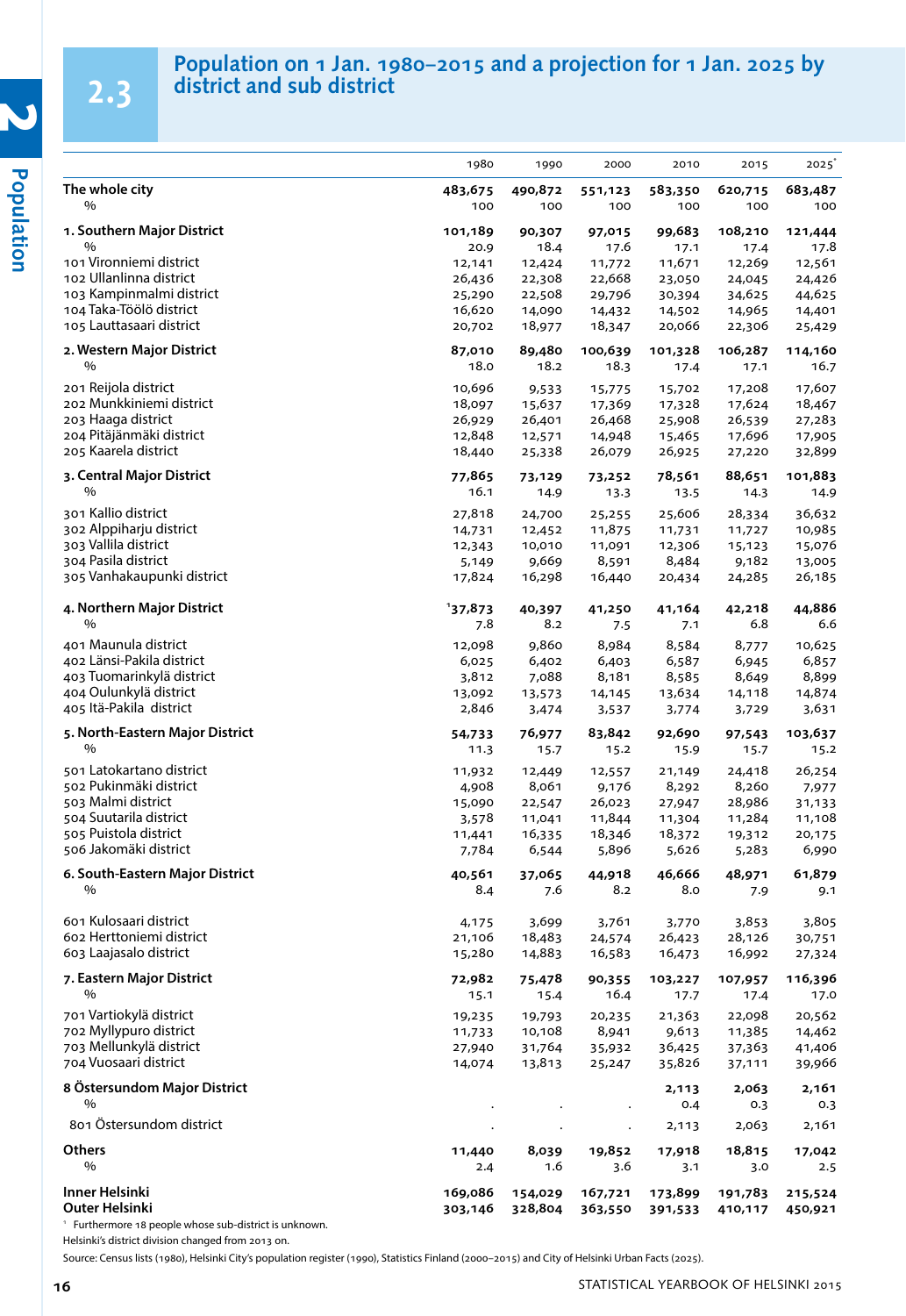### **Population by citizenship on 1 Jan. 2008–2015**

### **2.4**

|                                       | 2008   | 2009    | 2010    | 2013    | 2014    | 2015    |
|---------------------------------------|--------|---------|---------|---------|---------|---------|
| All Helsinki residents<br>568,531     |        | 576,632 | 583,350 | 603,968 | 612,664 | 620,715 |
| Citizenship                           |        |         |         |         |         |         |
| Finnish<br>532,248                    |        | 537,978 | 541,615 | 553,307 | 559,782 | 565,270 |
| Other                                 | 36,283 | 38,654  | 41,735  | 50,661  | 52,882  | 55,445  |
| Percentage of the entire population   | 6.4    | 6.7     | 7.2     | 8.4     | 8.6     | 8.9     |
| Europe                                | 20,406 | 21,699  | 23,186  | 28,430  | 29,861  | 31,135  |
| EU countries                          | 12,943 | 14,199  | 15,377  | 20,231  | 21,721  | 23,107  |
| Estonia                               | 5,962  | 6,578   | 7,482   | 10,953  | 11,922  | 12,568  |
| Sweden                                | 1,219  | 1,279   | 1,268   | 1,287   | 1,297   | 1,268   |
| EU member state since the 2000s       |        |         |         |         |         |         |
| (other than Estonia)                  | 1,277  | 1,414   | 1,569   | 2,034   | 2,243   | 2,463   |
| Other northern or western European    | 325    | 322     | 351     | 369     | 373     | 368     |
| Other European                        | 7,138  | 7,178   | 7,458   | 7,830   | 7,767   | 7,660   |
| Russia                                | 5,633  | 5,694   | 5,918   | 6,278   | 6,304   | 6,161   |
| Africa                                | 5,174  | 5,459   | 5,860   | 6,878   | 6,826   | 6,982   |
| North America                         | 1,088  | 1,025   | 1,087   | 1,253   | 1,263   | 1,316   |
| Latin America or Caribbean            | 793    | 847     | 923     | 1,098   | 1,144   | 1,182   |
| Southeast or East Asia                | 3,308  | 3,604   | 4,055   | 5,089   | 5,335   | 5,719   |
| South. West or Central Asia           | 4,833  | 5,293   | 5,913   | 7,142   | 7,667   | 8,254   |
| Australia or Oceania                  | 232    | 238     | 242     | 257     | 254     | 274     |
| No citizenship or citizenship unknown | 449    | 489     | 469     | 514     | 532     | 583     |

Source: Statistics Finland.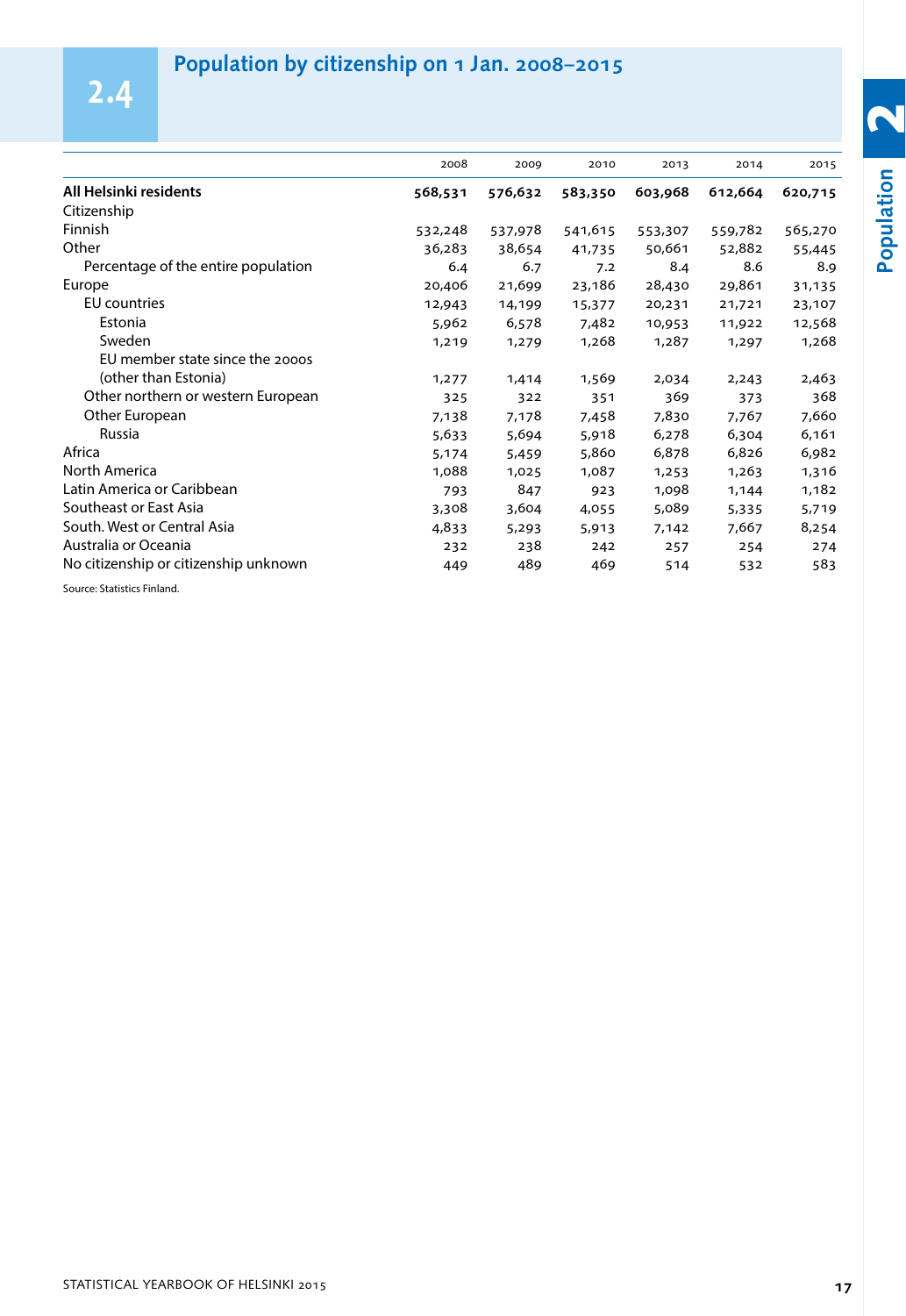# **Population 2**

**2.5**

### **Persons having received a Finnish citizenship, by mother tongue 2000–2014**

|                | 2000 | 2005  | 2010 | 2011  | 2012  | 2013  | 2014  |
|----------------|------|-------|------|-------|-------|-------|-------|
| Total          | 839  | 1,464 | 884  | 1,131 | 2,216 | 2,118 | 1,946 |
| Mother tongue  |      |       |      |       |       |       |       |
| Finnish        | 118  | 103   | 33   | 43    | 68    | 63    | 56    |
| Swedish        | 7    | 13    | 6    | 10    | 14    | 8     | 11    |
| Russian        | 178  | 526   | 316  | 370   | 626   | 484   | 514   |
| Somali         | 173  | 220   | 67   | 74    | 243   | 378   | 336   |
| Kurdish        | 36   | 72    | 42   | 34    | 119   | 98    | 82    |
| English        | 16   | 45    | 22   | 22    | 47    | 45    | 69    |
| Arabic         | 38   | 63    | 52   | 66    | 130   | 136   | 130   |
| Estonian       | 63   | 47    | 35   | 65    | 79    | 89    | 63    |
| Albanian       |      | 41    | 24   | 15    | 60    | 37    | 25    |
| Persian, Farsi | 15   | 9     | 31   | 23    | 153   | 133   | 80    |
| Chinese        | 30   | 19    | 16   | 23    | 23    | 29    | 27    |
| Espanja        | 16   | 16    | 17   | 32    | 45    | 35    | 37    |
| Vietnam        | 18   | 18    | 20   | 29    | 31    | 28    | 17    |
| Bengali        | 15   | 14    | 7    | 31    | 45    | 39    | 56    |
| Turkki         | 28   | 28    | 23   | 34    | 48    | 40    | 27    |
| Nepali         |      | 9     | 7    | 30    | 29    | 29    | 26    |
| Other language | 165  | 230   | 145  | 230   | 456   | 447   | 390   |

Source: Statistics Finland.

# **2.6 Population by religious affiliation on 1 Jan. 2000–2015**

|                                             | 2000    | 2005    | 2010    | 2014    | 2015    |
|---------------------------------------------|---------|---------|---------|---------|---------|
| <b>Total</b>                                | 551,123 | 559,046 | 583,350 | 612,664 | 620,715 |
| Evangelical Lutheran Church of Finland      | 400,229 | 391,747 | 375,291 | 357,949 | 353,335 |
| Other Lutherans                             | 695     | 623     | 92      | 118     | 123     |
| Finnish Orthodox Church                     | 8,343   | 9,008   | 9,388   | 9,519   | 9,458   |
| Other Greek Orthodox                        | 605     | 880     | 1,173   | 1,514   | 1,576   |
| Jehovah's wittnesses                        | 1,475   | 1,558   | 1,667   | 1,683   | 1,686   |
| Lutheran free churches of Finland           | 896     | 862     | 901     | 974     | 990     |
| Roman Catholic Church in Finland            | 2,556   | 2,813   | 3,228   | 3,718   | 3,867   |
| Pentecostal Church of Finland               |         |         | 645     | 782     | 842     |
| Adventist churches                          | 269     | 267     | 241     | 207     | 221     |
| Church of Jesus Christ of Latter-day Saints | 396     | 409     | 420     | 479     | 478     |
| <b>Baptist congregations</b>                | 109     | 143     | 103     | 86      | 84      |
| Methodist churches                          | 235     | 204     | 200     | 191     | 193     |
| Jewish congregations                        | 680     | 674     | 665     | 621     | 609     |
| Islamic congregations                       | 515     | 1,236   | 3,495   | 4,406   | 4,776   |
| Other                                       | 156     | 351     | 956     | 1,194   | 573     |
| No religious affiliation                    | 133,964 | 148,271 | 185,530 | 230,005 | 241,904 |

Source: Statistics Finland.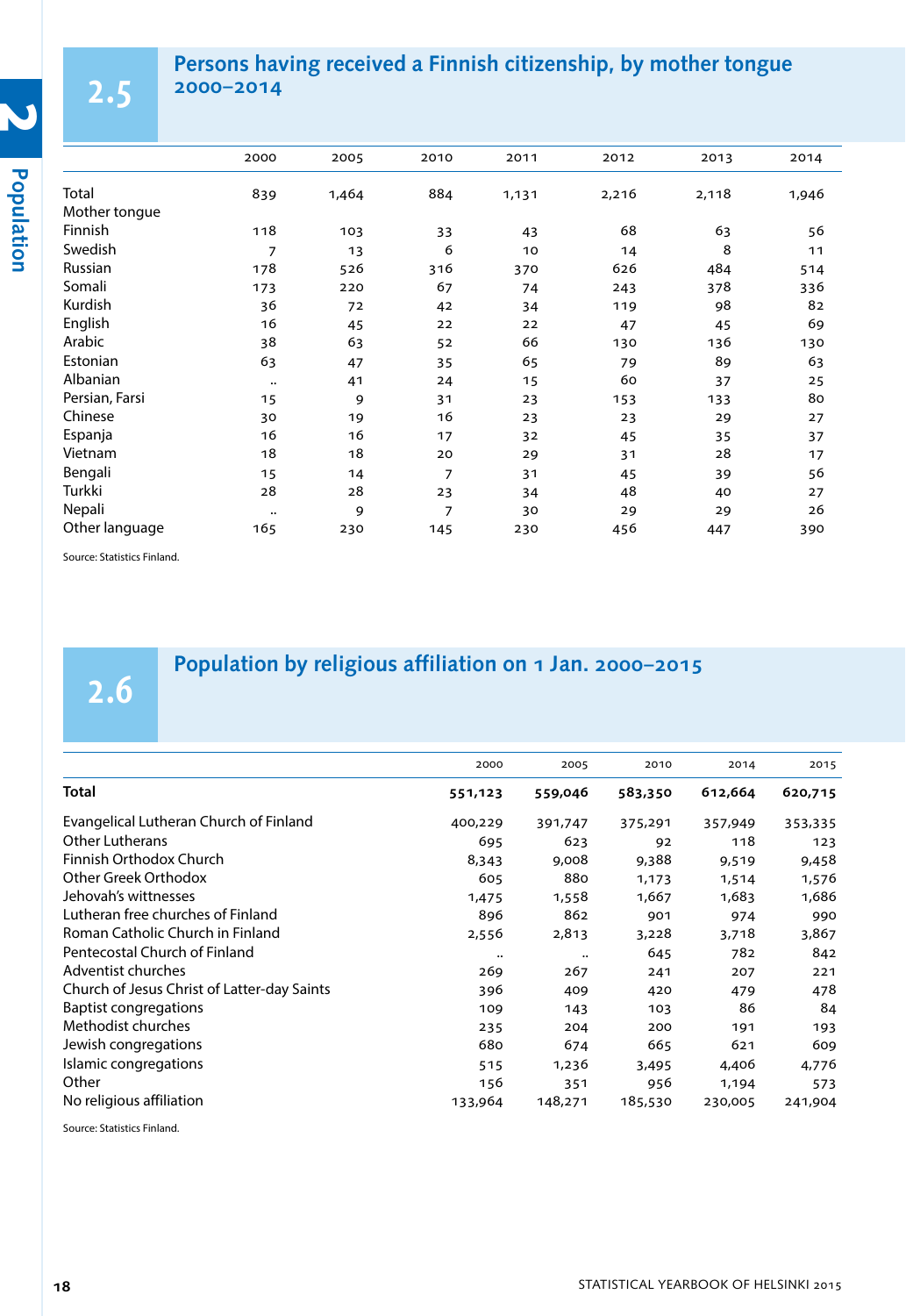### **Families in Helsinki by type and age of children 1990–20151**

**2.7**

|                             | All families                                   | Children<br>in these | Married<br>couples<br>without<br>children <sup>2</sup> | Unmarried<br>couples<br>without<br>children | Married<br>couples with<br>children <sup>2</sup> | Unmarried<br>couples with<br>children | Mother and<br>children | Father and<br>children |
|-----------------------------|------------------------------------------------|----------------------|--------------------------------------------------------|---------------------------------------------|--------------------------------------------------|---------------------------------------|------------------------|------------------------|
| Families total <sup>3</sup> |                                                |                      |                                                        |                                             |                                                  |                                       |                        |                        |
| 1990                        | 126,659                                        | 111,848              | 36,435                                                 | 19,062                                      | 45,153                                           | 5,948                                 | 17,805                 | 2,256                  |
| 1995                        | 129,765                                        | 114,556              | 37,968                                                 | 20,318                                      | 42,644                                           | 7,065                                 | 19,447                 | 2,323                  |
| 2000                        | 135,387                                        | 118,937              | 39,223                                                 | 23,697                                      | 40,319                                           | 8,977                                 | 20,622                 | 2,549                  |
| 2005                        | 137,641                                        | 116,028              | 41,693                                                 | 26,042                                      | 37,221                                           | 9,383                                 | 20,617                 | 2,685                  |
| 2006                        | 137,776                                        | 114,924              | 42,195                                                 | 26,387                                      | 36,741                                           | 9,429                                 | 20,353                 | 2,671                  |
| 2007                        | 138,151                                        | 114,284              | 42,525                                                 | 26,854                                      | 36,485                                           | 9,523                                 | 20,150                 | 2,614                  |
| 2008                        | 139,005                                        | 113,952              | 43,141                                                 | 27,234                                      | 36,335                                           | 9,694                                 | 20,023                 | 2,578                  |
| 2009                        | 141,378                                        | 115,259              | 43,829                                                 | 28,119                                      | 36,774                                           | 9,834                                 | 20,107                 | 2,715                  |
| 2010                        | 143,281                                        | 116,254              | 44,279                                                 | 28,785                                      | 37,224                                           | 9,977                                 | 20,265                 | 2,751                  |
| 2011                        | 144,528                                        | 117,321              | 44,678                                                 | 28,989                                      | 37,561                                           | 10,083                                | 20,370                 | 2,847                  |
| 2012                        | 146,113                                        | 118,343              | 44,913                                                 | 29,709                                      | 37,901                                           | 10,335                                | 20,384                 | 2,871                  |
| 2013                        | 148,303                                        | 119,745              | 45,450                                                 | 30,348                                      | 38,391                                           | 10,559                                | 20,597                 | 2,958                  |
| 2014                        | 150,602                                        | 121,664              | 45,731                                                 | 31,304                                      | 38,925                                           | 10,887                                | 20,726                 | 3,029                  |
| 2015                        | 152,650                                        | 123,782              | 45,257                                                 | 31,968                                      | 39,487                                           | 11,194                                | 20,841                 | 3,067                  |
|                             | Families with at least one o-17 year old child |                      |                                                        |                                             |                                                  |                                       |                        |                        |
| 1990                        | 53,128                                         | 84,969               |                                                        |                                             | 35,797                                           | 5,307                                 | 10,939                 | 1,085                  |
| 1995                        | 56,336                                         | 91,651               |                                                        |                                             | 35,063                                           | 6,526                                 | 13,477                 | 1,270                  |
| 2000                        | 57,282                                         | 95,636               |                                                        |                                             | 32,775                                           | 8,356                                 | 14,730                 | 1,421                  |
| 2005                        | 55,540                                         | 93,702               |                                                        |                                             | 30,342                                           | 8,699                                 | 14,983                 | 1,516                  |
| 2006                        | 55,208                                         | 93,072               |                                                        |                                             | 30,079                                           | 8,779                                 | 14,885                 | 1,485                  |
| 2007                        | 54,990                                         | 92,299               |                                                        | $\cdot$                                     | 29,937                                           | 8,832                                 | 14,756                 | 1,465                  |
| 2008                        | 54,787                                         | 91,595               |                                                        |                                             | 29,854                                           | 8,920                                 | 14,556                 | 1,457                  |
| 2009                        | 55,229                                         | 92,339               |                                                        |                                             | 30,242                                           | 9,035                                 | 14,413                 | 1,539                  |
| 2010                        | 55,686                                         | 92,747               |                                                        |                                             | 30,504                                           | 9,117                                 | 14,533                 | 1,532                  |
| 2011                        | 55,973                                         | 93,097               |                                                        |                                             | 30,707                                           | 9,205                                 | 14,512                 | 1,549                  |
| 2012                        | 56,410                                         | 93,761               |                                                        |                                             | 30,989                                           | 9,364                                 | 14,510                 | 1,547                  |
| 2013                        | 57,055                                         | 94,823               |                                                        |                                             | 31,371                                           | 9,527                                 | 14,560                 | 1,597                  |
| 2014                        | 57,806                                         | 96,394               |                                                        |                                             | 31,812                                           | 9,815                                 | 14,791                 | 1,582                  |
| 2015                        | 58,776                                         | 98,201               |                                                        | $\cdot$                                     | 32,240                                           | 10,071                                | 14,706                 | 1,620                  |
|                             | Families with at least one o-6 year old child  |                      |                                                        |                                             |                                                  |                                       |                        |                        |
| 1990                        | 27,150                                         | 36,258               |                                                        |                                             | 18,839                                           | 3,590                                 | 4,500                  | 221                    |
| 1995                        | 29,784                                         | 41,149               |                                                        |                                             | 18,646                                           | 4,751                                 | 6,106                  | 281                    |
| 2000                        | 29,316                                         | 40,113               |                                                        |                                             | 16,998                                           | 5,902                                 | 6,131                  | 285                    |
| 2005                        | 26,807                                         | 36,281               |                                                        |                                             | 15,505                                           | 5,496                                 | 5,505                  | 301                    |
| 2006                        | 26,623                                         | 35,974               |                                                        |                                             | 15,413                                           | 5,462                                 | 5,469                  | 279                    |
| 2007                        | 26,573                                         | 35,915               |                                                        |                                             | 15,411                                           | 5,494                                 | 5,414                  | 254                    |
| 2008                        | 26,564                                         | 35,998               |                                                        |                                             | 15,508                                           | 5,521                                 | 5,292                  | 243                    |
| 2009                        | 27,151                                         | 37,030               |                                                        |                                             | 15,934                                           | 5,636                                 | 5,307                  | 274                    |
| 2010                        | 28,005                                         | 38,275               |                                                        |                                             | 16,464                                           | 5,738                                 | 5,516                  | 287                    |
| 2011                        | 28,588                                         | 39,190               |                                                        |                                             | 16,870                                           | 5,853                                 | 5,579                  | 286                    |
| 2012                        | 29,356                                         | 40,238               |                                                        |                                             | 17,280                                           | 6,122                                 | 5,652                  | 302                    |
| 2013                        | 30,139                                         | 41,349               |                                                        |                                             | 17,663                                           | 6,295                                 | 5,857                  | 324                    |
| 2014                        | 30,981                                         | 42,547               |                                                        |                                             | 18,131                                           | 6,559                                 | 5,965                  | 326                    |
| 2015                        | 31,849                                         | 43,689               |                                                        |                                             | 18,513                                           | 6,830                                 | 6,074                  | 334                    |

1 At year-end 1990 and at turn of the year 1994/1995–2014/2015.<br><sup>2</sup> Also incl. registered couples of the same sex.<br><sup>3</sup> Children regardless of age.

Source: Census (1990), Helsinki City's population register, and Statistics Finland.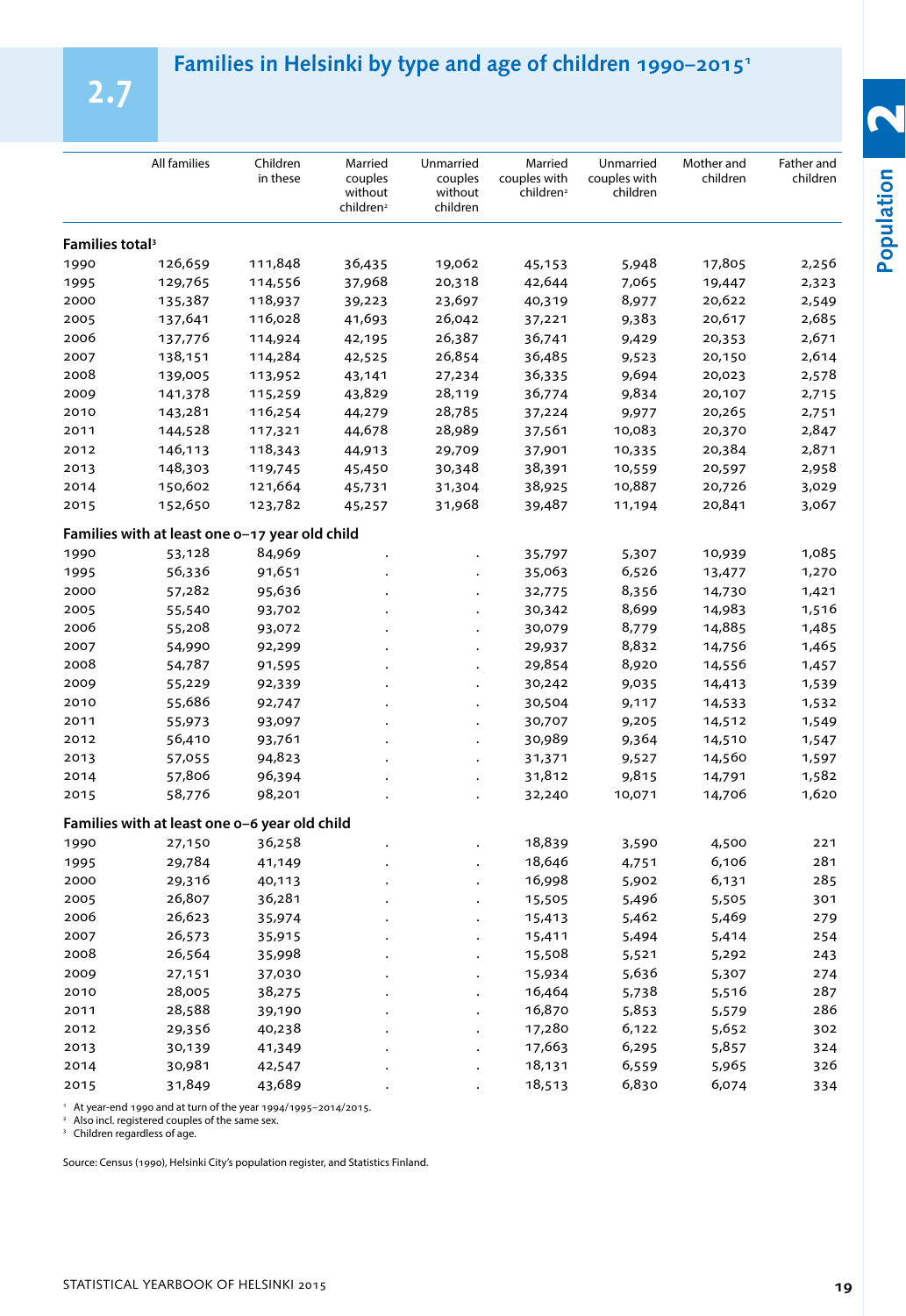# **2.8 Population changes by district**

|                                 | Population<br>1.1.2015 | Population<br>change<br>2014 <sup>1</sup> | over<br>deaths | Surplus of Net migration<br>births Altogether | Across<br>Helsinki's<br>boundaries | Within<br>Helsinki |
|---------------------------------|------------------------|-------------------------------------------|----------------|-----------------------------------------------|------------------------------------|--------------------|
| The whole city                  | 620,715                | 8,051                                     | 1,858          | 6,428                                         | 6,428                              | $\mathbf{o}$       |
| 1. Southern Major District      | 108,210                | 2,092                                     | 525            | 1,471                                         | 2,305                              | -834               |
| 101 Vironniemi district         | 12,269                 | 51                                        | 41             | 5                                             | 201                                | -196               |
| 102 Ullanlinna district         | 24,045                 | 48                                        | 148            | $-126$                                        | 403                                | $-529$             |
| 103 Kampinmalmi district        | 34,625                 | 1,619                                     | 156            | 1,486                                         | 1,124                              | 362                |
| 104 Taka-Töölö district         | 14,965                 | $-83$                                     | 16             | $-102$                                        | 421                                | $-523$             |
| 105 Lauttasaari district        | 22,306                 | 374                                       | 164            | 208                                           | 156                                | 52                 |
| 2. Western Major District       | 106,287                | 1,332                                     | 362            | 967                                           | 1,472                              | -505               |
| 201 Reijola district            | 17,208                 | 226                                       | 63             | 149                                           | 293                                | $-144$             |
| 202 Munkkiniemi district        | 17,624                 | 102                                       | $-12$          | 116                                           | 174                                | $-58$              |
| 203 Haaga district              | 26,539                 | 413                                       | 88             | 337                                           | 547                                | $-210$             |
| 204 Pitäjänmäki district        | 17,696                 | 290                                       | 104            | 171                                           | 31                                 | 140                |
| 205 Kaarela district            | 27,220                 | 301                                       | 119            | 194                                           | 427                                | $-233$             |
| 3. Central Major District       | 88,651                 | 1,934                                     | 212            | 1,279                                         | 2,161                              | -882               |
| 301 Kallio district             | 28,334                 | 660                                       | 76             | 461                                           | 899                                | $-438$             |
| 302 Alppiharju district         | 11,727                 | $-303$                                    | -38            | $-262$                                        | 376                                | $-638$             |
| 303 Vallila district            | 15,123                 | 704                                       | 79             | 599                                           | 432                                | 167                |
| 304 Pasila district             | 9,182                  | $-2$                                      | 12             | $-15$                                         | 174                                | $-189$             |
| 305 Vanhankaupunki district     | 24,285                 | 570                                       | 83             | 496                                           | 280                                | 216                |
| 4. Northern Major District      | 42,218                 | 450                                       | 101            | 302                                           | 59                                 | 243                |
| 401 Maunula district            | 8,777                  | 254                                       | $-16$          | 270                                           | 50                                 | 220                |
| 402 Länsi-Pakila district       | 6,945                  | 71                                        | 13             | 56                                            | $-1$                               | 57                 |
| 403 Tuomarinkylä district       | 8,649                  | $-29$                                     | 56             | $-90$                                         | $-60$                              | $-30$              |
| 404 Oulunkylä district          | 14,118                 | 76                                        | 41             | 28                                            | 58                                 | $-30$              |
| 405 Itä-Pakila district         | 3,729                  | 49                                        | 7              | 38                                            | 12                                 | 26                 |
| 5. North-Eastern Major District | 97,543                 | 1,062                                     | 550            | 91                                            | 380                                | -289               |
| 501 Latokartano district        | 24,418                 | 471                                       | 247            | 230                                           | 266                                | -36                |
| 502 Pukinmäki district          | 8,260                  | $-5$                                      | 18             | $-22$                                         | 61                                 | $-83$              |
| 503 Malmi district              | 28,986                 | 187                                       | 104            | 69                                            | $-3$                               | 72                 |
| 504 Suutarila district          | 11,284                 | 162                                       | 49             | 83                                            | 34                                 | 49                 |
| 505 Puistola district           | 19,312                 | 242                                       | 122            | 114                                           | 30                                 | 84                 |
| 506 Jakomäki district           | 5,283                  | $-371$                                    | 10             | $-383$                                        | -8                                 | $-375$             |
| 6. South-Eastern Major District | 48,971                 | 363                                       | 114            | 236                                           | 334                                | -98                |
| 601 Kulosaari district          | 3,853                  | 29                                        | $-2$           | 30                                            | 30                                 | o                  |
| 602 Herttoniemi district        | 28,126                 | 312                                       | 83             | 232                                           | 195                                | 37                 |
| 603 Laajasalo district          | 16,992                 | 22                                        | 33             | $-26$                                         | 109                                | $-135$             |
| 7. Eastern Major District       | 107,957                | 1,352                                     | 324            | 1,003                                         | 1,150                              | -147               |
| 701 Vartiokylä district         | 22,098                 | 153                                       | $-24$          | 179                                           | 212                                | $-33$              |
| 702 Myllypuro district          | 11,385                 | 680                                       | 31             | 651                                           | 131                                | 520                |
| 703 Mellunkylä district         | 37,363                 | 240                                       | 104            | 116                                           | 500                                | $-384$             |
| 704 Vuosaari district           | 37,111                 | 279                                       | 213            | 57                                            | 307                                | $-250$             |
| 8. Östersundom Major District   | 2,063                  | -30                                       | 3              | -8                                            | $-8$                               | o                  |
| 801 Östersundom                 | 2,063                  | $-31$                                     | 3              | $-8$                                          | $-8$                               | o                  |
| Others                          | 18,815                 | 290                                       | $-333$         | 1,087                                         | $-1,425$                           | 2,512              |
| Inner Helsinki                  | 191,783                | 3,493                                     | 636            | 2,694                                         | 4,603                              | $-1,909$           |
| <b>Outer Helsinki</b>           | 410,117                | 4,268                                     | 1,555          | 2,647                                         | 3,250                              | $-603$             |

<sup>1</sup> Incl. corrections of population figure.

Source: Statistics Finland.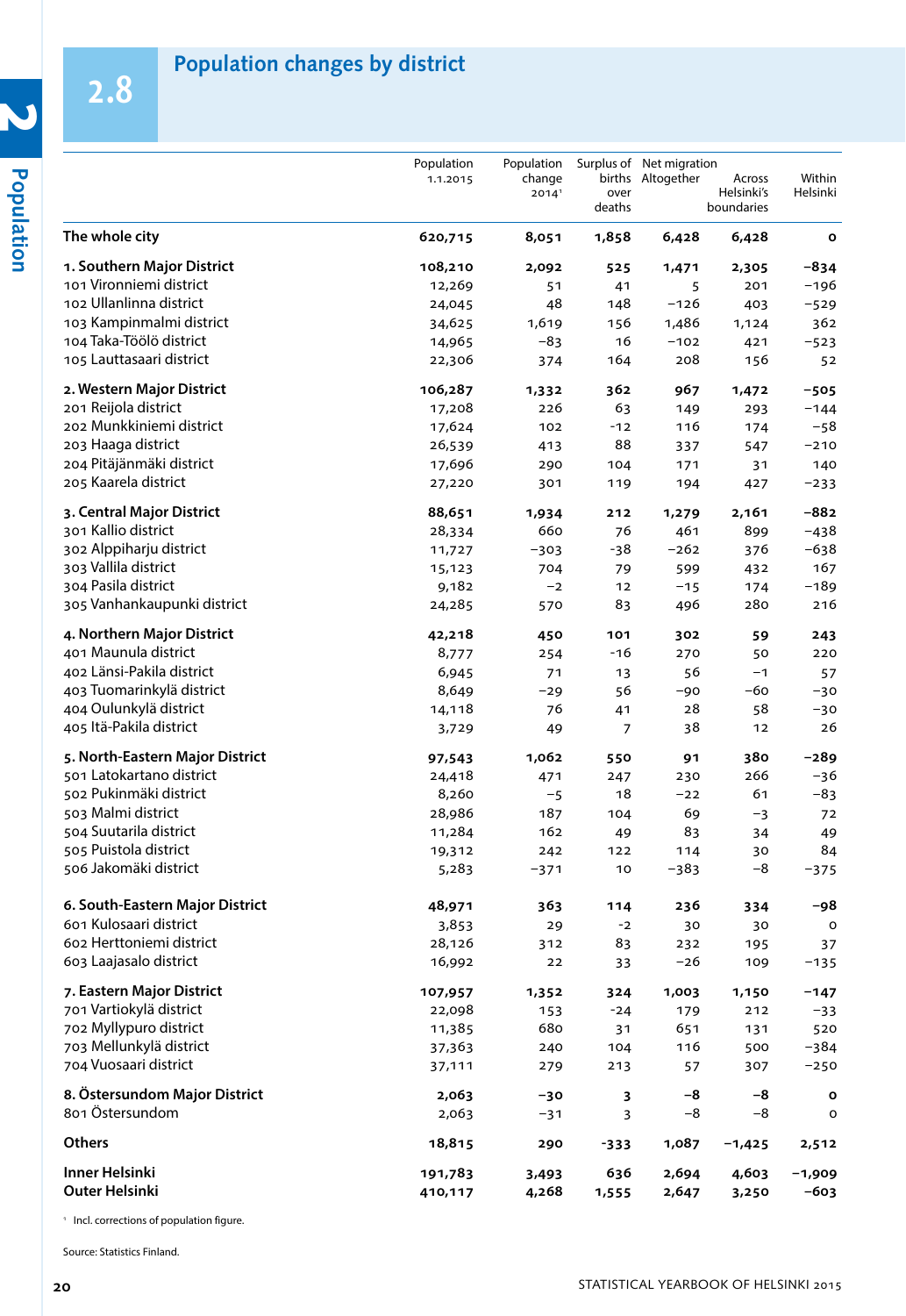### **Births in Helsinki in 1901–2014**

### **2.9**

|                | Born alive<br>Number | Live birth rate, o/oo1 | Boys<br>Number | $\frac{0}{2}$ | Out of wedlock<br>Number | $\frac{9}{6}$ <sup>2</sup> |
|----------------|----------------------|------------------------|----------------|---------------|--------------------------|----------------------------|
| Annual average |                      |                        |                |               |                          |                            |
| $1901 - 05$    | 2,889                | 28.5                   | 1,468          | 50.8          | 453                      | 15.7                       |
| 1906-10        | 3,558                | 28.8                   | 1,831          | 51.5          | 603                      | 16.9                       |
| $1911 - 15$    | 3,464                | 22.0                   | 1,776          | 51.3          | 658                      | 19.0                       |
| 1916-20        | 2,703                | 15.0                   | 1,393          | 51.5          | 385                      | 14.2                       |
| $1921 - 25$    | 2,610                | 13.3                   | 1,351          | 51.8          | 261                      | 10.0                       |
| 1926-30        | 2,652                | 12.2                   | 1,341          | 50.6          | 237                      | 8.9                        |
| $1931 - 35$    | 2,575                | 10.6                   | 1,322          | 51.3          | 257                      | 10.0                       |
| 1936-40        | 3,722                | 13.6                   | 1,916          | 51.5          | 375                      | 10.1                       |
| $1941 - 45$    | 5,987                | 20.1                   | 3,111          | 52.0          | 462                      | 7.7                        |
| 1946-50        | 7,723                | 22.4                   | 3,969          | 51.4          | 485                      | 6.3                        |
| $1951 - 55$    | 6,731                | 17.2                   | 3,420          | 50.8          | 488                      | 7.3                        |
| 1956-60        | 7,505                | 17.3                   | 3,868          | 51.5          | 491                      | 6.5                        |
| $1961 - 65$    | 8,492                | 17.6                   | 4,343          | 51.1          | 510                      | 6.0                        |
| 1966-70        | 8,389                | 15.9                   | 4,274          | 50.9          | 569                      | 6.8                        |
| $1971 - 75$    | 6,454                | 12.6                   | 3,299          | 51.1          | 625                      | 9.7                        |
| 1976-80        | 5,994                | 12.3                   | 3,114          | 52.0          | 828                      | 13.8                       |
| $1981 - 85$    | 5,939                | 12.3                   | 3,031          | 51.0          | 998                      | 16.8                       |
| 1986-90        | 6,110                | 12.5                   | 3,129          | 51.2          | 1,553                    | 25.4                       |
| $1991 - 95$    | 6,692                | 13.2                   | 3,440          | 51.4          | 2,261                    | 33.8                       |
| 1996-2000      | 6,351                | 11.7                   | 3,238          | 51.0          | 2,449                    | 38.6                       |
| 2001-2005      | 6,163                | 11.0                   | 3,156          | 51.2          | 2,463                    | 40.0                       |
| 2006-2010      | 6,377                | 11.1                   | 3,254          | 51.0          | 2,554                    | 40.1                       |
| Annually       |                      |                        |                |               |                          |                            |
| 2007           | 6,079                | 10.7                   | 3,154          | 51.9          | 2,434                    | 40.0                       |
| 2008           | 6,407                | 11.2                   | 3,242          | 50.6          | 2,591                    | 40.4                       |
| 2009           | 6,533                | 11.3                   | 3,264          | 50.0          | 2,585                    | 39.6                       |
| 2010           | 6,709                | 11.4                   | 3,463          | 51.6          | 2,700                    | 40.2                       |
| 2011           | 6,619                | 11.2                   | 3,405          | 51.4          | 2,634                    | 39.8                       |
| 2012           | 6,748                | 11.3                   | 3,466          | 51.4          | 2,803                    | 41.5                       |
| 2013           | 6,789                | 11.2                   | 3,521          | 51.9          | 2,807                    | 41.3                       |
| 2014           | 6,907                | 11.2                   | 3,520          | 51.0          | 2,850                    | 41.3                       |

 $1$  Per 1,000 persons in the average population number.<br> $2$  Of all live births.

Source: Statistics Finland and for 1986–93 Helsinki's population data system.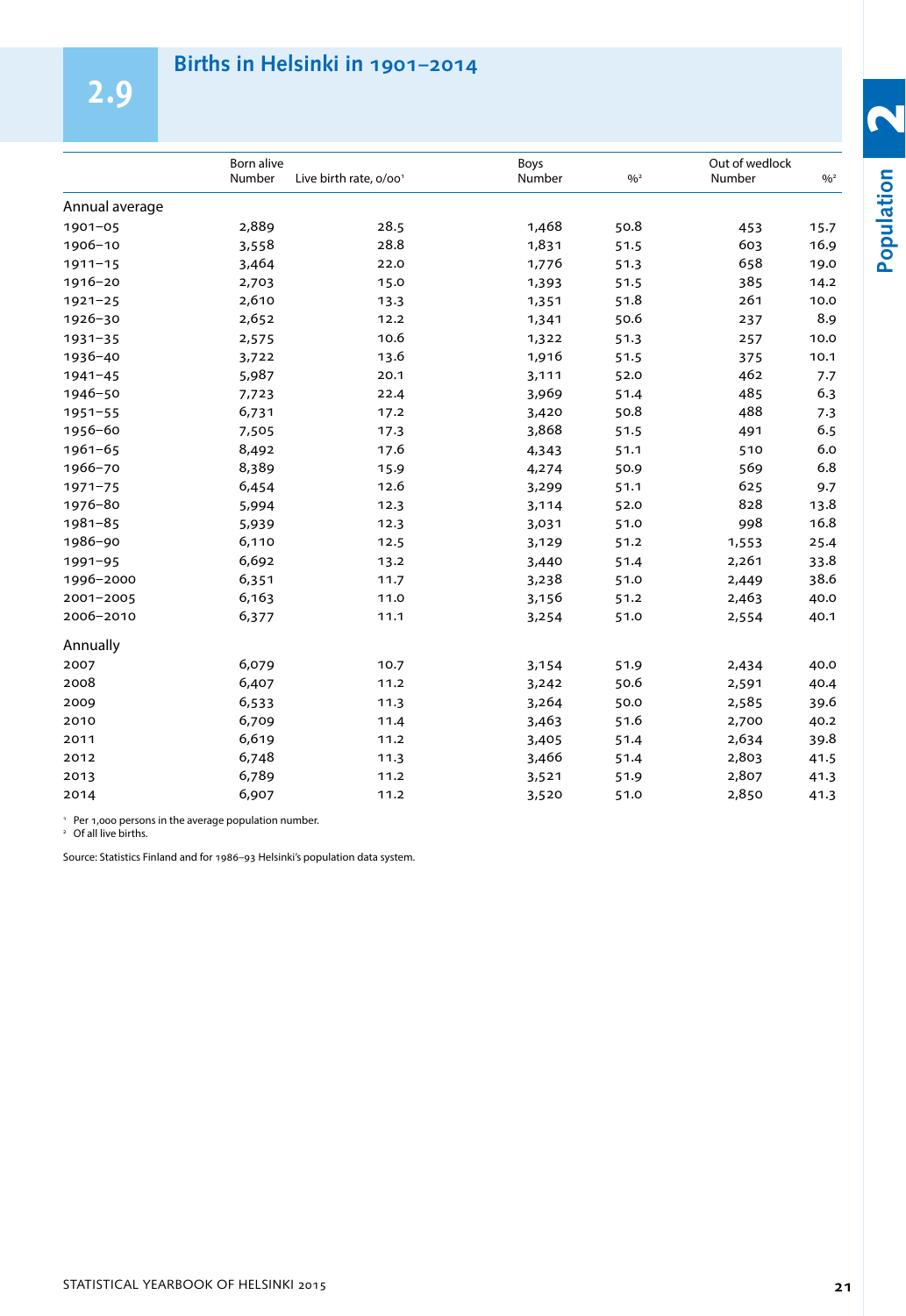#### **Deaths1 in Helsinki in 1901–2014**

**2.10**

|                | Men                             |               | Women  |               | Altogether |                                            | Of which less than 1 year olds |      |
|----------------|---------------------------------|---------------|--------|---------------|------------|--------------------------------------------|--------------------------------|------|
|                | Number                          | $\frac{0}{0}$ | Number | $\frac{0}{0}$ | Number     | General<br>death rate<br>0/00 <sup>2</sup> | Altogether                     | Boys |
| Annual average |                                 |               |        |               |            |                                            |                                |      |
| $1901 - 05$    | 937                             | 53.5          | 816    | 46.5          | 1,753      | 17.3                                       | 550                            | 300  |
| 1906-10        | 1,077                           | 53.1          | 953    | 47.0          | 2,030      | 16.4                                       | 556                            | 302  |
| $1911 - 15$    | 1,170                           | 52.5          | 1,059  | 47.5          | 2,229      | 14.2                                       | 499                            | 280  |
| 1916-20        | 1,642                           | 57.6          | 1,209  | 42.4          | 2,851      | 15.9                                       | 313                            | 167  |
| $1921 - 25$    | 1,092                           | 51.4          | 1,035  | 48.7          | 2,126      | 10.8                                       | 188                            | 103  |
| 1926-30        | 1,373                           | 51.2          | 1,310  | 48.8          | 2,683      | 12.4                                       | 176                            | 94   |
| 1931-35        | 1,367                           | 49.8          | 1,377  | 50.2          | 2,744      | 11.2                                       | 147                            | 81   |
| 1936-40        | 1,940                           | 54.4          | 1,630  | 45.7          | 3,569      | 13.1                                       | 181                            | 104  |
| $1941 - 45$    | 2,703                           | 58.6          | 1,908  | 41.4          | 4,610      | 15.5                                       | 339                            | 185  |
| 1946-50        | 1,989                           | 51.1          | 1,902  | 48.9          | 3,891      | 11.3                                       | 342                            | 192  |
| $1951 - 55$    | 1,829                           | 48.5          | 1,941  | 51.5          | 3,770      | 9.7                                        | 150                            | 88   |
| 1956-60        | 1,986                           | 47.6          | 2,184  | 52.4          | 4,169      | 9.6                                        | 140                            | 77   |
| $1961 - 65$    | 2,210                           | 46.6          | 2,533  | 53.4          | 4,743      | 9.8                                        | 163                            | 93   |
| 1966-70        | 2,499                           | 48.4          | 2,663  | 51.6          | 5,162      | 9.8                                        | 124                            | 67   |
| $1971 - 75$    | 2,546                           | 49.0          | 2,653  | 51.0          | 5,198      | 10.2                                       | 71                             | 43   |
| 1976-80        | 2,479                           | 47.3          | 2,761  | 52.7          | 5,240      | 10.7                                       | 46                             | 26   |
| $1981 - 85$    | 2,387                           | 45.6          | 2,852  | 54.4          | 5,238      | 10.8                                       | 38                             | 23   |
| 1986-90        | 2,471                           | 44.1          | 3,127  | 55.9          | 5,598      | 11.4                                       | 34                             | 19   |
| 1991-95        | 2,312                           | 43.5          | 2,999  | 56.5          | 5,311      | 10.5                                       | 33                             | 19   |
| 1996-2000      | 2,272                           | 43.7          | 2,926  | 56.3          | 5,197      | 9.6                                        | 28                             | 15   |
| 2001-2005      | 2,262                           | 44.7          | 2,798  | 55.3          | 5,060      | 9.0                                        | 19                             | 8    |
| 2006-2010      | 2,293                           | 46.2          | 2,667  | 53.8          | 4,959      | 8.6                                        | 15                             | 8    |
| Annually       |                                 |               |        |               |            |                                            |                                |      |
| 2009           | 2,275                           | 45.9          | 2,682  | 54.1          | 4,957      | 8.5                                        | 9                              | 3    |
| 2010           | 2,349                           | 46.0          | 2,760  | 54.0          | 5,109      | 8.7                                        | 21                             | 9    |
| 2011           | 2,305                           | 46.3          | 2,675  | 53.7          | 4,980      | 8.4                                        | 18                             | 11   |
| 2012           | 2,323                           | 45.8          | 2,751  | 54.2          | 5,074      | 8.5                                        | 17                             | 9    |
| 2013           | 2,301                           | 46.3          | 2,673  | 53.7          | 4,974      | 8.2                                        | 11                             | 6    |
| 2014           | 2,296                           | 45.5          | 2,753  | 54.5          | 5,049      | 8.2                                        | 17                             | 8    |
|                | the contract of the contract of | .             |        |               |            |                                            |                                |      |

1950 or earlier including all those de <sup>2</sup> Per 1,000 persons in the average population number.

Source: Statistics Finland and for 1986–93 Helsinki's population data system.

### **2.11**

### **Life expectancy (average expectation of remaining lifetime) 1981– 2014**

|         | $1981 - 85$ |      |       | $1991 - 95$ |      |       | $2001 - 05$ |      |       | $2010 - 14$ |      |       |
|---------|-------------|------|-------|-------------|------|-------|-------------|------|-------|-------------|------|-------|
|         | Total       | Men  | Women | Total       | Men  | Women | Total       | Men  | Women | Total       | Men  | Women |
| Age     |             |      |       |             |      |       |             |      |       |             |      |       |
| $\circ$ | 74.1        | 69.0 | 78.2  | 75.8        | 71.5 | 79.3  | 78.2        | 74.4 | 81.3  | 80.4        | 77.2 | 83.1  |
| 10      | 64.8        | 59.8 | 68.8  | 66.3        | 62.0 | 69.8  | 68.6        | 64.8 | 71.7  | 70.7        | 67.5 | 73.5  |
| 20      | 55.0        | 50.1 | 58.9  | 56.5        | 52.2 | 59.9  | 58.7        | 55.0 | 61.8  | 60.8        | 57.6 | 63.6  |
| 30      | 45.4        | 40.7 | 49.1  | 46.9        | 42.9 | 50.2  | 49.0        | 45.4 | 52.0  | 51.1        | 48.0 | 53.7  |
| 40      | 36.1        | 31.6 | 39.5  | 37.6        | 33.8 | 40.6  | 39.5        | 36.1 | 42.2  | 41.4        | 38.4 | 43.9  |
| 50      | 27.3        | 23.1 | 30.3  | 28.8        | 25.4 | 31.4  | 30.5        | 27.3 | 33.0  | 32.2        | 29.4 | 34.4  |
| 60      | 19.5        | 15.9 | 21.5  | 20.6        | 17.7 | 22.5  | 22.2        | 19.4 | 24.1  | 23.7        | 21.3 | 25.5  |
| 70      | 12.7        | 10.2 | 13.8  | 13.5        | 11.3 | 14.5  | 14.7        | 12.5 | 15.9  | 16.0        | 14.2 | 17.1  |
| 80      | 7.4         | 6.1  | 7.8   | 7.8         | 6.7  | 8.1   | 8.4         | 7.1  | 8.9   | 9.2         | 8.0  | 9.7   |
| 85      | 5.6         | 4.7  | 5.8   | 5.6         | 5.0  | 5.8   | 6.0         | 5.0  | 6.3   | 6.5         | 5.7  | 6.8   |

Source: Statistics Finland and for 1986-93 Helsinki's population data system.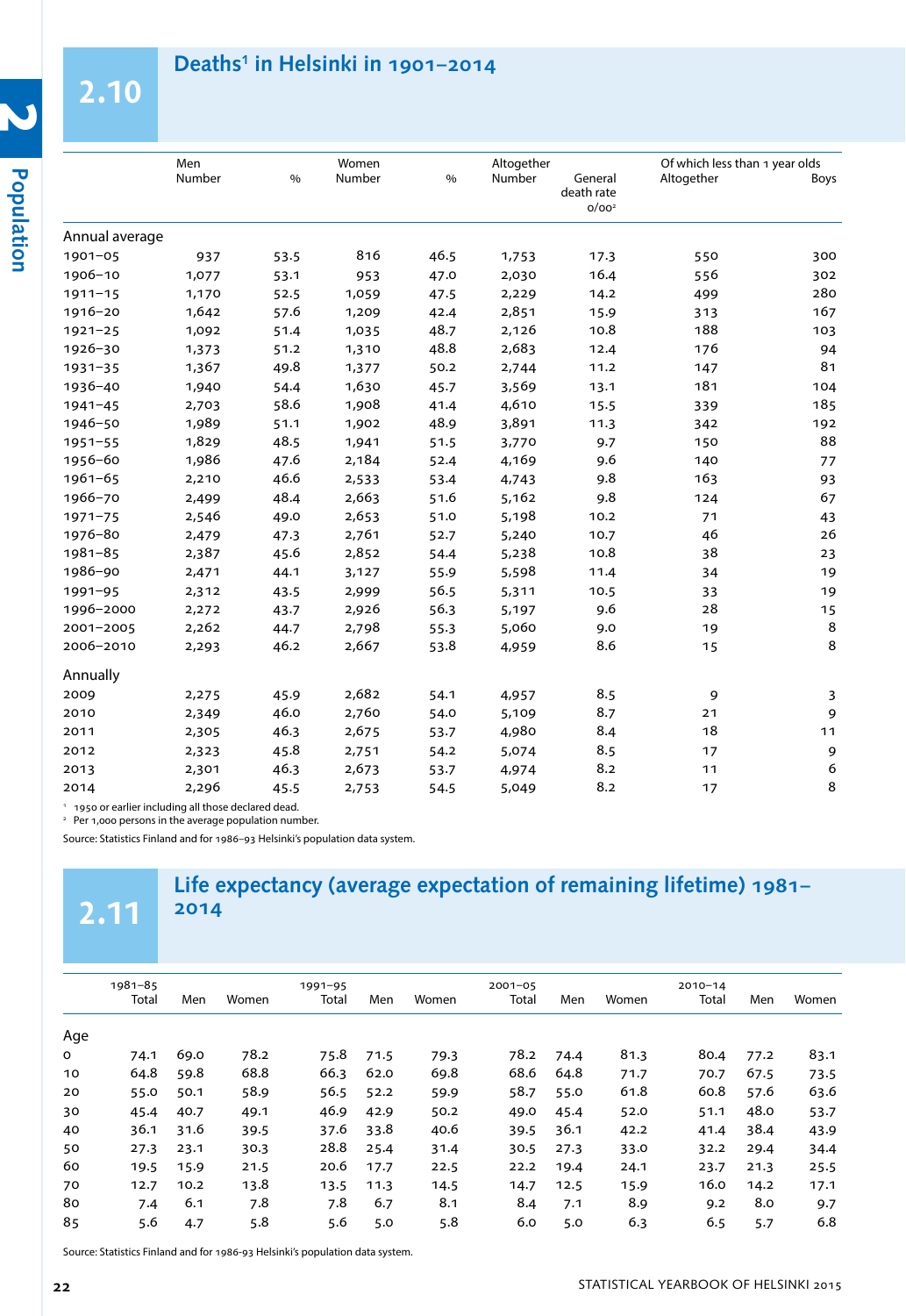### **2.12**

|                            | $1981 - 85$<br>Annual average | 1986-90  | 1991-95 | 1996-2000 | $2001 - 05$ | 2006-10  | 2014   |
|----------------------------|-------------------------------|----------|---------|-----------|-------------|----------|--------|
| Migrated from <sup>1</sup> | 21,916                        | 24,012   | 26,396  | 30,814    | 32,725      | 36,084   | 40,312 |
| Helsinki Metropolitan Area | 7,651                         | 7,782    | 9,163   | 9,511     | 10,643      | 10,609   | 12,558 |
| Rest of Uusimaa province   | 2,822                         | 3,009    | 3,854   | 4,193     | 4,498       | 4,638    | 5,051  |
| Rest of Finland            | 9,619                         | 10,694   | 9,663   | 13,780    | 13,292      | 14,457   | 15,273 |
| Abroad                     | 1,824                         | 2,079    | 3,643   | 3,329     | 4,292       | 6,380    | 7,430  |
| Migrated to <sup>1</sup>   | 21,887                        | 23,393   | 21,174  | 25,930    | 32,700      | 32,405   | 33,884 |
| Helsinki Metropolitan Area | 10,439                        | 10,320   | 9,997   | 10,833    | 13,559      | 12,767   | 13,301 |
| Rest of Uusimaa province   | 3,900                         | 4,462    | 3,867   | 4,718     | 6,006       | 5,724    | 5,027  |
| <b>Rest of Finland</b>     | 6,067                         | 6,766    | 5,945   | 7,744     | 10,019      | 10,608   | 10,909 |
| Abroad                     | 1,481                         | 1,352    | 1,365   | 2,635     | 3,117       | 3,306    | 4,647  |
| Net migration <sup>1</sup> | 29                            | 619      | 5,222   | 4,883     | 25          | 3,679    | 6,428  |
| Helsinki Metropolitan Area | $-2,788$                      | $-2,538$ | $-835$  | $-1,321$  | $-2,915$    | $-2,158$ | $-743$ |
| Rest of Uusimaa province   | -1,078                        | $-1,453$ | $-12$   | $-525$    | $-1,507$    | -1,086   | 24     |
| <b>Rest of Finland</b>     | 3,552                         | 3,928    | 3,718   | 6,035     | 3,272       | 3,848    | 4,364  |
| Abroad                     | 343                           | 727      | 2,278   | 694       | 1,175       | 3,074    | 2,783  |
|                            |                               |          |         |           |             |          |        |

<sup>1</sup> Incl. area unknown.

Source: Statistics Finland and for 1986–93 Helsinki's population data system.

### **Population by mother tongue and age 1.1.2015**





#### **The whole population Finnish-speaking population**<sup>1</sup>



#### **Swedish-speaking population Population with a foreign mother tongue** 35 000 15 000 0 15 000 35 000



Source: Statistics Finland.

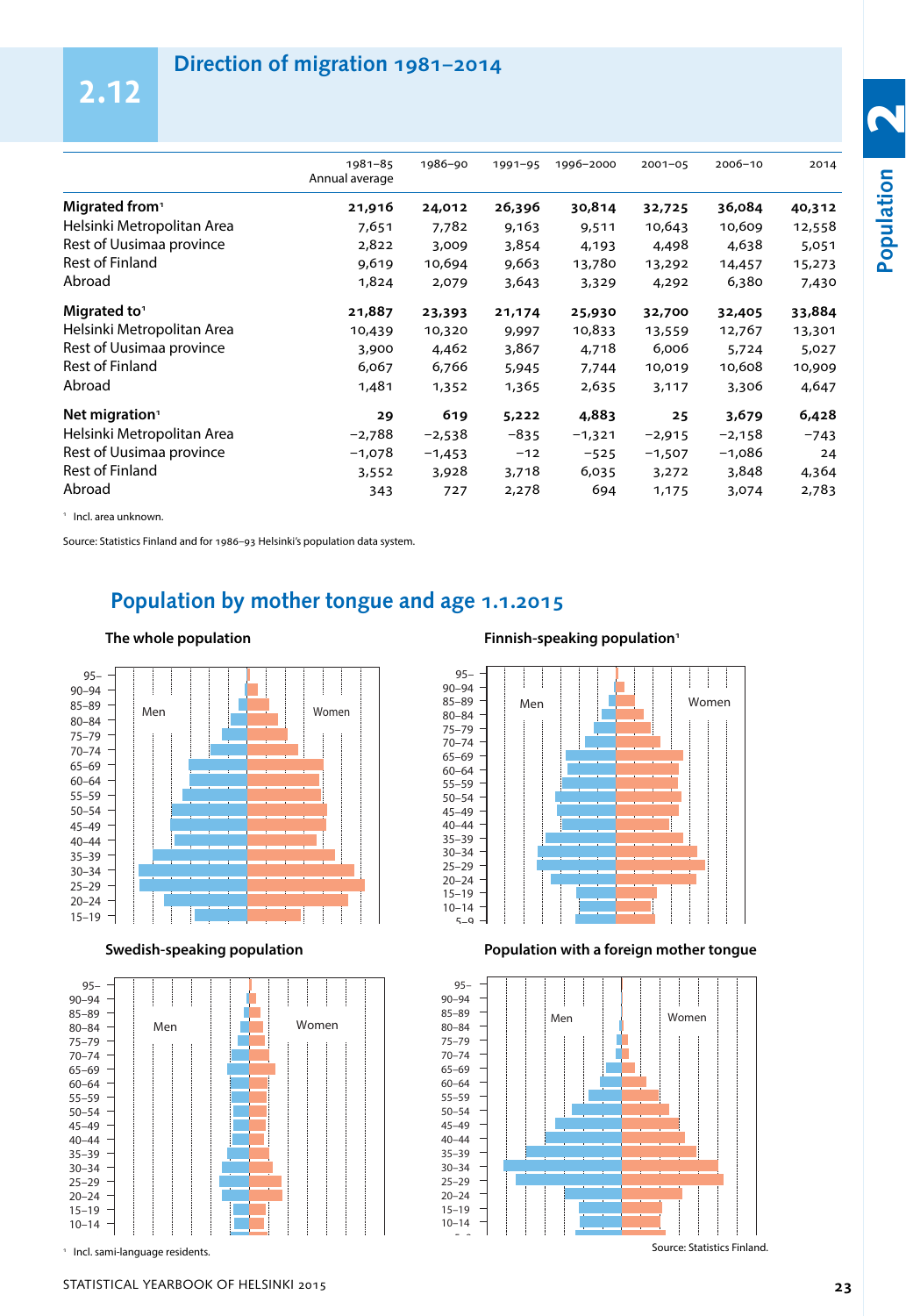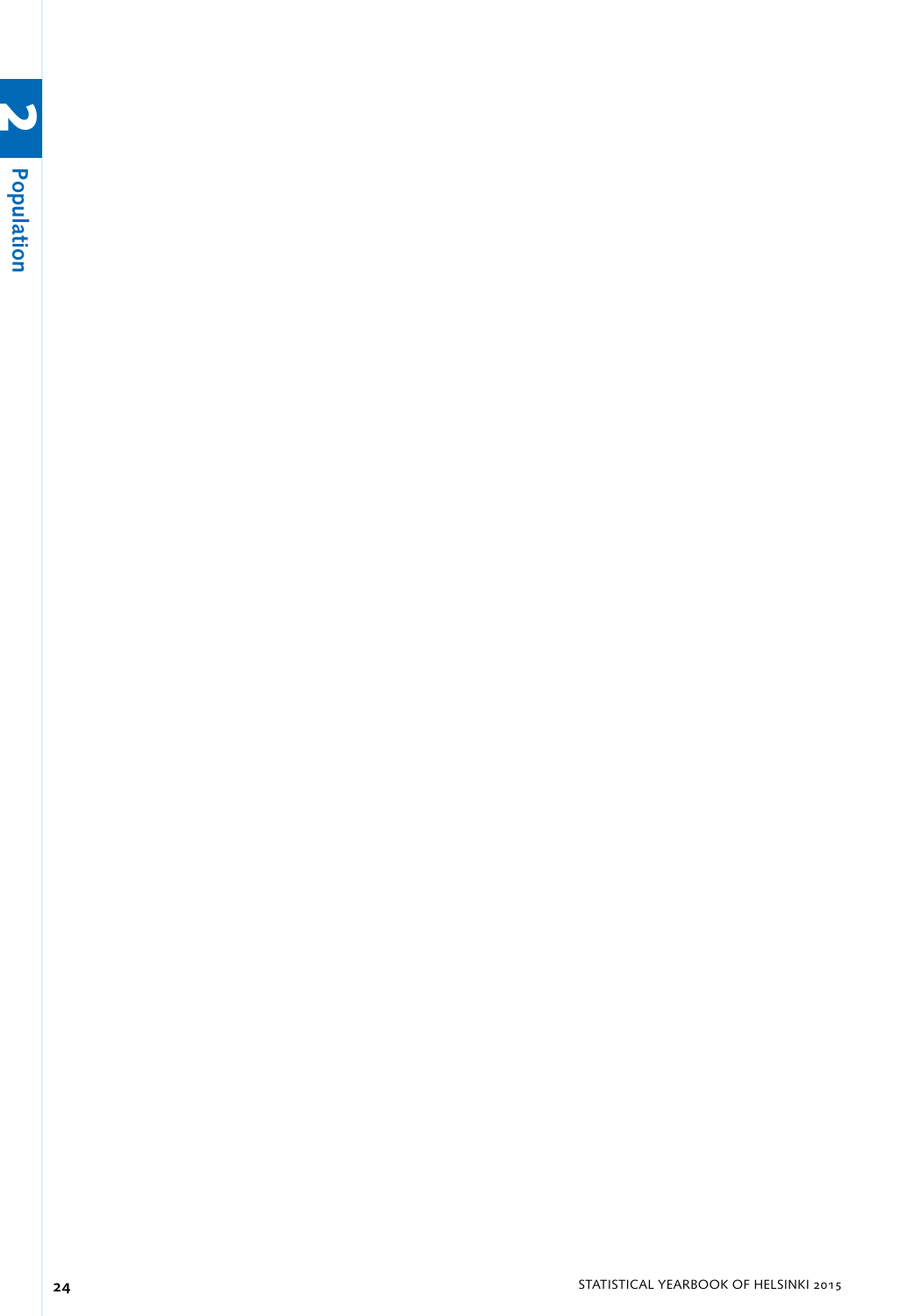# **Housing**

### **List of diagrams and tables**

| 3.1 |                                                                  |
|-----|------------------------------------------------------------------|
| 3.2 | Dwellings by tenure status: Helsinki 1950-2014, Helsinki Region, |
| 3.3 |                                                                  |
| 3.4 |                                                                  |
| 3.5 |                                                                  |
| 3.6 |                                                                  |
| 3.7 |                                                                  |
| 3.8 |                                                                  |
| 3.9 |                                                                  |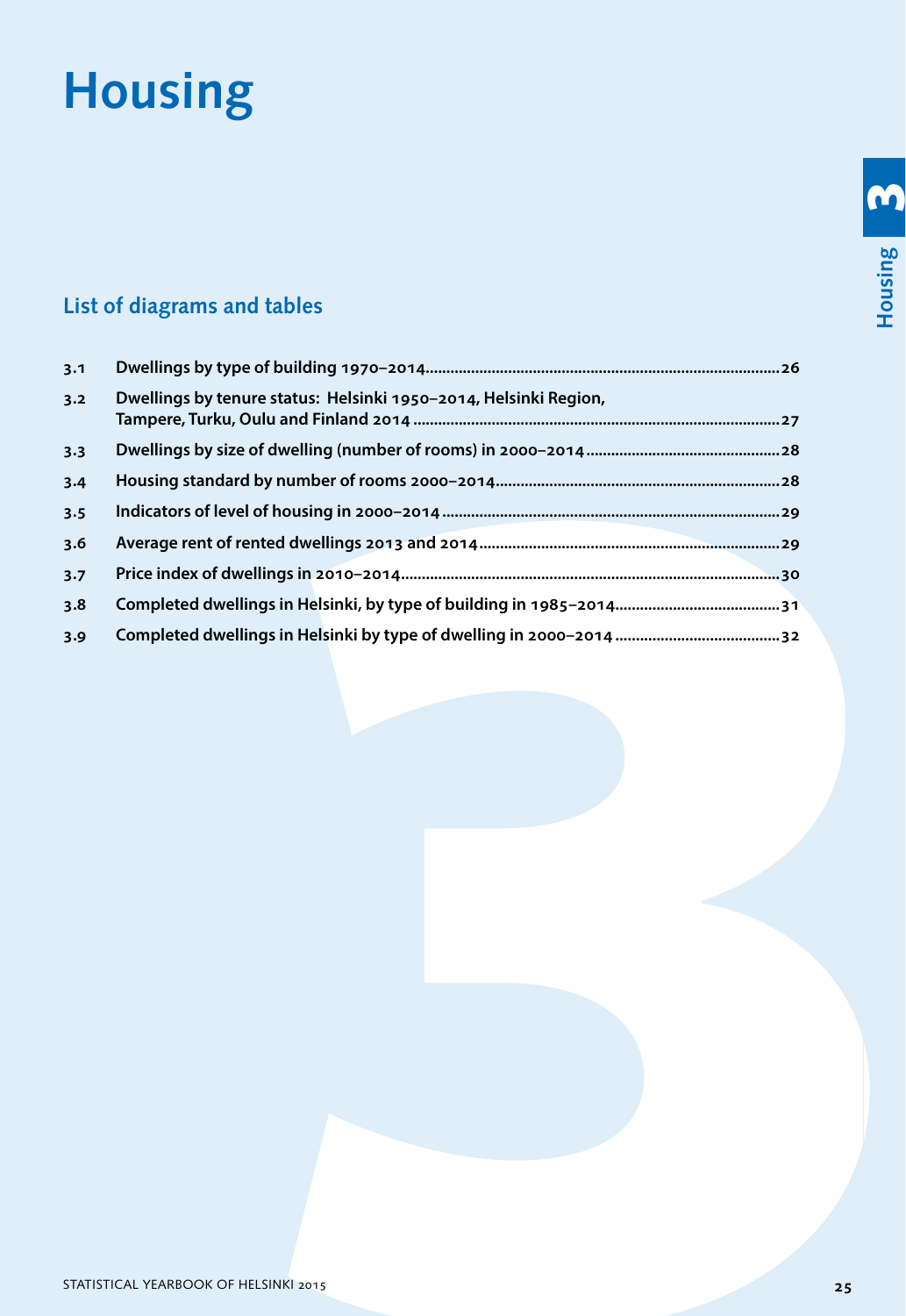**3.1**

**Housing**

 $\boldsymbol{\omega}$ 

|                         | Dwellings total <sup>1</sup> | Type of house<br>Small houses<br>Total | of which        |                        | <b>Blocks of flats</b> | Other buildings |
|-------------------------|------------------------------|----------------------------------------|-----------------|------------------------|------------------------|-----------------|
|                         |                              |                                        | Detached houses | <b>Terraced houses</b> |                        |                 |
| Helsinki                |                              |                                        |                 |                        |                        |                 |
| 1970                    | 189,734                      | 18,634                                 | 15,444          | 3,190                  | 167,430                | 3,060           |
| 1980                    | 221,341                      | 22,540                                 | 14,621          | 7,919                  | 194,547                | 4,254           |
| 1990                    | 259,033                      | 32,833                                 | 19,346          | 13,487                 | 220,376                | 5,746           |
| 2000                    | 296,013                      | 37,664                                 | 21,472          | 16,192                 | 253,315                | 5,034           |
| 2005                    | 313,695                      | 40,850                                 | 23,211          | 17,639                 | 268,212                | 4,633           |
| 2006                    | 317,745                      | 41,400                                 | 23,519          | 17,881                 | 272,117                | 4,228           |
| 2007                    | 320,410                      | 41,826                                 | 23,743          | 18,083                 | 274,484                | 4,100           |
| 2008                    | 323,416                      | 42,381                                 | 24,127          | 18,254                 | 276,931                | 4,104           |
| 2009                    | 325,818                      | 43,060                                 | 24,804          | 18,256                 | 278,598                | 4,160           |
| 2010                    | 328,164                      | 43,349                                 | 25,008          | 18,341                 | 280,886                | 3,929           |
| 2011                    | 331,485                      | 43,682                                 | 25,193          | 18,489                 | 284,323                | 3,480           |
| 2012                    | 336,409                      | 44,055                                 | 25,451          | 18,604                 | 288,603                | 3,751           |
| 2013                    | 342,303                      | 45,015                                 | 26,137          | 18,878                 | 293,209                | 4,079           |
| 2014                    | 346,751                      | 45,732                                 | 26,601          | 19,131                 | 296,750                | 4,269           |
|                         | $\frac{0}{0}$                |                                        |                 |                        |                        |                 |
| 1970                    | 100                          | 9.8                                    | 8.1             | 1.7                    | 88.2                   | 1.6             |
| 1980                    | 100                          | 10.2                                   | 6.6             | 3.6                    | 87.9                   | 1.9             |
| 1990                    | 100                          | 12.7                                   | 7.5             | 5.2                    | 85.1                   | 2.2             |
| 2000                    | 100                          | 12.7                                   | 7.3             | 5.5                    | 85.6                   | 1.7             |
| 2005                    | 100                          | 13.0                                   | 7.4             | 5.6                    | 85.5                   | 1.5             |
| 2006                    | 100                          | 13.0                                   | 7.4             | 5.6                    | 85.6                   | 1.3             |
| 2007                    | 100                          | 13.1                                   | 7.4             | 5.6                    | 85.7                   | 1.3             |
| 2008                    | 100                          | 13.1                                   | 7.5             | 5.6                    | 85.6                   | 1.3             |
| 2009                    | 100                          | 13.2                                   | 7.6             | 5.6                    | 85.5                   | 1.3             |
| 2010                    | 100                          | 13.2                                   | 7.6             | 5.6                    | 85.6                   | 1.2             |
| 2011                    | 100                          | 13.2                                   | 7.6             | 5.6                    | 85.8                   | 1.0             |
| 2012                    | 100                          | 13.1                                   | 7.6             | 5.5                    | 85.8                   | 1.1             |
| 2013                    | 100                          | 13.2                                   | 7.6             | 5.5                    | 85.7                   | 1.2             |
| 2014                    | 100                          | 13.2                                   | 7.7             | 5,5                    | 85.6                   | 1.2             |
| 2014                    |                              |                                        |                 |                        |                        |                 |
| Rest of Helsinki Metro- | 100                          | 39.5                                   | 25.8            | 13.7                   | 59.7                   | 0.8             |
| politan Area            |                              |                                        |                 |                        |                        |                 |
| Helsinki Region         | 100                          | 31.6                                   | 21.2            | 10.4                   | 67.3                   | 1.1             |
| Tampere                 | 100                          | 24.8                                   | 14.5            | 10.3                   | 72.8                   | 2.4             |
| Turku                   | 100                          | 25.7                                   | 13.1            | 12.6                   | 72.7                   | 1.6             |
| Oulu                    | 100                          | 46.0                                   | 30.6            | 15.4                   | 52.5                   | 1.4             |
| Finland as a whole      | 100                          | 53.1                                   | 39.4            | 13.7                   | 44.9                   | 2.0             |

 $^{\rm +}$  Including dwellings whose type of house is unknown.

Source: Censuses and Statistics Finland's Area Data Base.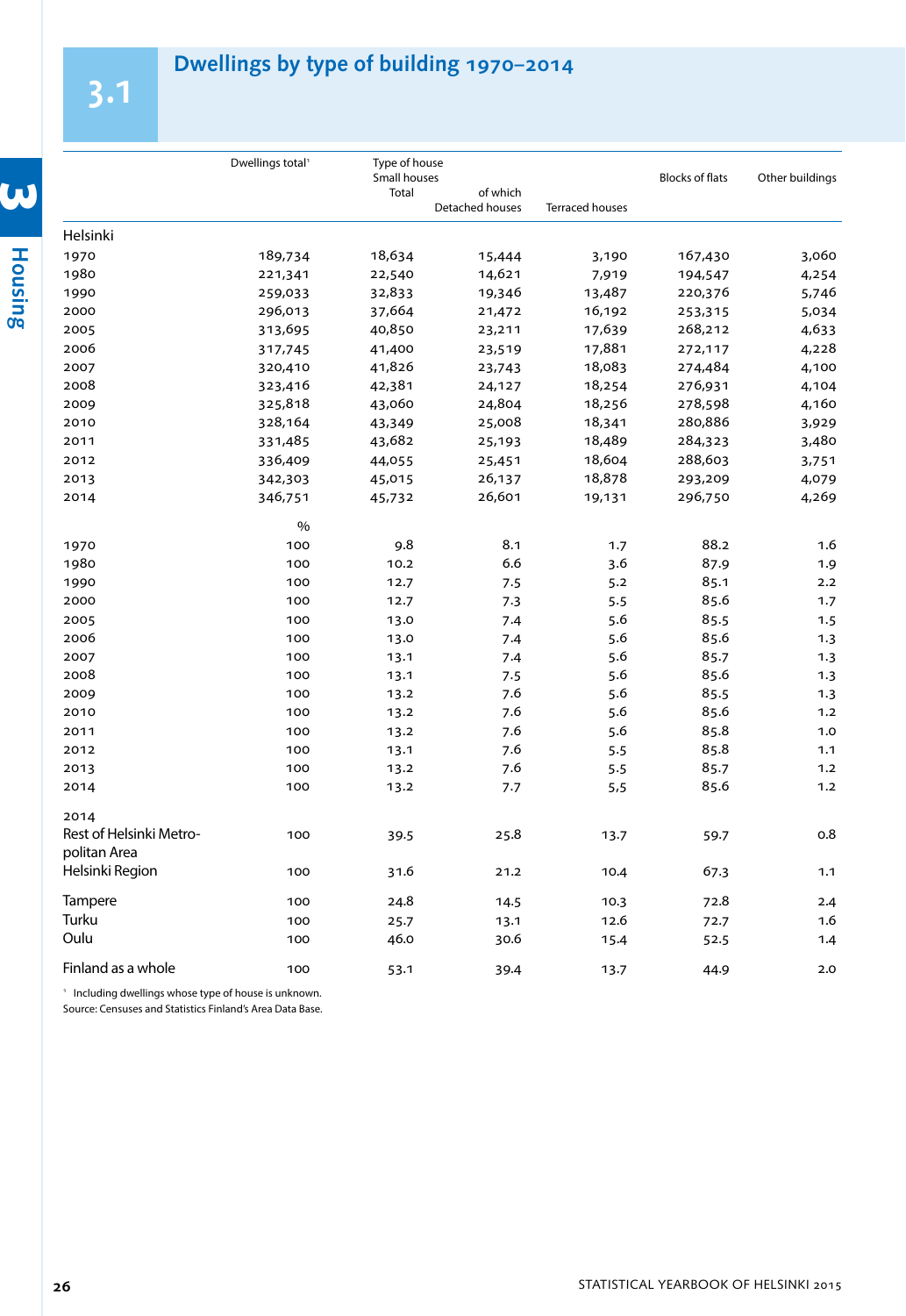### **3.2**

### **Dwellings by tenure status: Helsinki 1950–2014, Helsinki Region, Tampere, Turku, Oulu and Finland 2014**

|                                    | All dwellings | Owner<br>occupied | Rented  | of which<br>arava social<br>housing | other<br>rented<br>dwelling | Tenant-<br>owned<br>dwelling<br>status | Other or<br>unknown<br>tenure |
|------------------------------------|---------------|-------------------|---------|-------------------------------------|-----------------------------|----------------------------------------|-------------------------------|
| Helsinki                           |               |                   |         |                                     |                             |                                        |                               |
| 1950                               | 105,883       | 25,748            | 79,744  |                                     |                             |                                        | 391                           |
| 1960                               | 145,470       | 59,312            | 83,900  |                                     |                             |                                        | 2,258                         |
| 1970                               | 189,734       | 81,618            | 102,079 |                                     |                             |                                        | 6,037                         |
| 1980                               | 221,341       | 110,095           | 94,444  |                                     |                             |                                        | 16,802                        |
| 1990                               | 259,033       | 141,785           | 98,670  | 42,803                              | 55,867                      |                                        | 22,893                        |
| 2000                               | 296,013       | 128,020           | 138,533 | 65,838                              | 72,695                      | 4,752                                  | 24,708                        |
| 2005                               | 313,695       | 141,165           | 141,277 | 69,855                              | 71,422                      | 6,300                                  | 24,953                        |
| 2006                               | 317,745       | 142,341           | 142,855 | 69,664                              | 73,191                      | 6,349                                  | 26,200                        |
| 2007                               | 320,410       | 143,089           | 143,841 | 70,562                              | 73,279                      | 6,560                                  | 26,920                        |
| 2008                               | 323,416       | 144,401           | 144,305 | 70,580                              | 73,725                      | 6,632                                  | 28,078                        |
| 2009 <sup>1</sup>                  | 325,818       | 145,529           | 145,681 | 68,911                              | 76,770                      | 6,764                                  | 27,844                        |
| $2010^2$                           | 328,164       | 146,000           | 146,861 | 69,877                              | 76,984                      | 7,152                                  | 28,151                        |
| 2011 <sup>3</sup>                  | 331,485       | 147,057           | 148,109 | 68,983                              | 79,126                      | 7,243                                  | 29,076                        |
| 2012                               | 336,409       | 147,886           | 150,473 | 69,131                              | 81,342                      | 7,674                                  | 30,376                        |
| 2013                               | 342,303       | 148,500           | 153,435 | 69,908                              | 83,527                      | 8,328                                  | 32,040                        |
| 2014                               | 346,751       | 147,775           | 161,014 | 69,954                              | 91,060                      | 8,549                                  | 29,413                        |
|                                    | $\frac{0}{0}$ |                   |         |                                     |                             |                                        |                               |
| 1950                               | 100.0         | 24.3              | 75.3    |                                     |                             |                                        | 0.4                           |
| 1960                               | 100.0         | 40.8              | 57.7    |                                     |                             |                                        | 1.6                           |
| 1970                               | 100.0         | 43.0              | 53.8    |                                     |                             |                                        | 3.2                           |
| 1980                               | 100.0         | 49.7              | 42.7    |                                     |                             |                                        | 7.6                           |
| 1990                               | 100.0         | 54.7              | 38.1    | 16.5                                | 21.6                        | $\ddotsc$                              | 8.8                           |
| 2000                               | 100.0         | 43.2              | 46.8    | 22.2                                | 24.6                        | 1.6                                    | 8.3                           |
| 2005                               | 100.0         | 45.0              | 45.0    | 22.3                                | 22.8                        | 2.0                                    | 8.0                           |
| 2006                               | 100.0         | 44.8              | 45.0    | 21.9                                | 23.0                        | 2.0                                    | 8.2                           |
| 2007                               | 100.0         | 44.7              | 44.9    | 22.0                                | 22.9                        | 2.0                                    | 8.4                           |
| 2008                               | 100.0         | 44.6              | 44.6    | 21.8                                | 22.8                        | 2.1                                    | 8.7                           |
| 2009 <sup>1</sup>                  | 100.0         | 44.7              | 44.7    | 21.2                                | 23.6                        | 2.1                                    | 8.5                           |
| $2010^2$                           | 100.0         | 44.5              | 44.7    | 21.3                                | 23.4                        | 2.2                                    | 8.6                           |
| 2011 <sup>3</sup>                  | 100.0         | 44.4              | 44.7    | 20.8                                | 23.9                        | 2.2                                    | 8.8                           |
| 2012                               | 100.0         | 44.0              | 44.7    | 20.5                                | 24.2                        | 2.3                                    | 9.0                           |
| 2013                               | 100.0         | 43.4              | 44.8    | 20.4                                | 24.4                        | 2.4                                    | 9.4                           |
| 2014                               | 100.0         | 42.6              | 46.4    | 20.2                                | 26.3                        | 2.5                                    | 8.5                           |
| 2014                               |               |                   |         |                                     |                             |                                        |                               |
| Rest of Helsinki Metropolitan Area | 100.0         | 54.9              | 35.8    | 18.2                                | 17.5                        | 4.0                                    | 5.4                           |
| Helsinki Region                    | 100.0         | 59.4              | 31.2    | 15.3                                | 15.9                        | 3.4                                    | 6.0                           |
| Tampere                            | 100.0         | 46.3              | 43.6    | 16.2                                | 27.4                        | 2.5                                    | 7.6                           |
| Turku                              | 100.0         | 45.2              | 43.6    | 16.6                                | 27.0                        | 2.1                                    | 9.2                           |
| Oulu                               | 100.0         | 52.7              | 37,9    | 14,9                                | 23.1                        | 1.6                                    | 7.7                           |
| Finland as a whole                 | 100,0         | 58.2              | 31.0    | 12.6                                | 18.4                        | 1.4                                    | 9.4                           |

Since 2009, statistics on arava and interest-subsidised dwellings account for those dwellings released from tenant income restrictions.

In 2010, Statistics Finland adjusted the tenure status of arava and interest-subsidised dwellings.

<sup>3</sup> Dwellings built using the state's short-term interest subsidy have been classified as "other rented dwellings".

Source: Censuses and Statistics Finland's dwelling statistics.

**Housing**

**m**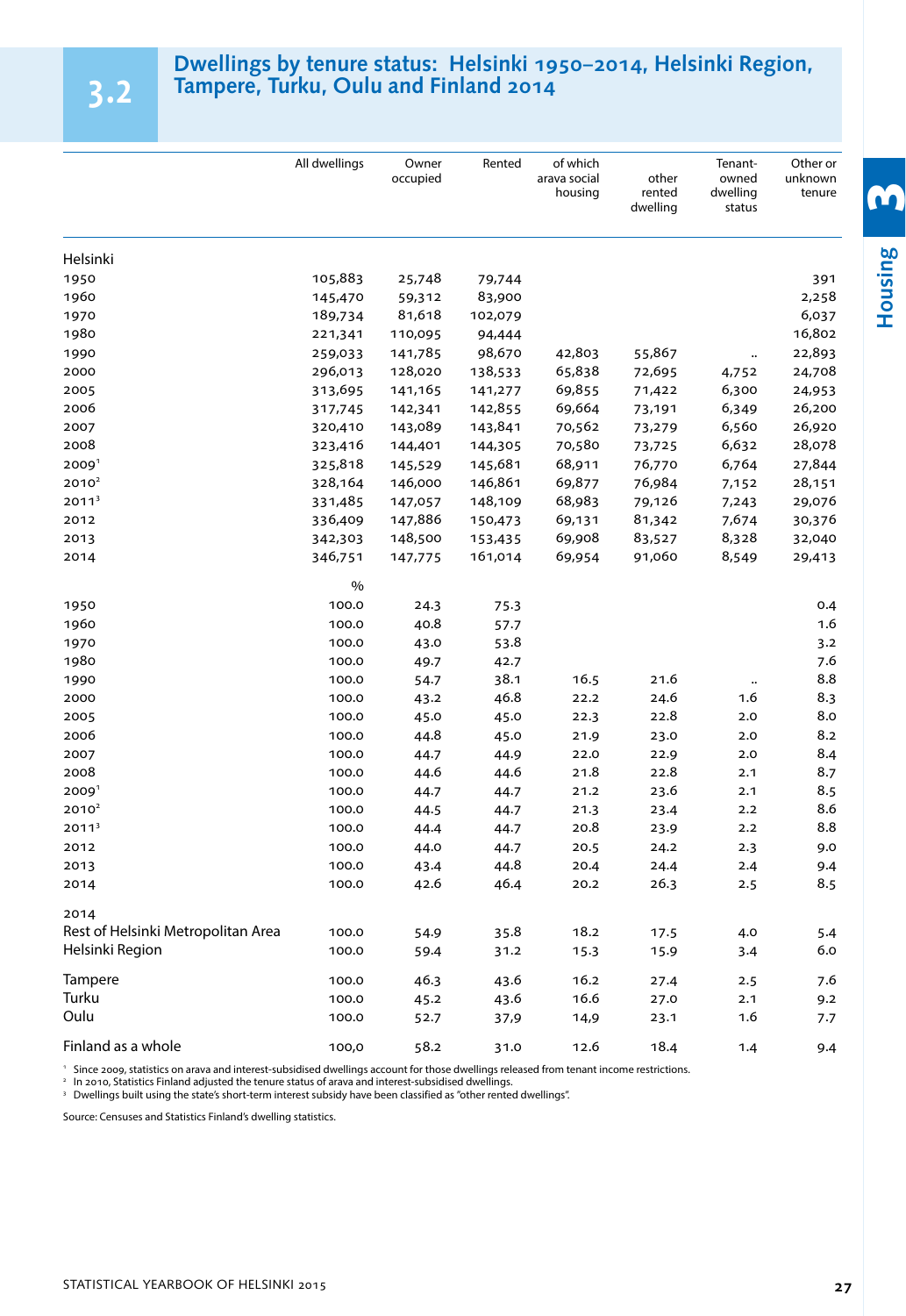### **Dwellings by size of dwelling (number of rooms) in 2000–2014**

**3.3**

**Housing**

 $\omega$ 

|                                    | All dwellings |        | Number of rooms, excl. kitchen |        |        |        |
|------------------------------------|---------------|--------|--------------------------------|--------|--------|--------|
|                                    |               | 1      | $\overline{2}$                 | 3      | 4      | $5 -$  |
| Helsinki                           |               |        |                                |        |        |        |
| 2000                               | 296,013       | 71,996 | 108,225                        | 63,378 | 33,856 | 16,888 |
| 2005                               | 313,695       | 74,262 | 114,330                        | 67,671 | 36,798 | 18,558 |
| 2009                               | 325,818       | 75,846 | 118,211                        | 70,723 | 38,999 | 20,037 |
| 2010                               | 328,164       | 76,349 | 119,025                        | 71,259 | 39,268 | 20,228 |
| 2011                               | 331,485       | 76,523 | 120,537                        | 72,273 | 39,759 | 20,417 |
| 2012                               | 336,409       | 77,403 | 122,503                        | 73,526 | 40,316 | 20,652 |
| 2013                               | 342,303       | 78,671 | 124,641                        | 74,975 | 41,258 | 21,181 |
| 2014                               | 346,751       | 79,622 | 126,005                        | 76,043 | 41,956 | 21,478 |
|                                    | $\frac{0}{0}$ |        |                                |        |        |        |
| 2000                               | 100           | 24.3   | 36.6                           | 21.4   | 11.4   | 5.7    |
| 2005                               | 100           | 23.7   | 36.4                           | 21.6   | 11.7   | 5.9    |
| 2009                               | 100           | 23.3   | 36.3                           | 21.7   | 12.0   | 6.1    |
| 2010                               | 100           | 23.3   | 36.3                           | 21.7   | 12.0   | 6.2    |
| 2011                               | 100           | 23.1   | 36.4                           | 21.8   | 12.0   | 6.2    |
| 2012                               | 100           | 23.0   | 36.4                           | 21.9   | 12.0   | 6.1    |
| 2013                               | 100           | 23.0   | 36.4                           | 21.9   | 12.1   | 6.2    |
| 2014                               | 100           | 23.0   | 36.3                           | 21.9   | 12.1   | 6.2    |
| 2014                               |               |        |                                |        |        |        |
| Rest of Helsinki Metropolitan Area | 100           | 10.8   | 30.4                           | 25.6   | 19.2   | 13.6   |
| Helsinki Region                    | 100           | 14.3   | 29.9                           | 22.4   | 18.2   | 14.3   |
| Tampere                            | 100           | 20.9   | 37.0                           | 21.5   | 12.4   | 7.1    |
| Turku                              | 100           | 21.6   | 36.5                           | 22.7   | 11.8   | 6.6    |
| Oulu                               | 100           | 14.3   | 32.2                           | 22.0   | 15.8   | 15.2   |
| Finland as a whole                 | 100           | 14.6   | 29.9                           | 22.2   | 18.1   | 14.3   |
|                                    |               |        |                                |        |        |        |

Source: Censuses and Statistics Finland's dwelling statistics.

### **Housing standard by number of rooms 2000–2014**

**3.4**

|                         | Dwelling households total |     | Number of rooms not including kitchen |     |     |     |     |       |  |
|-------------------------|---------------------------|-----|---------------------------------------|-----|-----|-----|-----|-------|--|
|                         |                           | 1   | $\overline{\mathbf{2}}$               | 3   | 4   | 5   | 6   | $7 -$ |  |
| Residents per dwelling  |                           |     |                                       |     |     |     |     |       |  |
| 2000                    | 1.9                       | 1.2 | 1.6                                   | 2.4 | 2.9 | 3.1 | 3.0 | 3.3   |  |
| 2005                    | 1.9                       | 1.2 | 1.5                                   | 2.3 | 2.9 | 3.0 | 3.0 | 3.3   |  |
| 2010                    | 1.9                       | 1.2 | 1.5                                   | 2.2 | 2.8 | 3.0 | 3.0 | 3.4   |  |
| 2011                    | 1.9                       | 1.2 | 1.5                                   | 2.2 | 2.8 | 3.0 | 2.9 | 3.2   |  |
| 2012                    | 1.9                       | 1.2 | 1.5                                   | 2.2 | 2.8 | 3.0 | 2.9 | 3.2   |  |
| 2013                    | 1.9                       | 1.2 | 1.5                                   | 2.2 | 2.8 | 3.0 | 3.0 | 3.2   |  |
| 2014                    | 1.9                       | 1.2 | 1.5                                   | 2.3 | 2.8 | 3.0 | 2.9 | 3.1   |  |
| Residents per 100 rooms |                           |     |                                       |     |     |     |     |       |  |
| 2000                    | 79                        | 119 | 78                                    | 80  | 74  | 61  | 50  | 43    |  |
| 2005                    | 76                        | 115 | 75                                    | 76  | 72  | 61  | 49  | 43    |  |
| 2010                    | 76                        | 118 | 75                                    | 75  | 71  | 61  | 49  | 44    |  |
| 2011                    | 76                        | 118 | 75                                    | 75  | 71  | 60  | 49  | 43    |  |
| 2012                    | 76                        | 118 | 76                                    | 75  | 71  | 60  | 49  | 42    |  |
| 2013                    | 76                        | 118 | 76                                    | 75  | 71  | 60  | 49  | 46    |  |
| 2014                    | 76                        | 118 | 76                                    | 75  | 71  | 60  | 49  | 45    |  |

Source: Censuses and Statistics Finland's statistics on dwelling stock.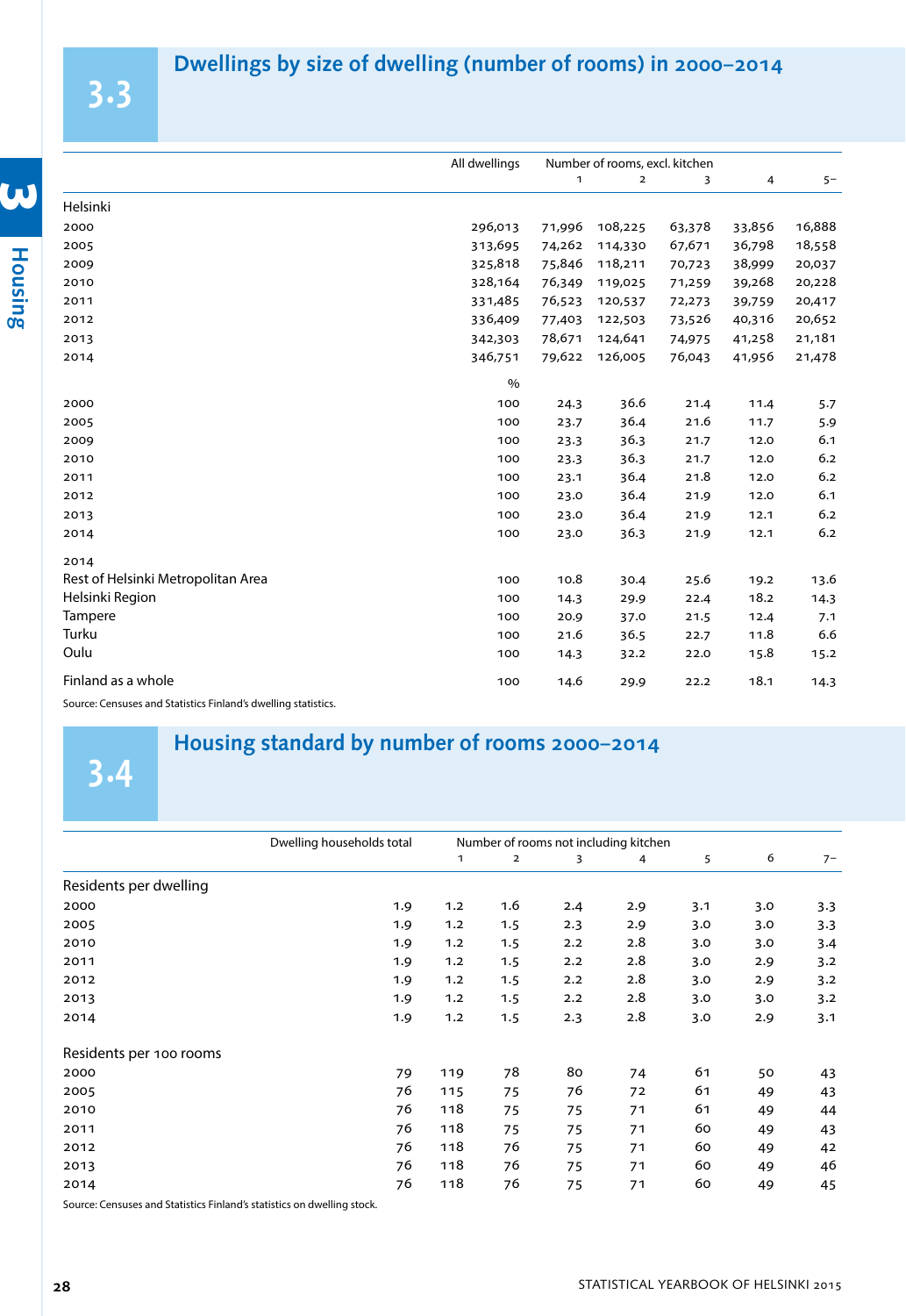**3.5**

|                                                                                                 | 2000    | 2005    | 2010    | 2013    | 2014    |
|-------------------------------------------------------------------------------------------------|---------|---------|---------|---------|---------|
| Dwelling stock                                                                                  | 296,013 | 313,695 | 328,164 | 342,303 | 346,751 |
| Dwelling population                                                                             | 531,287 | 540,094 | 566,040 | 588,525 | 596,488 |
| Average size of dwellings<br>Rooms per dwelling, kitchen incl.<br>Floor area per dwelling, $m2$ | 61.8    | 62.3    | 63.0    | 63.1    | 63.3    |
| <b>Housing density</b>                                                                          |         |         |         |         |         |
| Persons per room, kitchen incl.                                                                 | 62.3    | 63.0    | 63.7    | 63.7    | 63.6    |
| Persons per room, kitchen excl.                                                                 | 0.79    | 0.76    | 0.75    | 0.76    | 0.76    |
| Floor area per person, $m2$                                                                     | 32.6    | 34.0    | 34.2    | 34.1    | 33.9    |
| Persons per dwelling                                                                            | 1.91    | 1.85    | 1.86    | 1.87    | 1.87    |
| <b>Crowded housing</b><br>Norm $4^1$                                                            |         |         |         |         |         |
| Dwelling households, % <sup>2</sup>                                                             | 12.4    | 9.8     | 10.3    | 10.5    | 10.7    |
| Persons, % <sup>3</sup>                                                                         | 23.3    | 19.2    | 19.8    | 20.2    | 20.6    |
| Inhabitants in inadequately equipped dwellings                                                  |         |         |         |         |         |
| Persons living in very indadequately equipped dwellings                                         | 13,005  | 13,118  | 18,261  | 17,213  | 17,036  |
| Percentage                                                                                      | 2.4     | 2.4     | 3.2     | 2.9     | 2.9     |
|                                                                                                 |         |         |         |         |         |

<sup>1</sup> Norm 4: more than 1 person per room, when the kitchen is not reckoned as a room.

<sup>2</sup> Proportion of dwelling households.<br><sup>3</sup> Proportion of the population living in dwellings.

Source: Censuses, Statistics Finland's statistics on housing stock and housing conditions.

# **3.6 Average rent of rented dwellings 2013 and <sup>2014</sup>**

|                                  | Helsinki                   |       | Espoo | Vantaa | Tampere | Turku | Outer Hel-   | Finland |
|----------------------------------|----------------------------|-------|-------|--------|---------|-------|--------------|---------|
|                                  | 2013                       | 2014  | 2014  |        |         |       | sinki region |         |
|                                  | euro/m <sup>2</sup> /month |       |       |        |         |       |              |         |
| All dwellings                    | 14.45                      | 15.06 | 13.34 | 13.37  | 12.68   | 11.86 | 11.97        | 12.03   |
| Number of rooms                  |                            |       |       |        |         |       |              |         |
| 1                                | 18.97                      | 19.70 | 16.15 | 15.85  | 15.17   | 14.48 | 13.96        | 14.78   |
| $\overline{2}$                   | 13.74                      | 14.29 | 13.86 | 13.43  | 12.30   | 11.52 | 12.00        | 11.68   |
| $3 -$                            | 12.06                      | 12.68 | 12.13 | 12.44  | 10.95   | 10.06 | 10.94        | 10.71   |
| <b>Market-financed dwellings</b> |                            |       |       |        |         |       |              |         |
| Number of rooms                  | 16.62                      | 17.31 | 14.58 | 14.44  | 13.25   | 12.39 | 12.15        | 12.83   |
| 1                                | 20.35                      | 21.08 | 17.69 | 16.97  | 15.67   | 15.01 | 14.55        | 16.06   |
| $\overline{2}$                   | 15.41                      | 16.05 | 15.15 | 14.28  | 12.56   | 11.63 | 12.03        | 12.21   |
| $3 -$                            | 13.51                      | 14.22 | 12.86 | 13.09  | 10.99   | 10.12 | 10.66        | 10.78   |
| State-financed dwellings         | 11.54                      | 12.01 | 12.36 | 12.57  | 11.91   | 11.12 | 11.83        | 11.07   |
| Number of rooms                  |                            |       |       |        |         |       |              |         |
| 1                                | 13.02                      | 13.63 | 13.82 | 13.93  | 13.79   | 12.84 | 13.02        | 11.95   |
| $\overline{2}$                   | 11.81                      | 12.25 | 12.85 | 12.82  | 11.99   | 11.39 | 11.97        | 11.13   |
| $3 -$                            | 10,93                      | 11.41 | 11.60 | 12.06  | 10.92   | 10.00 | 11.18        | 10.64   |
| <b>New rental contracts</b>      |                            |       |       |        |         |       |              |         |
| <b>Market-financed dwellings</b> | 19.03                      | 19.80 | 16.44 | 15.59  | 13.98   | 13.08 | 13.27        | 13.79   |
| Number of rooms                  |                            |       |       |        |         |       |              |         |
| 1                                | 22.83                      | 23.84 | 19.69 | 18.43  | 16.60   | 15.70 | 15.55        | 17.26   |
| $\overline{2}$                   | 17.03                      | 17.65 | 16.64 | 15.19  | 12.94   | 11.97 | 13.03        | 12.82   |
| $3-$                             | 15.25                      | 15.81 | 14.29 | 13.84  | 11.39   | 10.39 | 11.43        | 11.21   |
|                                  |                            |       |       |        |         |       |              |         |

Note: Statistics on rents have changed as of March 2013.

Source: Statistics Finland's statistics on rents.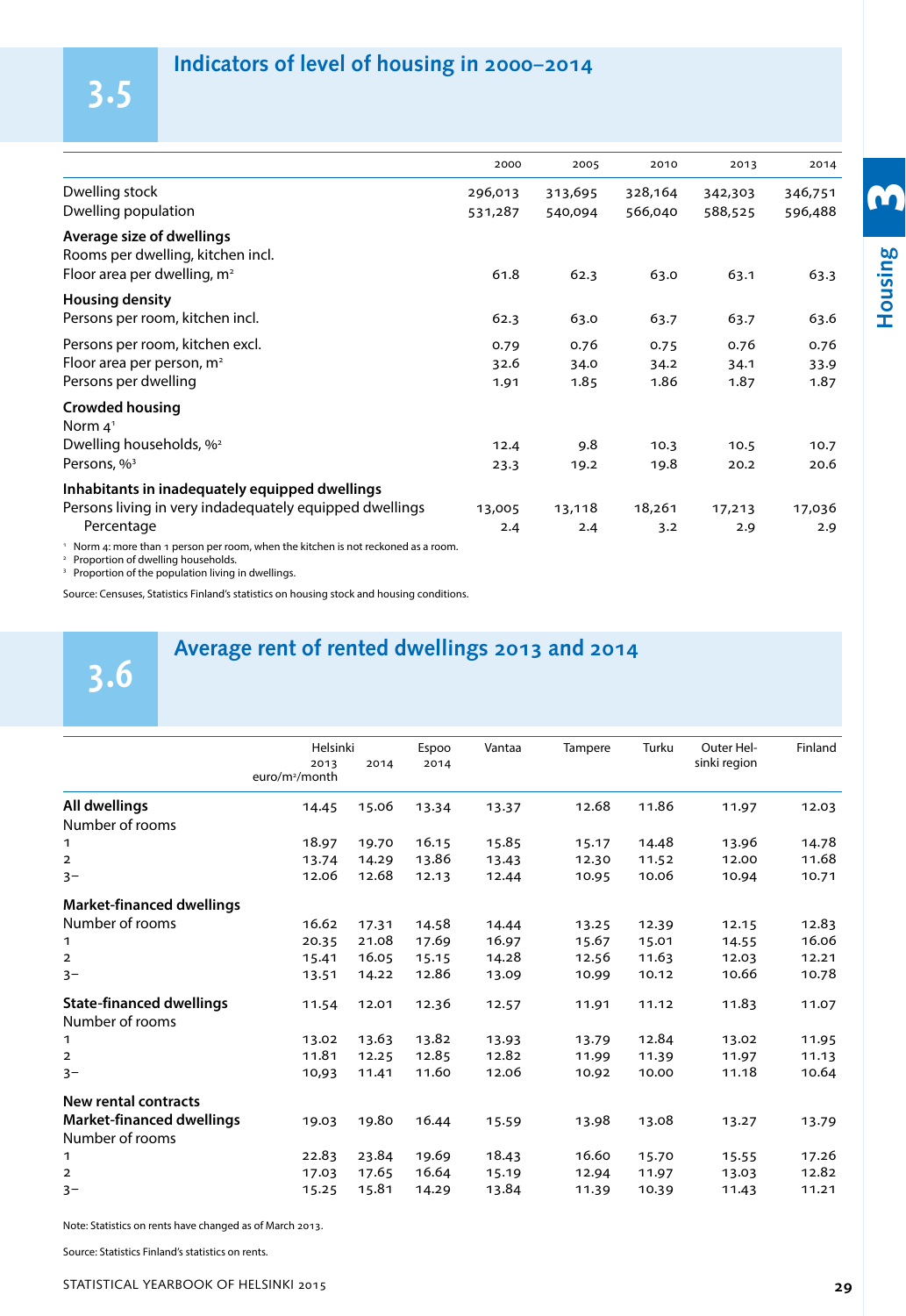### **3.7**

### **Price index of dwellings in 2010–2014**

| Year. quarter                    | Helsinki | Espoo and<br>Kauniainen | Vantaa | Outer Helsin-<br>ki Region | Tampere | Turku | Finland |
|----------------------------------|----------|-------------------------|--------|----------------------------|---------|-------|---------|
| 2010=100                         |          |                         |        |                            |         |       |         |
| 2010                             | 100.0    | 100.0                   | 100.0  | 100.0                      | 100.0   | 100.0 | 100.0   |
| 2011                             | 103.7    | 102.2                   | 102.5  | 101.5                      | 102.6   | 102.4 | 102.6   |
| 2012                             | 106.5    | 104.4                   | 103.8  | 102.8                      | 104.5   | 104.5 | 104.2   |
| 2013                             | 110.5    | 104.8                   | 103.4  | 102.8                      | 106.1   | 106.1 | 105.6   |
| 2014                             | 110.9    | 104.0                   | 103.5  | 101.5                      | 106.7   | 106.4 | 104.8   |
| 2010                             |          |                         |        |                            |         |       |         |
| $\mathbf{I}$                     | 98.0     | 98.4                    | 98.4   | 100.0                      | 98.3    | 98.1  | 98.2    |
| $\ensuremath{\mathsf{II}}$       | 100.5    | 99.7                    | 100.5  | 99.3                       | 100.1   | 100.7 | 100.2   |
| $\mathop{\text{III}}$            | 100.8    | 100.9                   | 100.3  | 100.6                      | 100.4   | 101.0 | 100.8   |
| ${\sf IV}$                       | 100.8    | 101.0                   | 100.9  | 100.1                      | 101.2   | 100.2 | 100.8   |
| 2011                             |          |                         |        |                            |         |       |         |
| $\mathbf{I}$                     | 102.7    | 101.3                   | 101.1  | 100.9                      | 103.8   | 102.8 | 101.9   |
| $\, \parallel$                   | 104.6    | 103.5                   | 102.8  | 102.2                      | 102.8   | 103.7 | 103.4   |
| $\mathop{\mathsf{III}}\nolimits$ | 104.3    | 103.1                   | 103.7  | 102.8                      | 102.9   | 101.9 | 103.3   |
| IV                               | 103.2    | 100.9                   | 102.6  | 100.3                      | 100.9   | 101.1 | 101.8   |
| 2012                             |          |                         |        |                            |         |       |         |
| $\mathbf{I}$                     | 105.2    | 102.7                   | 103.1  | 101.8                      | 102.8   | 103.6 | 103.2   |
| $\mathbf{I}$                     | 105.9    | 104.8                   | 103.9  | 102.6                      | 104.3   | 104.6 | 104.2   |
| $\mathop{\mathsf{III}}\nolimits$ | 107.3    | 105.2                   | 104.9  | 103.4                      | 106.1   | 105.5 | 105.0   |
| IV                               | 107.7    | 105.0                   | 103.5  | 103.4                      | 105.0   | 104.3 | 104.5   |
| 2013                             |          |                         |        |                            |         |       |         |
| T                                | 109.2    | 103.9                   | 102.9  | 102.5                      | 104.6   | 105.8 | 104.8   |
| $\ensuremath{\mathsf{II}}$       | 110.2    | 105.0                   | 104.1  | 103.6                      | 107.1   | 106.3 | 106.0   |
| $\mathop{\text{III}}$            | 111.9    | 105.5                   | 103.5  | 102.7                      | 107.3   | 106.6 | 106.1   |
| IV                               | 110.7    | 104.9                   | 103.2  | 102.3                      | 105.6   | 105.7 | 105.4   |
| 2014                             |          |                         |        |                            |         |       |         |
| T                                | 110.7    | 104.2                   | 103.8  | 103.1                      | 105.9   | 106.3 | 104.8   |
| $\mathbf l$                      | 112.1    | 104.3                   | 104.4  | 101.2                      | 106.9   | 108.6 | 105.4   |
| Ш                                | 110.8    | 103.6                   | 104.2  | 101.9                      | 107.1   | 106.8 | 105.0   |
| IV                               | 109.9    | 103.9                   | 101.5  | 100.0                      | 106.7   | 104.1 | 104.0   |

Source: Statistics Finland's statistics on rents.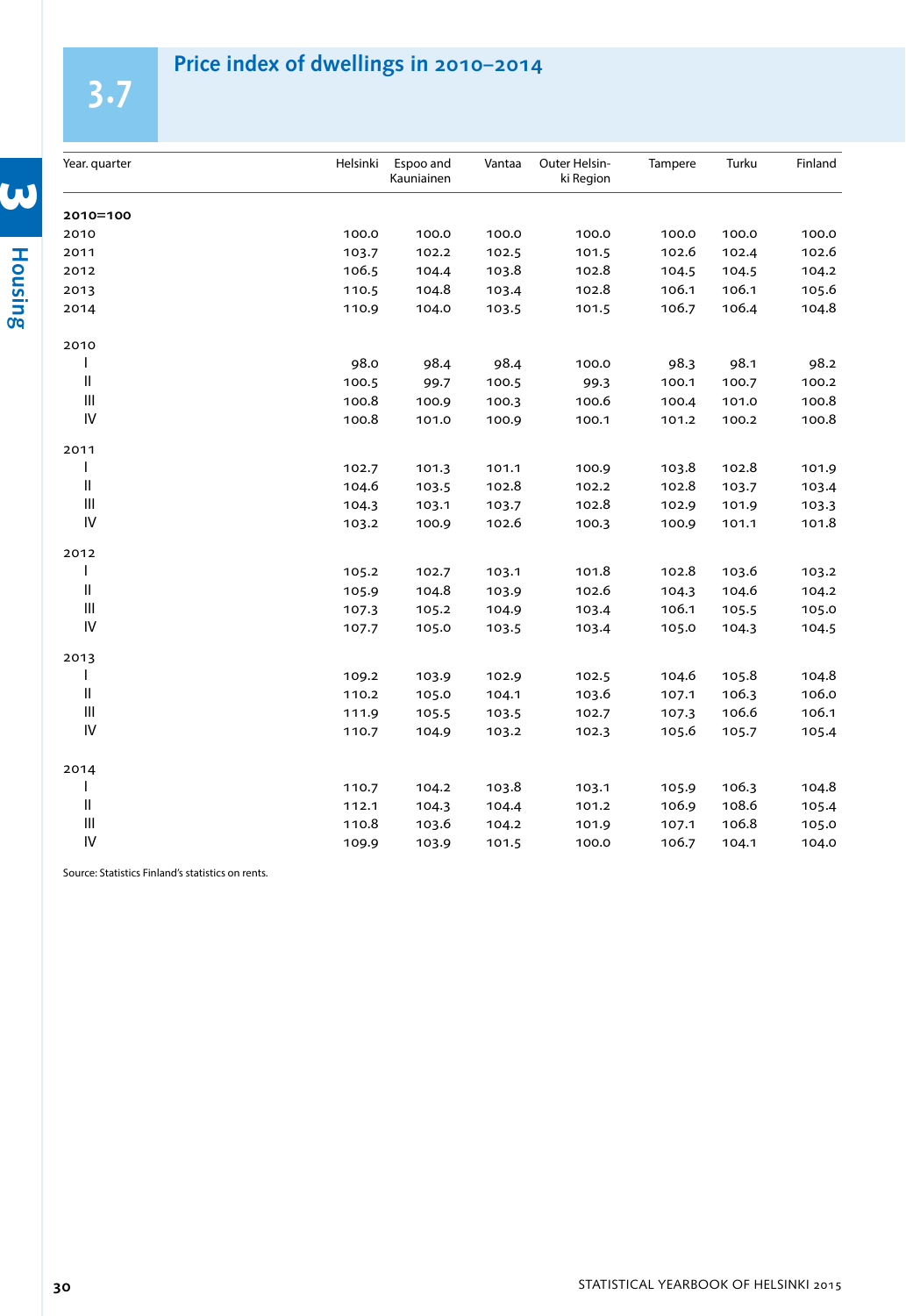# **2.8 Completed dwellings in Helsinki, by type of building in 1985–2014**

|                                                       | Type of building |                    |                                |                        |              | State financed | Built by the |  |
|-------------------------------------------------------|------------------|--------------------|--------------------------------|------------------------|--------------|----------------|--------------|--|
|                                                       | Total            | Detached<br>houses | Detached<br>terraced<br>houses | <b>Blocks of flats</b> | Others       | total          | city, total  |  |
| <b>Dwellings</b>                                      |                  |                    |                                |                        |              |                |              |  |
| Annual average                                        |                  |                    |                                |                        |              |                |              |  |
| 1985-1989                                             | 4,211            | 656                | 612                            | 2,913                  | 29           | 1,695          | 1,328        |  |
| 1990-1994                                             | 3,974            | 391                | 272                            | 3,285                  | 27           | 2,793          | 1,633        |  |
| 1995-1999                                             | 3,457            | 290                | 194                            | 2,961                  | 12           | 2,685          | 1,150        |  |
| 2000-2004                                             | 3,822            | 369                | 343                            | 3,091                  | 18           | 1,783          | 1,012        |  |
| 2005-2009                                             | 2,513            | 286                | 154                            | 2,041                  | 33           | 664            | 478          |  |
| 2010-2014                                             | 3,671            | 279                | 170                            | 3,206                  | 16           | 1,382          | 705          |  |
| Annually                                              |                  |                    |                                |                        |              |                |              |  |
| 2000                                                  | 4,853            | 365                | 440                            | 4,048                  | $\mathsf{o}$ | 2,656          | 1,182        |  |
| 2001                                                  | 4,457            | 350                | 323                            | 3,774                  | 10           | 1,536          | 800          |  |
| 2002                                                  | 3,083            | 346                | 461                            | 2,206                  | 70           | 1,364          | 892          |  |
| 2003                                                  | 3,582            | 375                | 258                            | 2,942                  | 7            | 1,886          | 1,458        |  |
| 2004                                                  | 3,134            | 411                | 232                            | 2,486                  | 5            | 1,474          | 730          |  |
| 2005                                                  | 2,698            | 366                | 190                            | 2,003                  | 139          | 660            | 513          |  |
| 2006                                                  | 2,289            | 278                | 134                            | 1,876                  | 1            | 574            | 306          |  |
| 2007                                                  | 2,881            | 259                | 233                            | 2,386                  | 4            | 899            | 748          |  |
| 2008                                                  | 2,451            | 295                | 150                            | 1,988                  | 18           | 432            | 418          |  |
| 2009                                                  | 2,245            | 230                | 62                             | 1,952                  | 1            | 614            | 403          |  |
| 2010                                                  | 2,059            | 178                | 69                             | 1,807                  | 5            | 1,178          | 345          |  |
| 2011                                                  | 3,656            | 273                | 159                            | 3,224                  | o            | 820            | 395          |  |
| 2012                                                  | 4,643            | 310                | 125                            | 4,204                  | 4            | 1,453          | 784          |  |
| 2013                                                  | 4,320            | 300                | 244                            | 3,721                  | 55           | 1,141          | 1,000        |  |
| 2014                                                  | 3,679            | 334                | 254                            | 3,075                  | 16           | 1,371          | 1,000        |  |
| Housing, floor area, m <sup>2</sup><br>Annual average |                  |                    |                                |                        |              |                |              |  |
| 1985-1989                                             | 287,477          | 64,596             | 50,347                         | 170,842                | 1,692        | 102,320        | 76,669       |  |
| 1990-1994                                             | 270,615          | 41,674             | 22,651                         | 204,233                | 2,057        | 176,917        | 102,637      |  |
| 1995-1999                                             | 236,495          | 33,142             | 17,364                         | 185,275                | 715          | 169,026        | 72,776       |  |
| 2000-2004                                             | 270,429          | 44,624             | 30,712                         | 194,082                | 1,021        | 111,898        | 68,390       |  |
| 2005-2009                                             | 191,168          | 35,796             | 15,351                         | 138,099                | 1,922        | 38,190         | 33,230       |  |
| 2010-2014                                             | 248,986          | 35,136             | 15,320                         | 197,363                | 1,144        | 82,771         | 52,241       |  |
| Annually                                              |                  |                    |                                |                        |              |                |              |  |
| 2000                                                  | 332,680          | 41,316             | 40,259                         | 251,149                | o            | 164,736        | 79,177       |  |
| 2001                                                  | 312,962          | 42,401             | 28,394                         | 241,368                | 799          | 101,517        | 52,110       |  |
| 2002                                                  | 228,900          | 42,179             | 40,589                         | 142,864                | 3,268        | 83,913         | 63,627       |  |
| 2003                                                  | 256,946          | 46,765             | 23,489                         | 185,998                | 694          | 121,062        | 96,877       |  |
| 2004                                                  | 220,658          | 50,459             | 20,827                         | 149,030                | 342          | 88,161         | 50,182       |  |
| 2005                                                  | 200,208          | 46,791             | 17,784                         | 127,767                | 7,866        | 34,585         | 32,905       |  |
| 2006                                                  | 163,433          | 35,330             | 12,904                         | 115,157                | 42           | 29,731         | 21,663       |  |
| 2007                                                  | 215,458          | 31,429             | 23,739                         | 159,852                | 438          | 48,581         | 51,573       |  |
| 2008                                                  | 198,464          | 35,135             | 15,243                         | 146,873                | 1,213        | 27,989         | 29,327       |  |
| 2009                                                  | 178,277          | 30,293             | 7,087                          | 140,848                | 49           | 39,698         | 30,684       |  |
| 2010                                                  | 140,330          | 23,387             | 6,304                          | 109,818                | 821          | 67,521         | 26,132       |  |
| 2011                                                  | 239,687          | 34,955             | 14,076                         | 190,622                | 34           | 47,017         | 30,037       |  |
| 2012                                                  | 301,813          | 40,157             | 11,907                         | 249,365                | 384          | 81,100         | 54,658       |  |
| 2013                                                  | 296,490          | 36,006             | 21,079                         | 236,362                | 3,043        | 69,925         | 76,047       |  |
| 2014                                                  | 266,608          | 41,173             | 23,235                         | 200,764                | 1,436        | 82,791         | 74,333       |  |

Source: City of Helsinki Urban Facts.

**Housing**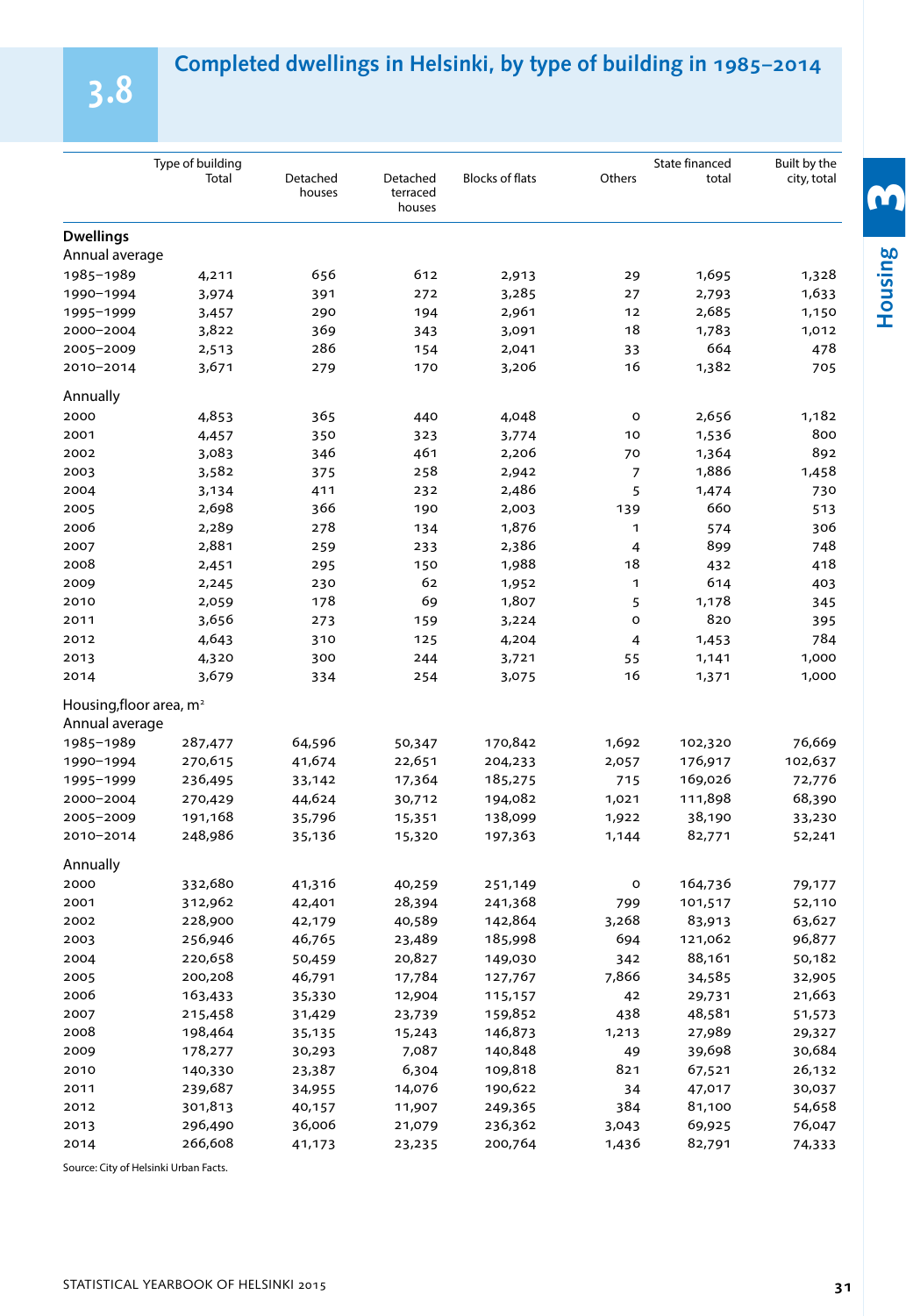### **Completed dwellings in Helsinki by type of dwelling in 2000–2014**

|        | New dwellings |
|--------|---------------|
|        | 2000          |
|        | 2001          |
| Housin | 2002          |
|        | 2003          |
|        | 2004          |
| œ      | 2005          |
|        | 2006          |
|        | 2007          |
|        |               |

|      | Dwellings total                           | 1 room | 2 rooms | 3 rooms | 4 rooms        | 5 rooms     | 6 rooms                 | Average<br>size, m <sup>2</sup> |
|------|-------------------------------------------|--------|---------|---------|----------------|-------------|-------------------------|---------------------------------|
|      | New dwellings and extensions to dwellings |        |         |         |                |             |                         |                                 |
| 2000 | 4,853                                     | 629    | 1,875   | 1,170   | 856            | 280         | 43                      | 68.2                            |
| 2001 | 4,457                                     | 434    | 1,723   | 1,291   | 690            | 243         | 76                      | 69.6                            |
| 2002 | 3,083                                     | 442    | 997     | 799     | 586            | 198         | 61                      | 73.7                            |
| 2003 | 3,582                                     | 475    | 1,372   | 834     | 572            | 255         | 74                      | 71.3                            |
| 2004 | 3,134                                     | 409    | 1,172   | 830     | 490            | 178         | 55                      | 69.6                            |
| 2005 | 2,697                                     | 344    | 966     | 632     | 510            | 180         | 65                      | 74.2                            |
| 2006 | 2,289                                     | 367    | 832     | 492     | 406            | 141         | 51                      | 71.4                            |
| 2007 | 2,881                                     | 520    | 804     | 734     | 575            | 184         | 64                      | 74.8                            |
| 2008 | 2,451                                     | 202    | 842     | 712     | 502            | 129         | 64                      | 81.0                            |
| 2009 | 2,245                                     | 202    | 688     | 679     | 446            | 162         | 68                      | 79.4                            |
| 2010 | 2,059                                     | 411    | 747     | 500     | 246            | 122         | 33                      | 68.2                            |
| 2011 | 3,656                                     | 580    | 1,495   | 922     | 447            | 158         | 54                      | 65.7                            |
| 2012 | 4,643                                     | 885    | 1,796   | 1,183   | 540            | 165         | 74                      | 65.0                            |
| 2013 | 4,320                                     | 681    | 1,587   | 1,142   | 668            | 197         | 45                      | 68.6                            |
| 2014 | 3,679                                     | 592    | 1,129   | 1,014   | 672            | 224         | 48                      | 72.5                            |
|      | Changed principal use                     |        |         |         |                |             |                         |                                 |
| 2000 | 245                                       | 37     | 144     | 38      | 23             | 1           | $\overline{2}$          | 61.2                            |
| 2001 | 112                                       | 32     | 36      | 33      | 8              | $\mathbf 2$ | 1                       | 64.7                            |
| 2002 | 54                                        | 24     | 18      | 5       | 1              | 3           | 3                       | 76.3                            |
| 2003 | 230                                       | 78     | 75      | 35      | 23             | 9           | 10                      | 71.2                            |
| 2004 | 84                                        | 24     | 22      | 15      | 17             | 4           | $\overline{2}$          | 80.2                            |
| 2005 | 156                                       | 67     | 57      | 13      | $\overline{7}$ | 9           | 3                       | 59.8                            |
| 2006 | 208                                       | 44     | 91      | 34      | 25             | 12          | $\overline{\mathbf{2}}$ | 73.3                            |
| 2007 | 427                                       | 128    | 169     | 81      | 36             | 9           | $\overline{4}$          | 68.4                            |
| 2008 | 336                                       | 94     | 104     | 79      | 28             | 22          | 9                       | 81.4                            |
| 2009 | 267                                       | 82     | 68      | 60      | 33             | 14          | 10                      | 87.9                            |
| 2010 | 202                                       | 58     | 70      | 37      | 23             | 5           | 9                       | 79.5                            |
| 2011 | 426                                       | 114    | 195     | 78      | 29             | 5           | 5                       | 62.0                            |
| 2012 | 532                                       | 188    | 211     | 82      | 35             | 13          | 3                       | 56.7                            |
| 2013 | 236                                       | 72     | 108     | 33      | 14             | 4           | 5                       | 60.4                            |
| 2014 | 306                                       | 122    | 105     | 49      | 23             | 5           | $\overline{2}$          | 62.1                            |

Source: City of Helsinki Urban Facts.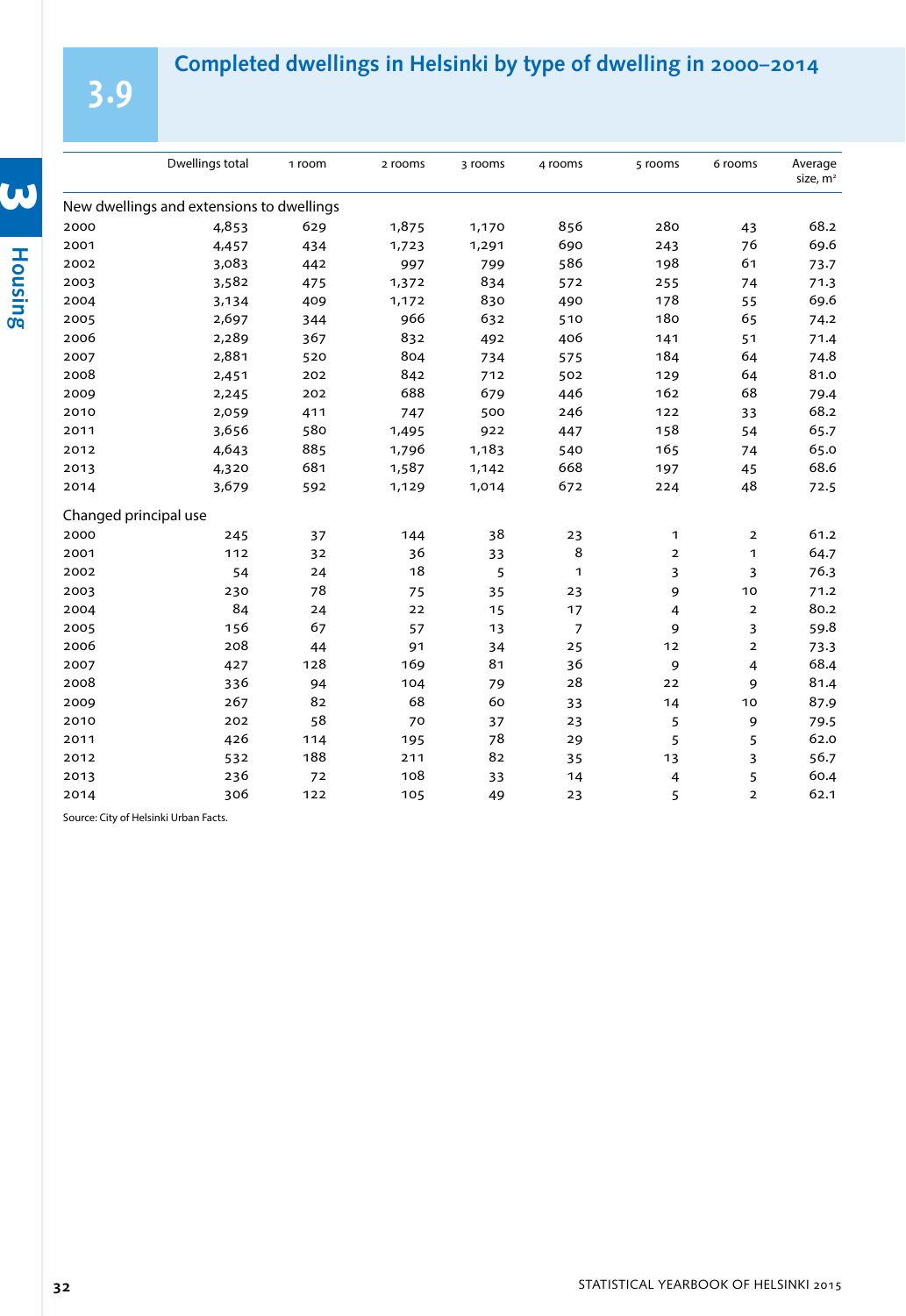# **Transport and Tourism**

### **List of diagrams and tables**

| 4.1 |                                                                    |  |
|-----|--------------------------------------------------------------------|--|
| 4.2 |                                                                    |  |
| 4.3 | Road traffic accidents reported to the police: Helsinki 1995-2014, |  |
| 4.4 |                                                                    |  |
| 4.5 |                                                                    |  |

4**Transport and Tourism Transport and Tourism**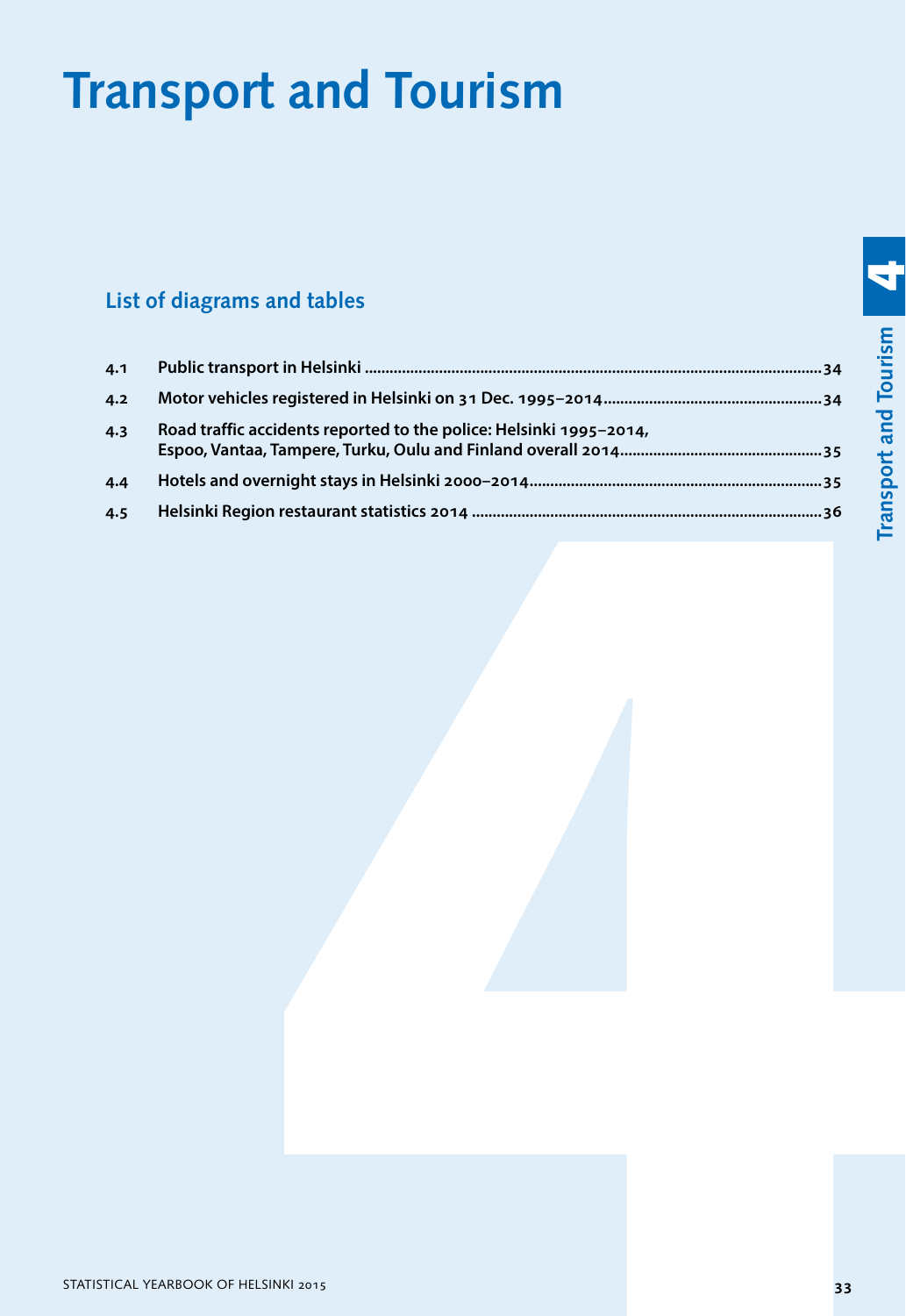### **Public transport in Helsinki**

|                                  | 2005    | 2010    | 2013    | 2014    |
|----------------------------------|---------|---------|---------|---------|
| <b>Helsinki City Transport</b>   |         |         |         |         |
| Buses in service <sup>1</sup>    | 183     | 183     | 183     | 183     |
| Trams                            | 93      | 93      | 93      | 93      |
| Metro coaches                    | 90      | 90      | 90      | 90      |
| Line kilometres, 1 000           | 18,429  | 19,553  | 20,323  | 20,327  |
| Trams                            | 5,251   | 5,400   | 5,566   | 5,485   |
| Metro                            | 13,178  | 14,153  | 14,757  | 14,843  |
| Trips, 1 000                     |         |         |         |         |
| <b>Trams</b>                     | 55,550  | 54,496  | 56,708  | 55,491  |
| Metro                            | 56,040  | 57,091  | 63,507  | 62,128  |
| Trips on average per service day |         |         |         |         |
| <b>Trams</b>                     | 154,306 | 151,378 | 157,522 | 154,142 |
| Metro                            | 155,667 | 158,586 | 176,408 | 172,578 |

| Tendered bus services provided for Helsinki Regional Transport Authority HSL                                                                 |                          |         |         |         |                                            |  |
|----------------------------------------------------------------------------------------------------------------------------------------------|--------------------------|---------|---------|---------|--------------------------------------------|--|
|                                                                                                                                              | Services within Helsinki |         |         |         | Rest of<br>Helsinki<br>Region <sup>2</sup> |  |
|                                                                                                                                              | 2005                     | 2010    | 2013    | 2014    | 2014                                       |  |
| Buses in service <sup>1</sup>                                                                                                                | 476                      | 486     | 490     | 492     | 748                                        |  |
| Line kilometres                                                                                                                              | 31,050                   | 33,046  | 32,022  | 31,568  | 59,481                                     |  |
| Trips                                                                                                                                        | 79,380                   | 86 200  | 87,051  | 86,312  | 95,694                                     |  |
| Average number of trips per service day                                                                                                      | 220,500                  | 239,444 | 241,808 | 239,756 | 265,817                                    |  |
| $\overline{a}$ , and $\overline{a}$ , and $\overline{a}$ , and $\overline{a}$ , and $\overline{a}$ , and $\overline{a}$ , and $\overline{a}$ |                          |         |         |         |                                            |  |

1 Buses in service on average during rush hour peak in December.<br><sup>2</sup> HSL bus services within Espoo, Vantaa, Kerava and Kirkkonummi.

Source: Helsinki Regional Transport Authority HSL.

### **Motor vehicles registered in Helsinki on 31 Dec. 1995–2014**

|                                   | 1995    | 2000    | 2005    | 2010    | 2013    | 2014    |
|-----------------------------------|---------|---------|---------|---------|---------|---------|
| Cars                              | 157,544 | 186,452 | 204,589 | 232,515 | 248,584 | 249,159 |
| of which in professional use      | 1,214   | 1,080   | 1,051   | 1,167   | 1,142   | 1,131   |
| Lorries/trucks                    | 3,429   | 5,100   | 5,893   | 7,380   | 8,090   | 8,915   |
| Vans                              | 14,974  | 16,957  | 19,557  | 24,303  | 28,568  | 29,915  |
| <b>Buses</b>                      | 930     | 1,626   | 1,458   | 1,583   | 1,876   | 1,974   |
| Special cars                      | 1,388   | 998     | 643     | 510     | 496     | 487     |
| <b>Vehicles total</b>             | 178,265 | 211,133 | 232,140 | 266,291 | 287,614 | 290,450 |
| per 1,000 inhabitants<br>of which | 340     | 380     | 414     | 452     | 469     | 468     |
| cars                              | 300     | 336     | 365     | 395     | 406     | 401     |
| Motor cycles                      | 5,534   | 7,650   | 11,224  | 15,216  | 16,651  | 16,701  |
| Motor vehicles total              | 183,799 | 218,783 | 243,364 | 281,507 | 304,265 | 307,151 |
|                                   |         |         |         |         |         |         |

Source: Statistics Finland.

**4.2**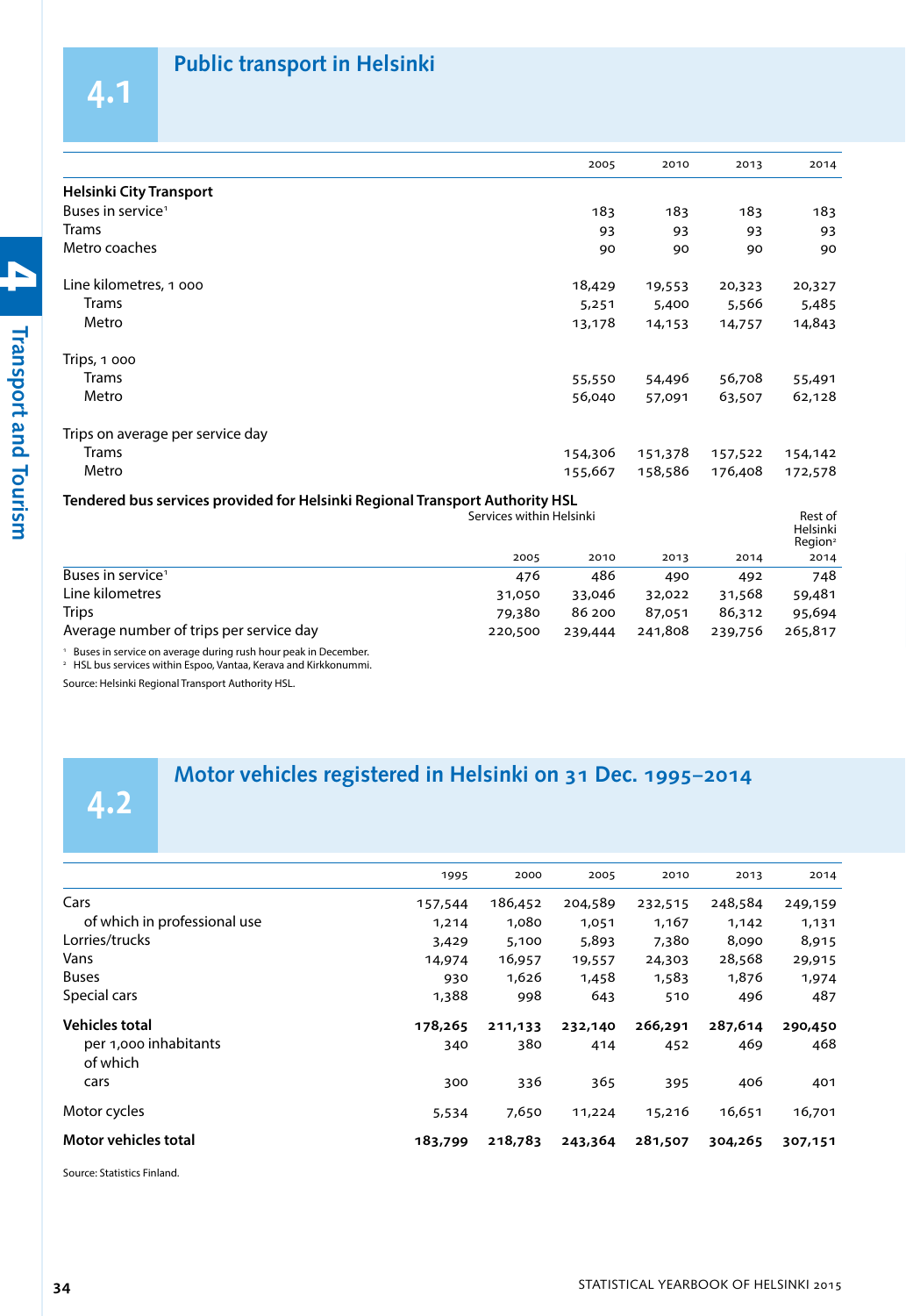## **Road traffic accidents reported to the police: Helsinki 1995–2014, Espoo, Vantaa, Tampere, Turku, Oulu and Finland overall <sup>2014</sup>**

|                        | Altogether | <b>Accidents leading to casualties</b><br>per 1,000<br>inhabitants | <b>Victims</b><br>Killed | Injured | Total | Per 1,000<br>inhabitants |
|------------------------|------------|--------------------------------------------------------------------|--------------------------|---------|-------|--------------------------|
| Helsinki               |            |                                                                    |                          |         |       |                          |
| 1995                   | 812        | 1.5                                                                | 7                        | 987     | 994   | 1.9                      |
| 2000                   | 703        | 1.3                                                                | 16                       | 867     | 883   | 1.5                      |
| 2005                   | 552        | 1.0                                                                | 9                        | 721     | 730   | 1.3                      |
| 2010                   | 545        | 0.9                                                                | 5                        | 669     | 674   | 1.1                      |
| 2013                   | 409        | 0.7                                                                | 10                       | 487     | 497   | 0.8                      |
| 2014                   | 392        | 0,6                                                                | 6                        | 461     | 467   | 0.8                      |
| Espoo                  | 105        | 0,4                                                                | 3                        | 127     | 130   | 0.5                      |
| Vantaa                 | 168        | O,8                                                                | 5                        | 205     | 210   | 1.0                      |
| Tampere                | 133        | 0,6                                                                | 1                        | 166     | 167   | O.7                      |
| Turku                  | 165        | 0,9                                                                | 3                        | 190     | 193   | 1.0                      |
| Oulu                   | 156        | 0,8                                                                | 1                        | 203     | 204   | 1.0                      |
| <b>Finland overall</b> | 5,294      | 1,0                                                                | 224                      | 6,677   | 6,901 | 1.3                      |

Source: Liikenneturva, Statistics Finland, Transport and tourism, Road traffic accidents.

**Hotels and overnight stays in Helsinki 2000–2014**

| 2000      | 2005      | 2010      | 2013      | 2014      |
|-----------|-----------|-----------|-----------|-----------|
| 60        | 58        | 63        | 62        | 65        |
| 47        | 48        | 55        | 55        | 52        |
| 7,577     | 7,989     | 8,843     | 9,055     | 9,078     |
| 14,580    | 15,696    | 17,605    | 18,206    | 18,081    |
|           |           |           |           |           |
| 10        | 11        | 11        | 11        | 11        |
| 12        | 13        | 14        | 15        | 15        |
| 1,430,256 | 1,425,002 | 1,821,799 | 1,883,560 | 1,897,145 |
|           |           |           |           |           |
| 7,262     | 7,774     | 8,650     | 8,869     | 8,941     |
| 13,758    | 15,026    | 16,922    | 17,374    | 17,388    |
|           |           |           |           |           |
| 68        | 67        | 67        | 68        | 68        |
| 2,386,781 | 2,365,261 | 2,996,164 | 3,088,985 | 3,107,710 |
| 60.0      | 60.5      | 53.6      | 53,6      | 52,7      |
|           |           |           |           |           |

<sup>1</sup> Number of beds.

**4.4**

Source: Statistics Finland.

<u>प</u>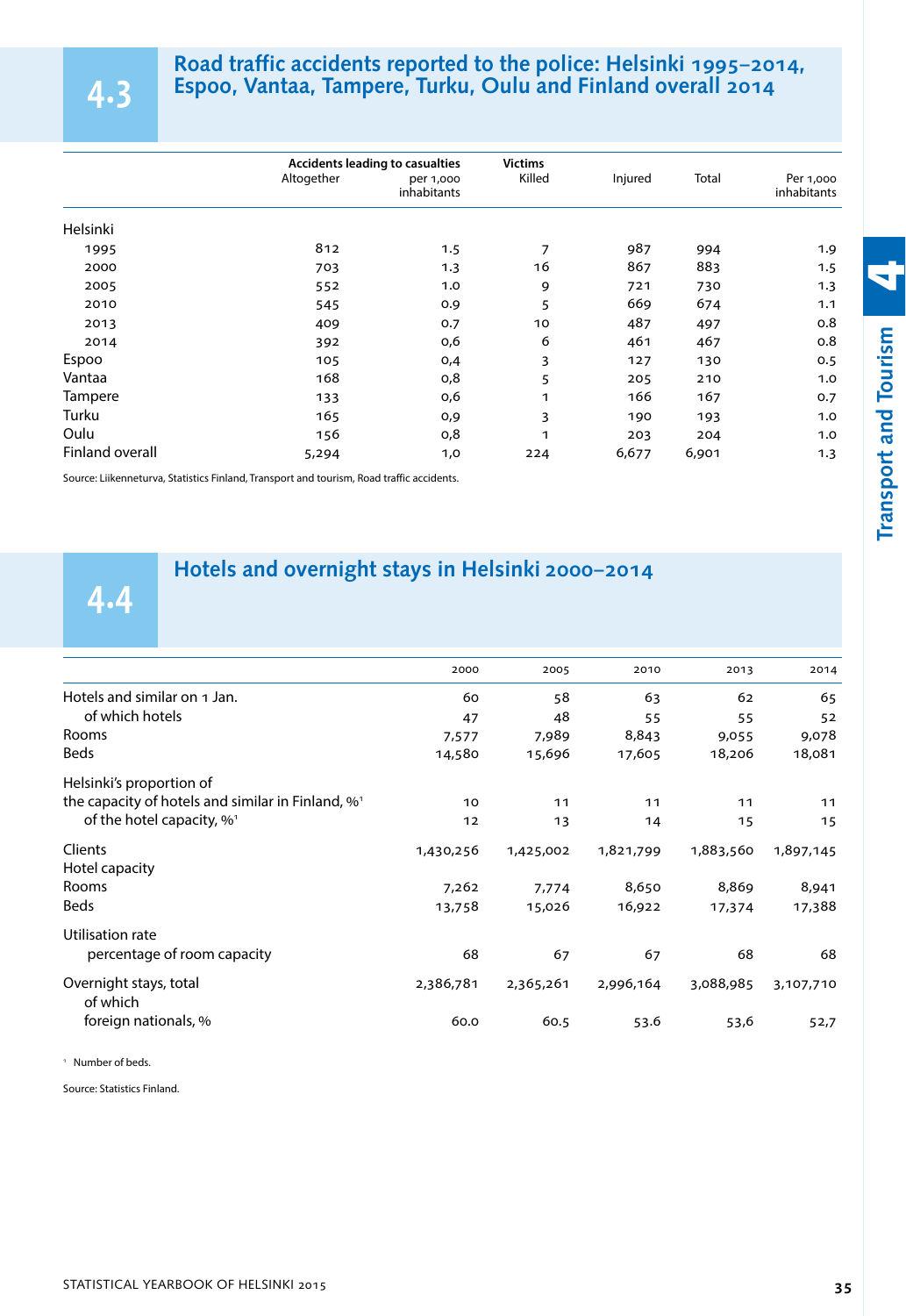### **Helsinki Region restaurant1 statistics 2014**

|                                                 | Number of restaurants | Sales, 1,000 euros |
|-------------------------------------------------|-----------------------|--------------------|
| Restaurants with an A or B licence <sup>2</sup> |                       |                    |
| Finland                                         | 6,358                 | 997,168            |
| Entire Uusimaa province                         | 1,826                 | 435,210            |
| Espoo                                           | 168                   | 46 597             |
| Helsinki                                        | 1,086                 | 285,676            |
| Hyvinkää                                        | 37                    | 5,892              |
| Järvenpää                                       | 32                    | 4,273              |
| Kerava                                          | 16                    | 2,181              |
| Lohja                                           | 49                    | 5,588              |
| Porvoo                                          | 69                    | 11,825             |
| Raseborg                                        | 54                    | 6,204              |
| Tuusula                                         | 19                    | 2,888              |
| Vantaa                                          | 143                   | 38,311             |
| Restaurants with a C licence <sup>3</sup>       |                       |                    |
| Finland                                         | 2,324                 | 528,632            |
| Entire Uusimaa province                         | 392                   | 86,136             |
| Espoo                                           | 35                    | 14,708             |
| Helsinki                                        | 185                   | 36365              |
| Hyvinkää                                        | 16                    | 3,448              |
| Vantaa                                          | 40                    | 9,454              |

↑ The figures from 2014 are not comparable with those for earlier years.<br>↑ Restaurants with an A licence are entitled to serve any alcoholic beverage legally sold in Finland. Those with a B licence may serve alcoholic bev mum content of 22% by volume.

<sup>3</sup> Serving only beer, cider and similar beverages with a maximum alcohol content of 4,7% by volume.

Source: Valvira National Supervisory Authority for Welfare and Health.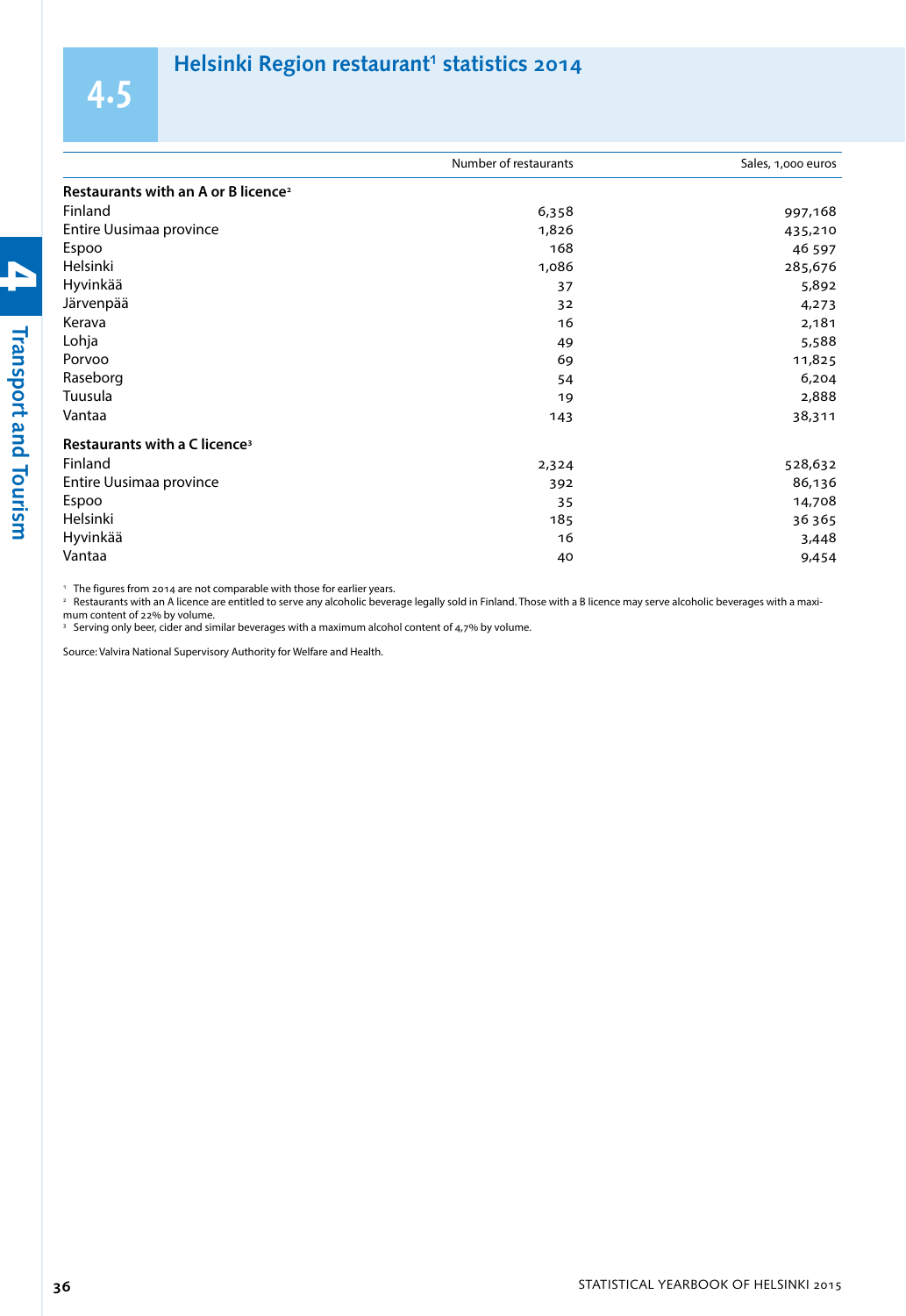# **Health care**

| 5.1 | Persons having received health care services provided by the Helsinki City |  |
|-----|----------------------------------------------------------------------------|--|
| 5.2 | Non-hospital health care services provited by Helsinki City                |  |
| 5.3 | Helsinki residents having received reimbursements of the fees              |  |
| 5.4 | Use of private-sector health care services reimbursed by                   |  |
| 5.5 | Standardised index for diseases of public health importance                |  |
| 5.6 |                                                                            |  |
| 5.7 | Deaths by cause of death (54-class) in 2013 …………………………………………………………………………41 |  |
|     |                                                                            |  |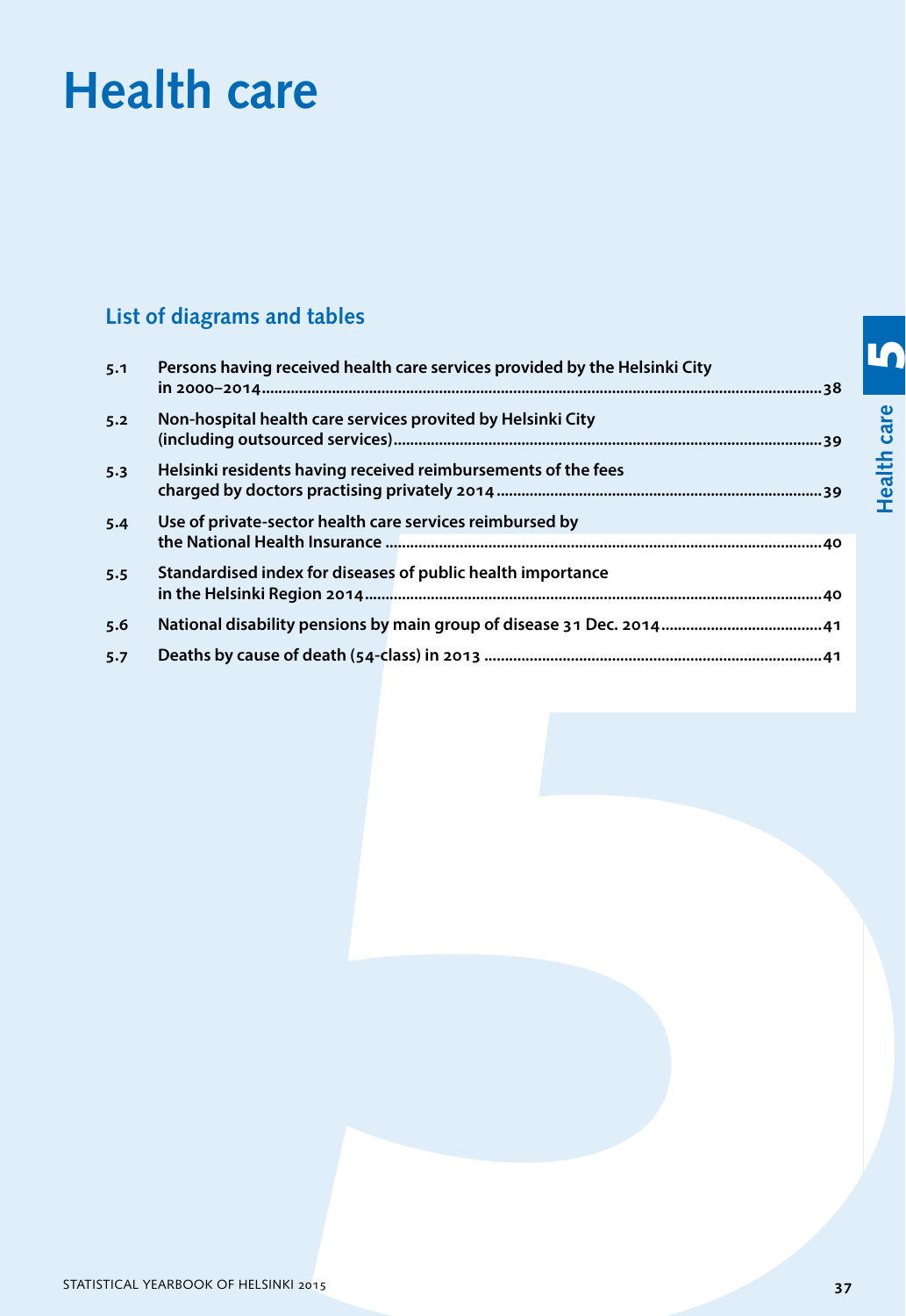|                                                | 2000               | 2005               | 2010               | 2013               | 2014               | Percentage<br>of the<br>population<br>2014 |
|------------------------------------------------|--------------------|--------------------|--------------------|--------------------|--------------------|--------------------------------------------|
|                                                |                    |                    |                    |                    |                    |                                            |
| Helsinki residents<br><b>Health care total</b> |                    |                    |                    |                    |                    |                                            |
| Outpatient primary health care                 | 418,616<br>415,789 | 417,599<br>415,675 | 437,503<br>436,645 | 435,990<br>435,183 | 448,024<br>447,486 | 72,6<br>72,6                               |
| Inpatient care                                 | 66,951             | 62,803             | 58,647             | 47,881             | 48 637             | 7,9                                        |
| Primary health care                            | 375,589            | 376,960            | 407,230            | 400,505            | 414,858            | 67,3                                       |
| Outpatient primary health care                 | 372,815            | 374,962            | 405,912            | 399,286            | 414,476            | 67,2                                       |
| Inpatient care                                 | 14,930             | 13,525             | 15,419             | 15,214             | 19,583             | 1,6                                        |
| Specialised health care total                  | 188,968            | 172,984            | 187,075            | 197,644            | 201,496            | 32,7                                       |
| Outpatient primary health care                 | 185,882            | 169,969            | 184,479            | 196,239            | 199,956            | 32,4                                       |
| Inpatient care                                 | 59,100             | 55,881             | 49,237             | 38,285             | 146,062            | 7,5                                        |
| Specialised somatic healthcare                 | 175,959            | 160,175            | 175,968            | 183,955            | 187,317            | 30,4                                       |
| Outpatient primary health care                 | 172,893            | 157,262            | 173,478            | 182,629            | 185,820            | 30,1                                       |
| Inpatient care                                 | 54,224             | 51,741             | 46,083             | 35,303             | 43,519             | 7,1                                        |
| Specialised psychiatric health care            | 21,430             | 20,230             | 20,832             | 25,896             | 26,873             | 4,4                                        |
| Outpatient primary health care                 | 21,162             | 19,952             | 20,580             | 25,703             | 26,715             | 4,3                                        |
| Inpatient care                                 | 4,313              | 3,865              | 3,663              | 3,354              | 3,092              | 0,5                                        |
| Non-Helsinki residents                         |                    |                    |                    |                    |                    |                                            |
| <b>Total health care</b>                       | 11,348             | 14,774             | 25,696             | 31,022             | 33,444             |                                            |
| Outpatient primary health care                 | 11,154             | 14,750             | 25,661             | 30,473             | 33,389             |                                            |
| Inpatient care                                 | 75                 | 104                | 267                | 281                | 335                |                                            |
| Primary health care                            | 10,722             | 14,289             | 24,618             | 28,932             | 31,766             |                                            |
| Outpatient primary health care                 | 10,675             | 14,270             | 24,531             | 28,830             | 31,736             |                                            |
| Inpatient care                                 | 66                 | 38                 | 168                | 191                | 66                 |                                            |
| Specialised health care total                  | 559                | 698                | 1,689              | 2,452              | 2,645              |                                            |
| Outpatient primary health care                 | 551                | 694                | 1,661              | 2,425              | 2,589              |                                            |
| Inpatient care                                 | 9                  | 66                 | 101                | 92                 | 281                |                                            |
| Specialised somatic health care                | 435                | 294                | 1,158              | 1,849              | 1,935              |                                            |
| Outpatient primary health care                 | 435                | 294                | 1,158              | 1,849              | 1,918              |                                            |
| Inpatient care                                 |                    |                    |                    |                    | 189                |                                            |
| Specialised psychiatric health care            | 125                | 412                | 596                | 763                | 842                |                                            |
| Outpatient primary health care                 | 117                | 408                | 568                | 736                | 803                |                                            |
| Inpatient care                                 | 9                  | 66                 | 101                | 92                 | 93                 |                                            |

Note: The number of people having received care includes all those different persons (by identity number) that received care in the years 2000–2014 at Helsinki City<br>health care facilities or at those of the Hospital Distri year, but they have been counted only once for each line.

1 Wards for primary hospital emergency care have been turned into specialised somatic medical care.

Source: Department of Social Services and Health Care.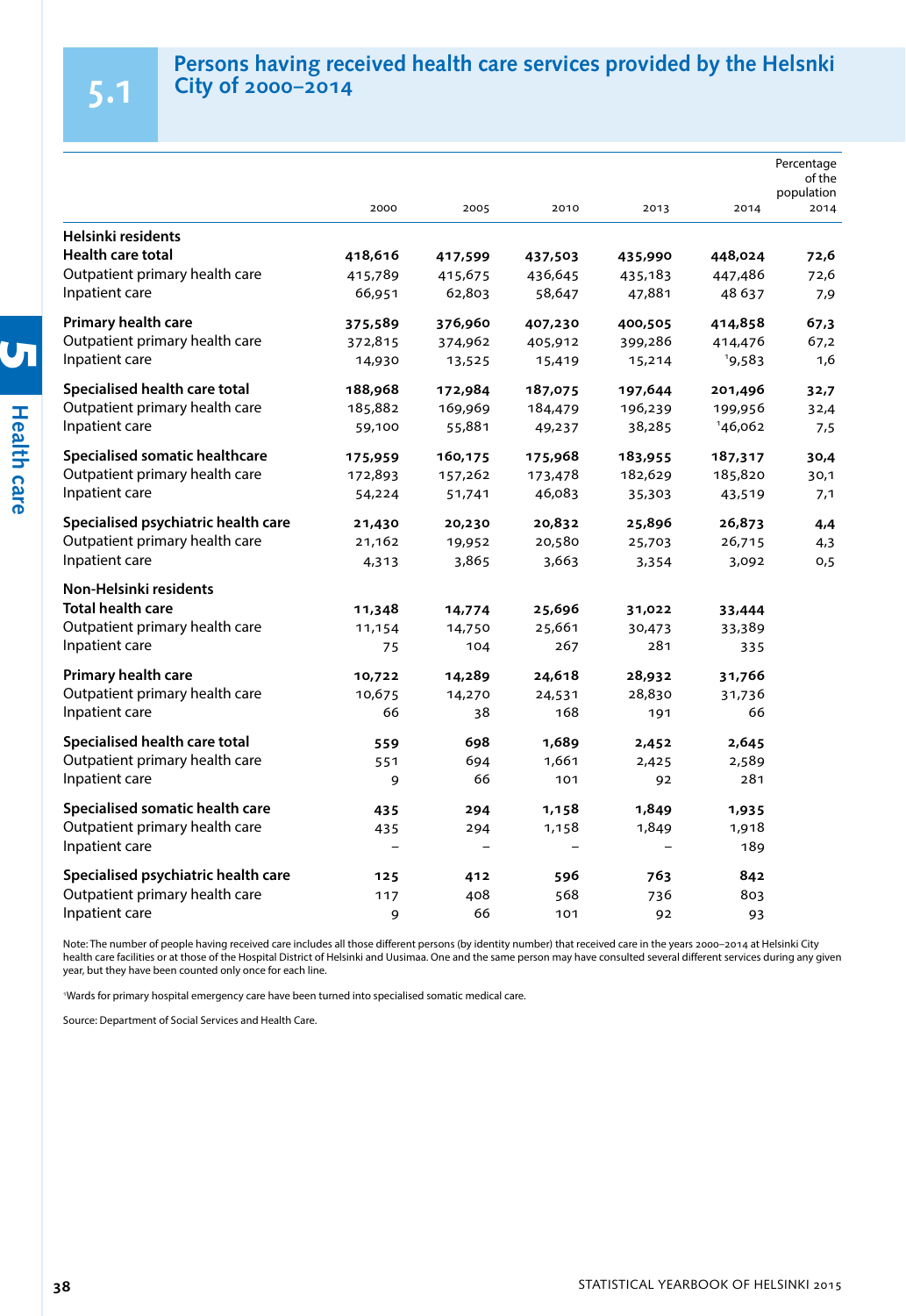#### **Non-hospital health care services provided by Helsinki City (including outsourced services)**

|                                                                           | 2010            | 2012             | 2013      | 2014            |
|---------------------------------------------------------------------------|-----------------|------------------|-----------|-----------------|
| Helsinki residents having received outpatient health care                 |                 |                  |           |                 |
| Total                                                                     | 436,492         | 423,571          | 435,333   | 447,424         |
| Primary health care                                                       | 405,930         | 387,225          | 399,834   | 414,659         |
| Outpatient medical care                                                   | 293,590         | 267,911          | 282,082   | 297,710         |
| Public health centre emergency clinics                                    | 76,530          | 72,445           | 73,598    | 74,993          |
| Maternity and child health clinics                                        | 51,929          | 55,428           | 58,538    | 61,498          |
| Home care                                                                 | 17,043          | 17,439           | 17,457    | 17,724          |
| Oral health                                                               | 154,534         | 157,675          | 163,062   | 165,073         |
| Other primary health care                                                 | 92,897          | 74,169           | 76,917    | 118,400         |
| Specialised medical care                                                  | 184,130         | 190,217          | 195,906   | 199,762         |
| Specialised somatic medical care                                          | 173,251         | 179,571          | 182,432   | 185,748         |
| Specialised psychiatric medical care                                      | 20,420          | 20,255           | 25,527    | 26,537          |
| Helsinki residents' outpatient consultations and                          |                 |                  |           |                 |
| treatment visits<br>Total                                                 |                 |                  |           |                 |
|                                                                           | 5,099,551       | 5,705,653        | 6,233,382 | 6,721,378       |
| Primary health care                                                       | 4,245,486       | 4,702,370        | 5,188,696 | 5,656,462       |
| Outpatient medical care                                                   | 1,146,772       | 1,144,703        | 1,442,425 | 1,543,816       |
| Public health centre emergency clinics                                    | 119,481         | 115,704          | 117,020   | 120,285         |
| Maternity and child health clinics                                        | 230,589         | 278,317          | 333,591   | 326,678         |
| Home,care                                                                 | 2,042,287       | 2,482,011        | 2,586,961 | 2,715,599       |
| Oral health                                                               | 448,828         | 451,133          | 462,628   | 463,948         |
| Other primary health care                                                 | 257,529         | 230,502          | 246,124   | 486,164         |
| Specialised medical care                                                  | 854,065         | 1,003,283        | 1,044,686 | 1,064,916       |
| Specialised somatic medical care                                          | 625,180         | 716,431          | 729,676   | 746,780         |
| Specialised psychiatric medical care                                      | 228,885         | 286,852          | 315,010   | 318,136         |
| Non-resident outpatient consultations and treatment<br>visits in Helsinki |                 |                  |           |                 |
| Total                                                                     | 54,546          | 66,512           | 74,751    | 81,429          |
| Primary health care                                                       | 51,170          | 60,899           | 68,786    | 75,637          |
| Outpatient medical care                                                   | 7,383           | 9,779            | 13,044    | 16,041          |
| Public health centre emergency clinics                                    | 7,372           | 9,056            | 9,138     | 9,258           |
| Maternity and child health clinics                                        | 1,220           |                  | 3,199     | 4,273           |
| Home care                                                                 | 1,075           | 1,971<br>1,200   | 1,503     |                 |
| Oral health                                                               |                 |                  | 16,019    | 1,442<br>17,786 |
| Other primary health care                                                 | 12,523          | 15,073<br>23,820 | 25,884    | 26,837          |
| Specialised medical care                                                  | 21,597<br>3,376 | 5,613            | 5,965     | 5,792           |
| Specialised somatic medical care                                          |                 |                  |           |                 |
| Specialised psychiatric medical care                                      | 1,747           | 3,025            | 2,904     | 2,740           |
|                                                                           | 1,629           | 2,588            | 3,061     | 3,052           |

Source: Department of Social Services and Health Care.

**5.3**

#### **Helsinki residents having received reimbursements of the fees charged by doctors practising privately 2014**

|           | Private GPs or specialists     |      | Private dental care |                     |
|-----------|--------------------------------|------|---------------------|---------------------|
| Age       | % of the population<br>Persons |      | Persons             | % of the population |
| $0 - 14$  | 26,352                         | 30.6 | 1,235               | 1.4                 |
| $15 - 24$ | 20,651                         | 26.9 | 6,430               | 8.4                 |
| $25 - 44$ | 55,986                         | 27.6 | 41,166              | 20.3                |
| $45 - 64$ | 54,918                         | 35.8 | 57,869              | 37.7                |
| $65 -$    | 49,044                         | 48.2 | 44,275              | 43.5                |
| Total     | 206,951                        | 33.3 | 150,975             | 24.3                |

Source: Kela – The Social Insurance Institution of Finland, Kelasto reports.

**Health care**

Health care

5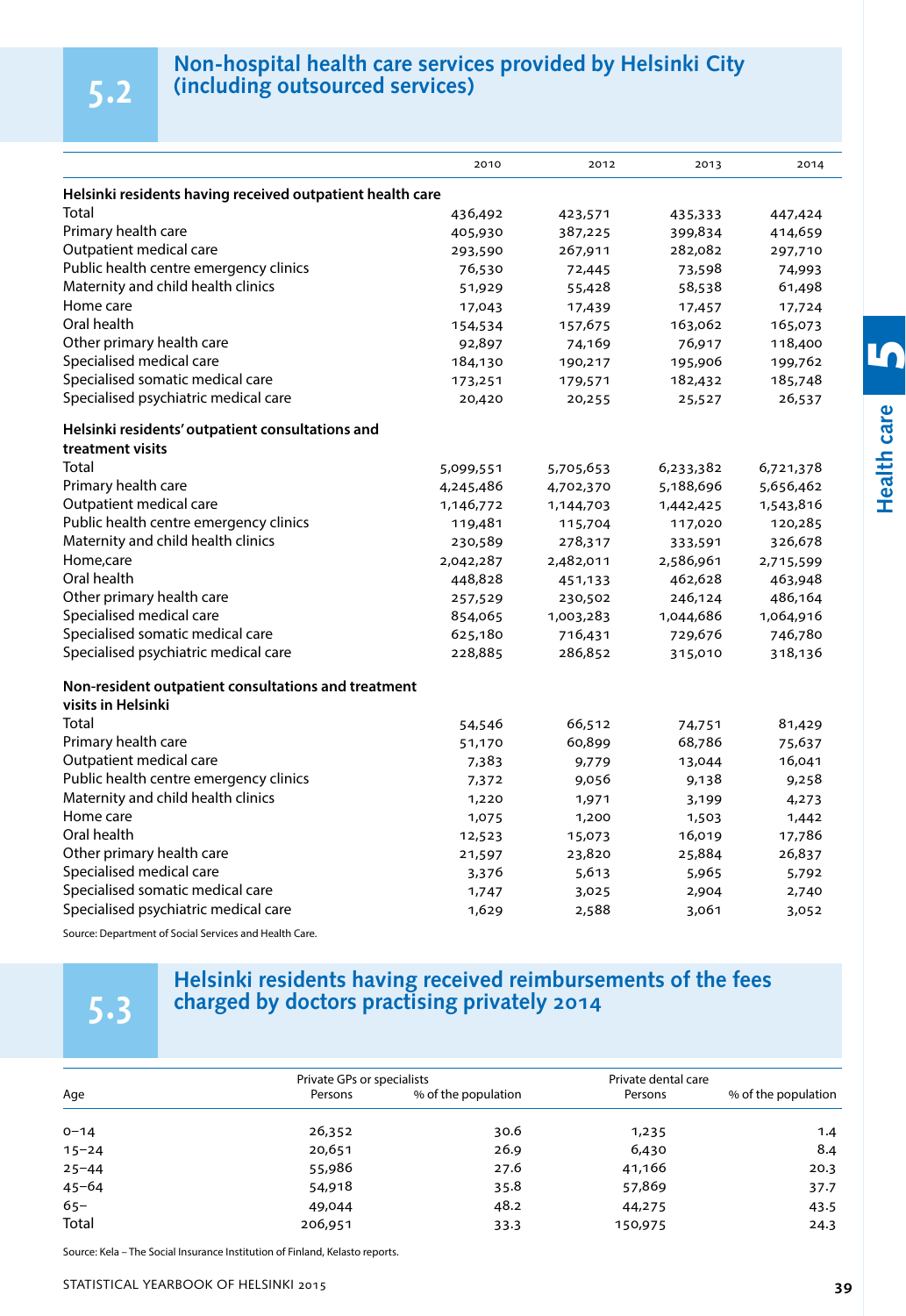### **5.4**

|                                         | 2000    | 2005    | 2010    | 2013    | 2014    |
|-----------------------------------------|---------|---------|---------|---------|---------|
| Population <sup>1</sup>                 | 555,914 | 560,625 | 588,549 | 612,664 | 620,714 |
| Doctors' fees                           |         |         |         |         |         |
| Number of visits, 1,000                 | 521     | 525     | 557     | 560     | 550     |
| Reimbursements, 1,000 euro <sup>2</sup> | 12,392  | 11,853  | 12,422  | 11,714  | 11,363  |
| per inhabitant, euro <sup>2</sup>       | 22.3    | 21.1    | 21.1    | 19.1    | 18.3    |
| per visit, euro <sup>2</sup>            | 23.8    | 22.6    | 22.3    | 20.9    | 20.7    |
| Dentists' fees                          |         |         |         |         |         |
| Number of visits, 1,000                 | 172     | 409     | 392     | 362     | 348     |
| Reimbursements, 1,000 euro <sup>2</sup> | 7,851   | 16,145  | 17,829  | 17,214  | 16,198  |
| per inhabitant, euro <sup>2</sup>       | 14.1    | 28.8    | 30.3    | 28.1    | 26.1    |
| per visit, euro <sup>2</sup>            | 45.6    | 39.5    | 50.0    | 47.6    | 46.5    |
| <b>Examination and treatment</b>        |         |         |         |         |         |
| Decuctible visits, 1,000                | 175     | 188     | 240     | 405     | 433     |
| Reimbursements, 1,000 euro <sup>2</sup> | 9,591   | 9,363   | 11,209  | 9,519   | 9,094   |
| per inhabitant, euro <sup>2</sup>       | 17.3    | 16.7    | 19.0    | 15.5    | 14.7    |
| per visit, euro <sup>2</sup>            | 55.0    | 49.8    | 46.7    | 23.5    | 21.0    |
| Travel                                  |         |         |         |         |         |
| Single journeys, 1,000                  | 138     | 222     | 329     | 364     | 353     |
| Reimbursements, 1,000 euro <sup>2</sup> | 5,571   | 9,359   | 14,282  | 16,962  | 17,141  |
| per inhabitant, euro <sup>2</sup>       | 10.0    | 16.7    | 24.3    | 27.7    | 27.6    |
| per visit, euro <sup>2</sup>            | 40.3    | 42.2    | 43.4    | 46.6    | 48.6    |
|                                         |         |         |         |         |         |

<sup>1</sup> Population at year-end from Kela – the Social Insurance Institution of Finland's database.

<sup>2</sup> Based on rates in 2014.

Source: Kela – The Social Insurance Institution of Finland.

## **5.5**

#### **Standardised index for diseases of public health importance in the Helsinki Region 2014**

|  |  | Index for diseases of public health importance (Finland=100) |
|--|--|--------------------------------------------------------------|
|  |  |                                                              |

|             | Total | of which<br><b>Diabetes</b> | Psychoses | Cardiac in-<br>sufficiency | Rheuma-<br>toid<br>arthritis | Asthma | Hyper-<br>tension | Coronary<br>disease |
|-------------|-------|-----------------------------|-----------|----------------------------|------------------------------|--------|-------------------|---------------------|
| Helsinki    | 79.8  | 82.7                        | 100.4     | 71.3                       | 77.4                         | 78.6   | 72.9              | 75.4                |
| Espoo       | 75.6  | 81.3                        | 74.5      | 63.4                       | 80.2                         | 76.7   | 73.1              | 80.2                |
| Vantaa      | 90.3  | 105.1                       | 84.8      | 83.0                       | 88.3                         | 89.2   | 98.0              | 83.7                |
| Kauniainen  | 63.0  | 64.7                        | 58.9      | 59.9                       | 72.0                         | 67.8   | 53.3              | 64.3                |
| Hyvinkää    | 98.4  | 103.0                       | 95.4      | 87.3                       | 83.2                         | 118.0  | 93.3              | 108.9               |
| Järvenpää   | 95.6  | 100.1                       | 91.0      | 104.3                      | 86.4                         | 105.9  | 93.2              | 88.4                |
| Kerava      | 93.2  | 101.0                       | 97.1      | 81.9                       | 87.1                         | 95.2   | 101.2             | 89.1                |
| Kirkkonummi | 83.2  | 97.7                        | 72.2      | 77.0                       | 87.3                         | 82.6   | 84.0              | 81.6                |
| Mäntsälä    | 99.5  | 101.0                       | 75.7      | 114.7                      | 96.4                         | 109.5  | 104.1             | 95.2                |
| Nurmijärvi  | 94.0  | 101.2                       | 74.0      | 96.6                       | 87.8                         | 109.2  | 98.4              | 91.1                |
| Pornainen   | 90.9  | 106.8                       | 71.2      | 58.0                       | 94.8                         | 106.2  | 109.4             | 89.6                |
| Sipoo       | 77.6  | 85.4                        | 52.9      | 65.3                       | 92.1                         | 88.6   | 78.6              | 80.0                |
| Tuusula     | 96.0  | 116.1                       | 73.3      | 97.5                       | 93.7                         | 102.8  | 94.5              | 94.3                |
| Vihti       | 91.1  | 101.2                       | 67.3      | 83.0                       | 112.9                        | 95.7   | 90.0              | 87.8                |

Source: Kela – The Social Insurance Institution of Finland, Kelasto reports.

<mark>Մ</mark>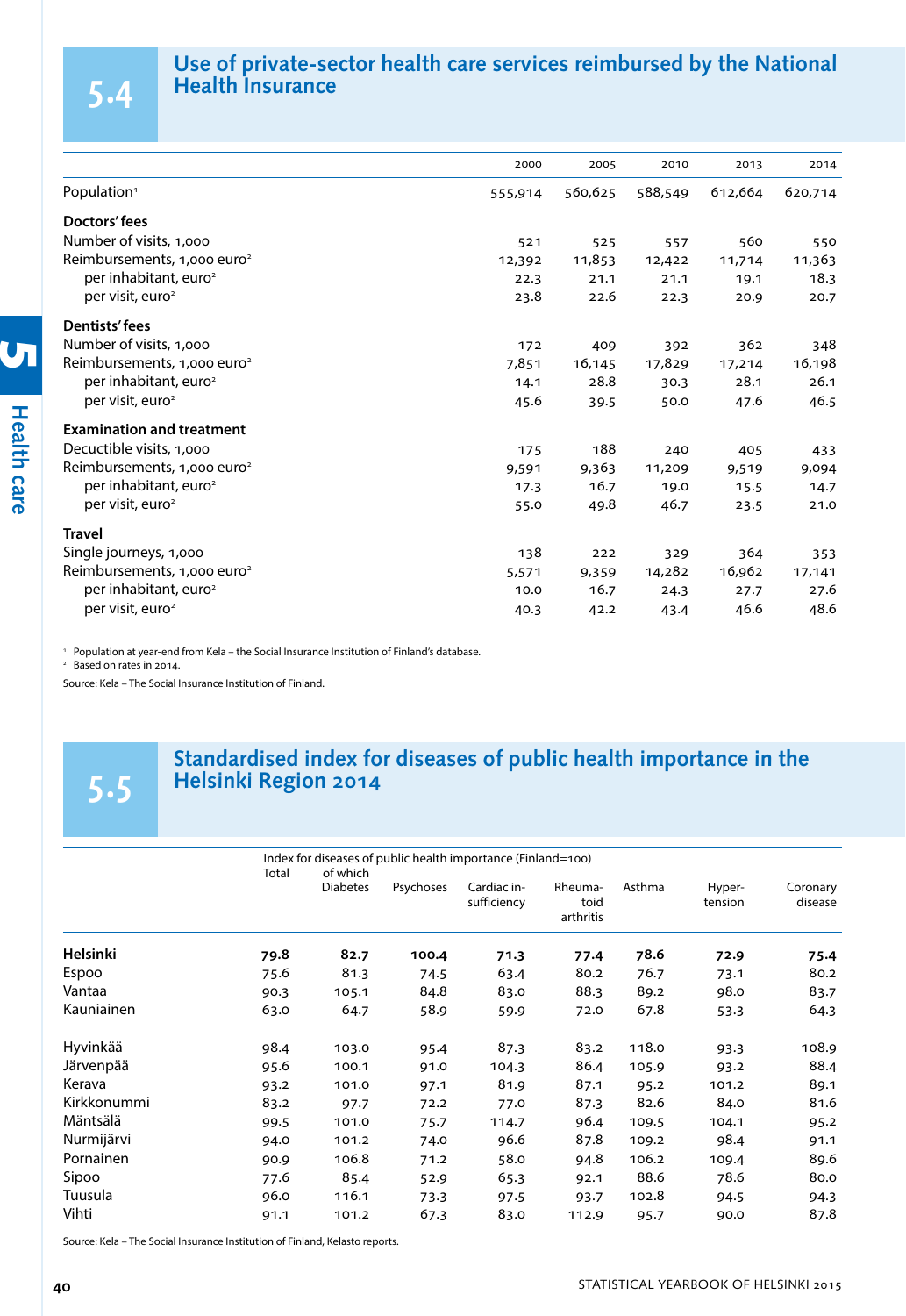

|              |                                                                                                   | Helsinki<br>All disability pensions |               | Finland<br>All disability pensions |               |
|--------------|---------------------------------------------------------------------------------------------------|-------------------------------------|---------------|------------------------------------|---------------|
|              |                                                                                                   | Number                              | $\frac{0}{0}$ | Number                             | $\frac{0}{0}$ |
|              | Main disease groups altogether                                                                    | 18,942                              | 100           | 232,475                            | 100           |
| $\mathbf{I}$ | Infectious or parasitic diseases                                                                  | 98                                  | 0.5           | 658                                | 0.3           |
| Ш            | <b>Tumours</b>                                                                                    | 432                                 | 2.3           | 5473                               | 2.4           |
| IV           | Diseases of internal secretion nutrition or metabolism                                            | 271                                 | 1.4           | 3484                               | 1.5           |
| V            | Disorders of mental health and behavior                                                           | 10,921                              | 57.7          | 111,366                            | 47.9          |
| VI           | Diseases of the nervous system                                                                    | 1,544                               | 8.2           | 19,720                             | 8.5           |
| VII          | Diseases of the eye and its surrounding structures                                                | 278                                 | 1.5           | 2,494                              | 1.1           |
| IX           | Diseases of the cardio-vascular system                                                            | 898                                 | 4.7           | 12,603                             | 5.4           |
| X            | Diseases of the respiratory system                                                                | 188                                 | 1.0           | 2,897                              | 1.2           |
| XI           | Diseases of the gastro-intestinal system                                                          | 101                                 | 0.5           | 1,445                              | 0.6           |
| XIII<br>XVII | Diseases of the musculo-sceletal and articulatory systems<br>Congenital malformations, chromosome | 2,578                               | 13.6          | 52,455                             | 22.6          |
|              | abnormalites, etc.                                                                                | 411                                 | 2.2           | 4,989                              | 2.1           |
| XIX          | Injuries, poisonings or consequences of certain other                                             |                                     |               |                                    |               |
|              | external impacts and articulatory systems                                                         | 923                                 | 4.9           | 10,919                             | 4.7           |
|              | Others                                                                                            | 299                                 | 1.6           | 3,972                              | 1.7           |

Source: Joint statistics of Kela – The Social Insurance Institution of Finland – and the Finnish Centre for Pensions.

## **5.7**

#### **Deaths by cause of death<sup>1</sup> (54-class) in 2013**

|                                                           | Persons deceased |        | Per 10,000 inhabitants<br>Total |         |
|-----------------------------------------------------------|------------------|--------|---------------------------------|---------|
|                                                           | Total            | Men, % | Helsinki                        | Finland |
| <b>Total</b>                                              | 4,980            | 46.3   | 80.2                            | 94.1    |
| Infectious or parasitic diseases                          | 15               | 73.3   | 0.2                             | 0.6     |
| <b>Tumours</b>                                            | 1,246            | 47.4   | 20.1                            | 22.3    |
| Diseases of internal secretion nutrition or metabolism    | 50               | 34.0   | 0.8                             | 1.2     |
| Dementia, Alzheimer's disease                             | 827              | 27.7   | 13.3                            | 13.8    |
| Other diseases of the nervous and sensory system          | 132              | 45.5   | 2.1                             | 2.5     |
| Diseases of the cardio-vascular system                    | 1,648            | 45.3   | 26.6                            | 35.7    |
| Diseases of the respiratory system                        | 170              | 58.2   | 2.7                             | 3.5     |
| Diseases of the gastro-intestinal system                  | 104              | 39.4   | 1.7                             | 2.2     |
| Urological and venereal diseases                          | 40               | 42.5   | 0.6                             | 0.7     |
| Congenital malformations chromosome abnormalites          | 13               | 92.3   | 0.2                             | 0.3     |
| Other diseases                                            | 50               | 48.0   | 0.8                             | 1.0     |
| Unknown or ill-defined causes of death                    | 47               | 63.8   | 0.8                             | 0.3     |
| Alcohol-related diseases and accidental alcohol poisoning | 287              | 73.5   | 4.6                             | 3.5     |
| Accidents and violence                                    | 350              | 62.3   | 5.6                             | 6.0     |
| No death certificate                                      | $\cdots$         | .      | 0.0                             | 0.5     |

<sup>1</sup> ICD-10 classification of causes of death.

Source: Statistics Finland.

**Health care**

Health care

 $\mathbf{r}$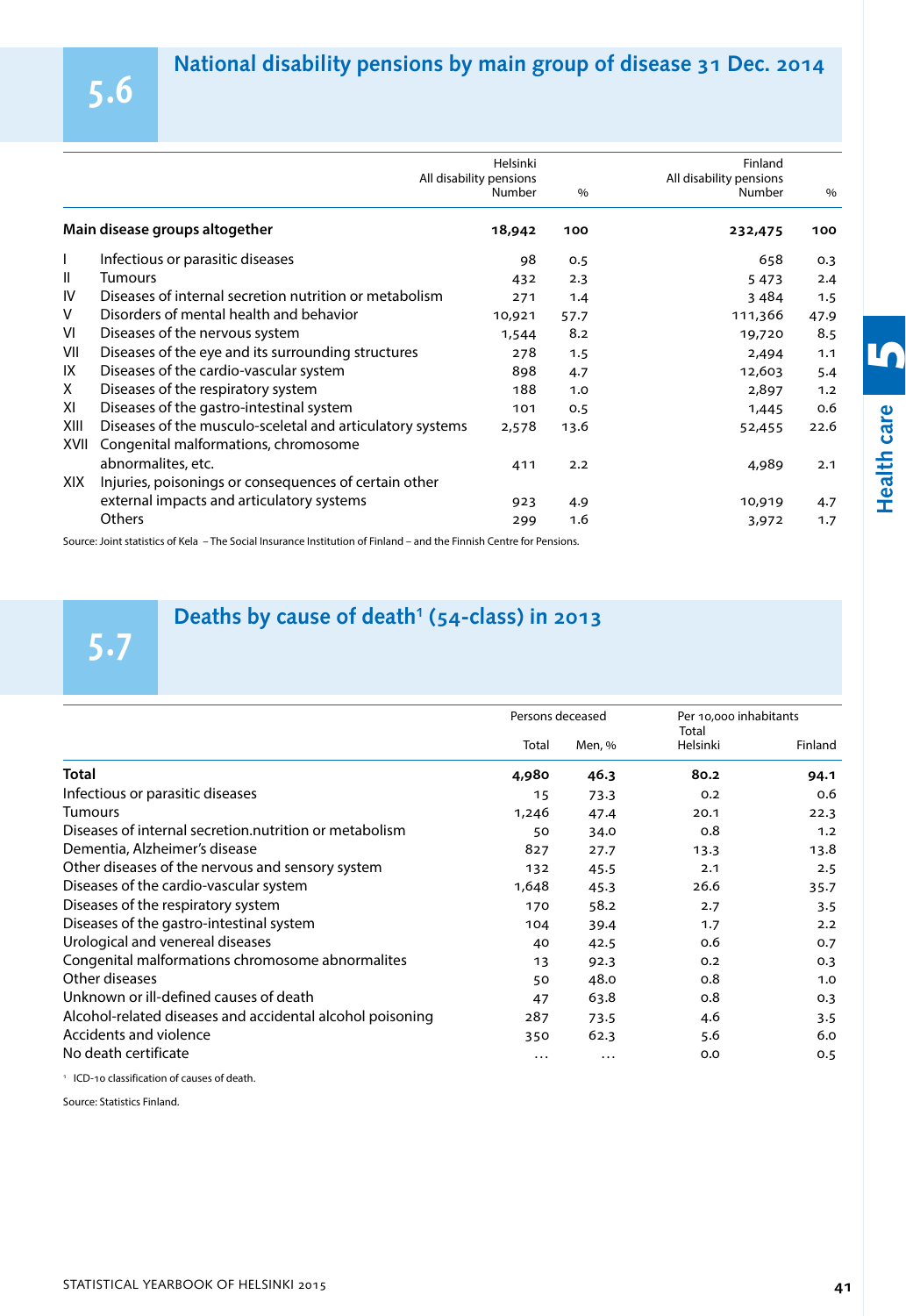<mark>ហ</mark> **Health care Health care**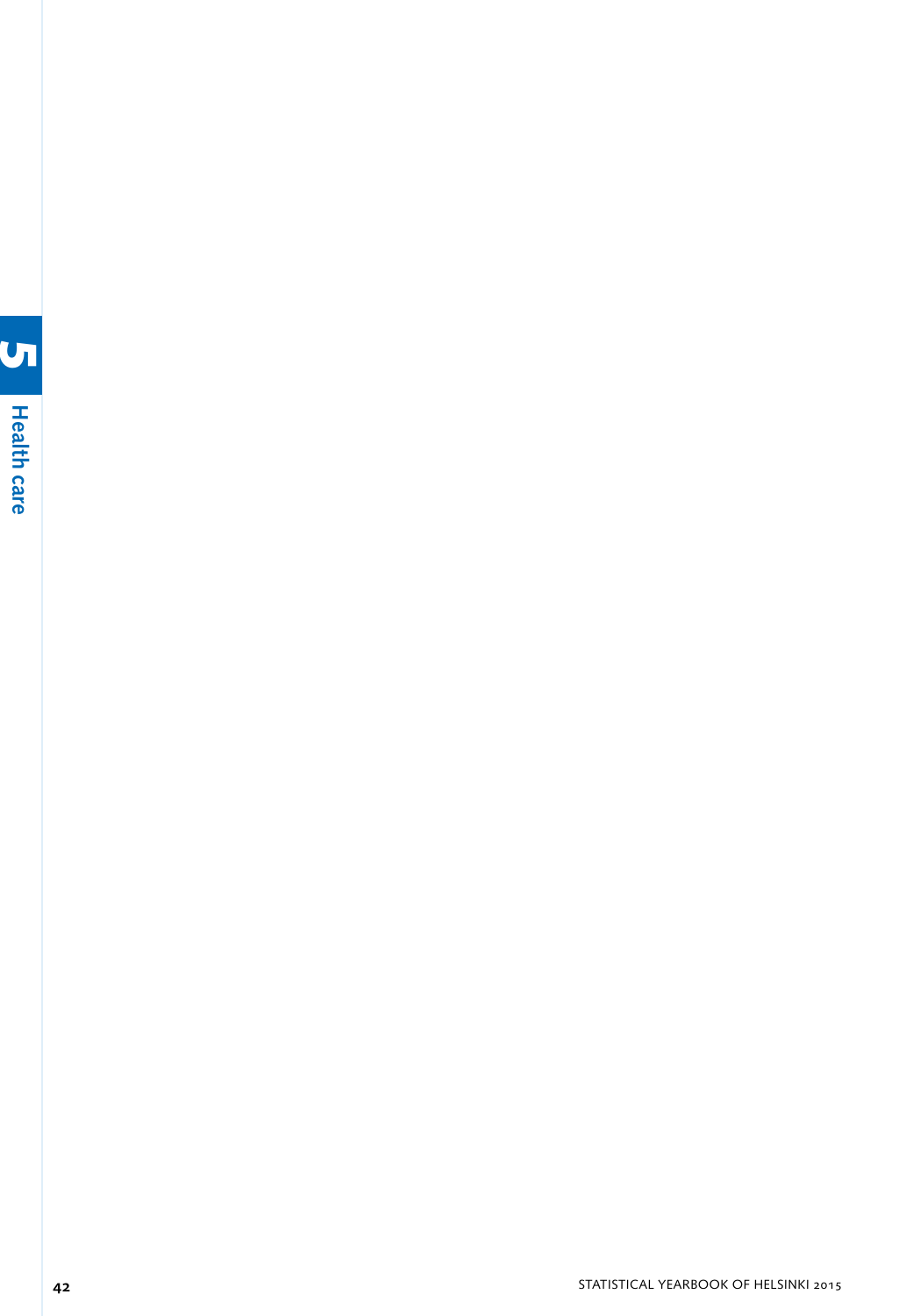# **Social welfare**

| 6.3 | Benefits for families with children 1995-2014 ……………………………………………………………………………………45 |
|-----|----------------------------------------------------------------------------------|
|     |                                                                                  |
| 6.5 |                                                                                  |
|     | 6.6 Social services in Helsinki, adjacent cities and the whole country 201447    |

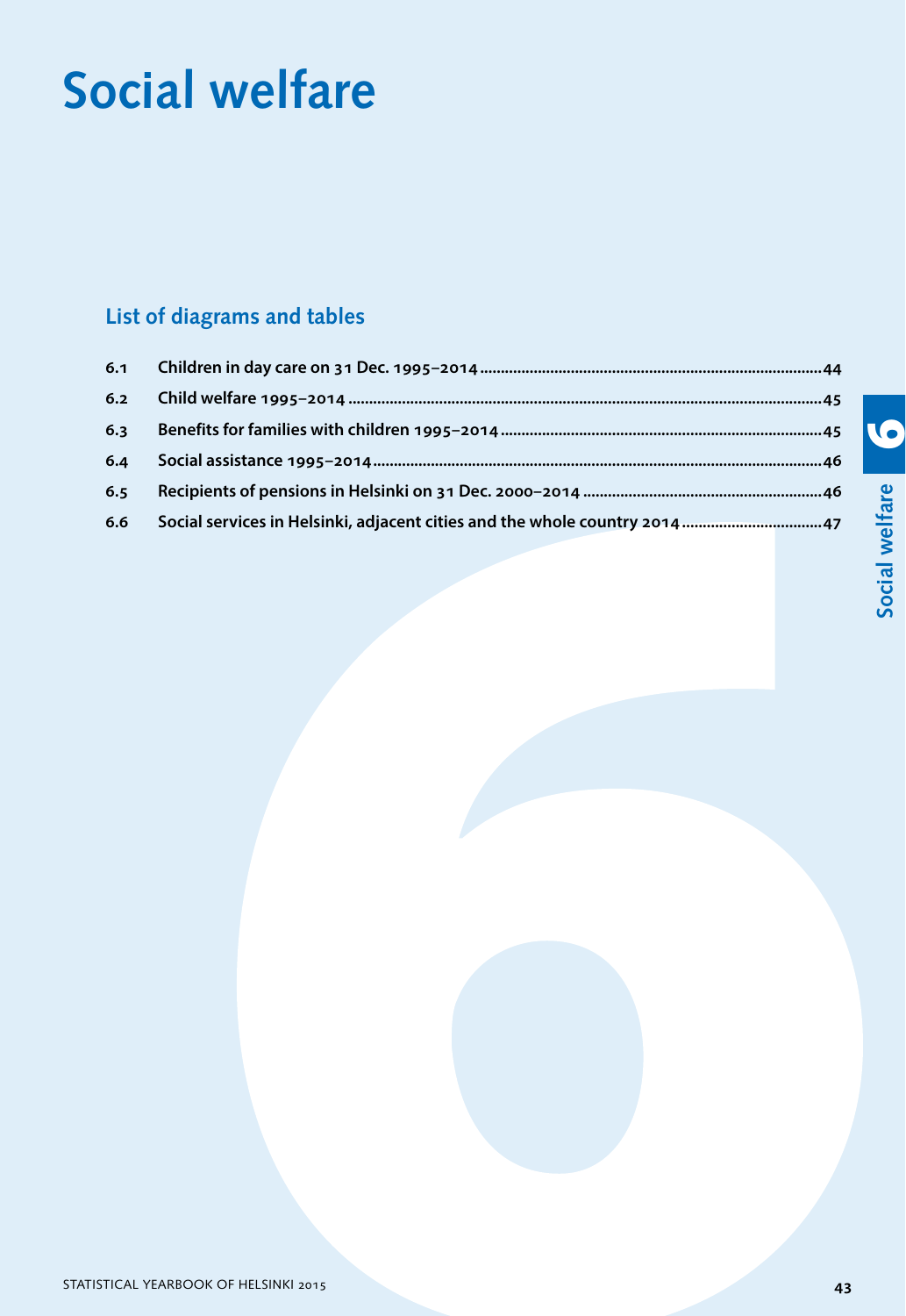

|                                                    | 1995      | 2000      | 2005      | 2010      | 2013      | 2014      |
|----------------------------------------------------|-----------|-----------|-----------|-----------|-----------|-----------|
| Day care in municipal day-care centres             |           |           |           |           |           |           |
| Municipal day-care centres                         | 303       | 336       | 282       | 286       | 313       | 318       |
| Children in day care. total 31.12.                 | 17,435    | 19,061    | 16,651    | 19,289    | 21,902    | 22,911    |
| Children aged under 3                              | 3,115     | 2,994     | 2,977     | 3,820     | 4,444     | 4,408     |
| Children aged 3-6                                  | 13,535    | 15,376    | 13,607    | 15,431    | 17,420    | 18,447    |
| Children aged 7                                    | 785       | 691       | 67        | 38        | 38        | 56        |
| as % of total population of same age               |           |           |           |           |           |           |
| % of o-2 year-olds                                 | 16.1      | 17.2      | 17.7      | 20.4      | 22.7      | 22.0      |
| % of 3-6 year-olds                                 | 57.7      | 67.3      | 67.9      | 72.4      | 73.1      | 75.2      |
| % of 7 year-olds                                   | 14.7      | 11.8      | 1.4       | 0.8       | 0.7       | 1.0       |
| Total days of attendance                           | 3,059,370 | 3,613,067 | 2,971,631 | 3,344,436 | 3,748,213 | 3,882,826 |
| Day care in municipal family day care              |           |           |           |           |           |           |
| Childminers in family day care                     | 633       | 604       | 494       | 407       | 355       | 330       |
| Children in day care, total 31.12.                 | 2,441     | 2,207     | 1,775     | 1,415     | 1,218     | 1,182     |
| Children aged under 3                              | 813       | 877       | 770       | 632       | 538       | 556       |
| Children aged 3-6                                  | 1,406     | 1,214     | 947       | 761       | 672       | 620       |
| Children aged 7                                    | 222       | 116       | 58        | 22        | 8         | 6         |
| as % of total population of same age               |           |           |           |           |           |           |
| % of o-2 year-olds                                 | 4.2       | 5.0       | 4.6       | 3.4       | 2.7       | 2.8       |
| % of 3-6 year-olds                                 | 6.0       | 5.3       | 4.7       | 3.6       | 2.8       | 2.5       |
| % of 7 year-olds                                   | 4.2       | 2.0       | 1.2       | 0.4       | 0.1       | 0.1       |
| Private day-care with contract of purchase         |           |           |           |           |           |           |
| Private day-care centres with contract of purchase | 45        | 52        | 42        | 39        | 12        | 11        |
| Children from Helsinki in care                     | 1,361     | 1,348     | 1,117     | 1,007     | 285       | 317       |
| as % of children aged 1-6                          | 3.8       | 3.9       | 3.6       | 3.0       | 1.0       | 0.8       |
| Private day-care <sup>1</sup>                      |           |           |           |           |           |           |
| Private day-care centres                           | 91        | 116       | 100       | 109       | 113       | 113       |
| Places in private day-care centres                 | 2,519     | 3,120     | 2,768     | 2,926     | 3,279     | 3,097     |
| Supervised private family day care                 |           |           |           |           |           |           |
| Childminers in private family day care             | 164       | 106       | 84        | 64        | 26        | 33        |
| Children in private family day care                | 379       | 305       | 240       | 172       | 130       | 96        |
| % of 1-6 year-olds                                 | 1.0       | 0.9       | 0.8       | 0.5       | 0,4       | 0,3       |

<sup>1</sup> Including private day-care centres with contract of purchase.

Source: Early Education and Care.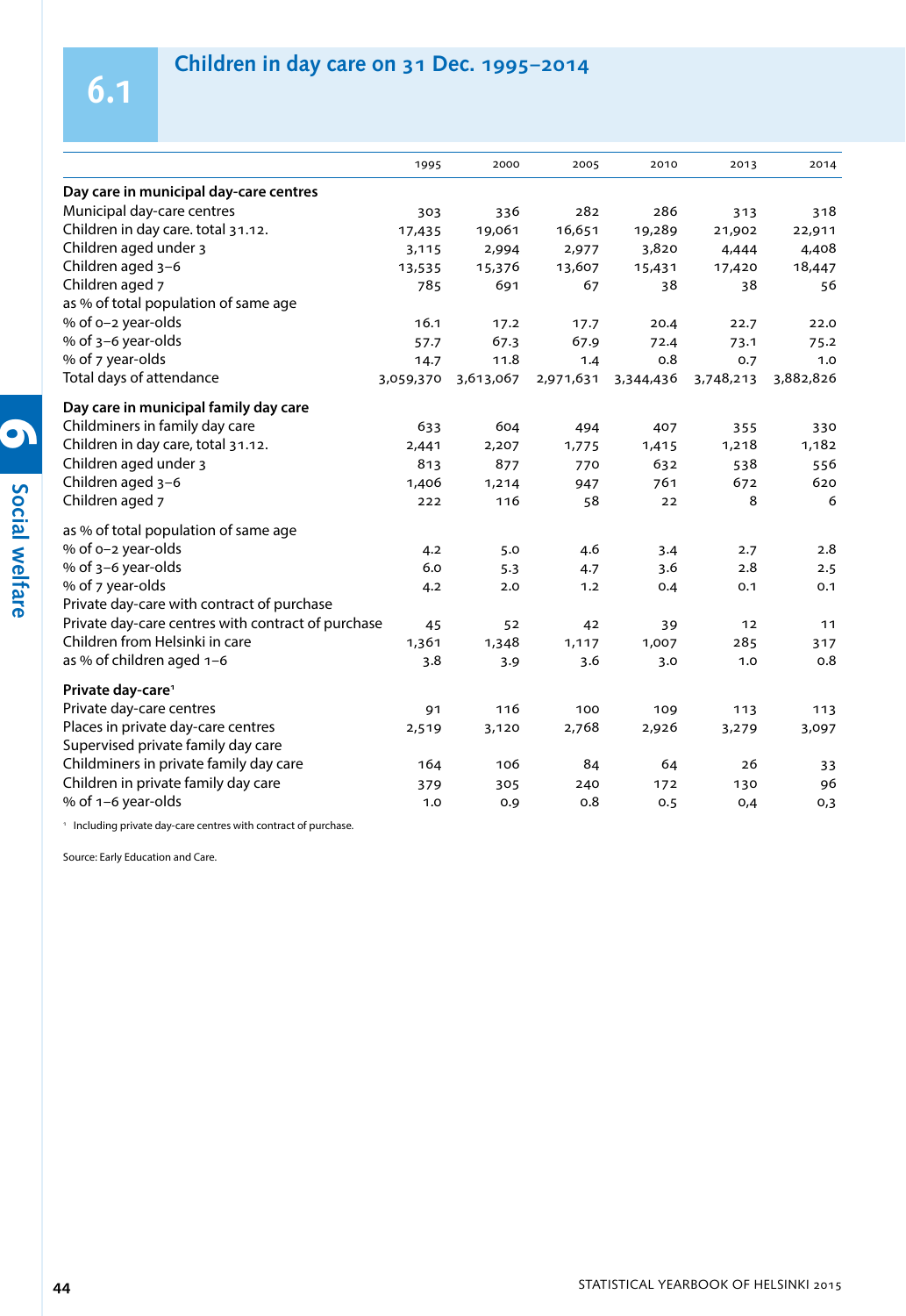**6.2**

|                                                         | 1995      | 2000                                            | 2005                                    | 2010   | 2013   | 2014   |
|---------------------------------------------------------|-----------|-------------------------------------------------|-----------------------------------------|--------|--------|--------|
| Child welfare clients during the year<br>of whom        | 5,577     | 7,278                                           | 7,734                                   | 10,022 | 11,194 | 11,296 |
| Receiving community care                                | 4,578     | 6,276                                           | 6,969                                   | 9,356  | 10,093 | 10,200 |
| Placements                                              | 1,917     | 2,326                                           | 2,431                                   | 2,474  | 2,289  | 2,123  |
| Placed with an emergency care order and taken into care | 1,296     | 1,603                                           | 1,909                                   | 1,923  | 1989   | 1857   |
| of whom placed with an emergency care order             | 179       | 222                                             | 329                                     | 435    | 565    | 412    |
| In residential care                                     | $\ddotsc$ | 1,337                                           | 1,478                                   | 1,511  | 1,272  | 1,054  |
| In foster care                                          |           | 1,041                                           | 999                                     | 1,101  | 1,155  | 955    |
| In professional family homes                            |           | 116                                             | 87                                      | 117    | 126    | 141    |
| Children aged 0-17 in child welfare services, as % of   |           |                                                 |                                         |        |        |        |
| total population of same age                            | 5.1       | 6.4                                             | 6.9                                     | 8.3    | 9.8    | 9.7    |
| Receiving community care                                | 4.1       | 5.5                                             | 6.1                                     | 8.3    | 8.7    | 8.6    |
| Placed                                                  | 1.8       | 2.1                                             | 2.2                                     | 2.2    | 2.0    | 1.8    |
| Placed with an emergency care order and taken into care | 1.3       | 1.5                                             | 1.8                                     | 1.8    | 1.8    | 1.6    |
| Young people aged 18-20 in child welfare services,      |           |                                                 |                                         |        |        |        |
| as % of total population of same age                    | 3.8       | 5.0                                             | 5.8                                     | 6.2    | 6.5    | 7.0    |
| Receiving community care                                | 3.5       | 4.2                                             | 5.5                                     | 6.2    | 6.5    | 6.9    |
| Placed                                                  | 1.1       | 1.4                                             | 1.6                                     | 1.6    | 1.4    | 1.4    |
| Placed with an emergency care order and taken into care | 0.5       | 0.8                                             | 1.0                                     | 0.8    | 0.9    | 1.0    |
| Child welfare institutional care                        |           |                                                 |                                         |        |        |        |
| Municipal's child welfare institutions                  | 19        | 19                                              | 20                                      | 17     | 11     | 10     |
| Places 31.12.                                           | 385       | 383                                             | 416                                     | 412    | 343    | 309    |
| Treatment days                                          | 130,254   |                                                 | 140,636 151,757 141,317 127,977 105,777 |        |        |        |
| Institutional care acquired as outsourcing service      |           |                                                 |                                         |        |        |        |
| <b>Treatment days</b>                                   |           | 103,561 131,580 171,146 190,658 162,653 108,349 |                                         |        |        |        |

Source: Department of Social Services and Health Care.

### **Benefits for families with children 1995–2014**

| 1995    | 2000    | 2005    | 2010    | 2013    | 2014    |
|---------|---------|---------|---------|---------|---------|
|         |         |         |         |         |         |
| 54,700  | 54,397  | 52,950  | 56,955  | 58,799  | 59,787  |
|         |         |         |         |         |         |
| 28,536  | 27,409  | 26,831  | 29,250  | 29,938  | 30,266  |
| 19,748  | 19,882  | 19,185  | 20,421  | 21,313  | 21,834  |
| 5,217   | 5,635   | 5,391   | 5,574   | 5,733   | 5,829   |
| 936     | 1,100   | 1,046   | 1,094   | 1,181   | 1,237   |
| 263     | 371     | 497     | 616     | 634     | 621     |
| 89,325  | 91,155  | 88,362  | 94,167  | 97,579  | 99,357  |
| 118,496 | 118,112 | 123,401 | 124,828 | 135,037 | 137,622 |
| 5,879   | 5,811   | 5,879   | 6,726   | 6,812   | 6,914   |
| 1,028   | 1,009   | 1,028   | 1,174   | 1,194   | 1,217   |
| 773     | 731     | 773     | 853     | 868     | 890     |
|         |         |         |         |         |         |

<sup>1</sup> Including children in institutions.<br><sup>2</sup> Nominal value.

**6.3**

Source: Kela – The Social Insurance Institution of Finland, Kelasto reports.

**Social welfare**

Social welfare

6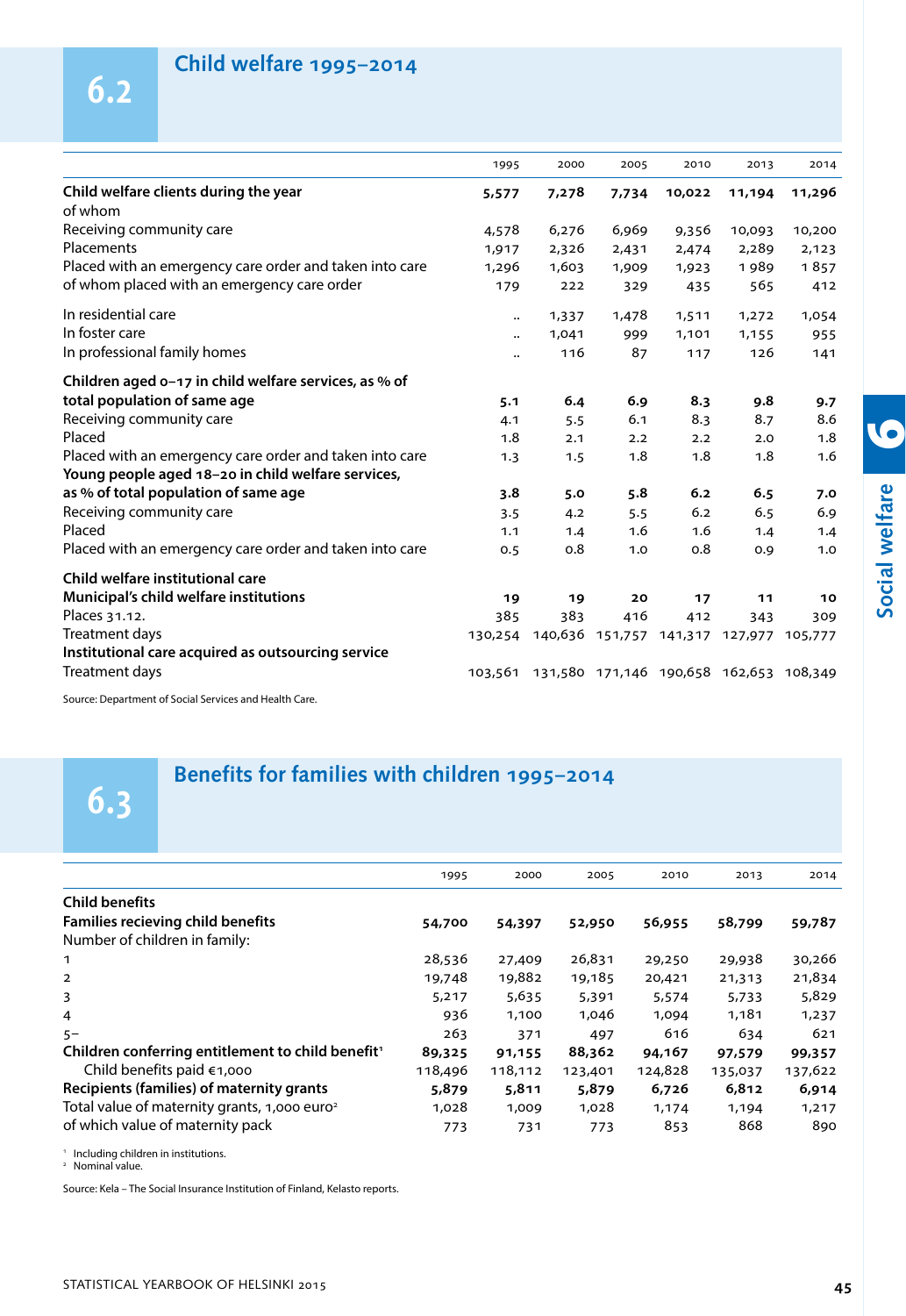|                                              | 1995   | 2000   | 2005   | 2010   | 2013   | 2014   |
|----------------------------------------------|--------|--------|--------|--------|--------|--------|
| Households having received social assistance | 55,060 | 39,257 | 36,792 | 41,947 | 44,866 | 48,070 |
| Single                                       | 39,510 | 28,012 | 27,303 | 32,544 | 34,672 | 36,887 |
| Men                                          | 22,765 | 16,533 | 16,623 | 19,962 | 20,911 | 22,147 |
| Women                                        | 16,745 | 11,479 | 10,680 | 12,582 | 13,761 | 14,740 |
| Single parents                               | 5,860  | 4,662  | 4,001  | 4,544  | 5,146  | 5,607  |
| Men with children                            | 1,276  | 804    | 544    | 348    | 381    | 439    |
| Women with children                          | 4,584  | 3,858  | 3,457  | 4,196  | 4,765  | 5,168  |
| Married and unmarried couples                | 9,690  | 6,583  | 5,488  | 4,859  | 5,048  | 5,576  |
| Without children                             | 4,960  | 3,649  | 3,036  | 2,120  | 2,089  | 2,248  |
| With children to support                     | 4,730  | 2,934  | 2,452  | 2,739  | 2,959  | 3,328  |
| Persons having received social assistance    | 82,107 | 59,123 | 54,090 | 60,492 | 65,130 | 70,143 |
| Percentage of the entire population          | 15.6   | 10.6   | 9.6    | 10.3   | 10.6   | 11.3   |

Source: Department of Social Services and Health Care.



**Social welfare**

Social welfare

**6** 

# **6.5 Recipients of pensions in Helsinki on 31 Dec. 2000–2014**

|                                                                      | 2000   | 2005   | 2010                                    | 2013   | 2014            |
|----------------------------------------------------------------------|--------|--------|-----------------------------------------|--------|-----------------|
| Recipients of pensions in their own right<br>of which:               |        |        | 108,311 111,622 120,447 125,586 126,855 |        |                 |
| Recipients on statutory earnings-related pension                     | 99,842 |        | 105,303 114,034 118,889 119,872         |        |                 |
| Recipients of national pension <sup>1</sup>                          | 88,415 | 52,713 | 38,148                                  | 36,932 | 36,720          |
| Old-age pension                                                      | 80,210 | 82,676 | 95,301                                  |        | 104,799 106,938 |
| Disability pension                                                   | 22,375 | 21,897 | 21,355                                  | 19,415 | 18,942          |
| Unemployment pension                                                 | 3,977  | 3,634  | 1,907                                   | 202    | 17              |
| Part-time pension                                                    | 3,231  | 4,039  | 2,940                                   | 2,036  | 1,602           |
| Percentage of residents having received pensions in their own right  |        |        |                                         |        |                 |
| All recipients, aged 16 or older                                     | 23.2   | 23.5   | 23.9                                    | 24.0   | 23,9            |
| Aged 55-64, including part-time pensions                             | 42.1   | 36.6   | 34.2                                    | 28.7   | 26.5            |
| Aged 55-64, without part-time pensions                               | 36.6   | 31.0   | 30.4                                    | 26.1   | 24.5            |
| Recipients of old-age pensions, % of aged 16 or older                | 17.2   | 17.4   | 18.9                                    | 20.0   | 20.2            |
| Recipients of disability pensions, % of aged 16-64                   | 5.7    | 5.5    | 5.1                                     | 4.6    | 4.4             |
| Average pension in one's own right 31.12. euros/month                | 1,225  | 1,454  | 1,704                                   | 1,928  | 1,977           |
| Other national old age, disability and unemployment pension benefits |        |        |                                         |        |                 |
| Child increase                                                       |        |        | 877                                     | 857    | 873             |
| Front-veteran's supplement                                           |        |        | 4,834                                   | 2,988  | 2,493           |
| Recipients of survivors' pensions                                    |        |        |                                         |        |                 |
| Surviving spouses                                                    | 22,225 | 21,720 | 20,631                                  | 19,837 | 19,577          |
| Children                                                             | 2,622  | 2,409  | 2,186                                   | 1,977  | 1,876           |

<sup>1</sup> With effect from 1 January 2001, the cut national pensions and spouses supplement were discontinued.

Source: Finnish Centre for Pensions and The Social Insurance Institution of Finland, Statistical Yearbook of Pensioners in Finland.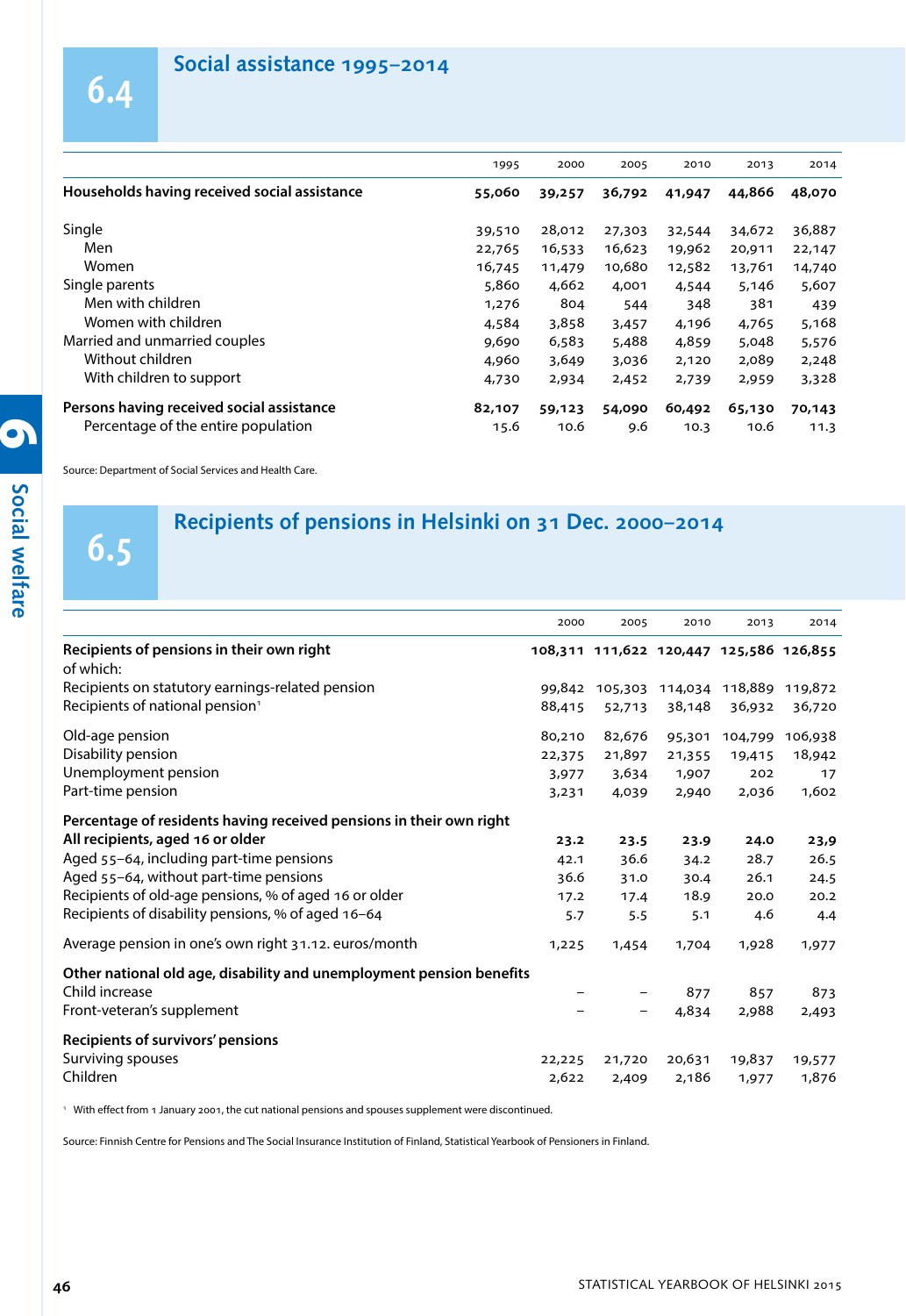### **6.6 Social services in Helsinki, adjacent cities and the whole country <b>6.6 2014 2014**

|                                                                                         | Helsinki | Espoo | Vantaa | Finland |
|-----------------------------------------------------------------------------------------|----------|-------|--------|---------|
| Services for children and families                                                      |          |       |        |         |
| Children aged 1-6 in municipally funded day care,                                       |          |       |        |         |
| as % of total population of same age                                                    | 64.6     | 62.0  | 64.5   | 58.2    |
| Private care allowance, number of children covered,                                     |          |       |        |         |
| as % of children aged o-6                                                               | 6.6      | 8.1   | 3.4    | 4.1     |
| Home care allowance, number of children covered,                                        |          |       |        |         |
| as % of children aged o-6                                                               | 19.9     | 20.5  | 21.2   | 20.8    |
| Child welfare                                                                           |          |       |        |         |
| Children, aged o-17 as % of total population of same age:                               |          |       |        |         |
| In community care as part of a child welfare intervention <sup>1</sup>                  | 8.7      | 6.8   | 11.0   | 7.3     |
| Placed outside the home <sup>1</sup>                                                    | 2.0      | 1.1   | 1.8    | 1.4     |
| Social assistance                                                                       |          |       |        |         |
| Social assistance, recipient persons during year, as % of total population <sup>1</sup> | 9.7      | 7.0   | 10.1   | 7.0     |
| Social assistance, euro per capita                                                      | 265      | 192   | 252    | 136     |
| Care and services for older people                                                      |          |       |        |         |
| People aged over 75, as % of total population of same age:                              |          |       |        |         |
| In ordinary sheltered housing and service housing with 24-hour assistance               |          |       |        |         |
| for older people, clients 31.12.                                                        | 7.9      | 7.8   | 7.3    | 7.7     |
| In care in residential homes or long-term institutional care in                         |          |       |        |         |
| health centres <sup>1</sup> , clients 31.12.                                            | 3.7      | 2.0   | 2.3    | 3.1     |
| Living at home <sup>1</sup>                                                             | 89.5     | 90.9  | 91.4   | 90.3    |
| Clients of support for informal care, clients during year                               | 3.7      | 2.8   | 3.4    | 4.5     |
| Clients of regular home care, clients 30.11.                                            | 11.0     | 8.5   | 8.9    | 11.8    |

<sup>1</sup> Data from 2013.

Source: SOTKAnet Statistics and Indicator Bank and The Social Insurance Institution of Finland.

**Social welfare**

Social welfare

6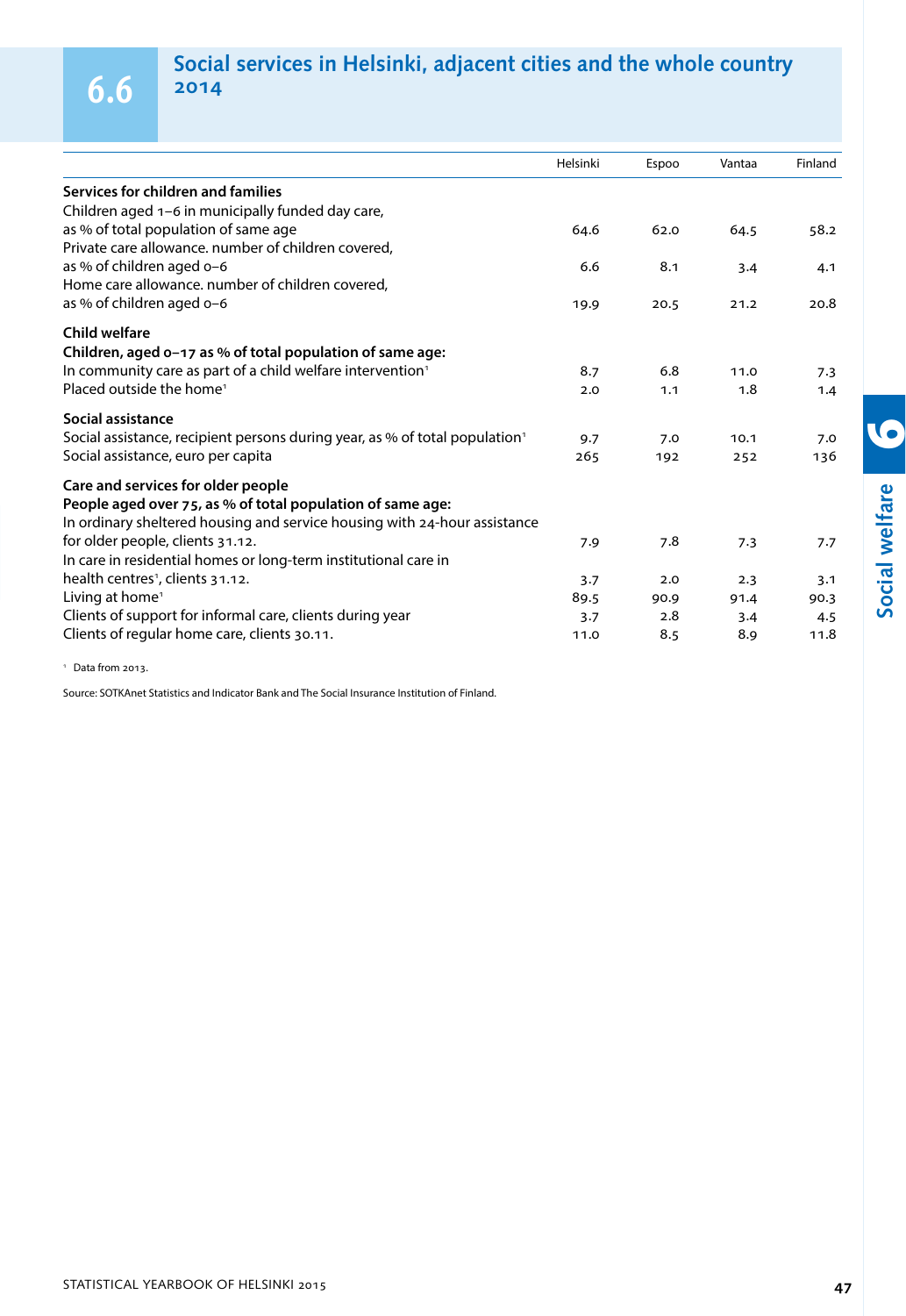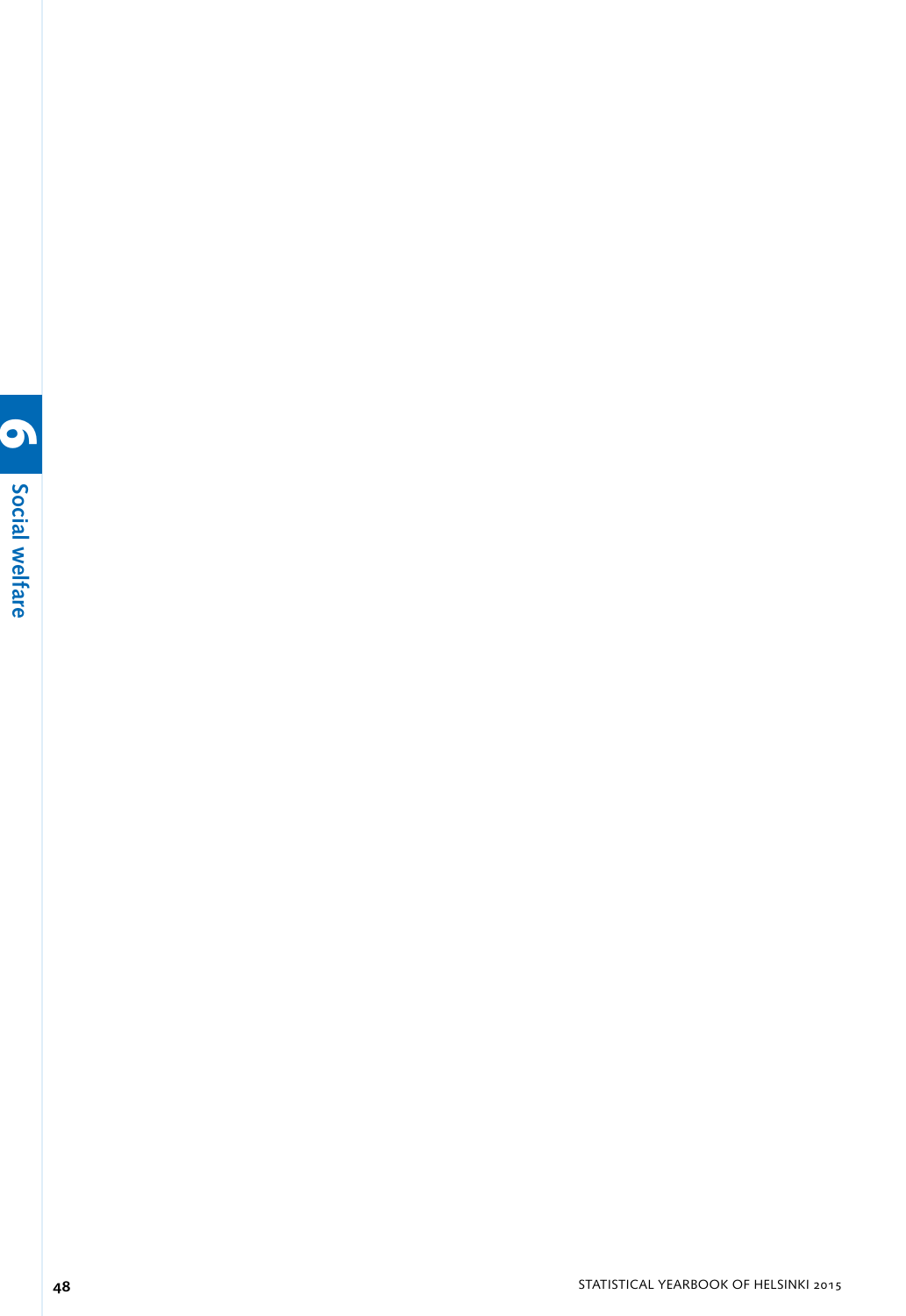#### **STATISTICAL YEARBOOK OF HELSINKI 2015 49**

# **Education**

| 7.1 |  |
|-----|--|
|     |  |
| 7.3 |  |
| 7.4 |  |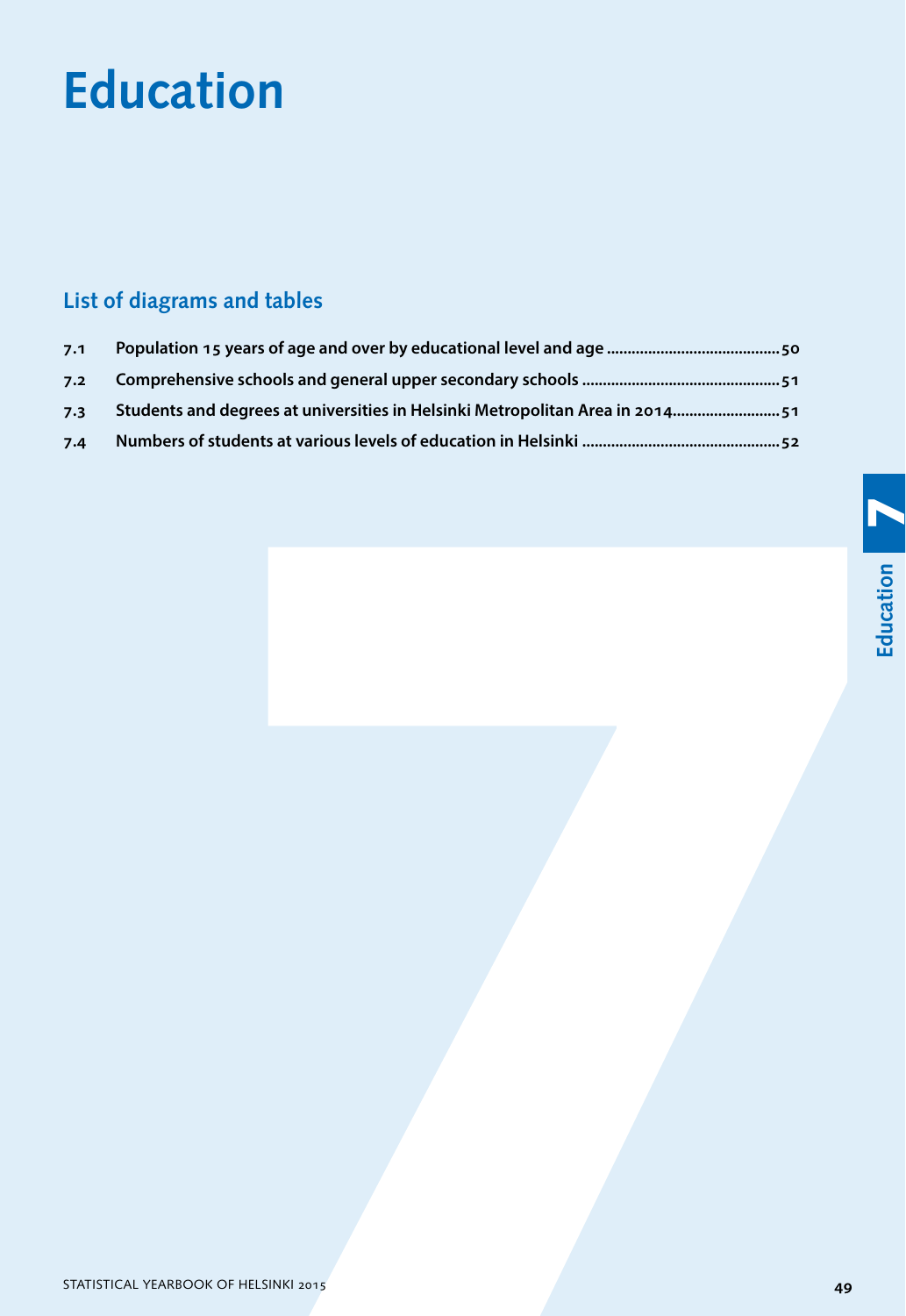### **Population 15 years of age and over by educational level and age**

**7.1**

|                                           |              | Total             |                  |                  |                          |                  |                             |                  |
|-------------------------------------------|--------------|-------------------|------------------|------------------|--------------------------|------------------|-----------------------------|------------------|
|                                           | Year         |                   | of whom women    | Age<br>$15 - 24$ | $25 - 34$                | $35 - 44$        | $45 - 64$                   | $65 -$           |
|                                           |              |                   |                  |                  |                          |                  |                             |                  |
| Population aged 15 or older               |              | 2000 471,692      | 257,019          | 71,689           | 99,083                   |                  | 86,249 140,105              | 74,566           |
|                                           | 2005         | 480,875           | 259,982          | 72,357           | 96,816                   |                  | 85,374 148,466              | 77,862           |
|                                           |              | 2010 508,847      | 273,096          |                  | 76,907 108,354           |                  | 80,356 155,164              | 88,066           |
|                                           |              | 2013 528,510      | 282,516          |                  | 77,749 113,939           |                  | 83,678 154,316              | 98,828           |
| Population with educational qualification |              |                   |                  |                  |                          |                  |                             |                  |
| (ISCED 3 or more)                         |              | 2000 311,475      | 168,382          | 40,012           | 81,784                   |                  | 68,463 91,484               | 29,732           |
|                                           |              | 2005 329,298      | 178,804          | 38,280           | 80,685                   |                  | 68,768 106,473              | 35,092           |
|                                           |              | 2010 360,129      | 195,907          | 40,521           | 89,104                   |                  | 64,888 118,939              | 46,677           |
|                                           |              | 2013 384,227      | 208,854          | 42,818           | 93,400                   |                  | 68,434 122,139              | 57,436           |
| Secondary (ISCED 3-4), total              | 2000         | 156,561           | 81,667           | 36,574           | 38,849                   | 29,947           | 38,531                      | 12,660           |
|                                           | 2005         | 163,623           | 84,677           | 36,384           | 39,558                   | 28,940           | 44,262                      | 14,479           |
|                                           | 2010         | 169,328           | 86,309           | 37,293           | 39,624                   | 24,834           | 49,386                      | 18,191           |
|                                           | 2013         | 175,239           | 88,553           | 38,921           | 39,523                   | 24,852           | 50,024                      | 21,919           |
| of which                                  |              |                   |                  |                  |                          |                  |                             |                  |
| Upper secondary general education         | 2000         | 67,922            | 36,446           | 28,339           | 18,763                   | 8,831            | 8,896                       | 3,093            |
|                                           | 2005         | 71,695            | 37,862           | 28,093           | 20,833                   | 8,815            | 10,725                      | 3,229            |
|                                           | 2010         | 70,449            | 36,099           | 27,838           | 18,707                   | 7,920            | 11,944                      | 4,040            |
|                                           | 2013         | 69,116            | 34,890           | 27,022           | 17,023                   | 8,168            | 11,935                      | 4,968            |
|                                           |              |                   |                  |                  |                          |                  |                             |                  |
| Secondary vocational education            | 2000         | 88,639            | 45,221           | 8,235            | 20,086                   | 21,116           | 29,635                      | 9,567            |
|                                           | 2005         | 91,928            | 46,815           | 8,291            | 18,725                   | 20,125           | 33,537                      | 11,250           |
|                                           | 2010<br>2013 | 98,879<br>106,123 | 50,210<br>53,663 | 9,455<br>11,899  | 20,917<br>22,500         | 16,914<br>16,684 | 37,442<br>38,089            | 14,151<br>16,951 |
|                                           |              |                   |                  |                  |                          |                  |                             |                  |
| Tertiary education (ISCED 5-6), total     | 2000         | 154,914           | 86,715           | 3,438            | 42,935                   | 38,516           | 52,953                      | 17,072           |
|                                           | 2005         | 165,675           | 94,127           | 1,896            | 41,127                   | 39,828           | 62,211                      | 20,613           |
|                                           | 2010         | 190,801           | 109,598          | 3,228            | 49,480                   | 40,054           | 69,553                      | 28,486           |
|                                           | 2013         | 208,988           | 120,301          | 3,897            | 53,877                   | 43,582           | 72,115                      | 35,517           |
| of which                                  |              |                   |                  |                  |                          |                  |                             |                  |
| Lowest-level tertiary                     | 2000         | 61,745            | 39,099           | 1,728            | 17,014                   | 16,577           | 19,790                      | 6,636            |
| education (ISCED 5B)                      | 2005         | 53,406            | 34,037           | 32               | 6,453                    | 15,387           | 23,527                      | 8,007            |
|                                           | 2010         | 47,708            | 30,426           | 28               | 1,225                    | 9,971            | 25,813                      | 10,671           |
|                                           | 2013         | 45,912            | 29,353           | 169              | 505                      | 6,534            | 25,698                      | 13,006           |
| Lower degree (ISCED 5A)                   | 2000         | 31,864            | 17,590           | 1,300            | 8,090                    | 5,621            | 12,632                      | 4,221            |
|                                           | 2005         | 42,355            | 24,422           | 1,539            | 16,371                   | 6,342            | 13,106                      | 4,997            |
|                                           | 2010         | 57,985            | 34,304           | 2,999            | 25,202                   | 9,442            | 13,562                      | 6,780            |
|                                           | 2013         | 67,401            | 39,509           | 3,440            | 28,533                   | 13,425           | 13,545                      | 8,458            |
| Higher degree (ISCED 5A)                  | 2000         | 54,820            | 27,755           | 408              | 17,013                   | 14,608           | 17,380                      | 5,411            |
|                                           | 2005         | 62,239            | 32,720           |                  | 325 17,614 16,139 21,728 |                  |                             | 6,433            |
|                                           | 2010         | 75,845            | 40,947           |                  | 200 22,250 18,479 25,758 |                  |                             | 9,158            |
|                                           | 2013         | 85,351            | 46,934           |                  | 278 24,056 21,209 28,160 |                  |                             | 11,648           |
| Doctorate level (ISCED 6)                 | 2000         | 6,485             | 2,271            | $\overline{2}$   | 818                      | 1,710            | 3,151                       | 804              |
|                                           | 2005         | 7,675             | 2,948            | o                | 689                      | 1,960            | 3,850                       | 1,176            |
|                                           | 2010         | 9,263             | 3,921            | $\mathbf 1$      | 803                      | 2,162            | 4,420                       | 1,877            |
|                                           | 2013         | 10,324            | 4,505            | 10               | 783                      | 2,414            | 4,712                       | 2,405            |
| Basic education only (ISCED 1-2)          |              | 2000 160,217      | 88,637           | 31,677           | 17,299                   |                  | 17,786 48,621               | 44,834           |
| or education unknown                      |              | 2005 151,577      | 81,178           | 34,077           |                          |                  | 16,131 16,606 41,993 42,770 |                  |
|                                           |              | 2010 148,718      | 77,189           | 36,386           |                          |                  | 19,250 15,468 36,225        | 41,389           |
|                                           |              | 2013 144,283      | 73,662           | 34,931           |                          |                  | 20,539 15,244 32,177        | 41,392           |
| Source: Statistics Finland.               |              |                   |                  |                  |                          |                  |                             |                  |

 $\blacktriangledown$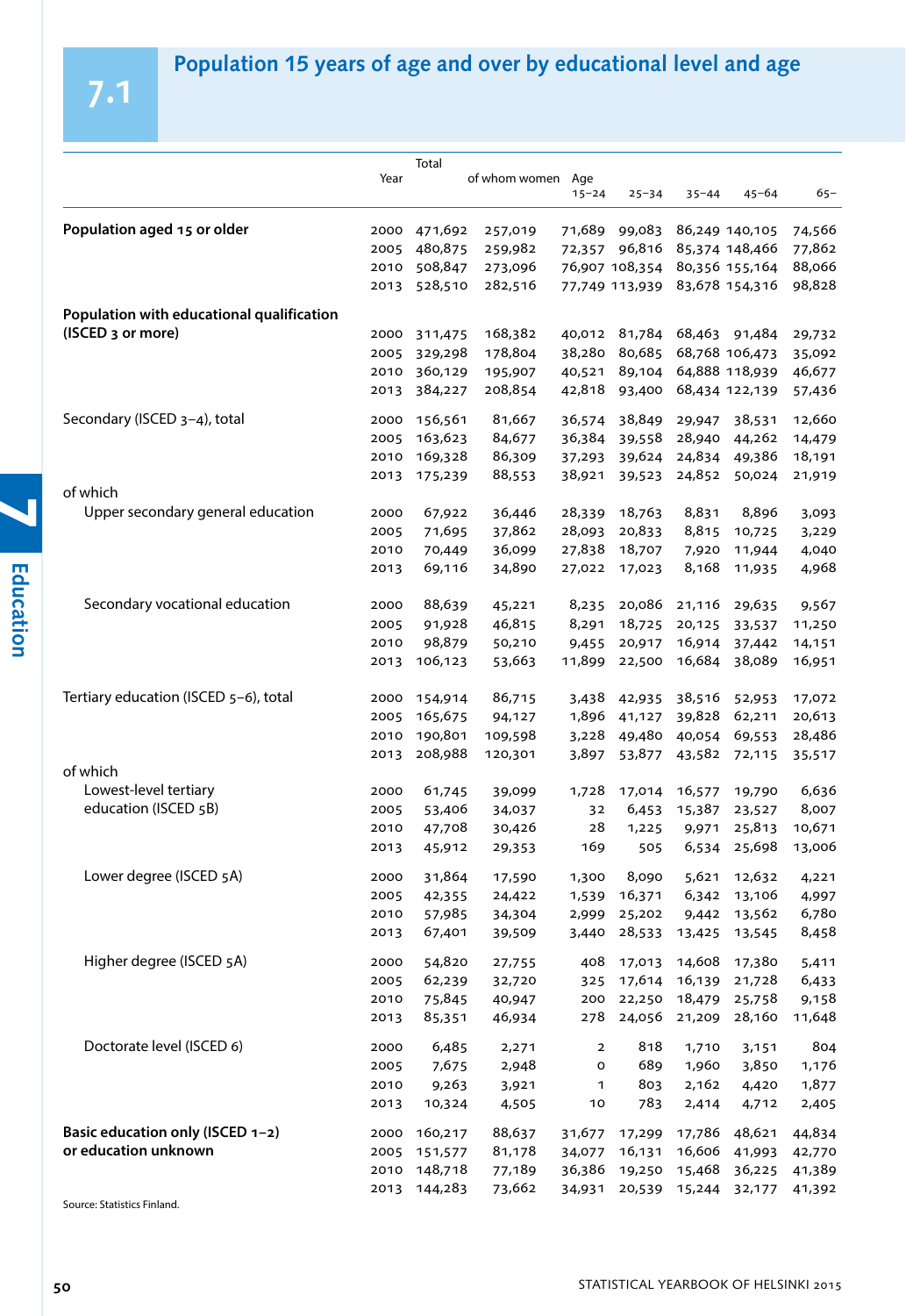### **Comprehensive schools and general upper secondary schools**

**7.2**

|                                                           | 2005           | 2010           | 2013           | 2014           |
|-----------------------------------------------------------|----------------|----------------|----------------|----------------|
| All schools in Helsinki                                   | 185            | 176            | 166            | 162            |
| City-owned schools                                        | 157            | 147            | 137            | 133            |
| of which                                                  |                |                |                |                |
| City's Finnish-language schools                           | 129            | 120            | 112            | 112            |
| Comprehensive schools                                     | 112            | 106            | 99             | 99             |
| Upper secondary general schools                           | 14             | 13             | 12             | 12             |
| Upper secondary general schools for adults                | 3              | 1              | 1              | $\mathbf{1}$   |
| City's Swedish-language schools                           | 28             | 27             | 25             | 21             |
| Comprehensive schools                                     | 23             | 23             | 21             | 17             |
| Upper secondary general schools                           | 4              | 4              | 4              | 4              |
| Upper secondary general schools for adults                | 1              |                |                |                |
| State schools                                             | 6              | 7              | 7              | 7              |
| Comprehensive schools and upper secondary general schools | 6              | 7              | 7              | 7              |
| Private schools with which the city has a contract        | 14             | 14             | 14             | 14             |
| Schools at comprehensive and general secondary level      | 14             | 14             | 14             | 14             |
| <b>Private schools</b>                                    | 8              | 8              | 8              | 8              |
| Comprehensive schools and upper secondary general schools | 6              | 6              | 6              | 6              |
| Upper secondary general schools for adults                | $\overline{2}$ | $\overline{2}$ | $\overline{2}$ | $\overline{2}$ |

Source: Helsinki City Education Department.

**7.3**

#### **Students and degrees at universities in Helsinki Metropolitan Area in 2014**

|                                     | <b>Students</b><br>New | All    | Degrees<br>Lower and higher<br>university level <sup>1</sup> | Doctorate level |
|-------------------------------------|------------------------|--------|--------------------------------------------------------------|-----------------|
|                                     |                        |        |                                                              |                 |
| University of Helsinki              | 5,278                  | 34,833 | 5,367                                                        | 721             |
| Aalto University                    | 2,585                  | 18,343 | 3,255                                                        | 237             |
| Hanken School of Economics          | 484                    | 2,433  | 507                                                          | 19              |
| University of the Arts <sup>2</sup> | 328                    | 1,985  | 441                                                          | 24              |
| National Defence University         | 347                    | 929    | 206                                                          | 4               |

 $^\text{1}~$  Also including physicians' specialisation diplomas.<br><sup>2</sup> The Theatre Academy, Academy of Fine Arts and Sibelius Academy merged into the University of the Arts in 2013.

Source: Statistics Finland.

2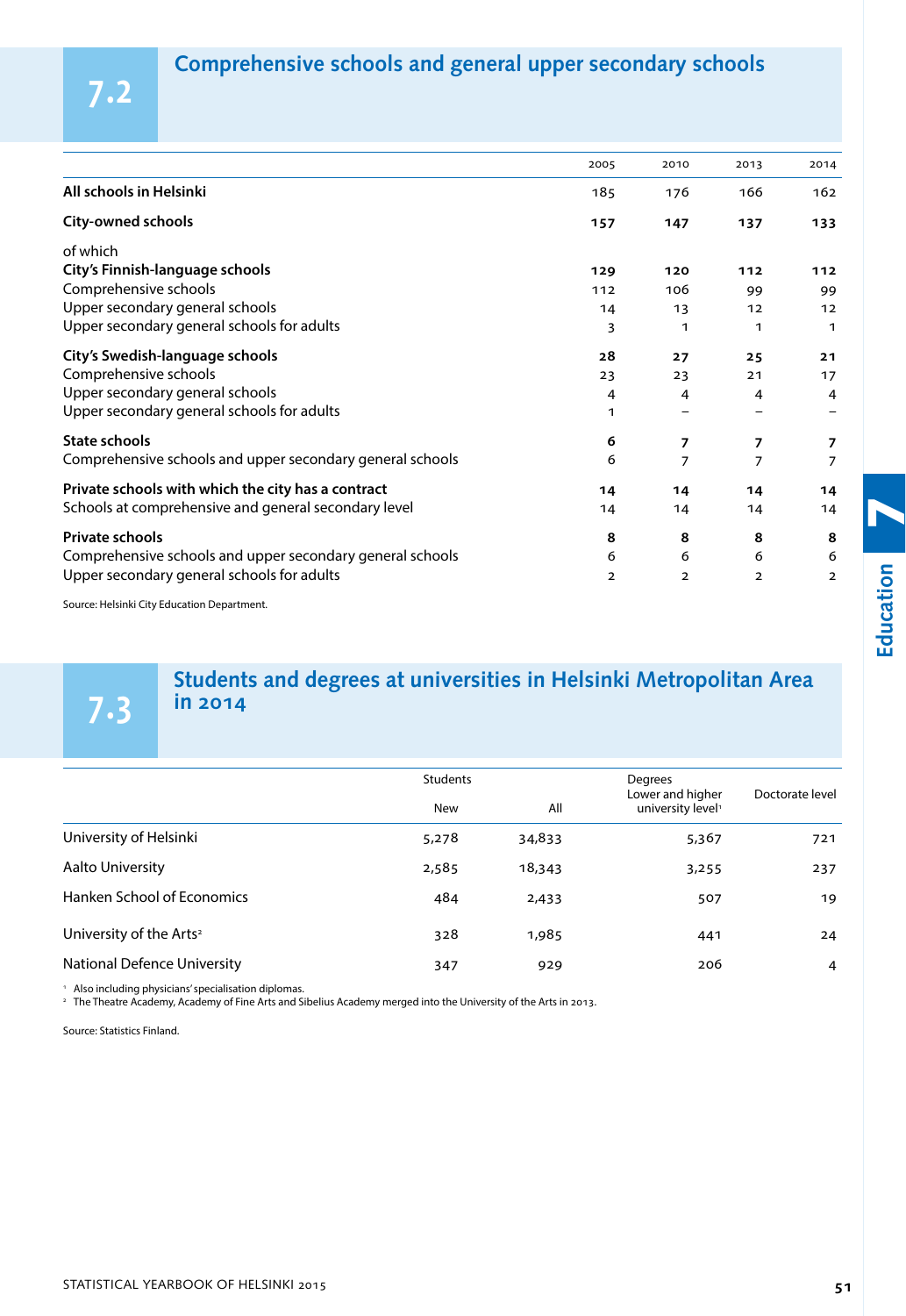### **Numbers of students at various levels of education in Helsinki**

### **7.4**

| Vocational<br>Polytechnic<br>Comprehensive<br>General upper<br>school education<br>secondary school<br>education<br>education<br>16,889<br>16,492<br>17,411<br>49,591<br>16,408<br>30,406<br>49,485<br>19,573<br>16,838<br>46,322<br>32,614<br>21,384<br>46,064<br>34,874<br>16,947<br>21,605<br>46,185<br>21,983<br>16,371<br>34,704<br>38,879<br>46,807<br>16,236<br>22,271 |  |  |                         |
|-------------------------------------------------------------------------------------------------------------------------------------------------------------------------------------------------------------------------------------------------------------------------------------------------------------------------------------------------------------------------------|--|--|-------------------------|
| 2000<br>2005<br>2010<br>2011<br>2012<br>2013                                                                                                                                                                                                                                                                                                                                  |  |  | University<br>education |
|                                                                                                                                                                                                                                                                                                                                                                               |  |  | 45,439                  |
|                                                                                                                                                                                                                                                                                                                                                                               |  |  | 47,449                  |
|                                                                                                                                                                                                                                                                                                                                                                               |  |  | 45,900                  |
|                                                                                                                                                                                                                                                                                                                                                                               |  |  | 46,152                  |
|                                                                                                                                                                                                                                                                                                                                                                               |  |  | 46,063                  |
|                                                                                                                                                                                                                                                                                                                                                                               |  |  | 45,056                  |

Source: Statistics Finland.

 $\blacktriangledown$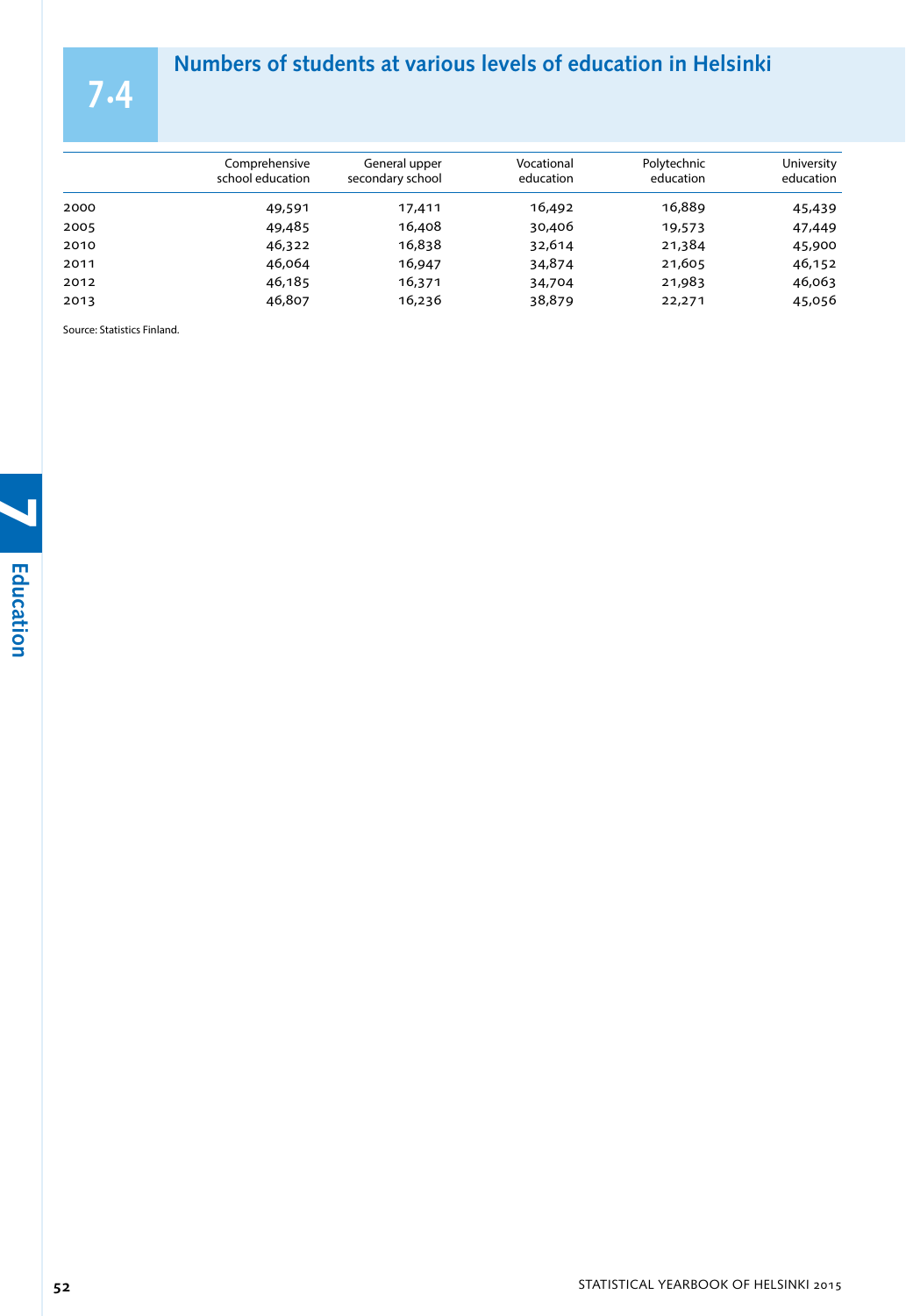# **Culture and leisure**

| 8.1 | Number of visitors at prominent tourist attractions in Helsinki in 2000-2014 54 |
|-----|---------------------------------------------------------------------------------|
| 8.2 |                                                                                 |
| 8.3 |                                                                                 |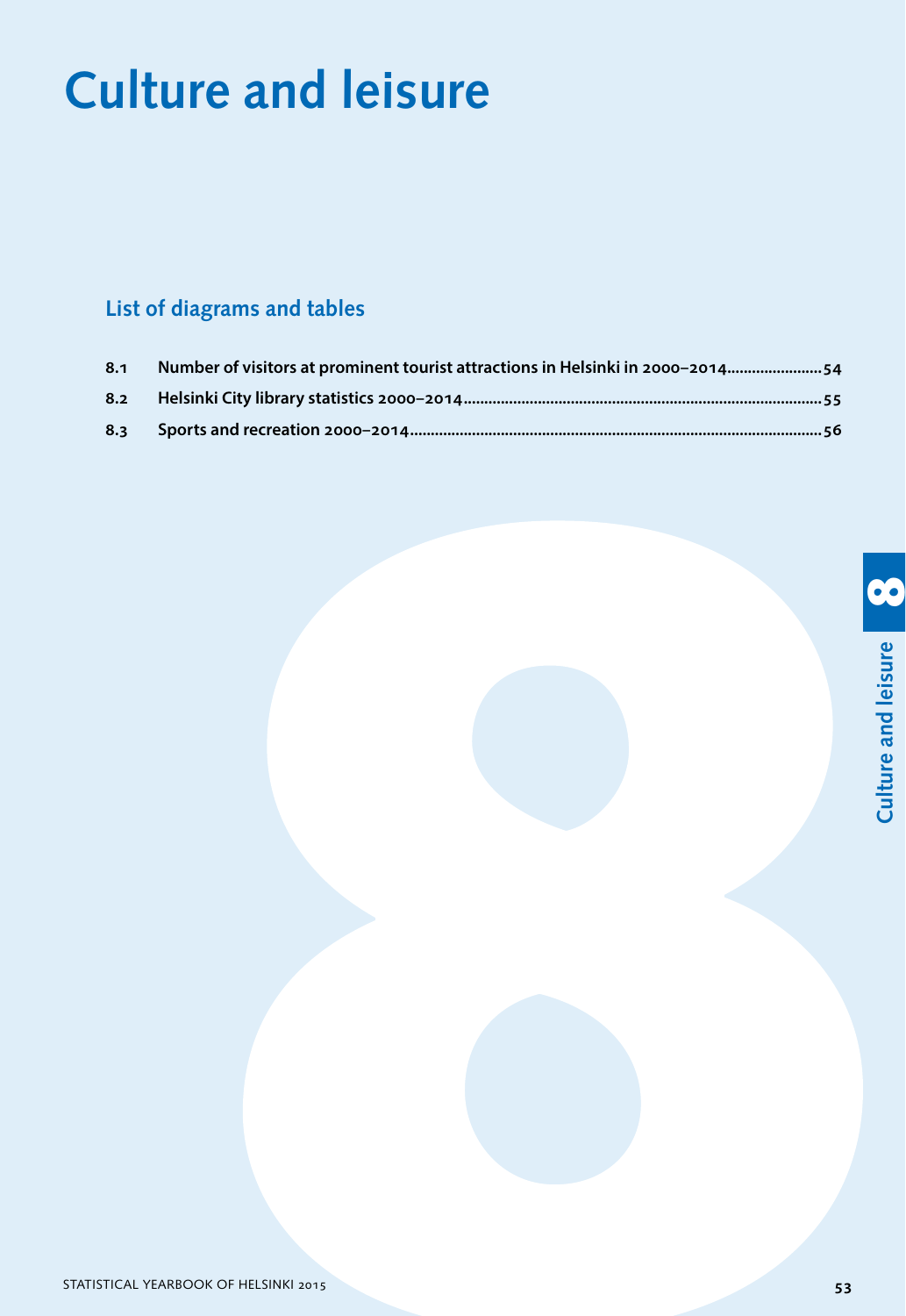### **8.1 Number of visitors at prominent tourist attractions in Helsinki in <br><b>8.1 2000–2014 2000–2014**

|                                         | 2000      | 2005      | 2010      | 2013      | 2014      |
|-----------------------------------------|-----------|-----------|-----------|-----------|-----------|
| Tourist attraction                      |           |           |           |           |           |
| Linnanmäki Amusement Park <sup>1</sup>  | 1,055,532 | 1,197,768 | 1,055,000 | 1,000,000 | 1,000,000 |
| Suomenlinna Sea Fortress                | 671,805   | 632,000   | 736,000   | 828,000   | 858,000   |
| Korkeasaari Zoo                         | 557,697   | 483,202   | 436,135   | 502,162   | 485,400   |
| Temppeliaukio Church                    | 495,120   | 568,440   | 508,393   | 500,000   | 500,000   |
| Uspensky Cathedral                      | 450,400   | 500,500   | 500,000   | 400,000   | 400,000   |
| Helsinki Music Festival                 | 321,872   | 254,454   | 271,896   | 217,913   | 272,377   |
| Grand Casino Helsinki                   | 228,067   | 274,843   | 292,023   | 276,601   | 283,859   |
| Helsinki Cathedral and Crypt            | 312,421   | 399,278   | 452,300   | 500,000   | 500,000   |
| Ehrensvärd Museum                       | 12,182    | 9,428     | 8,541     | 9,704     | 9,152     |
| University of Helsinki Botanical Garden | 58,226    | 74,172    | 28,400    | 34,226    | 35,200    |
| Seurasaari Open-Air Museum              | 51,683    | 40,385    | 30,606    | 42,004    | 37,226    |
|                                         |           |           |           |           |           |

<sup>1</sup> Also includes the visitors at the events Carnival of Light, *Jouluhattara* Christmas event, and *Jäähelmi* winter event.

Source: The statistics of each separate tourist attraction.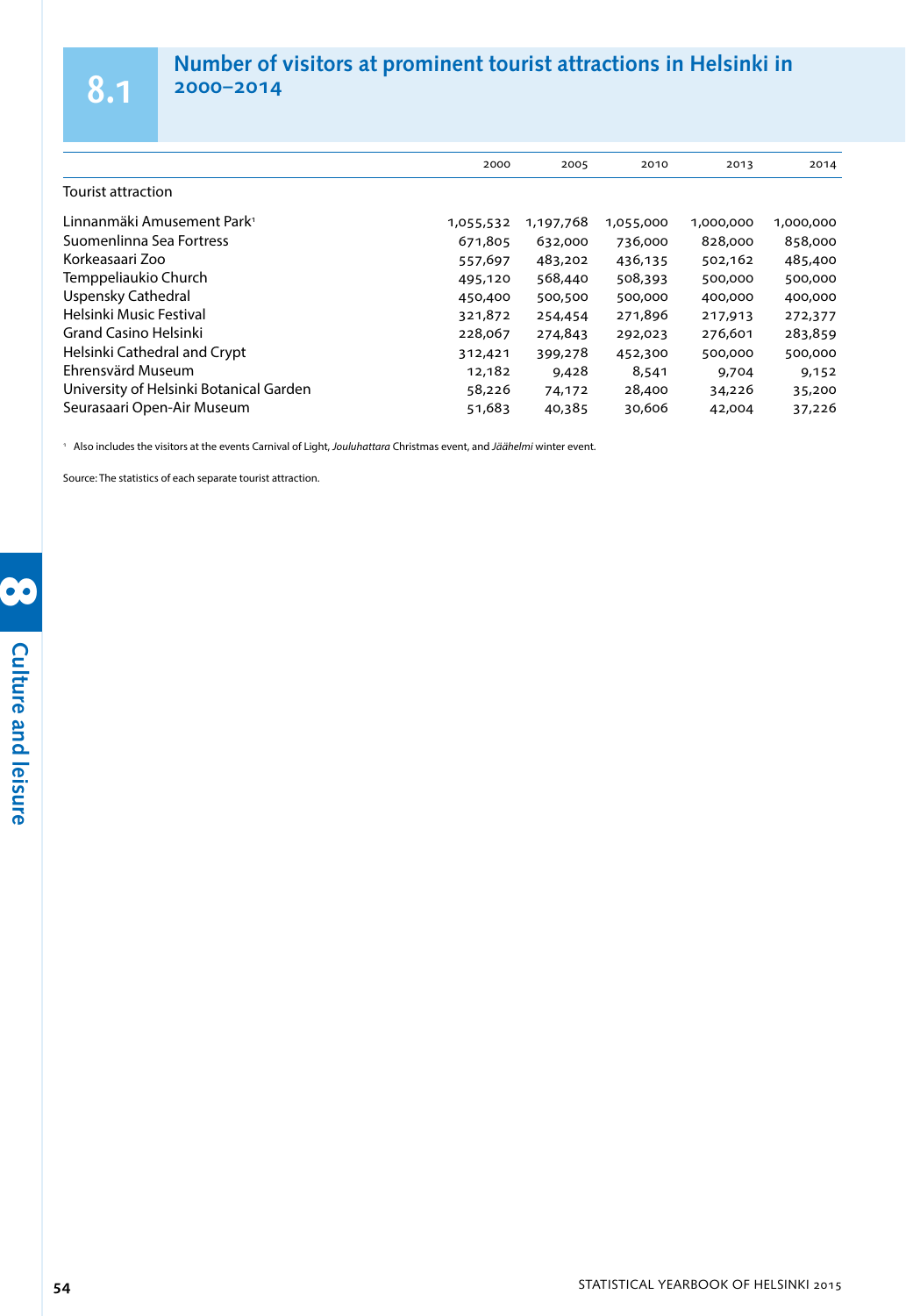|                                         | 2000                     | 2005           | 2010           | 2012           | 2013                     | 2014           |
|-----------------------------------------|--------------------------|----------------|----------------|----------------|--------------------------|----------------|
| <b>Libraries</b>                        | 37                       | 37             | 37             | 36             | 36                       | 36             |
| Mobile libraries (buses)                | $\overline{2}$           | $\overline{2}$ | $\overline{2}$ | $\overline{2}$ | $\overline{2}$           | $\overline{2}$ |
| Libraries in hospitals etc.             | 17                       | 11             | 10             | 10             | 10                       | 10             |
| Other library premises                  | $\overline{2}$           | $\mathbf{1}$   | $\mathbf{1}$   | $\mathbf{1}$   | 1                        | $\mathbf{1}$   |
| Books (incl. music) on 31 Dec.          | 1,806.255                | 1,712.109      | 1,612.439      |                | 1,591.007 1,582.810      | 1,578.211      |
| in Finnish                              | 1,389.859                | 1,318.287      | 1,236.731      | 1,226.700      | 1,218.610                | 1,217.347      |
| in Swedish                              | 191,128                  | 167,312        | 145,729        | 137,678        | 134,081                  | 131,745        |
| in other languages                      | 188,158                  | 190,669        | 199,020        | 200,145        | 202,999                  | 202,126        |
| music scores                            | 37,110                   | 35,841         | 30,959         | 26,484         | 27,120                   | 26,993         |
| Sound recordings                        | 161,141                  | 196,479        | 225,654        | 224,383        | 209,935                  | 208,121        |
| Image recordings                        | 29,404                   | 37,464         | 42,487         | 49,641         | 51,182                   | 54,058         |
| <b>Others</b>                           | 33,582                   | 16,276         | 15,741         | 14,916         | 17,015                   | 19,547         |
| Newspaper and periodical subscriptions  | 5,949                    | 5,204          | 5,005          | 4,931          | 4,766                    | 4,896          |
| <b>Borrowers</b>                        | 243,819                  | 229,931        | 211,309        | 231,456        | 233,014                  | 234,651        |
| per 1,000 inhabitants                   | 443                      | 410            | 359            | 383            | 380                      | 378            |
| Home service clients                    | 302                      | 421            | 464            | 393            | 377                      | 390            |
| Number of visits at the library         | 7,160.113                | 6,604.849      | 6,449.357      |                | 6,783.103 6,537.580      | 6,409.316      |
| <b>Virtual visits</b>                   | 1,396.804                | 5,012.505      | 6,803.235      |                | 6,827.696 10,378.127     | 11,937.414     |
| Hours open                              | 96,911                   | 87,863         | 94,304         | 99,855         | 99,600                   | 102,546        |
| <b>Total loans</b>                      | 9,150.598                | 10,073.766     | 9,178.545      |                | 9,272.462 8,938.178      | 8,815.488      |
| per 1,000 inhabitants                   | 16,6                     | 18,0           | 15,6           | 15,4           | 14,6                     | 14,1           |
| per 1,000 borrowers                     | 37,7                     | 43,8           | 43,4           | 40,1           | 38,4                     | 37,4           |
| The Main Library                        | 1,237.993                | 864,490        | 805,018        | 798,775        | 763,765                  | 780,764        |
| The other libraries                     | 7,484.977                | 8,865.415      | 9,174.389      | 8,156.648      | 7,883.352                | 7,704.497      |
| Number of times the E-material was used | $\overline{a}$           |                |                |                | $\overline{\phantom{0}}$ | 375,159        |
| Libaries in hospitals etc.              | 129,405                  | 65,470         | 57,540         | 55,842         | 53,746                   | 46,188         |
| Home service                            | 52,817                   | 136,491        | 135,764        | 120,828        | 120,190                  | 132,317        |
| <b>Mobile libraries</b>                 | 237,233                  | 241,900        | 239,871        | 240,369        | 217,125                  | 205,630        |
| Distance loans <sup>2</sup>             | 1,655                    | 1,367          | 1,127          | 1,430          | 1,110                    | 1,137          |
| <b>Percentages of loans</b>             |                          |                |                |                |                          |                |
| Books (incl. music)                     | 73.9                     | 71.9           | 70.4           | 71.7           | 73.1                     | 75.3           |
| Music sheets and scores                 | 1.3                      | 1.4            | 1.4            | 1.3            | 1.3                      | 1.3            |
| Sound recordings                        | 14.7                     | 16.0           | 15.0           | 13.0           | 11.9                     | 10.9           |
| Image recordings                        | 6.7                      | 7.9            | 10.4           | 11.0           | 10.2                     | 8.6            |
| Others                                  | 4.7                      | 4.3            | 4.2            | 4.4            | 4.8                      | 5.3            |
| Non-fiction books                       | 39.3                     | 39.0           | 37.3           | 37.0           | 36.9                     | 37.0           |
| <b>Fiction books</b>                    | 60.7                     | 61.0           | 62.7           | 63.0           | 63.2                     | 63.0           |
| Books for adults                        | 71.5                     | 71.9           | 69.6           | 68.4           | 67.6                     | 66.7           |
| Books for children                      | 28.5                     | 28.1           | 30.4           | 31.7           | 32.4                     | 33.3           |
| Books in Finnish                        | 87.7                     | 86.9           | 86.3           | 86.2           | 85.9                     | 85.7           |
| <b>Books in Swedish</b>                 | 4.5                      | 4.1            | 3.8            | 4.0            | 4.2                      | 4.3            |
| Books in other languages                | 7.8                      | 9.0            | 9.9            | 9.8            | 10.0                     | 10.1           |
| Public computers                        |                          |                | 385            | 402            | 418                      | 375            |
| Public computer sessions                | $\overline{\phantom{0}}$ |                | 1,085.106      | 979,352        | 903,084                  | 812,009        |
| Log-ins at wireless Stadinetti network  | $\overline{\phantom{0}}$ |                | 30,085         | $\ddotsc$      | $\ddotsc$                |                |
| Web information services sessions       | 1,500                    | 19,616         | 15,149         | 8,721          | 7,302                    | 7,403          |
| Events and activities                   | 1,639                    | 1,746          | 2,470          | 4,655          | 5,476                    | 5,222          |
| Guiding sessions                        | 671                      | 913            | 866            | 1,400          | 1,189                    | 951            |

1 From 2003 on, the statistics on the loans of the home service distinguish its own loans from the total number of loans. 2 Distance loans received.

Source: Helsinki City Library.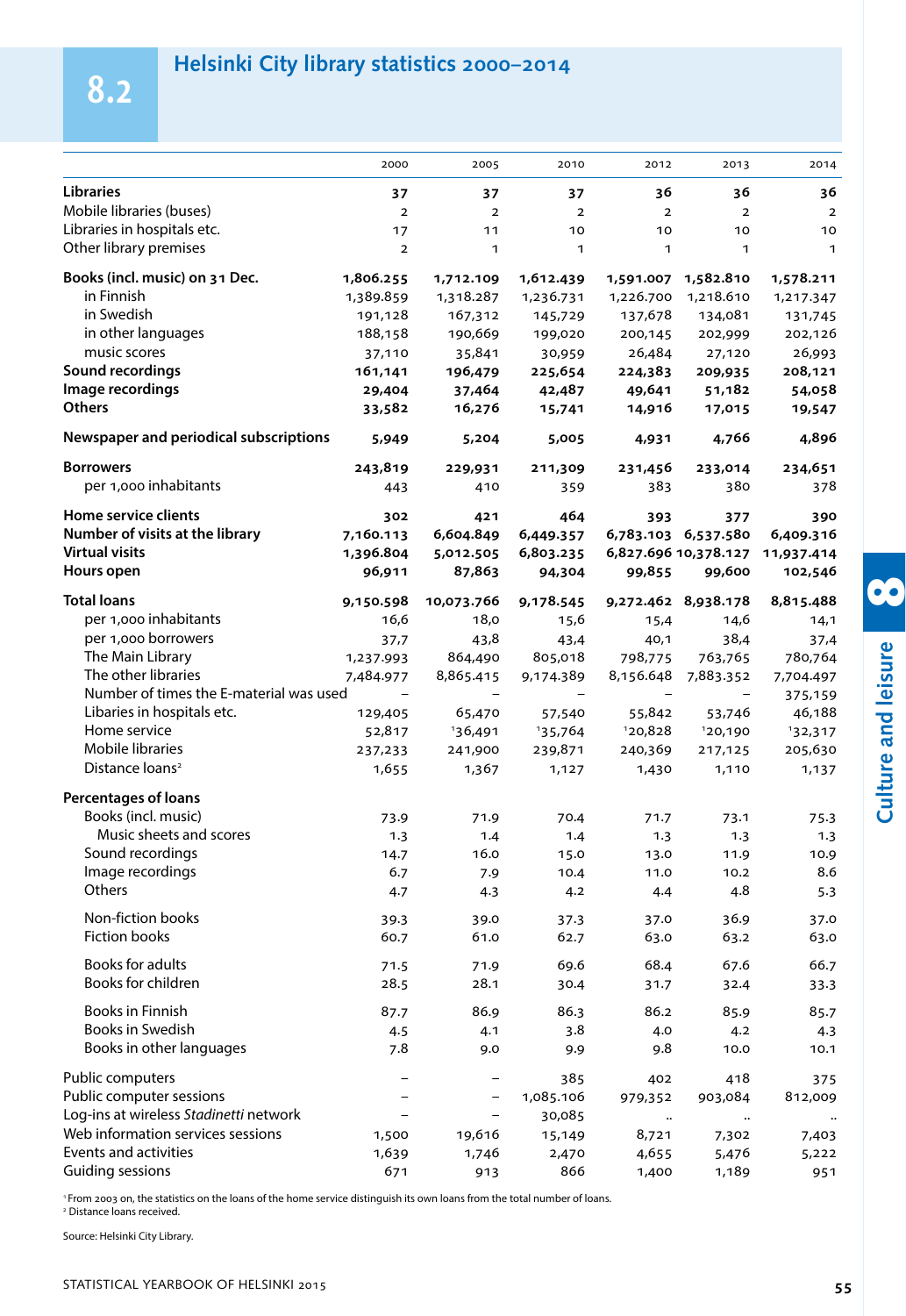|                                                           | 2000           | 2005                 | 2010                 | 2013                 | 2014           |
|-----------------------------------------------------------|----------------|----------------------|----------------------|----------------------|----------------|
| City-coordinated sports activities                        |                |                      |                      |                      |                |
| Customers                                                 | 49,386         | 73,562               | 103,004              | 108,086              | 133,096        |
| Sports associations and clubs having received allocations | 397            | 428                  | 398                  | 375                  | 365            |
| Outdoor sports facilities <sup>1</sup>                    |                |                      |                      |                      |                |
| Number in all                                             | 466            | 462                  | 462                  | 502                  | 506            |
| of which                                                  |                |                      |                      |                      |                |
| football pitches, tennis courts etc.                      | 286            | 298                  | 298                  | 268                  | 260            |
| outdoor swimming stadiums                                 | $\overline{2}$ | $\overline{2}$       | $\overline{2}$       | $\overline{2}$       | $\overline{2}$ |
| visitors                                                  | 313,773        | 365,315              | 396,592              | 428,288              | 423,149        |
| Beaches for swimming                                      | 25             | 25                   | 28                   | 28                   | 24             |
| Indoor sports facilities <sup>1</sup>                     |                |                      |                      |                      |                |
| Number in all                                             | 72             | 68                   | 69                   | 91                   | 87             |
| of which public swimming pools <sup>2</sup>               | 5              | $\overline{7}$       | 7                    | 7                    | 7              |
| visitors at public swimming pools                         | 715,055        | <sup>3</sup> 798,944 | <sup>3</sup> 704,456 | <sup>3</sup> 766,390 | 3778,910       |
| Recreational areas and parks                              |                |                      |                      |                      |                |
| Area, ha                                                  | 4,641          | 43,852               | 43,850               | 3,834                | 3,834          |
| recreational areas, ha                                    | 4,396          | 3,807                | 3,807                | 3,774                | 3,774          |
| parks, ha                                                 | 245            | 45                   | 43                   | 560                  | 560            |
| Mooring places for boats                                  | 9,342          | 11,945               | 12,063               | 11,974               | 11,925         |
| Overnight stays at campsites                              | 102,850        | 85,699               | 100,787              | 95,060               | 91,517         |
|                                                           |                |                      |                      |                      |                |

<sup>1</sup> The classification of sports and recreation facilities changed in 2012.

° Owned by the city.<br><sup>3</sup> Incl. visits at the public swimming pools in Itäkeskus, Jakomäki, Pirkkola and Yrjönkatu.The Jakomäki public swimming pool was closed in 2010.<br><sup>4</sup> The decrease is due to the fact that some waterfro

Source: Helsinki City Sports Department.

8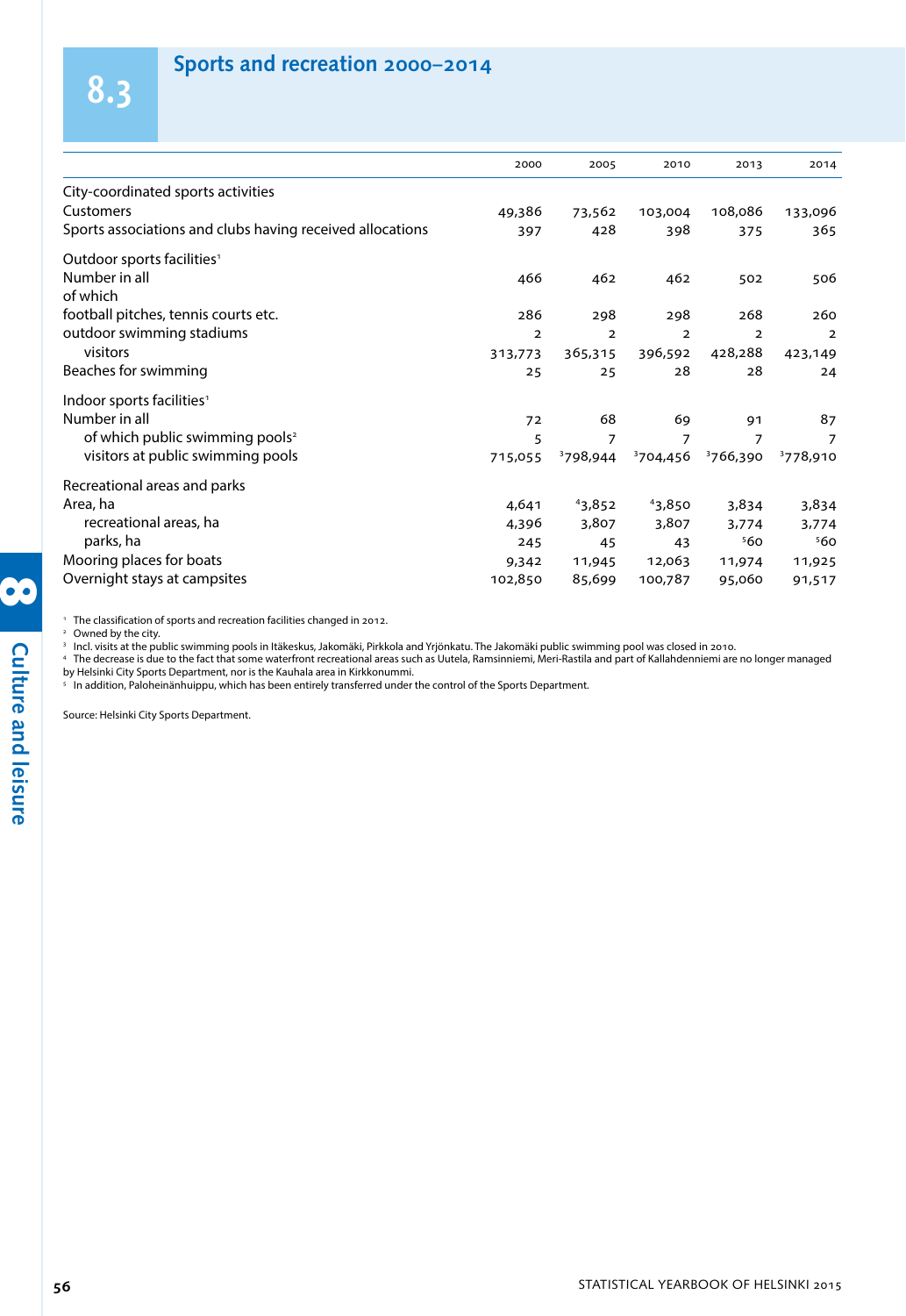# **Energy and water supply**

| 9.1 |  |
|-----|--|
| 9.2 |  |
| 9.3 |  |

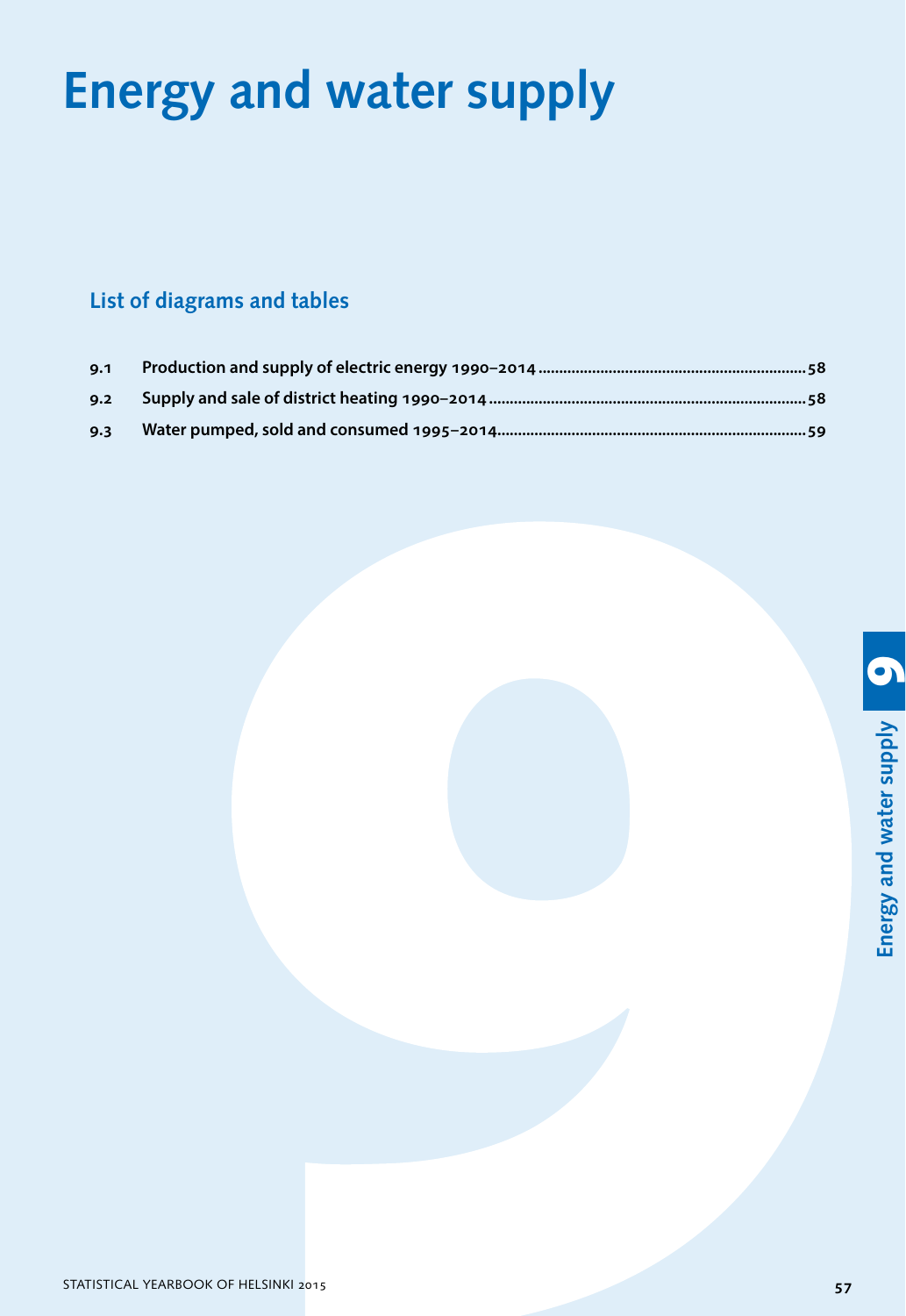### **Production and supply of electric energy 1990–2014**



|                                           | 1990<br>GWh | 1995  | 2000  | 2005  | 2010  | 2013  | 2014  |
|-------------------------------------------|-------------|-------|-------|-------|-------|-------|-------|
| Supply and production                     |             |       |       |       |       |       |       |
| Shares in hydroelectric power stations    | 270         |       |       | 497   | 459   | 524   | 755   |
| Shares in nuclear-electric power stations | 597         | 1,258 | 1,418 | 1,155 | 1,144 | 1,188 | 1,429 |
| Other shares                              | 229         |       |       | 317   | 381   | 325   | 46    |
| Actual purchase                           | 46          | 326   | 1,023 | 160   | 159   | 180   | 98    |
| Purchase of substitute electricity        | 126         |       |       |       |       |       |       |
| Production of Helsinki City's own         |             |       |       |       |       |       |       |
| power stations                            | 2,798       | 3,712 | 5,002 | 5,441 | 5,716 | 4,979 | 4,674 |
| Hanasaari                                 | 1,835       | 1,721 | 619   | 803   | 919   | 803   | 978   |
| Salmisaari                                | 832         | 1,033 | 635   | 568   | 566   | 615   | 494   |
| Myllypuro                                 | 73          |       |       |       |       |       |       |
| Vuosaari                                  | 58          | 957   | 3,747 | 3,919 | 4,231 | 3,561 | 3,202 |
| Kellosaari                                |             | 1     | 1     |       |       |       |       |
| <b>Total supply</b>                       | 4,066       | 5,296 | 7,443 | 7,570 | 7,859 | 7,196 | 7,002 |
|                                           |             |       |       |       |       |       |       |

Source: Helen Ltd.

**9.2**

### **Supply and sale of district heating 1990–2014**

9

**Energy and water supply**

Energy and water supply

|                               | 1990  | 1995   | 2000   | 2005   | 2010   | 2013   | 2014   |
|-------------------------------|-------|--------|--------|--------|--------|--------|--------|
| Total supply, GWh             | 5,633 | 6,368  | 6,537  | 7,103  | 7,850  | 6,873  | 6,133  |
| of which                      |       |        |        |        |        |        |        |
| Hanasaari power stations      | 3,074 | 3,116  | 1,267  | 1,135  | 1,774  | 1,554  | 1,995  |
| Salmisaari power stations     | 1,601 | 1,928  | 1,298  | 1,621  | 1,005  | 1,235  | 1,178  |
| Vuosaari power stations       |       | 721    | 3,559  | 3,783  | 3,887  | 3,205  | 2,960  |
| Heating sales, GWh            | 5,444 | 5,919  | 6,106  | 6,569  | 7,363  | 6,502  | 6,992  |
| To the distribution area      | 5,425 | 5,905  | 5,886  | 6,519  | 7,346  | 6,449  | 6,883  |
| Outside the distribution area | 19    | 14     | 220    | 50     | 17     | 54     | 109    |
| Number of clients             | 9,257 | 10,192 | 11,374 | 12,800 | 14,010 | 14,650 | 14,851 |
|                               |       |        |        |        |        |        |        |

Source: Helen Ltd.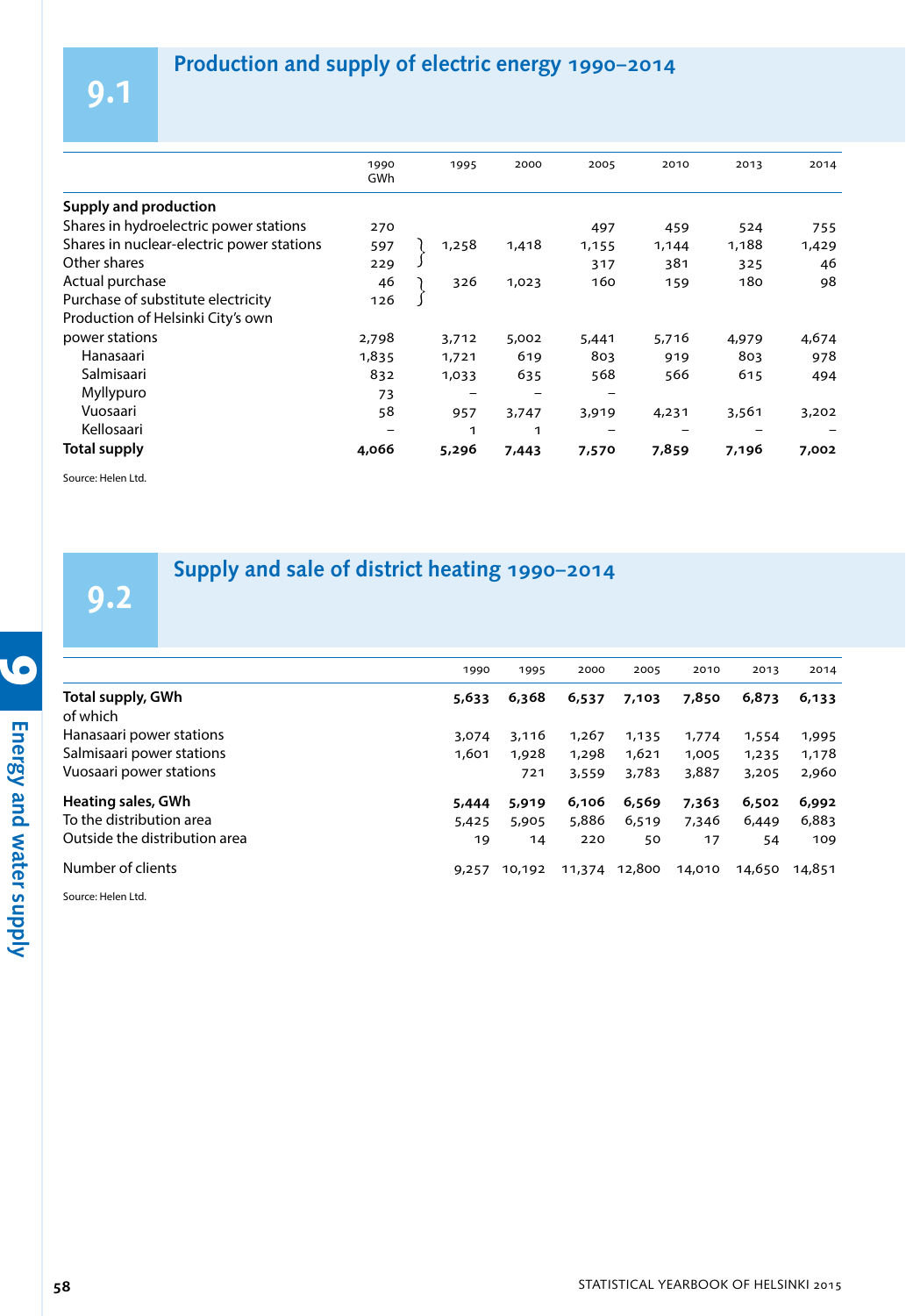### **Water pumped, sold and consumed 1995–2014**

**9.3**

|                                                                                                                  | 1995              | 2000              | 2005              | 2010       | 2013       | 2014       |
|------------------------------------------------------------------------------------------------------------------|-------------------|-------------------|-------------------|------------|------------|------------|
| Total water pumped, 1,000 m <sup>3</sup><br>Helsinki, partly the Helsinki Metropolitan Area<br>Metropolitan Area | 70,925            | 80,600            | 81,890            | 90 097     | 88 912     | 90 074     |
| Total sales, 1,000 m <sup>3</sup><br>Helsinki, partly the Helsinki Metropolitan Area<br>Metropolitan Area        | 63,763            | 72,013            | 72,657<br>-       | 71,360     | 71,244     | 71,831     |
| Price of water on 31 Dec., euro/m <sup>3</sup><br>Helsinki                                                       | 0.82              | 0.46              | 0.67              | 0.78       | 1.01       | 1.05       |
| Price of waste water on 31 Dec., euro/m <sup>3</sup><br>Helsinki                                                 | 1.42              | 1.34              | 1.21              | 1.11       | 1.26       | 1.31       |
| <b>Consumers</b><br>Helsinki<br>Metropolitan Area                                                                | 23,612            | 26,791            | 27,080            | 62,864     | 65,876     | 64,507     |
| Specific consumption, litres/resident/24h                                                                        |                   |                   |                   |            |            |            |
| Helsinki<br>Espoo<br>Vantaa                                                                                      | 272<br>253<br>238 | 261<br>242<br>258 | 254<br>236<br>245 | 240        | 229        | 223        |
| Tampere<br>Turku                                                                                                 | 288<br>305        | 260<br>289        | 243<br>248        | 238<br>253 | 235<br>242 | 225<br>236 |

Source: Helsinki Region Environmental Services Authority and the cities concerned.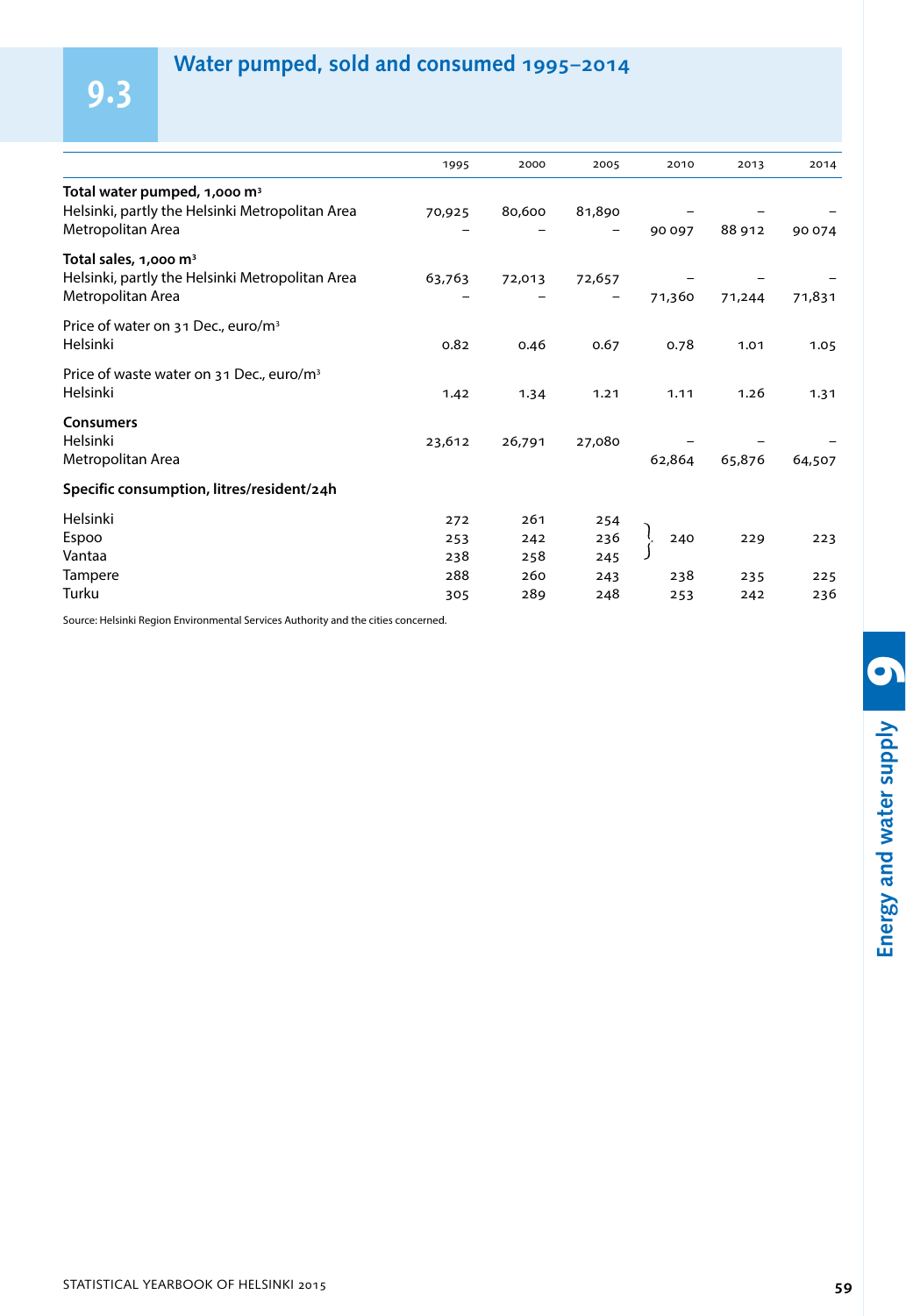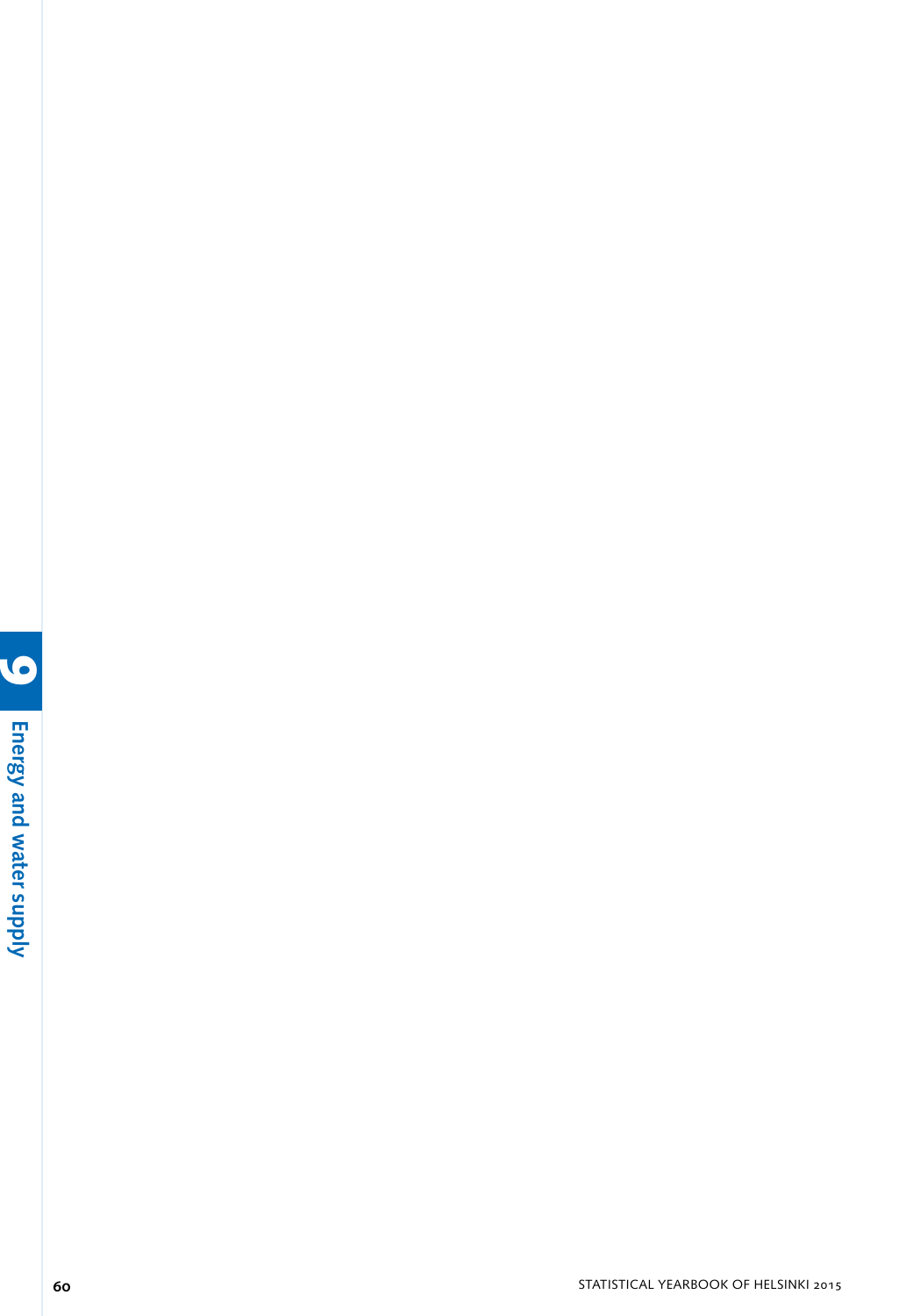# **City finances and personnel**

| 10.2 City of Helsinki tax revenue, the proportion of state grants in the |  |
|--------------------------------------------------------------------------|--|
|                                                                          |  |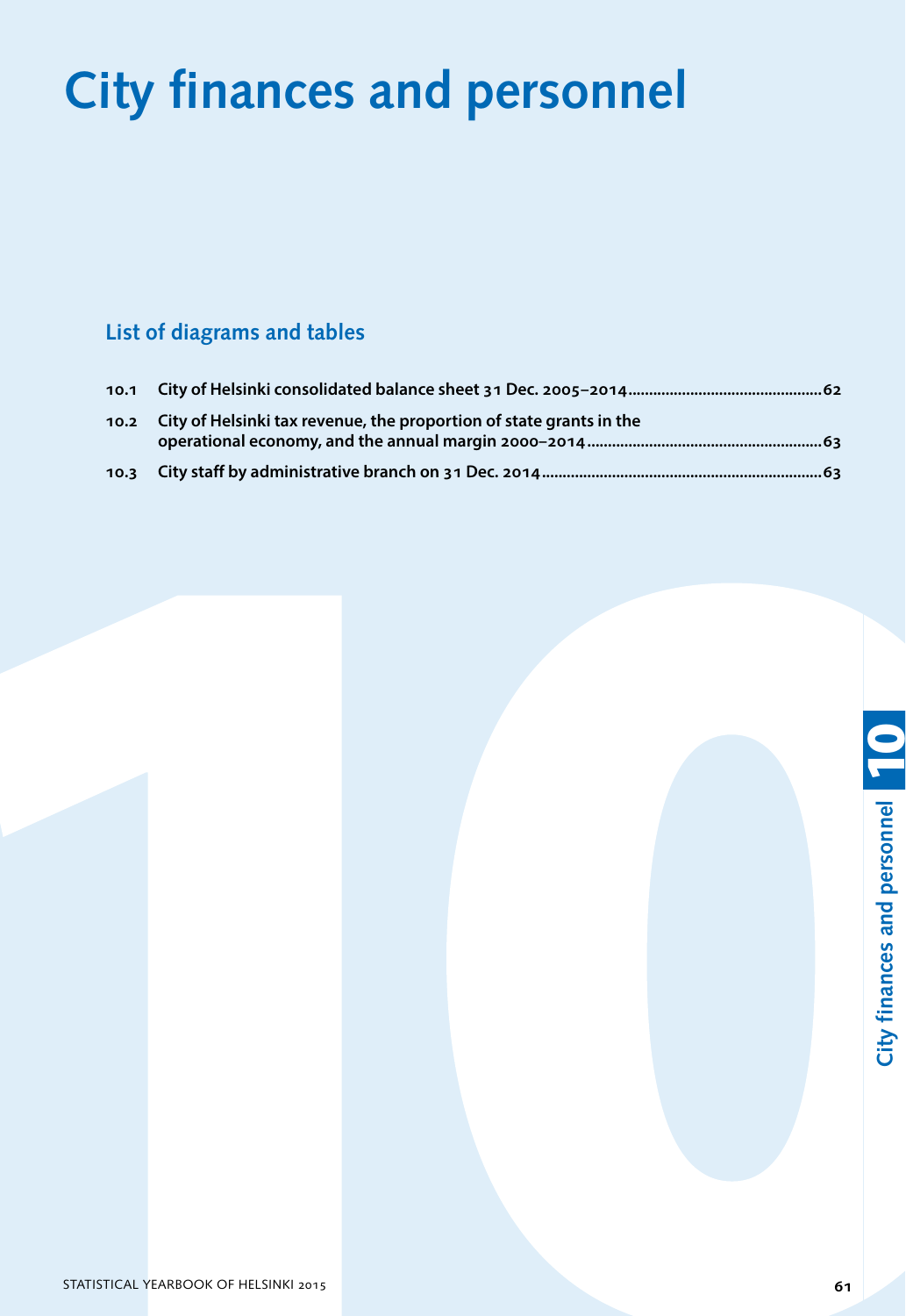### **City of Helsinki consolidated balance sheet 31 Dec. 2005–2014**

**10.1**

|                                                                                               | 31 Dec. 2005<br>Million euros | 31 Dec. 2010             | 31 Dec. 2013     | 31 Dec. 2014     |
|-----------------------------------------------------------------------------------------------|-------------------------------|--------------------------|------------------|------------------|
| <b>Assets</b>                                                                                 |                               |                          |                  |                  |
| <b>Fixed assets</b>                                                                           |                               |                          |                  |                  |
| Intangible assets                                                                             | 111.3                         | 370.6                    | 343.5            | 320.1            |
| Tangible assets                                                                               | 9,084.3                       | 11,252.0                 | 12,447.7         | 12,667.8         |
| Securities and other longs-term investments                                                   | 765.5                         | 1,247.3                  | 1,117.2          | 1,117.7          |
| Assets managed                                                                                | 246.0                         | 471.4                    | 391.1            | 440.9            |
| <b>Current assets</b>                                                                         |                               |                          |                  |                  |
| Inventories                                                                                   | 84.1                          | 87.5                     | 108.1            | 102.1            |
| Recivables                                                                                    | 263.7                         | 404.4                    | 448.4            | 465.7            |
| Investments                                                                                   | 642.8                         | 623.9                    | 362.6            | 703.9            |
| Cash and bank receivables                                                                     | 143.7                         | 347.8                    | 768.2            | 668.2            |
| <b>Total assets</b>                                                                           | 11,341.4                      | 14,805.0                 | 15,986.7         | 16,486.4         |
| <b>Liabilities</b>                                                                            |                               |                          |                  |                  |
| Capital                                                                                       |                               |                          |                  |                  |
| Fixed capital                                                                                 | 2,977.9                       | 2,974.4                  | 2,972.4          | 2,972.4          |
| Basic capital of associations and foundations                                                 |                               | 5.8                      | 5.8              | 5.8              |
| Share of increase in joint municipal authoritie's original capital<br>Fund for annecation fee | 8.0                           | $\overline{\phantom{0}}$ |                  |                  |
| Revaluation reserve                                                                           | 0.7                           | $\overline{\phantom{0}}$ |                  |                  |
| Other own funds                                                                               | 1,845.4<br>664.4              | 1,832.2<br>711.7         | 1,821.6<br>758.8 | 1,815.9<br>746.4 |
| Other equity                                                                                  | 729.0                         | 734.2                    | 734.1            | 734.1            |
| Surplus/deficit from previous financial years                                                 | 178.7                         | 1,314.0                  | 2,191.1          | 2,346.6          |
| Surplus/deficit for financial year                                                            | 136.8                         | 418.2                    | 194.6            | 432.9            |
| <b>Minority interests</b>                                                                     | 49.6                          | 60.5                     | 62.1             | 63.8             |
| <b>Provisions</b>                                                                             | 792.7                         | 938.5                    | 890.9            | 771.5            |
| Capital managed                                                                               | 607.7                         | 779.6                    | 522.2            | 570.1            |
| Loans and borrowings                                                                          | 2,446.9                       | 3,825.0                  | 4,451.6          | 4,686.4          |
| Long-term                                                                                     | 853.5                         | 1,212.7                  | 1,381.5          | 1,340.5          |
| <b>Total liabilities</b>                                                                      | 11,341.4                      | 14,805.0                 | 15,986.7         | 16,486.4         |
| Loans per inhabitant, euro                                                                    | 4,497                         | 6,917                    | 7,815            | 7,949            |

Soure: Annual accounts of the City of Helsinki.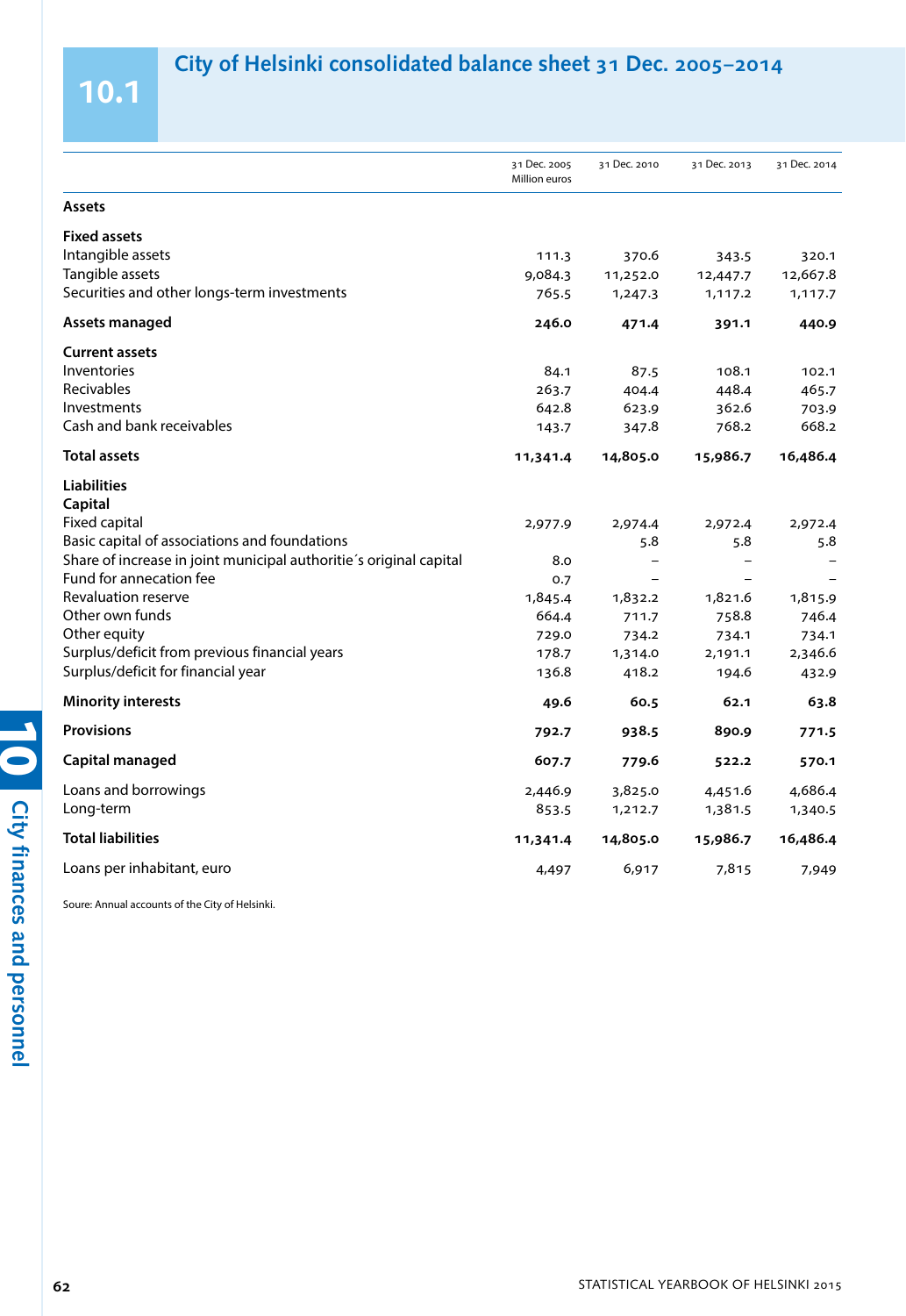### **10.2**

#### **City of Helsinki tax revenue, the proportion of state grants in the operational economy, and the annual margin 2000–2014**

|      | Total tax revenue <sup>1</sup> |                                             |                 |                                   |                                                        |               |
|------|--------------------------------|---------------------------------------------|-----------------|-----------------------------------|--------------------------------------------------------|---------------|
|      |                                | of which<br>Municipal tax                   | Real estate tax | Share of corporate<br>tax revenue | Share of state grants<br>in the operational<br>economy | Annual margin |
|      | Million euros                  |                                             |                 |                                   |                                                        |               |
|      |                                | Current monetary value in the relevant year |                 |                                   |                                                        |               |
| 2000 | 2,163                          | 1,347                                       | 102             | 713                               | $-13$                                                  | 506.1         |
| 2001 | 2,279                          | 1,498                                       | 109             | 672                               | $-52$                                                  | 412.9         |
| 2002 | 1,991                          | 1,601                                       | 112             | 277                               | $-119$                                                 | 98.7          |
| 2003 | 1,984                          | 1,643                                       | 114             | 267                               | 8                                                      | 338.1         |
| 2004 | 1,928                          | 1,600                                       | 115             | 211                               | 68                                                     | 380.9         |
| 2005 | 1,983                          | 1,646                                       | 120             | 216                               | 133                                                    | 329.3         |
| 2006 | 2,094                          | 1,748                                       | 122             | 223                               | 174                                                    | 470.7         |
| 2007 | 2,262                          | 1,861                                       | 138             | 262                               | 181                                                    | 544.7         |
| 2008 | 2,413                          | 1,975                                       | 149             | 288                               | 180                                                    | 539.8         |
| 2009 | 2,404                          | 2,028                                       | 156             | 219                               | 161                                                    | 315.3         |
| 2010 | 2,506                          | 2,064                                       | 185             | 257                               | 250                                                    | 388.0         |
| 2011 | 2,740                          | 2,218                                       | 187             | 335                               | 260                                                    | 574.3         |
| 2012 | 2,759                          | 2,306                                       | 189             | 263                               | 297                                                    | 439.1         |
| 2013 | 2,906                          | 2,442                                       | 195             | 269                               | 276                                                    | 472.7         |
| 2014 | 2,952                          | 2,435                                       | 207             | 310                               | 251                                                    | 480.7         |

<sup>1</sup> The total sum of tax revenue also includes other tax revenue, chiefly dog tax.

Source: Annual accounts of the City of Helsinki.

**10.3**

### **City staff by administrative branch on 31 Dec. 2014**

|                                        | Permanent staff<br>Monthly salary | Hourly wages    | Total  | Temporary staff | Altogether |
|----------------------------------------|-----------------------------------|-----------------|--------|-----------------|------------|
| Mayor's sector                         | 2,082                             | 23              | 2,105  | 212             | 2,317      |
| Construction and environment authority | 5,083                             | 1,261           | 6,344  | 437             | 6,781      |
| <b>Cultural and staff affairs</b>      | 6,697                             | 286             | 6,983  | 1,820           | 8,803      |
| Soscial affairs and public health      | 17,557                            | 8               | 17,565 | 3,946           | 21,511     |
| City planning and real estate          | 887                               | $\qquad \qquad$ | 887    | 51              | 938        |
| Total                                  | 32,306                            | 1,578           | 33,884 | 6,466           | 40,350     |

Source: Helsinki City´s Financial Management Services.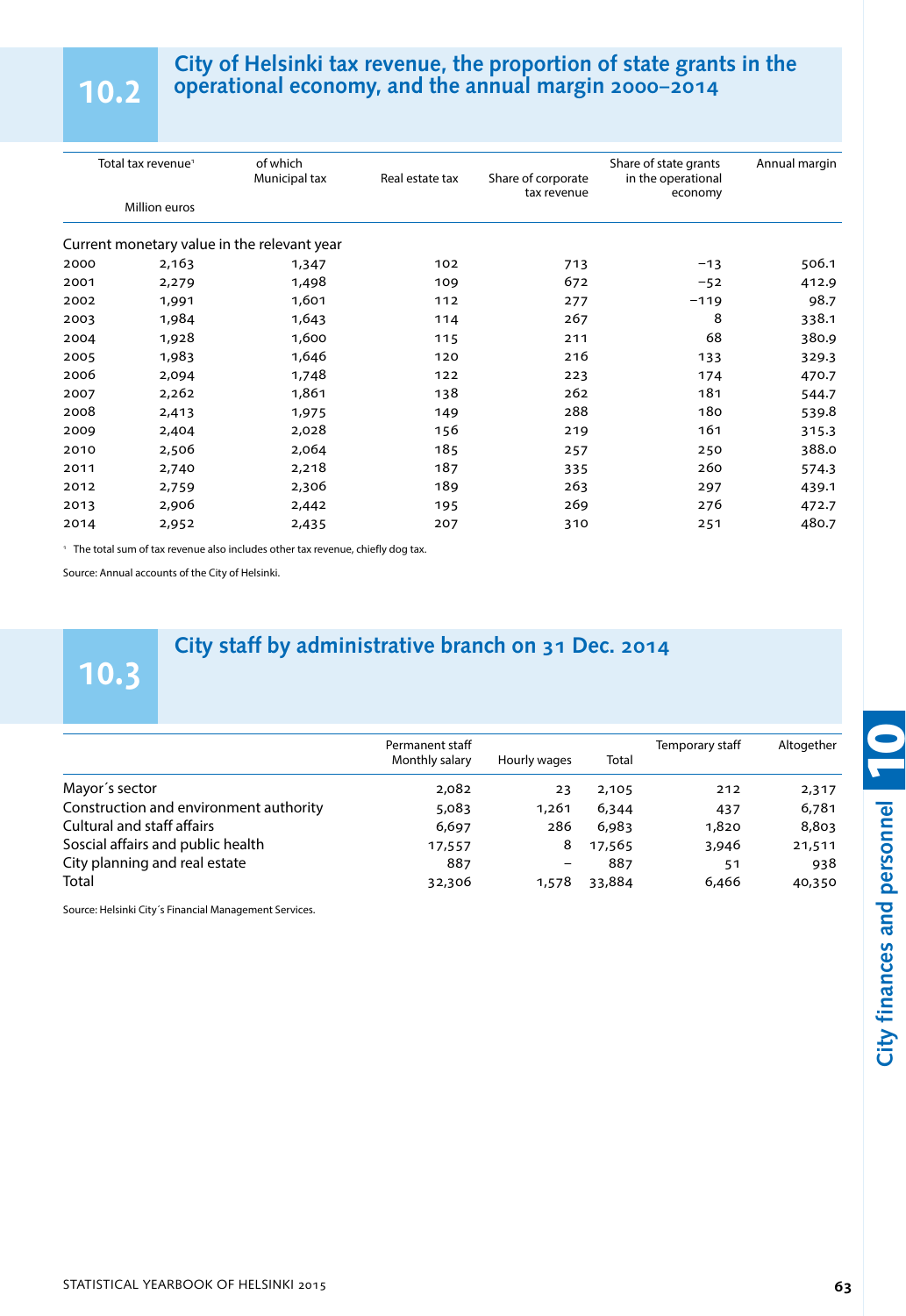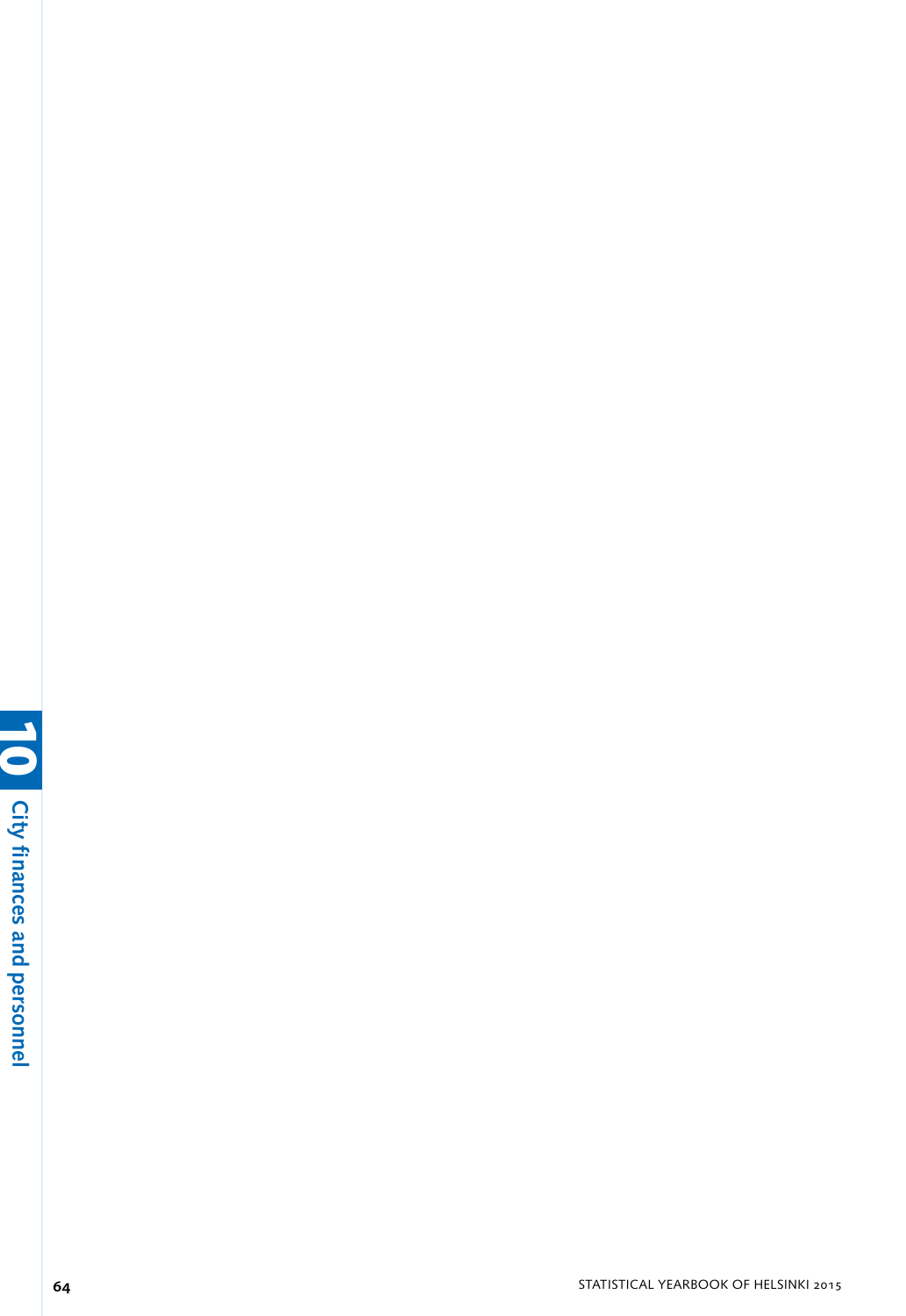# **Labour force**

| 11.2 Percentage of employed people in various age groups by age and gender 2013  67 |
|-------------------------------------------------------------------------------------|
|                                                                                     |

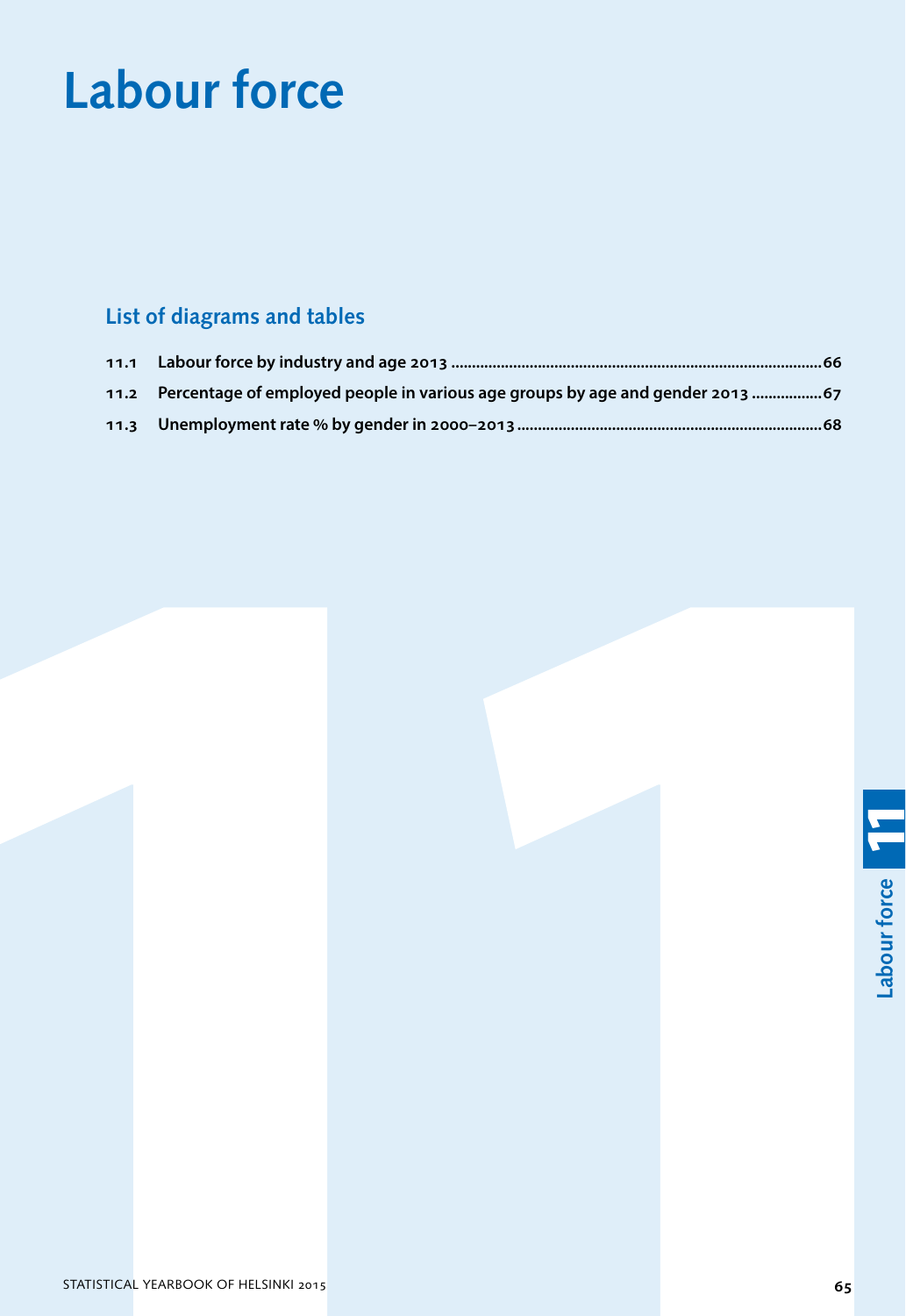### **11.1**

|                                                           | Total   | $\frac{0}{0}$ | Age<br>$-24$ | $25 - 39$                           | $40 - 49$ | $50 - 59$ | $60 -$ |
|-----------------------------------------------------------|---------|---------------|--------------|-------------------------------------|-----------|-----------|--------|
| Labour force total                                        | 328,798 |               |              | 37,703 133,350 68,697 64,956 24,092 |           |           |        |
| <b>Employed total</b>                                     | 296,020 |               |              | 34,604 121,360 61,313 57,720 21,023 |           |           |        |
| A Agriculture, forestry and fishing                       | 495     | O.2           | 0.3          | 0.1                                 | 0.1       | O.2       | 0.2    |
| B Mining and quarrying                                    | 38      | O.O           | O.O          | 0.0                                 | 0.0       | 0.0       | 0.0    |
| C Manufacturing                                           | 16,624  | 5.6           | 2.8          | 5.6                                 | 6.8       | 6.2       | 5.3    |
| D Electricity, gas, heat and air conditioning supply      | 1,409   | 0.5           | O.1          | 0.5                                 | 0.5       | 0.6       | 0.7    |
| E Water supply, sewerage, waste management                |         |               |              |                                     |           |           |        |
| and remediation activities                                | 620     | 0.2           | 0.1          | 0.2                                 | 0.3       | 0.3       | 0.2    |
| F Construction                                            | 12,492  | 4.2           | 3.5          | 3.9                                 | 4.8       | 4.7       | 4.0    |
| G Wholesale and retail trade; repair of motor             |         |               |              |                                     |           |           |        |
| vehicles and motorcycles                                  | 36,811  | 12.4          | 22.7         | 12.3                                | 10.7      | 9.7       | 9.0    |
| H Transportation and storage                              | 17,596  | 5.9           | 5.7          | 5.3                                 | 6.5       | 6.8       | 6.0    |
| 1 Accomodation and food service activities                | 13,884  | 4.7           | 10.8         | 4.7                                 | 3.8       | 2.8       | 2.4    |
| J Information and communication                           | 22,868  | 7.7           | 3.1          | 9.9                                 | 8.3       | 6.3       | 4.8    |
| K Financial and insurance activities                      | 10,796  | 3.6           | 2.1          | 4.0                                 | 3.6       | 4.1       | 3.1    |
| L Real estate activities                                  | 3,907   | 1.3           | 0.8          | 1.0                                 | 1.4       | 1.9       | 2.4    |
| M Professional, scientific and technical activities       | 28,598  | 9.7           | 6.1          | 11.6                                | 9.2       | 8.4       | 9.2    |
| N Administrative and support service activities           | 23,298  | 7.9           | 17.0         | 7.6                                 | 6.1       | 5.5       | 5.6    |
| O Public administration and defence:                      |         |               |              |                                     |           |           |        |
| compulsory social security                                | 17,930  | 6.1           | 1.2          | 4.9                                 | 7.0       | 8.6       | 11.0   |
| P Education                                               | 22,321  | 7.5           | 3.7          | 7.8                                 | 8.0       | 8.0       | 9.4    |
| O Human health and social work activities                 | 41,538  | 14.0          | 11.1         | 12.3                                | 14.5      | 17.8      | 17.2   |
| R Arts, entertainment and recreation                      | 9,725   | 3.3           | 4.8          | 3.3                                 | 3.0       | 2.8       | 3.0    |
| S Other service activities                                | 11,005  | 3.7           | 2.9          | 3.6                                 | 3.7       | 4.1       | 4.8    |
| T Activites of households as employers                    | 918     | 0.3           | 0.7          | 0.3                                 | 0.2       | 0.2       | 0.5    |
| U Activities of extraterritorial organisations and bodies | 282     | 0.1           | O.O          | O.1                                 | 0.1       | 0.1       | 0.1    |
| X Industry unknown                                        | 2,865   | 1.0           | 0.5          | 1.0                                 | 1.2       | 0.9       | 1.0    |
| <b>Unemployed</b>                                         | 32,778  |               | 3,099        | 11,990                              | 7,384     | 7,236     | 3,069  |
| Unemployment rate, %                                      | 10.0    |               | 8.2          | 9.0                                 | 10.7      | 11.1      | 12.7   |

<sup>1</sup> Standard Industrial Classification 2008.

Source: Statistics Finland, Employment statistics.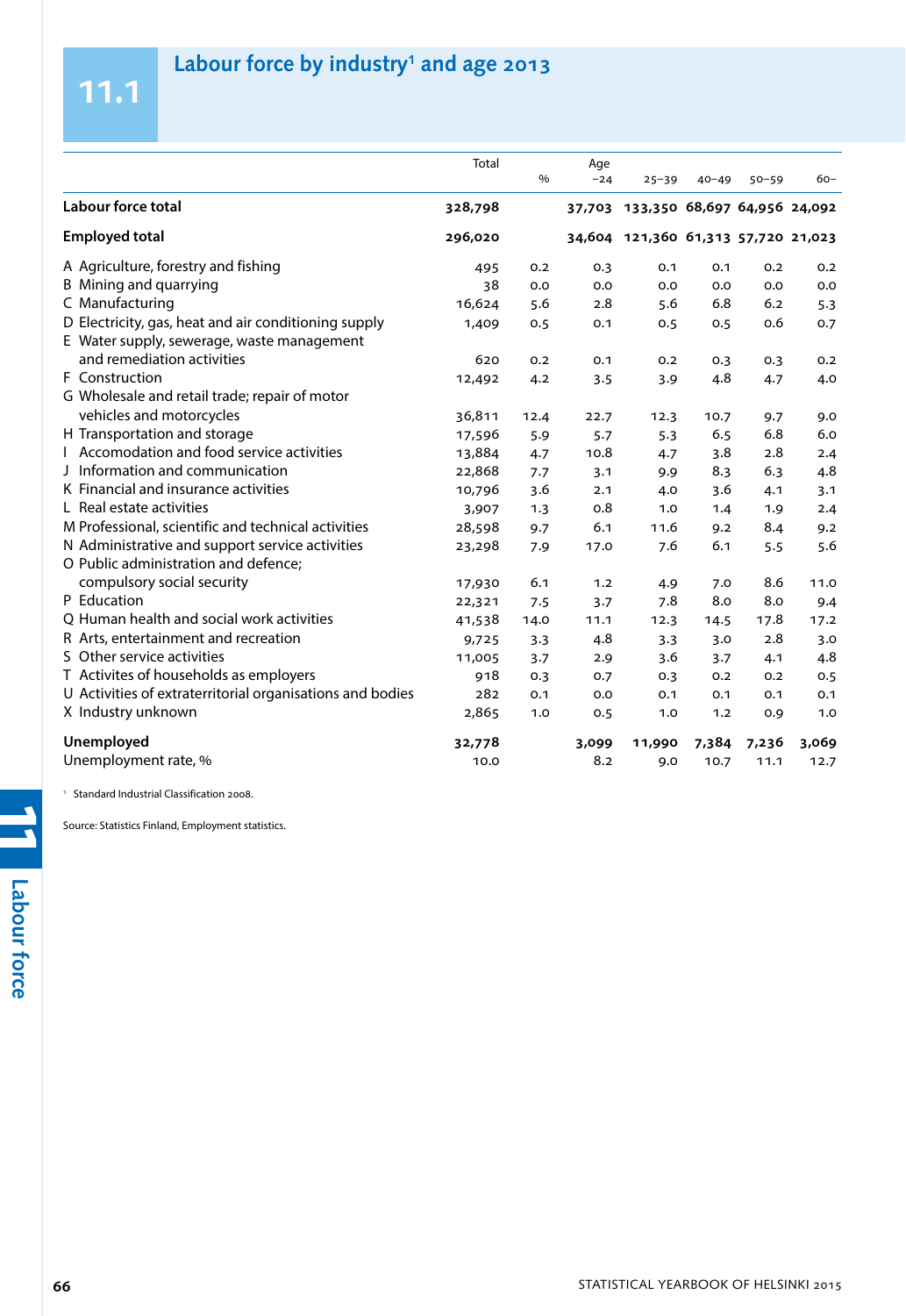#### **11.2 Percentage of employed people in various age groups by age and gender 2013**

|                  | Helsinki | Espoo | Vantaa | Kauniainen | Tampere | Turku | Oulu | Finland |
|------------------|----------|-------|--------|------------|---------|-------|------|---------|
| 15-74 year olds  | 60.8     | 63.4  | 62.9   | 58.3       | 54.7    | 54.2  | 55.1 | 56.3    |
| $15 - 24$        | 44.5     | 37.3  | 42.0   | 29.0       | 38.1    | 41.4  | 31.8 | 34.9    |
| $25 - 34$        | 75.0     | 76.4  | 77.3   | 73.8       | 68.5    | 68.3  | 66.5 | 73.4    |
| $35 - 44$        | 77.1     | 83.4  | 82.5   | 86.0       | 74.4    | 73.4  | 77.6 | 80.1    |
| $45 - 54$        | 77.1     | 83.7  | 82.6   | 84.9       | 76.0    | 74.4  | 78.0 | 79.2    |
| $55 - 64$        | 61.9     | 66.6  | 63.1   | 69.8       | 56.0    | 56.5  | 55.6 | 56.7    |
| $65 - 74$<br>Men | 6.0      | 6.0   | 4.9    | 6.9        | 3.9     | 4.2   | 3.4  | 4.1     |
| 15-74 year olds  | 60.0     | 63.5  | 63.6   | 57.3       | 54.0    | 53.0  | 54.4 | 55.6    |
| $15 - 24$        | 38.8     | 34.1  | 39.5   | 24.5       | 32.1    | 35.7  | 27.6 | 31.6    |
| $25 - 34$        | 75.1     | 78.4  | 79.8   | 74.3       | 68.5    | 68.0  | 67.4 | 74.5    |
| $35 - 44$        | 76.7     | 84.2  | 83.2   | 89.9       | 74.2    | 72.7  | 78.0 | 80.1    |
| $45 - 54$        | 74.0     | 82.3  | 80.8   | 82.3       | 73.3    | 70.9  | 74.7 | 76.8    |
| $55 - 64$        | 58.3     | 65.0  | 61.7   | 68.5       | 53.5    | 53.5  | 52.5 | 54.0    |
| $65 - 74$        | 7.0      | 6.5   | 5.8    | 5.9        | 4.9     | 5.2   | 4.2  | 4.7     |
| Women            |          |       |        |            |         |       |      |         |
| 15-74 year olds  | 61.5     | 63.4  | 62.3   | 59.4       | 55.5    | 55.3  | 55.8 | 56.9    |
| $15 - 24$        | 49.6     | 40.8  | 44.4   | 33.8       | 43.8    | 46.5  | 35.9 | 38.4    |
| $25 - 34$        | 74.8     | 74.3  | 74.8   | 73.3       | 68.5    | 68.6  | 65.4 | 72.2    |
| $35 - 44$        | 77.6     | 82.6  | 81.7   | 82.6       | 74.5    | 74.1  | 77.1 | 80.0    |
| $45 - 54$        | 80.0     | 85.1  | 84.3   | 87.2       | 78.6    | 77.6  | 81.3 | 81.7    |
| $55 - 64$        | 64.8     | 67.9  | 64.3   | 71.0       | 58.2    | 59.0  | 58.5 | 59.2    |
| $65 - 74$        | 5.3      | 5.7   | 4.1    | 7.6        | 3.1     | 3.5   | 2.7  | 3.6     |

Source: Statistics Finland, Employment statistics.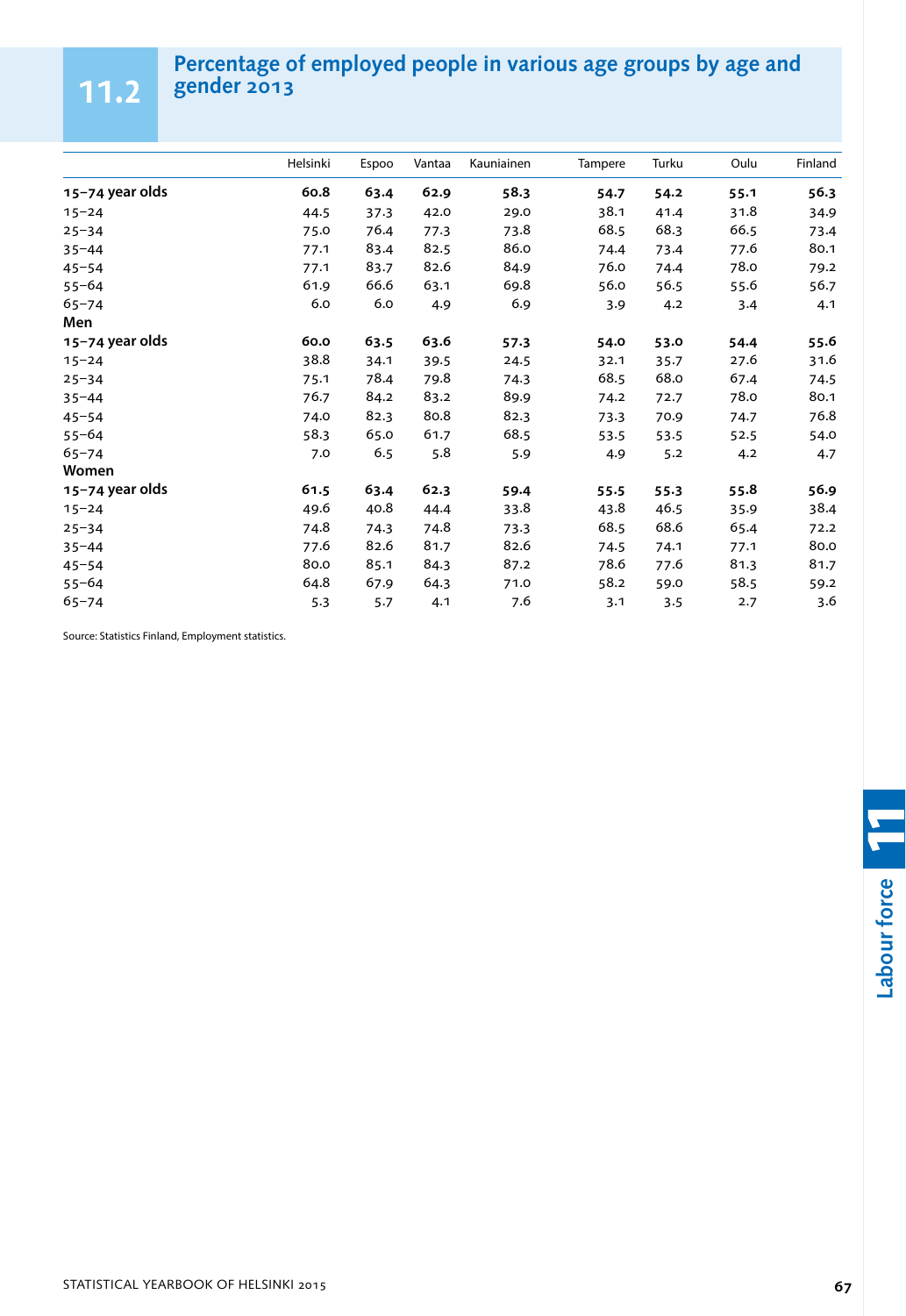### **Unemployment rate % by gender in 2000–2013**

## **11.3**

| Total<br>8.3<br>2000<br>5.9<br>7.2<br>13.9<br>13.7<br>4.2<br>14.0<br>6.1<br>2005<br>9.1<br>7.9<br>4.2<br>12.5<br>11.4<br>13.2<br>7.8<br>5.8<br>8.5<br>12.8<br>2010<br>4.1<br>13.8<br>12.9<br>8.2<br>3.6<br>2011<br>7.5<br>5.5<br>12.6<br>12.5<br>12.3<br>8.7<br>8.2<br>6.4<br>13.4<br>13.8<br>2012<br>4.7<br>14.1<br>6.2<br>8.3<br>16.4<br>10.0<br>10.4<br>15.2<br>2013<br>15.7<br>Men<br>9.6<br>6.4<br>2000<br>7.9<br>13.4<br>4.5<br>13.3<br>14.4<br>10.8<br>6.9<br>8.7<br>2005<br>13.8<br>5.0<br>12.5<br>12.2<br>9.5<br>6.6<br>4.8<br>16.1<br>2010<br>9.9<br>15.4<br>15.0<br>8.9<br>14.8<br>6.1<br>13.8<br>2011<br>9.4<br>4.4<br>14.2<br>16.0<br>16.4<br>9.7<br>2012<br>7.2<br>9.9<br>5.4<br>15.9<br>11.6<br>18.6<br>17.8<br>18.2<br>2013<br>9.2<br>11.7<br>7.0<br>Women<br>2000<br>5.4<br>6.5<br>7.1<br>3.9<br>13.4<br>14.1<br>14.7<br>7.5<br>2005<br>5.4<br>7.0<br>3.5<br>12.5<br>10.7<br>12.5 | Helsinki | Espoo | Vantaa | Kauniainen | Tampere | Turku | Oulu | Finland |
|----------------------------------------------------------------------------------------------------------------------------------------------------------------------------------------------------------------------------------------------------------------------------------------------------------------------------------------------------------------------------------------------------------------------------------------------------------------------------------------------------------------------------------------------------------------------------------------------------------------------------------------------------------------------------------------------------------------------------------------------------------------------------------------------------------------------------------------------------------------------------------------------------|----------|-------|--------|------------|---------|-------|------|---------|
|                                                                                                                                                                                                                                                                                                                                                                                                                                                                                                                                                                                                                                                                                                                                                                                                                                                                                                    |          |       |        |            |         |       |      |         |
|                                                                                                                                                                                                                                                                                                                                                                                                                                                                                                                                                                                                                                                                                                                                                                                                                                                                                                    |          |       |        |            |         |       |      | 12.5    |
|                                                                                                                                                                                                                                                                                                                                                                                                                                                                                                                                                                                                                                                                                                                                                                                                                                                                                                    |          |       |        |            |         |       |      | 11.1    |
|                                                                                                                                                                                                                                                                                                                                                                                                                                                                                                                                                                                                                                                                                                                                                                                                                                                                                                    |          |       |        |            |         |       |      | 10.3    |
|                                                                                                                                                                                                                                                                                                                                                                                                                                                                                                                                                                                                                                                                                                                                                                                                                                                                                                    |          |       |        |            |         |       |      | 9.8     |
|                                                                                                                                                                                                                                                                                                                                                                                                                                                                                                                                                                                                                                                                                                                                                                                                                                                                                                    |          |       |        |            |         |       |      | 10.7    |
|                                                                                                                                                                                                                                                                                                                                                                                                                                                                                                                                                                                                                                                                                                                                                                                                                                                                                                    |          |       |        |            |         |       |      | 12.5    |
|                                                                                                                                                                                                                                                                                                                                                                                                                                                                                                                                                                                                                                                                                                                                                                                                                                                                                                    |          |       |        |            |         |       |      |         |
|                                                                                                                                                                                                                                                                                                                                                                                                                                                                                                                                                                                                                                                                                                                                                                                                                                                                                                    |          |       |        |            |         |       |      | 12.3    |
|                                                                                                                                                                                                                                                                                                                                                                                                                                                                                                                                                                                                                                                                                                                                                                                                                                                                                                    |          |       |        |            |         |       |      | 11.4    |
|                                                                                                                                                                                                                                                                                                                                                                                                                                                                                                                                                                                                                                                                                                                                                                                                                                                                                                    |          |       |        |            |         |       |      | 11.9    |
|                                                                                                                                                                                                                                                                                                                                                                                                                                                                                                                                                                                                                                                                                                                                                                                                                                                                                                    |          |       |        |            |         |       |      | 11.1    |
|                                                                                                                                                                                                                                                                                                                                                                                                                                                                                                                                                                                                                                                                                                                                                                                                                                                                                                    |          |       |        |            |         |       |      | 12.4    |
|                                                                                                                                                                                                                                                                                                                                                                                                                                                                                                                                                                                                                                                                                                                                                                                                                                                                                                    |          |       |        |            |         |       |      | 14.4    |
|                                                                                                                                                                                                                                                                                                                                                                                                                                                                                                                                                                                                                                                                                                                                                                                                                                                                                                    |          |       |        |            |         |       |      |         |
|                                                                                                                                                                                                                                                                                                                                                                                                                                                                                                                                                                                                                                                                                                                                                                                                                                                                                                    |          |       |        |            |         |       |      | 12.7    |
|                                                                                                                                                                                                                                                                                                                                                                                                                                                                                                                                                                                                                                                                                                                                                                                                                                                                                                    |          |       |        |            |         |       |      | 10.8    |
| 6.3<br>2010<br>9.9<br>5.0<br>7.1<br>3.4<br>12.1<br>10.4                                                                                                                                                                                                                                                                                                                                                                                                                                                                                                                                                                                                                                                                                                                                                                                                                                            |          |       |        |            |         |       |      | 8.8     |
| 6.2<br>2.8<br>2011<br>4.9<br>10.3<br>10.4<br>7.0<br>11.3                                                                                                                                                                                                                                                                                                                                                                                                                                                                                                                                                                                                                                                                                                                                                                                                                                           |          |       |        |            |         |       |      | 8.5     |
| 6.9<br>10.8<br>5.6<br>11.1<br>2012<br>7.5<br>4.0<br>12.3                                                                                                                                                                                                                                                                                                                                                                                                                                                                                                                                                                                                                                                                                                                                                                                                                                           |          |       |        |            |         |       |      | 9.0     |
| 8.4<br>12.6<br>7.3<br>9.0<br>5.5<br>13.0<br>2013<br>14.3                                                                                                                                                                                                                                                                                                                                                                                                                                                                                                                                                                                                                                                                                                                                                                                                                                           |          |       |        |            |         |       |      | 10.5    |

Source: Statistics Finland. Employment Statistics.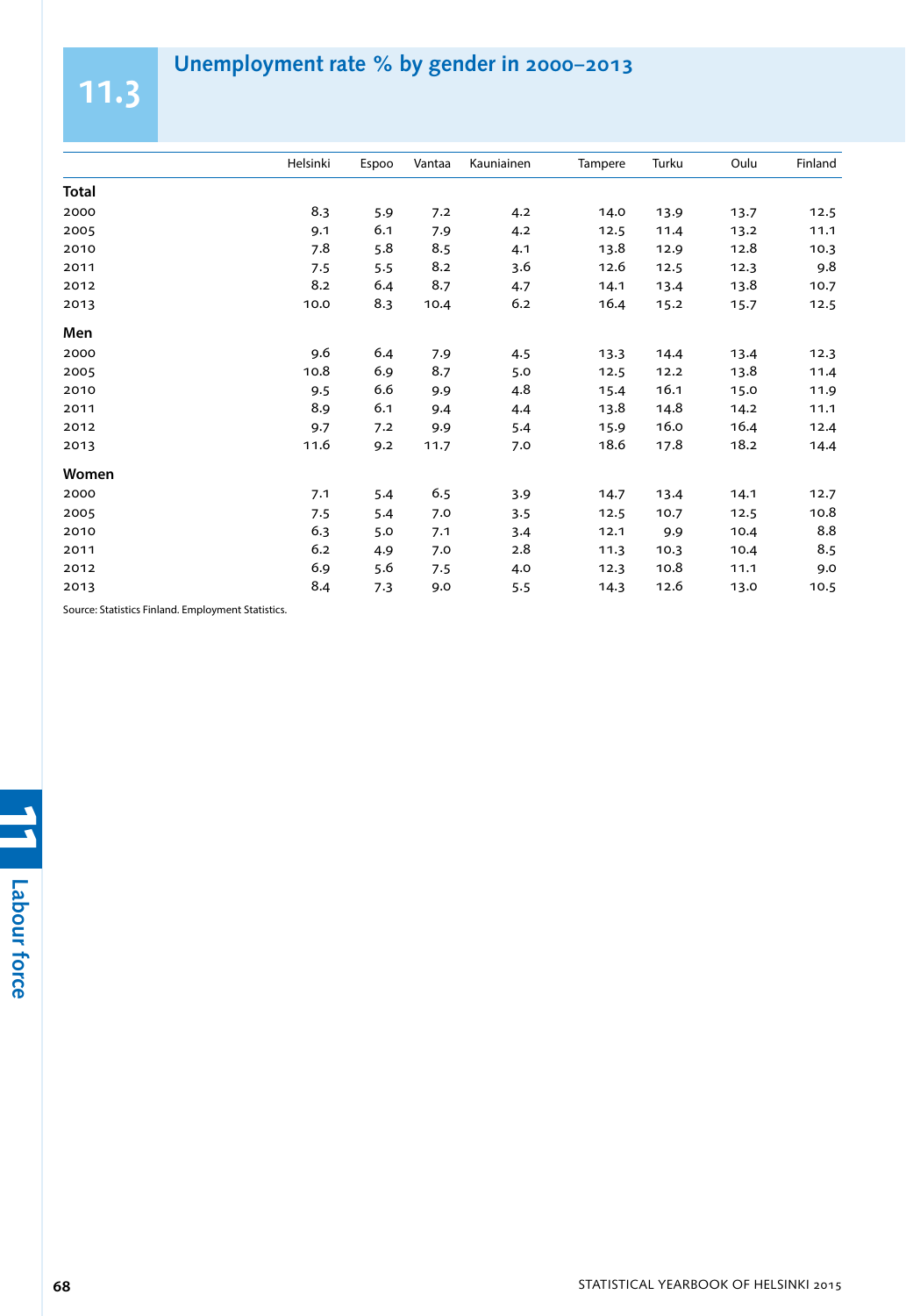# **Economic activities**

| 12.3 Number of enterprises, staff and turnover by industry in Helsinki 2013 |
|-----------------------------------------------------------------------------|

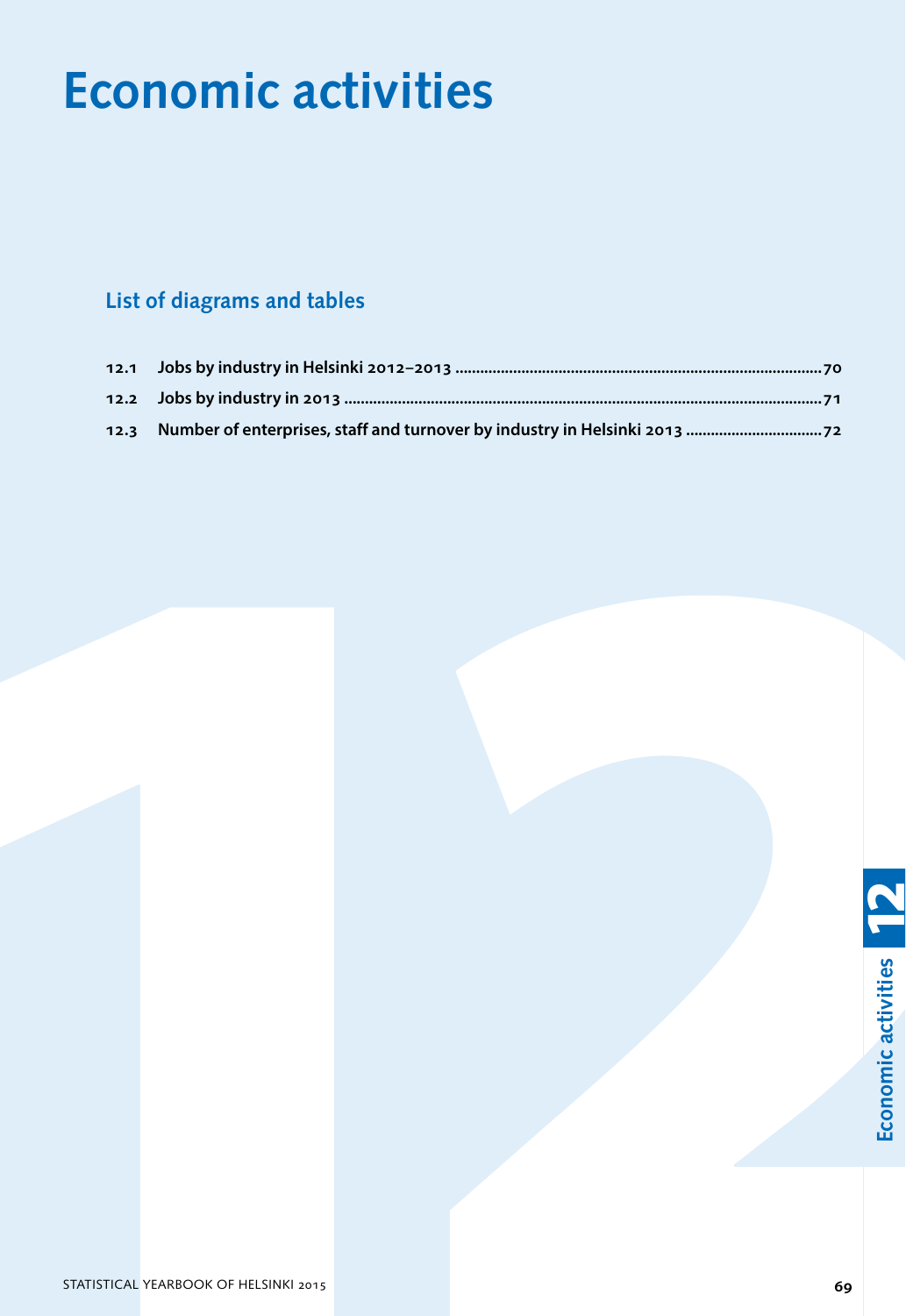### **Jobs by industry in Helsinki 2012–2013**

**12.1**

| Industry (SIC 2008)                                                    | 2012<br>Number | 2013<br>Number | % of the whole country |
|------------------------------------------------------------------------|----------------|----------------|------------------------|
| All industries total                                                   | 386,634        | 381,942        | 16.6                   |
| A Agriculture, forestry and fishing                                    | 484            | 483            | 0.6                    |
| B Mining and quarrying                                                 | 17             | 20             | 0.3                    |
| C Manufacturing                                                        | 17,104         | 16,199         | 5.3                    |
| D Electricity, gas, steam and air conditioning supply                  | 1,781          | 1,771          | 14.2                   |
| E Vesi-, Water supply; sewerage, waste management                      | 656            | 642            | 6.0                    |
| <b>F</b> Construction                                                  | 18,903         | 18,867         | 12.5                   |
| G Wholesale and retail trade; repair of motor vehicles and motorcycles | 43,940         | 42,085         | 15.2                   |
| H Transportation and storage                                           | 20,182         | 19,655         | 14.5                   |
| 1 Accomodation and food service activities                             | 17,287         | 17,494         | 20.9                   |
| J Information and communication                                        | 35,855         | 35,321         | 40.4                   |
| K Financial and insurance activities                                   | 18,970         | 18,281         | 40.2                   |
| L Real estate activities                                               | 5,542          | 5,635          | 26.4                   |
| M Professional, scientific and technical activities                    | 36,560         | 37,194         | 28.2                   |
| N Administrative and support service activities                        | 28,431         | 28,134         | 19.2                   |
| O Public administration and defence; compulsory social security        | 30,501         | 29,244         | 24.6                   |
| P Education                                                            | 24,789         | 24,481         | 14.8                   |
| Q Human health and social work activities                              | 54,547         | 55,124         | 14.3                   |
| R Arts, entertainment and recreation                                   | 10,576         | 10,815         | 25.0                   |
| S Other service activities                                             | 16,424         | 16,315         | 24.0                   |
| T Activites of households as employers                                 | 11             | 921            | 11.8                   |
| U Activities of extraterritorial organisations and bodies              | 351            | 395            | 75.8                   |
| X Industry unknown                                                     | 3,723          | 2,866          | 12.4                   |

Source: Statistics Finland, Employment statistics.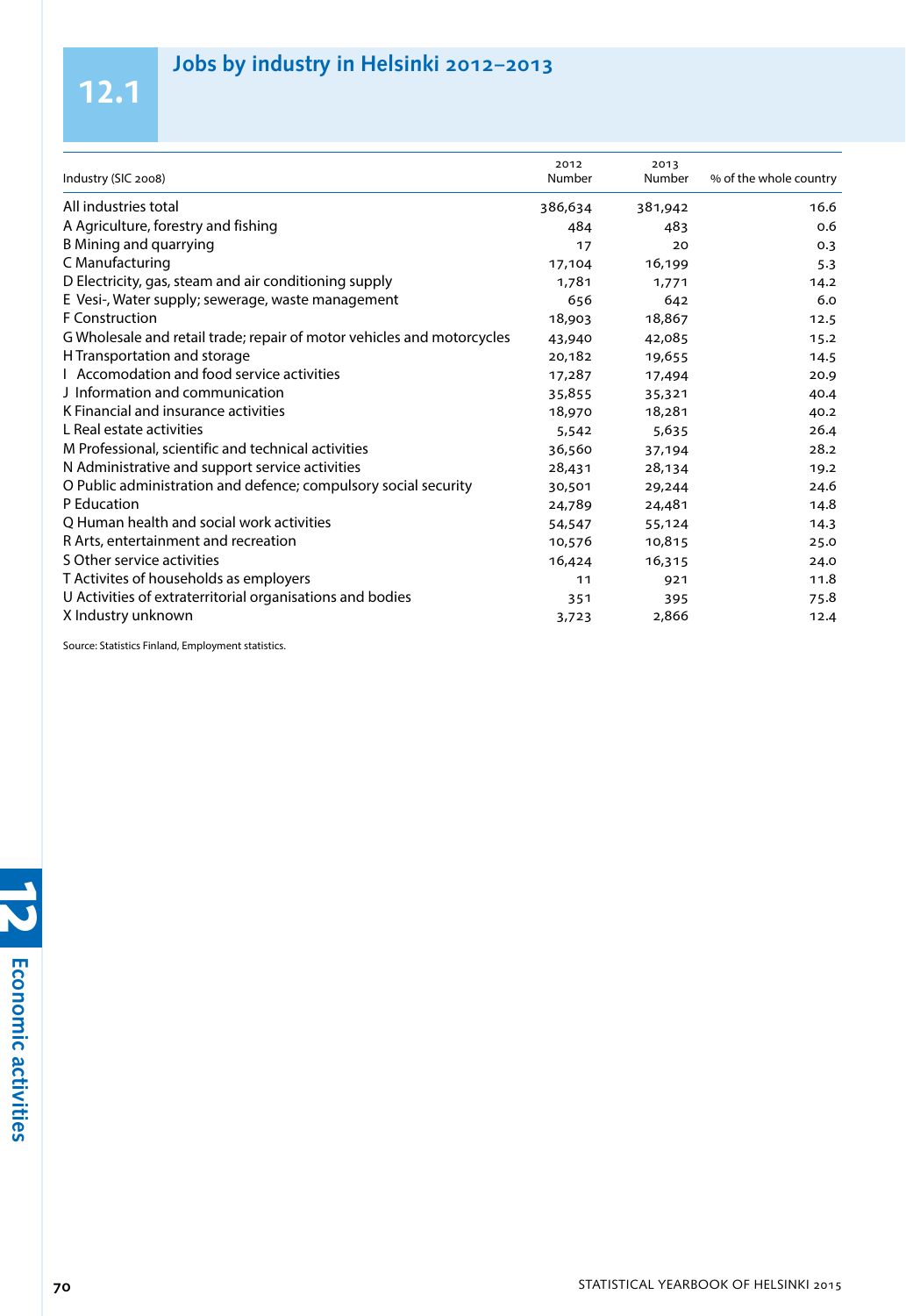### **Jobs by industry in 2013**

### **12.2**

|                            | Jobs total | Industry (SIC 2008)                         |                                              |                   |                                                               |                                                  |                                                  |                      | Workplace             |
|----------------------------|------------|---------------------------------------------|----------------------------------------------|-------------------|---------------------------------------------------------------|--------------------------------------------------|--------------------------------------------------|----------------------|-----------------------|
|                            |            | Manufac-<br>turing and<br>cons-<br>truction | Trade.<br>transport<br>and acco-<br>modation | Informa-<br>media | Finance.<br>tion and real-estate,<br>liberal pro-<br>fessions | Public ad-<br>ministra-<br>tion, edu-<br>cation, | Arts and<br>culture re-<br>creation<br>and other | Other and<br>unknown | self-suffi-<br>ciency |
|                            |            |                                             |                                              |                   | and support health and<br>services                            | social wel-<br>fare services                     | services                                         |                      |                       |
|                            |            |                                             |                                              |                   |                                                               |                                                  |                                                  | (A-B, D-E,           |                       |
|                            |            | (C,F)                                       | $(G-I)$                                      | (J)               | $(K-N)$                                                       | $(O-Q)$                                          | $(R-S)$                                          | T, U, X              |                       |
| Helsinki Metropolitan Area | 610,928    | 75,331                                      | 152,817                                      | 48,455            | 130,332                                                       | 154,527                                          | 36,135                                           | 13,331               | 116,2                 |
| Helsinki                   | 381,942    | 35,066                                      | 79,234                                       | 35,321            | 89,244                                                        | 108,849                                          | 27,130                                           | 7,098                | 129,0                 |
| Espoo                      | 120,247    | 19,150                                      | 28,999                                       | 11,198            | 25,027                                                        | 27,291                                           | 5,018                                            | 3,564                | 96,0                  |
| Vantaa                     | 106,420    | 20,986                                      | 44,300                                       | 1,908             | 15,713                                                        | 17,136                                           | 3,790                                            | 2,587                | 105,8                 |
| Kauniainen                 | 2,319      | 129                                         | 284                                          | 28                | 348                                                           | 1,251                                            | 197                                              | 82                   | 60,3                  |
| Restof Helsinki Region     | 100,647    | 23,846                                      | 24,506                                       | 1,070             | 14,452                                                        | 28,372                                           | 4,380                                            | 4,021                | 69,0                  |
| Hyvinkää                   | 19,370     | 5,394                                       | 4,632                                        | 155               | 2,638                                                         | 5,400                                            | 685                                              | 466                  | 94,3                  |
| Järvenpää                  | 12,063     | 2,578                                       | 2,557                                        | 142               | 1,986                                                         | 3,980                                            | 526                                              | 294                  | 62,9                  |
| Kerava                     | 12,265     | 2,816                                       | 3,769                                        | 162               | 1,752                                                         | 2,758                                            | 620                                              | 388                  | 74,5                  |
| Kirkkonummi                | 10,705     | 1,970                                       | 2,191                                        | 150               | 2,147                                                         | 3,392                                            | 486                                              | 369                  | 60,5                  |
| Nurmijärvi                 | 5,869      | 1,013                                       | 1,604                                        | 47                | 615                                                           | 1,831                                            | 264                                              | 495                  | 62,4                  |
| Mäntsälä                   | 12,067     | 2,846                                       | 3,209                                        | 115               | 1,553                                                         | 3,241                                            | 525                                              | 578                  | 61,6                  |
| Pornainen                  | 1,035      | 210                                         | 180                                          | 10                | 138                                                           | 317                                              | 50                                               | 130                  | 43,0                  |
| Sipoo                      | 5,174      | 1,181                                       | 967                                          | 48                | 699                                                           | 1,706                                            | 279                                              | 294                  | 57,6                  |
| Tuusula                    | 14,044     | 3,885                                       | 3,627                                        | 160               | 1,860                                                         | 3,390                                            | 585                                              | 537                  | 77,0                  |
| Vihti                      | 8,055      | 1,953                                       | 1,770                                        | 81                | 1,064                                                         | 2,357                                            | 360                                              | 470                  | 60,0                  |
| Helsinki Region            | 711,575    | 99,177                                      | 177,323                                      | 49,525            | 144,784                                                       | 182,899                                          | 40,515                                           | 17,352               | 106,0                 |
| Tampere                    | 116,750    | 22,369                                      | 23,101                                       | 8,278             | 20,537                                                        | 34,400                                           | 5,545                                            | 2,520                | 123,3                 |
| Turku                      | 95,201     | 15,140                                      | 20,410                                       | 3,668             | 17,074                                                        | 32,175                                           | 4,826                                            | 1,908                | 123,3                 |
| Oulu                       | 84,078     | 14,882                                      | 15,643                                       | 3,728             | 14,516                                                        | 28,605                                           | 3,851                                            | 2853                 | 105,4                 |
| <b>Finland as a whole</b>  | 2,301.751  | 453,266                                     | 496,001                                      | 87,373            | 345,401                                                       | 669,789                                          | 111,207                                          | 138,714              | 100,0                 |

NOTE: The statistics comply with the district division of 1 Jan. 2015. Data from merged municipalities have been combined.

Source: Statistics Finland, *"Kaupunki- ja seutuindikaattorit"*, i.e. urban and regional indicator database.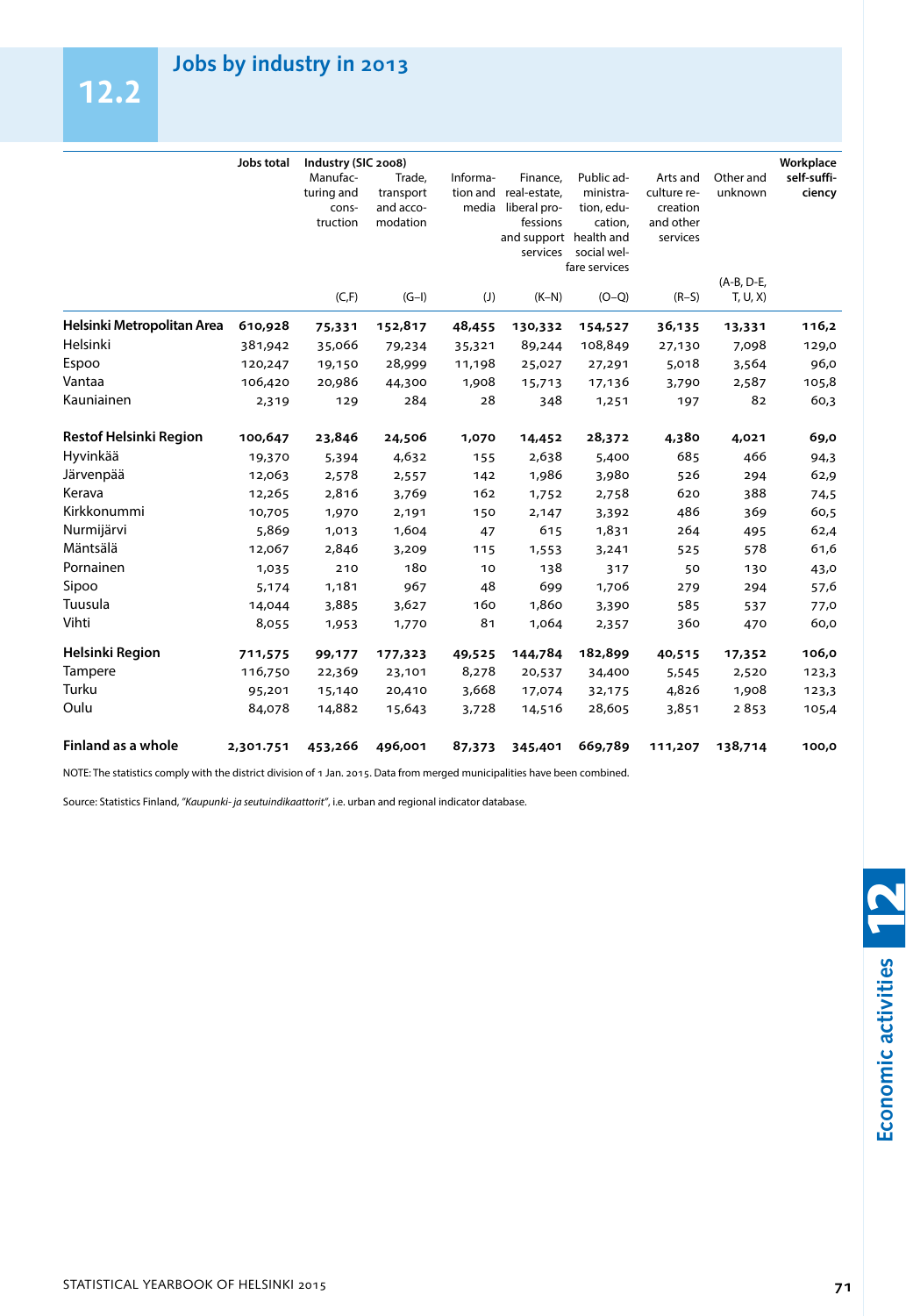### **12.3**

### **Number of enterprises, staff and turnover by industry in Helsinki 2013**

| Industry (SIC 2008)                                   | Enterprises |               | Staff   |               | Turnover <sup>1</sup> |               |
|-------------------------------------------------------|-------------|---------------|---------|---------------|-----------------------|---------------|
|                                                       |             | $\frac{0}{0}$ |         | $\frac{0}{0}$ |                       | $\frac{0}{0}$ |
| Total                                                 | 44,574      | 100           | 249,155 | 100           | 79,266,0              | 100           |
| C Manufacturing                                       | 1,452       | 3.3           | 17,435  | 7.0           | 11,178.9              | 14.1          |
| D Electricity, gas, steam and air conditioning supply | 65          | 0.1           | 1,895   | 0.8           | 3,293.3               | 4.2           |
| E Vesi-, Water supply; sewerage, waste management     | 49          | 0.1           | 240     | 0.1           | 212.5                 | 0.3           |
| <b>F</b> Construction                                 | 3,192       | 7.2           | 19,733  | 7.9           | 4,322.0               | 5.5           |
| G Wholesale and retail trade                          | 6,181       | 13.9          | 40,006  | 16.1          | 33,719.1              | 42.5          |
| H Transportation and storage                          | 1,931       | 4.3           | 18,449  | 7.4           | 3,745.3               | 4.7           |
| 1 Accomodation and food service activities            | 1,741       | 3.9           | 14,101  | 5.7           | 1,433.9               | 1.8           |
| J Information and communication                       | 3,247       | 7.3           | 32,866  | 13.2          | 7,971.8               | 10.1          |
| K Financial and insurance activities                  | 2,367       | 5.3           | 18,808  | 7.5           | 0.8                   | O.O           |
| L Real estate activities                              | 4,056       | 9.1           | 5,104   | 2.0           | 3,339.3               | 4.2           |
| M Professional, scientific and technical activities   | 8,931       | 20.0          | 28,722  | 11.5          | 4,871.3               | 6.1           |
| N Administrative and support service activities       | 2,219       | 5.0           | 31,020  | 12.5          | 3,024.3               | 3.8           |
| P Education                                           | 726         | 1.6           | 2,338   | 0.9           | 255.3                 | 0.3           |
| O Human health and social work activities             | 3,153       | 7.1           | 9,862   | 4.0           | 1,040.9               | 1.3           |
| R Arts, entertainment and recreation                  | 1,518       | 3.4           | 2,792   | 1.1           | 500.2                 | 0.6           |
| S Other service activities                            | 2,797       | 6.3           | 5,409   | 2.2           | 279.3                 | O.4           |
| A-B, T, U, X Other or unknown                         | 949         | 2.1           | 376     | 0.2           | 77.9                  | O.1           |

Data from 2013 are not comparable with data from 2012 or previous years.

<sup>1</sup> Due to rounding off the figures in the turnover column may not add up exactly to the total turnover figure.

Source: Statistics Finland's Business Register.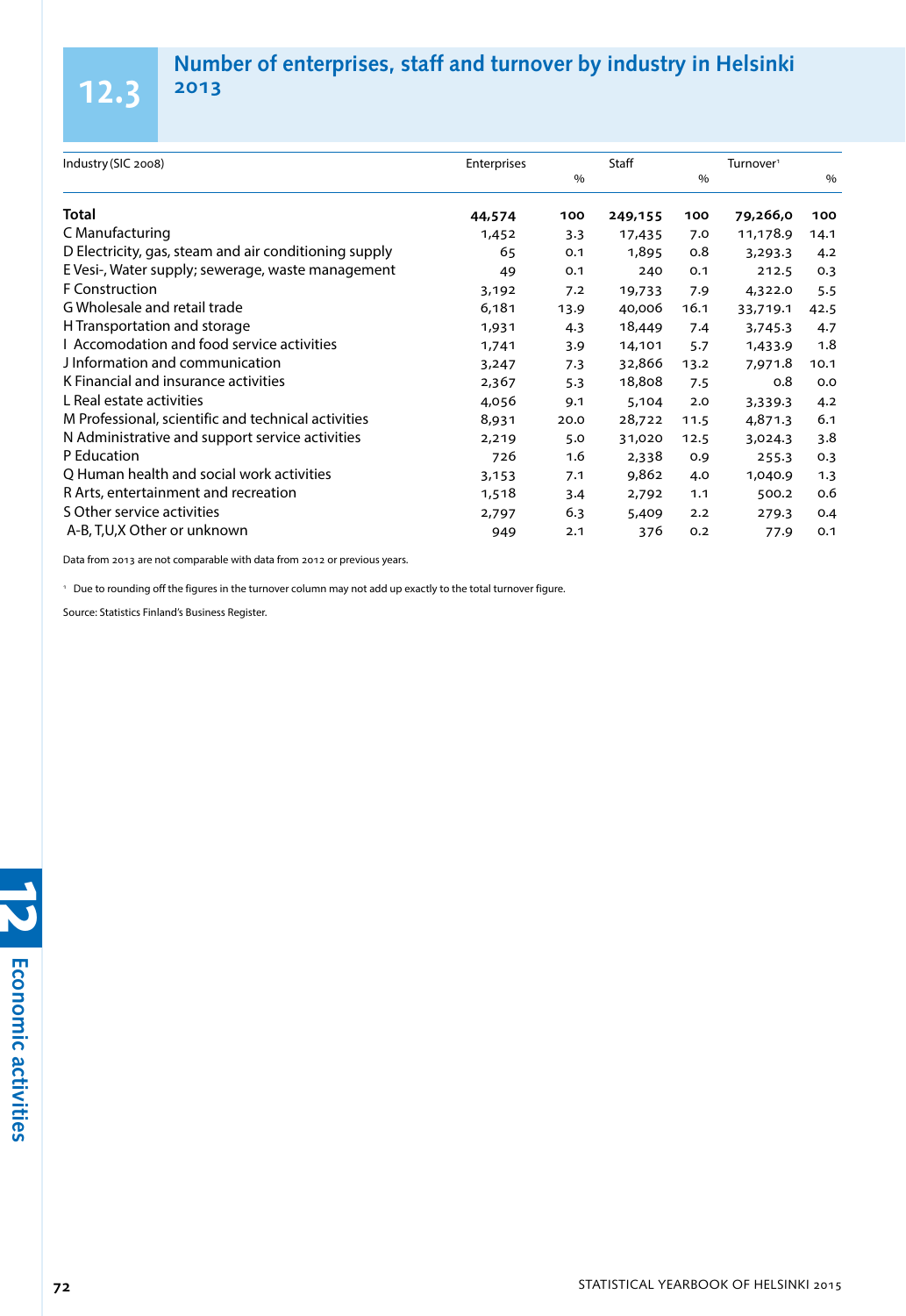## **Income and consumption**

## **List of diagrams and tables**

| 13.3 Income subject to state taxation on average by gender and age of income recipient76 |
|------------------------------------------------------------------------------------------|
|                                                                                          |

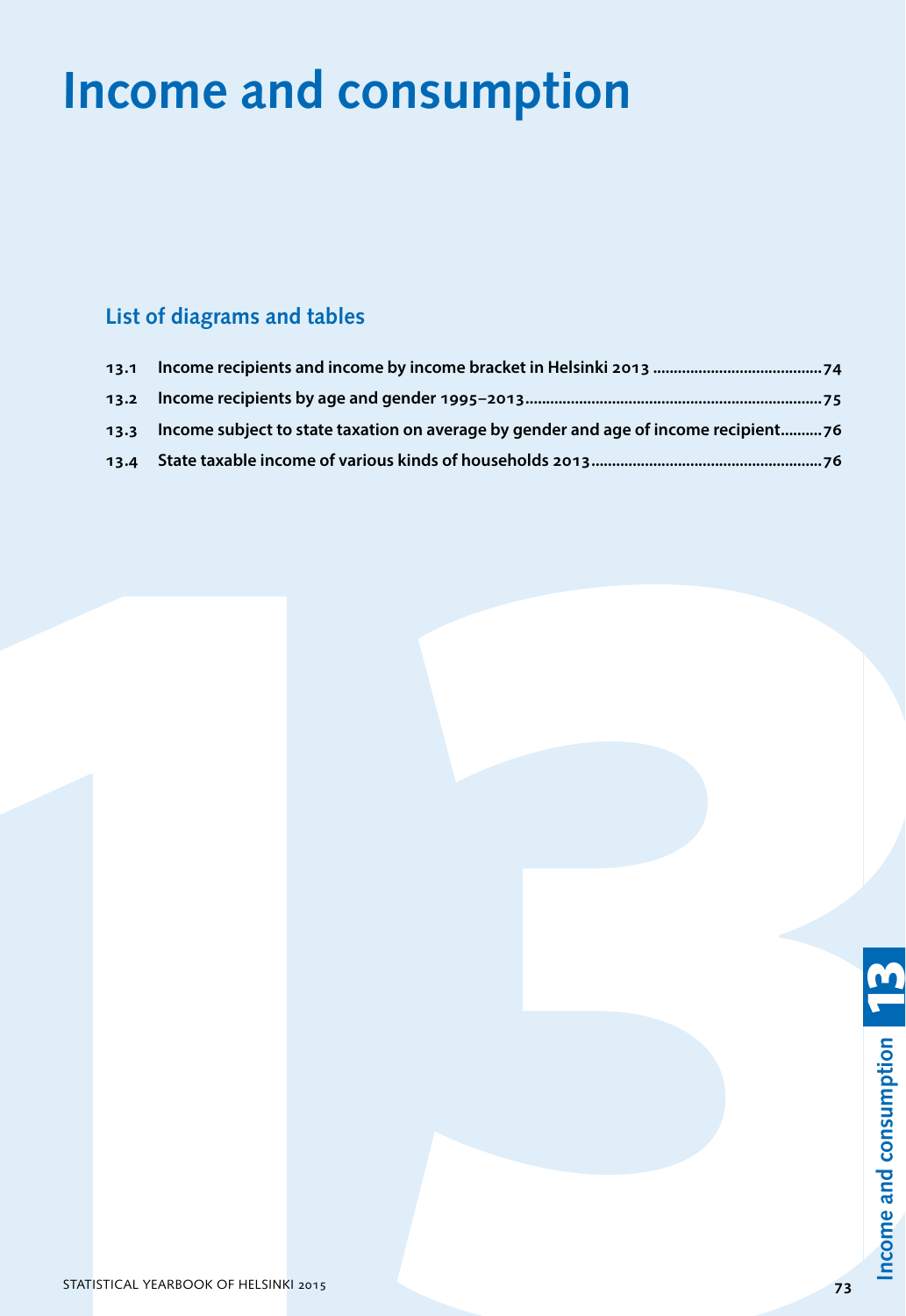## **Income recipients and income by income bracket in Helsinki 2013**

## **13.1**

| Income recipients                         |               |               |                | Income subject to state taxation, share % |               |                |  |  |
|-------------------------------------------|---------------|---------------|----------------|-------------------------------------------|---------------|----------------|--|--|
|                                           |               |               |                |                                           | Earned income | Capital income |  |  |
|                                           | Persons       | $\frac{0}{0}$ | Accumulation % | Total                                     | $\frac{0}{0}$ | $\frac{0}{0}$  |  |  |
| Income bracket                            |               |               |                |                                           |               |                |  |  |
| $-5,000$                                  | 45,269        | 8.8           | 8.8            | 0.5                                       | 0.5           | 0.5            |  |  |
| 5,000-10,000                              | 49,910        | 9.7           | 18.5           | 2.3                                       | 2.4           | 0.8            |  |  |
| 10,000-15,000                             | 50,487        | 9.8           | 28.3           | 3.6                                       | 3.9           | 1,0            |  |  |
| 15,000-20,000                             | 50,028        | 9.7           | 38.0           | 5.0                                       | 5.3           | 1.3            |  |  |
| 20,000-25,000                             | 46,288        | 9.0           | 47.0           | 6.0                                       | 6.4           | 1.6            |  |  |
| 25,000-30,000                             | 48,143        | 9.3           | 56,3           | 7.6                                       | 8.1           | 1.9            |  |  |
| 30,000-35,000                             | 45,813        | 8.9           | 65.2           | 8.5                                       | 9.1           | 2.1            |  |  |
| 35,000-40,000                             | 38,366        | 7.4           | 72.6           | 8.2                                       | 8.7           | 2.4            |  |  |
| 40,000-50,000                             | 53,655        | 10.4          | 83.0           | 13.7                                      | 14.5          | 4.5            |  |  |
| 50,000-60,000                             | 30,814        | 6.0           | 89.0           | 9.6                                       | 10.1          | 4.3            |  |  |
| 60,000-80,000                             | 29,642        | 5.7           | 94.7           | 11.6                                      | 12.0          | 7.2            |  |  |
| 80,000-100,000                            | 12,234        | 2.4           | 97.1           | 6.2                                       | 6.2           | 5.8            |  |  |
| 100,000-                                  | 15,239        | 3,0           | 100,0          | 17,4                                      | 12,8          | 66,7           |  |  |
| Total                                     | 515,888 100.0 |               |                | 100.0                                     | 100.0         | 100.0          |  |  |
| Income, 1,000 euro                        |               |               |                | 17,499.341                                | 16,033.657    | 1,465.684      |  |  |
| Share of income subject to state taxation |               |               |                | 100                                       | 92            | 8              |  |  |

Source: Statistics Finland's statistics on Income subject to state taxation.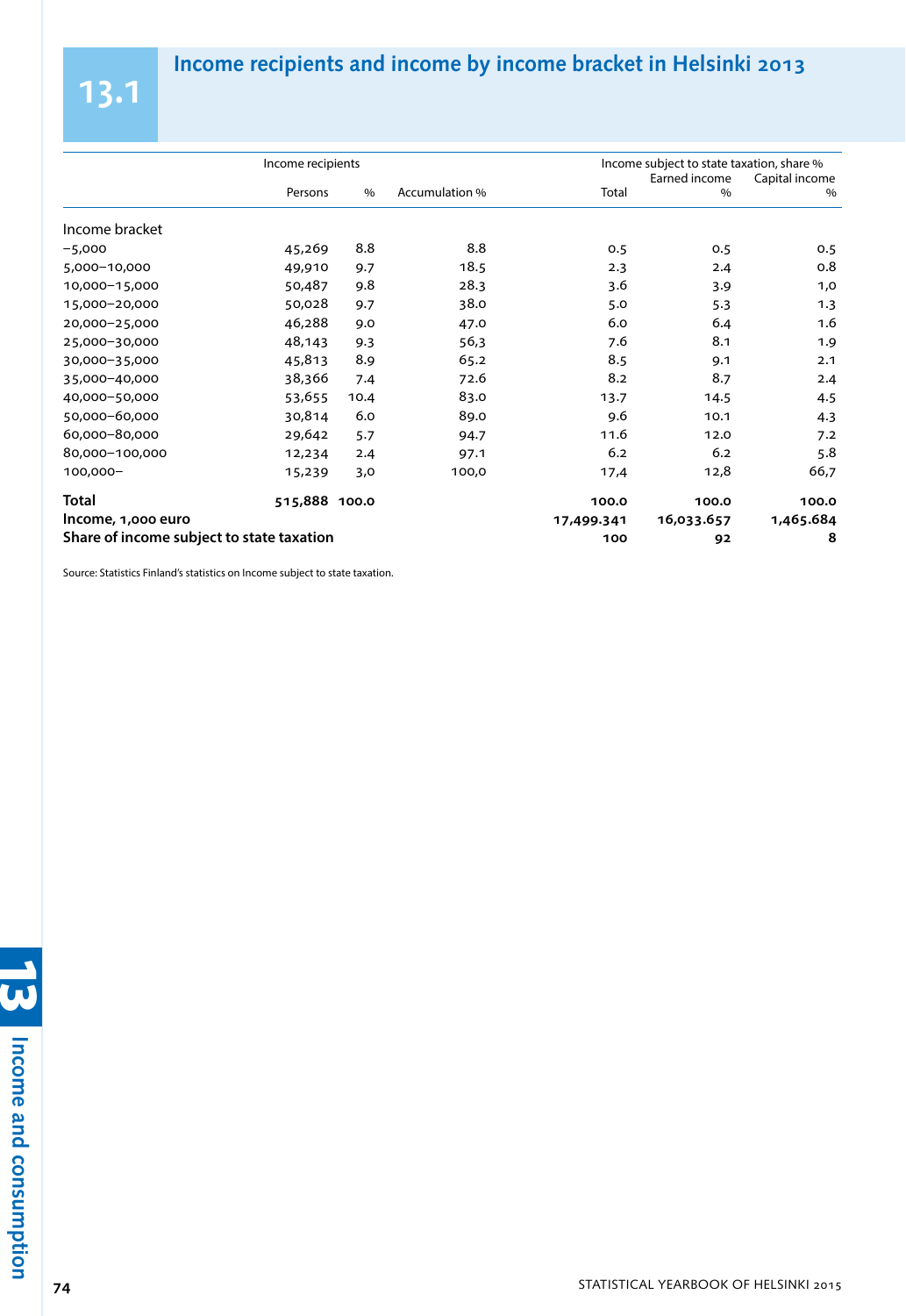|               | Age, years |           |           |           |           |           |         | Total   |
|---------------|------------|-----------|-----------|-----------|-----------|-----------|---------|---------|
|               | $-19$      | $20 - 24$ | $25 - 34$ | $35 - 44$ | $45 - 54$ | $55 - 64$ | $65 -$  |         |
| <b>Total</b>  |            |           |           |           |           |           |         |         |
| 1995          | 23,232     | 31,966    | 96,182    | 79,100    | 78,356    | 50,106    | 76,802  | 435,744 |
| 2000          | 28,905     | 39,489    | 97,666    | 85,943    | 81,652    | 58,825    | 78,061  | 470,541 |
| 2005          | 33,361     | 39,270    | 97,157    | 85,701    | 75,864    | 73,453    | 81,139  | 485,945 |
| 2010          | 25,306     | 41,680    | 106,401   | 79,082    | 77,786    | 74,873    | 91,050  | 496,178 |
| 2011          | 25,543     | 42,896    | 107,375   | 79,780    | 78,647    | 73,536    | 95,600  | 503,377 |
| 2012          | 25,476     | 43,485    | 109,026   | 80,698    | 79,397    | 72,269    | 99,279  | 509,630 |
| 2013          | 23,981     | 44,167    | 111,080   | 82,177    | 80,424    | 71,356    | 102,703 | 515,888 |
| $\%$          | 4.6        | 8.6       | 21.5      | 15.9      | 15.8      | 13.8      | 19.9    | 100     |
| Men           |            |           |           |           |           |           |         |         |
| 1995          | 11,786     | 14,678    | 46,965    | 38,179    | 36,477    | 22,623    | 24,697  | 195,405 |
| 2000          | 14,560     | 18,047    | 47,945    | 42,490    | 37,836    | 26,451    | 26,603  | 213,932 |
| 2005          | 16,897     | 17,485    | 48,032    | 42,671    | 35,731    | 33,094    | 29,072  | 222,982 |
| 2010          | 12,471     | 18,711    | 52,347    | 40,098    | 37,420    | 33,537    | 34,288  | 228,872 |
| 2011          | 12,500     | 19,270    | 52,893    | 40,679    | 38,010    | 33,039    | 36,292  | 232,683 |
| 2012          | 12,557     | 19,525    | 53,731    | 41,374    | 38,441    | 32,548    | 37,991  | 236,167 |
| 2013          | 11,729     | 19,866    | 54,519    | 42,402    | 39,067    | 32,303    | 39,631  | 239,517 |
| $\%$          | 4.9        | 8.3       | 22.8      | 17.7      | 16.3      | 13.5      | 16.5    | 100     |
| Women         |            |           |           |           |           |           |         |         |
| 1995          | 11,446     | 17,288    | 49,217    | 40,921    | 41,879    | 27,483    | 52,105  | 240,339 |
| 2000          | 14,345     | 21,442    | 49,721    | 43,453    | 43,816    | 32,374    | 51,458  | 256,609 |
| 2005          | 16,464     | 21,785    | 49,125    | 43,030    | 40,133    | 40,359    | 52,067  | 262,963 |
| 2010          | 12,835     | 22,969    | 54,054    | 38,984    | 40,366    | 41,336    | 56,762  | 267,306 |
| 2011          | 13,043     | 23,626    | 54,482    | 39,101    | 40,637    | 40,497    | 59,308  | 270,694 |
| 2012          | 12,919     | 23,960    | 55,295    | 39,324    | 40,956    | 39,721    | 61,288  | 273,463 |
| 2013          | 12,252     | 24,301    | 56,561    | 39,775    | 41,357    | 39,053    | 63,072  | 276,371 |
| $\frac{0}{0}$ | 4.4        | 8.8       | 20.5      | 14.4      | 15.0      | 14.1      | 22,8    | 100     |

Source: Statistics Finland's Statistics on income and assets.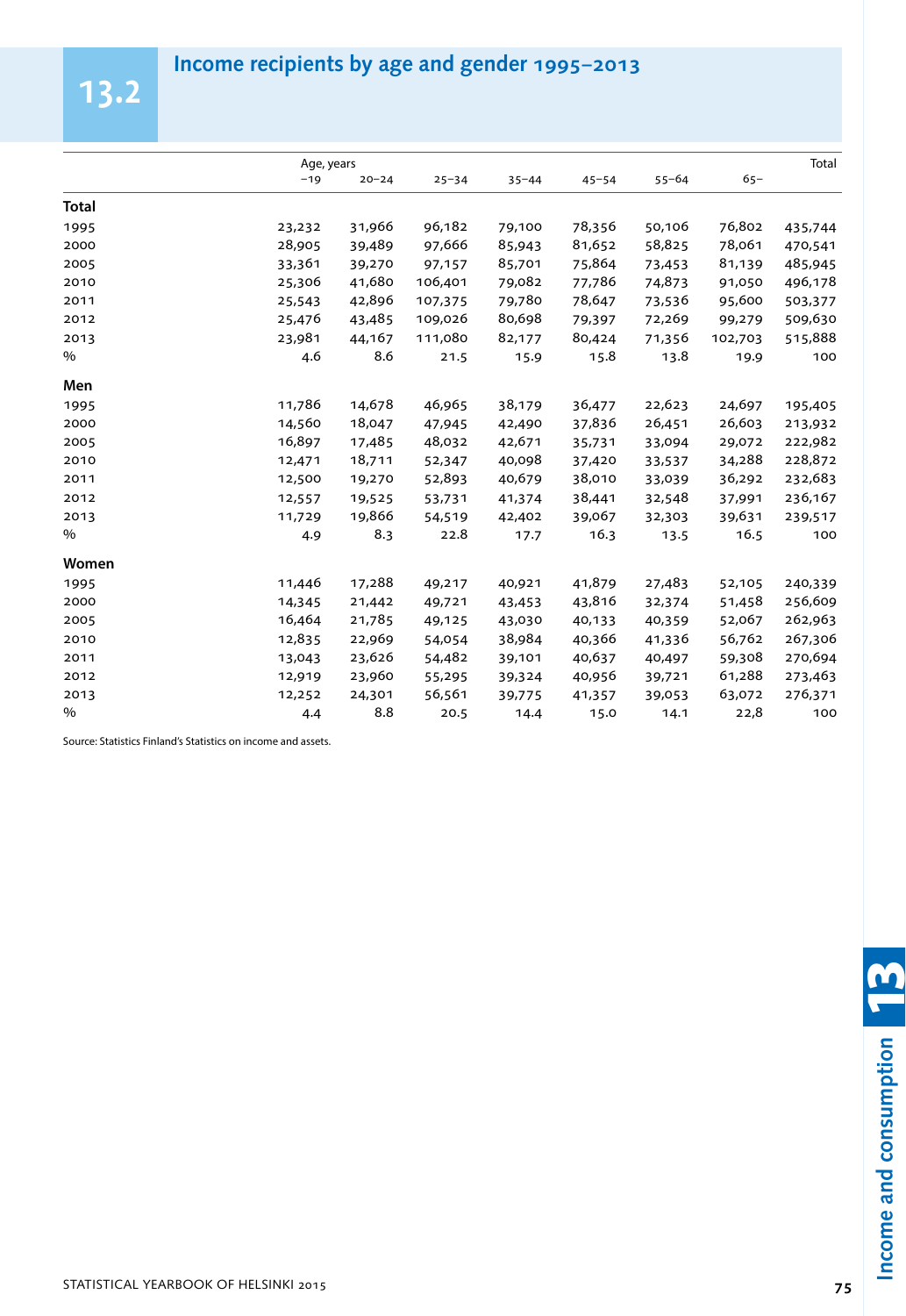|                                 | Age, years |           |           |           |           |           |        |        | Share of wo-                 |
|---------------------------------|------------|-----------|-----------|-----------|-----------|-----------|--------|--------|------------------------------|
|                                 | $-19$      | $20 - 24$ | $25 - 34$ | $35 - 44$ | $45 - 54$ | $55 - 64$ | $65 -$ | Total  | men's income<br>of men's in- |
| 2013 currency rate<br>Euro/year |            |           |           |           |           |           |        |        | come %                       |
| Total                           |            |           |           |           |           |           |        |        |                              |
| 2010                            | 6,009      | 14,042    | 30,053    | 41,804    | 45,914    | 43,561    | 30,052 | 33,738 | 74.5                         |
| 2011                            | 5,374      | 14,150    | 29,787    | 41,811    | 46,158    | 43,442    | 30,565 | 33,711 | 73.7                         |
| 2012                            | 5,016      | 14,130    | 29,270    | 41,197    | 45,744    | 42,645    | 30,552 | 33,274 | 76.1                         |
| 2013                            | 5,136      | 13,728    | 29,310    | 43,236    | 45,589    | 43,433    | 31,569 | 33,921 | 74.5                         |
| Men                             |            |           |           |           |           |           |        |        |                              |
| 2010                            | 5,734      | 14,030    | 32,716    | 47,583    | 52,080    | 51,706    | 39,335 | 39,118 |                              |
| 2011                            | 5,150      | 14,252    | 32,743    | 47,532    | 52,684    | 51,025    | 40,559 | 39,273 |                              |
| 2012                            | 4,893      | 14,098    | 31,943    | 46,534    | 50,823    | 49,247    | 39,560 | 38,177 |                              |
| 2013                            | 5,082      | 13,687    | 32,189    | 50,564    | 50,548    | 49,803    | 40,513 | 39,299 |                              |
| Women                           |            |           |           |           |           |           |        |        |                              |
| 2010                            | 6,273      | 14,052    | 27,474    | 35,858    | 40,199    | 36,952    | 24,445 | 29,132 |                              |
| 2011                            | 5,687      | 14,067    | 26,919    | 35,860    | 40,054    | 37,255    | 24,449 | 28,930 |                              |
| 2012                            | 5,141      | 14,155    | 26,672    | 35,550    | 40,976    | 37,236    | 24,968 | 29,039 |                              |
| 2013                            | 5,191      | 13,762    | 26,535    | 35,424    | 40,520    | 38,164    | 25,896 | 29,260 |                              |

Source: Statistics Finland's Statistics on Income and Assets.

## **State taxable income of various kinds of households 2013**

**13.4**

|                                                                                   | Household-dwelling units | Income subject to state taxation | Per per-                    |           |       |
|-----------------------------------------------------------------------------------|--------------------------|----------------------------------|-----------------------------|-----------|-------|
|                                                                                   | Number                   | Total, 1,000 euro                | hold-dwelling<br>unit, euro | son, euro | Index |
| <b>Total</b>                                                                      | 315,141                  | 170,000.296                      | 53,944                      | 28,886    | 100   |
| 1-member household<br>Married/unmarried couple without children, or               | 153,206                  | 47,666.170                       | 31,112                      | 31,112    | 108   |
| at least 2 persons (not a family)                                                 | 85,510                   | 61,063.101                       | 71,410                      | 34,834    | 121   |
| Married/Unmarried couple with children<br>Married/Unmarried couple with children, | 47,493                   | 47,199.408                       | 99,382                      | 26,562    | 92    |
| and other members                                                                 | 1,539                    | 1,510.835                        | 98,170                      | 19,773    | 68    |
| Single-parent family                                                              | 22,057                   | 8,480.619                        | 38,449                      | 15,574    | 54    |
| Others                                                                            | 5,336                    | 4,080.163                        | 76,465                      | 20,165    | 70    |

Source: Statistics Finland.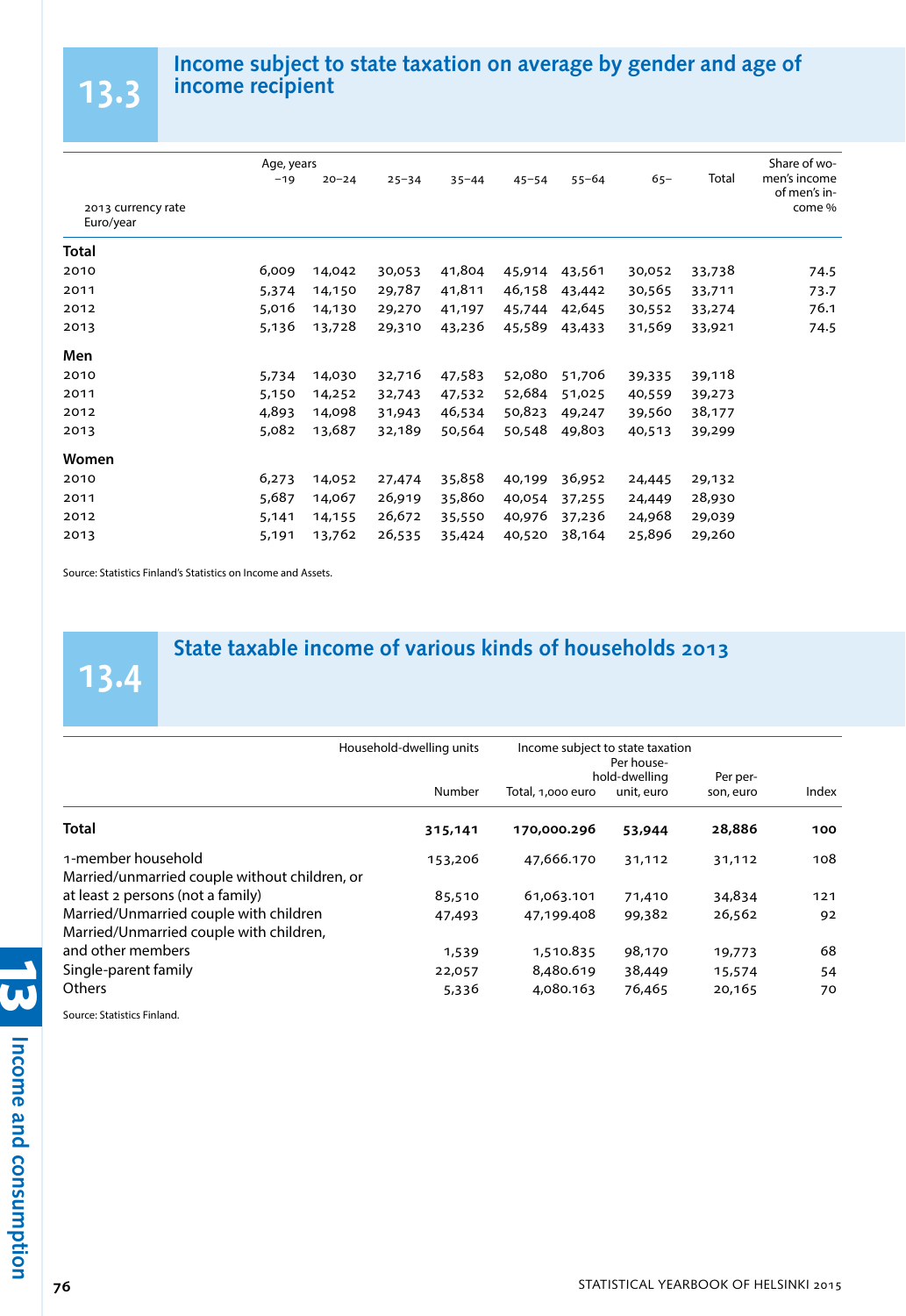# **Justice and public safety**

## **List of diagrams and tables**

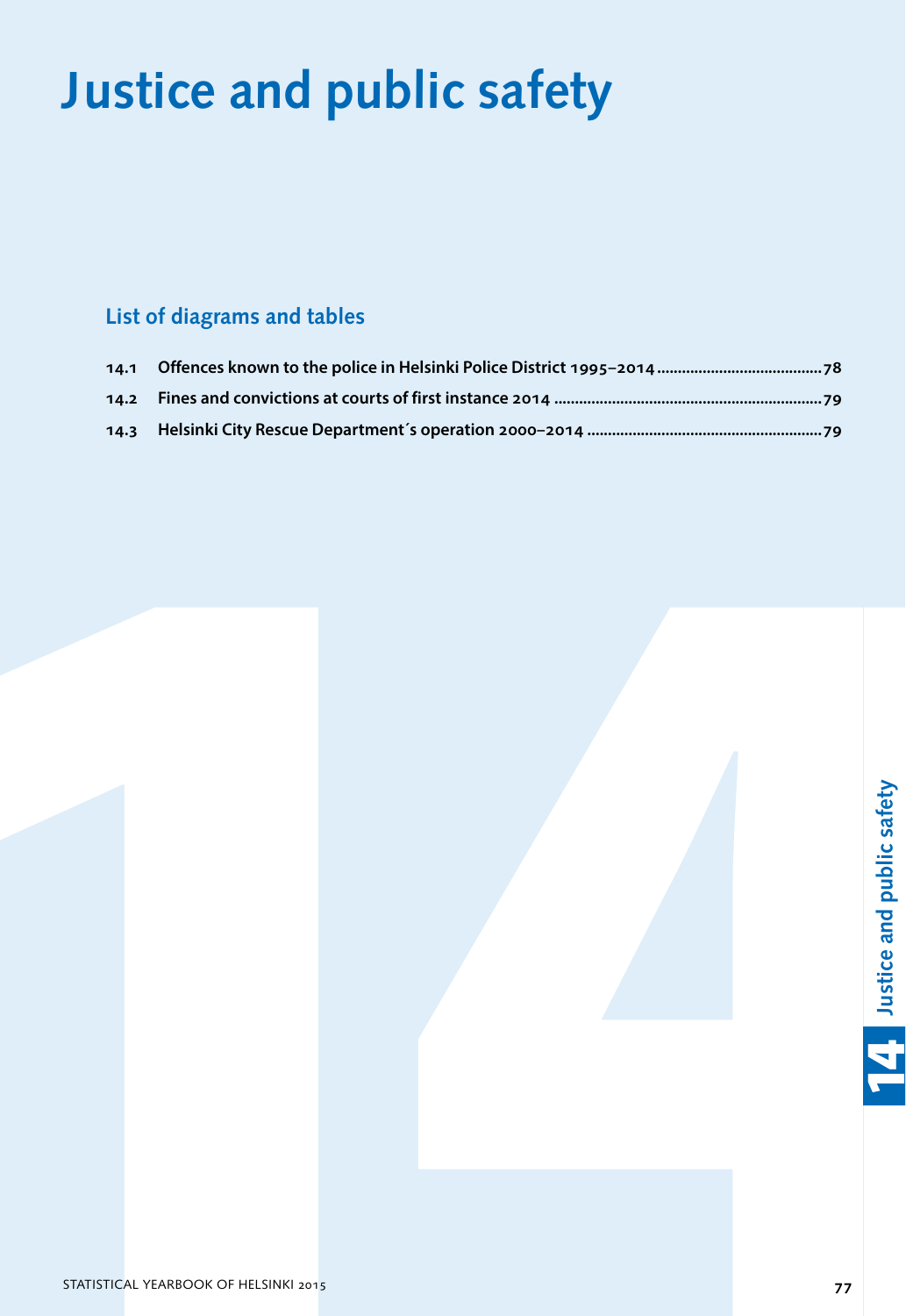|                                                                          | 1995           | 2000           | 2005           | 2010           | 2013           | 2014           |
|--------------------------------------------------------------------------|----------------|----------------|----------------|----------------|----------------|----------------|
| Total                                                                    | 103,170        | 106,162        | 100,108        | 116,990        | 104,218        | 106,560        |
| All offences<br>% of the whole country                                   | 77,791<br>18.4 | 85,284<br>18.8 | 74,583<br>17.3 | 83,520<br>19.4 | 78,813<br>18.6 | 77,703<br>18.6 |
| Crime against property                                                   | 58,912         | 64,700         | 49,874         | 56,245         | 51,156         | 51,136         |
| Crime against life and health                                            | 4,887          | 5,047          | 5,450          | 6,783          | 6,439          | 5,946          |
| Sexual offences                                                          | 191            | 178            | 359            | 315            | 275            | 365            |
| Offences against justice, authorities and public order                   | 1,044          | 2,053          | 2,604          | 2,903          | 2,980          | 2,883          |
| Certain traffic offences                                                 | 3,189          | 4,745          | 6,896          | 5,695          | 4,582          | 4,480          |
| Other crimes                                                             | 9,568          | 8,561          | 9,400          | 11,579         | 13,381         | 12,893         |
| Endangering traffic safety, hit-and-run,<br>traffic (motoring) onffences | 25,379         | 20,878         | 25,525         | 33,470         | 25,405         | 28,857         |
| Share of similar offences in he whole country %                          | 7.6            | 6.7            | 7.2            | 6.6            | 5.7            | 7.0            |

Source: Helsinki Policy Authority and Statistics Finland, Justice, Yearbook of Justice Statistics.

**14.2**

#### **Helsinki Finland** Total Helsinki Total Helsinki residents residents İ **Total** 40,845 21,310 482,699 41,256 Summary penal fee<sup>1</sup> 16,226 6,930 261,457 18,383 Fines 17,298 9,886 164,431 16,228 Verdicts of guilty<sup>2</sup> 6,645 imprisonment 928 521 5,051 763 community service 184 132 1,926 175 supervisory sentence (electronic tag curfew)  $\begin{array}{cccc} 6 & 4 & 222 & 15 \end{array}$ probation 1,928 1,120 13,580 1,549 earlier conviction sufficient (Finnish Penal Code 7:6-7§§) 76 51 51 357 378 78 fines 3,726 2,337 33,604 3,627 mistrals 88 63 528 84 other punishments 385 266 1,543 354

**Fines and convictions at courts of first instance 2013**

<sup>1</sup> Including also summary penal fees by courts of law.<br><sup>2</sup> Not indluing summary penal fees by courts of law. Not indluing summary penal fees by courts of law.

Source: Statistics Finland.

14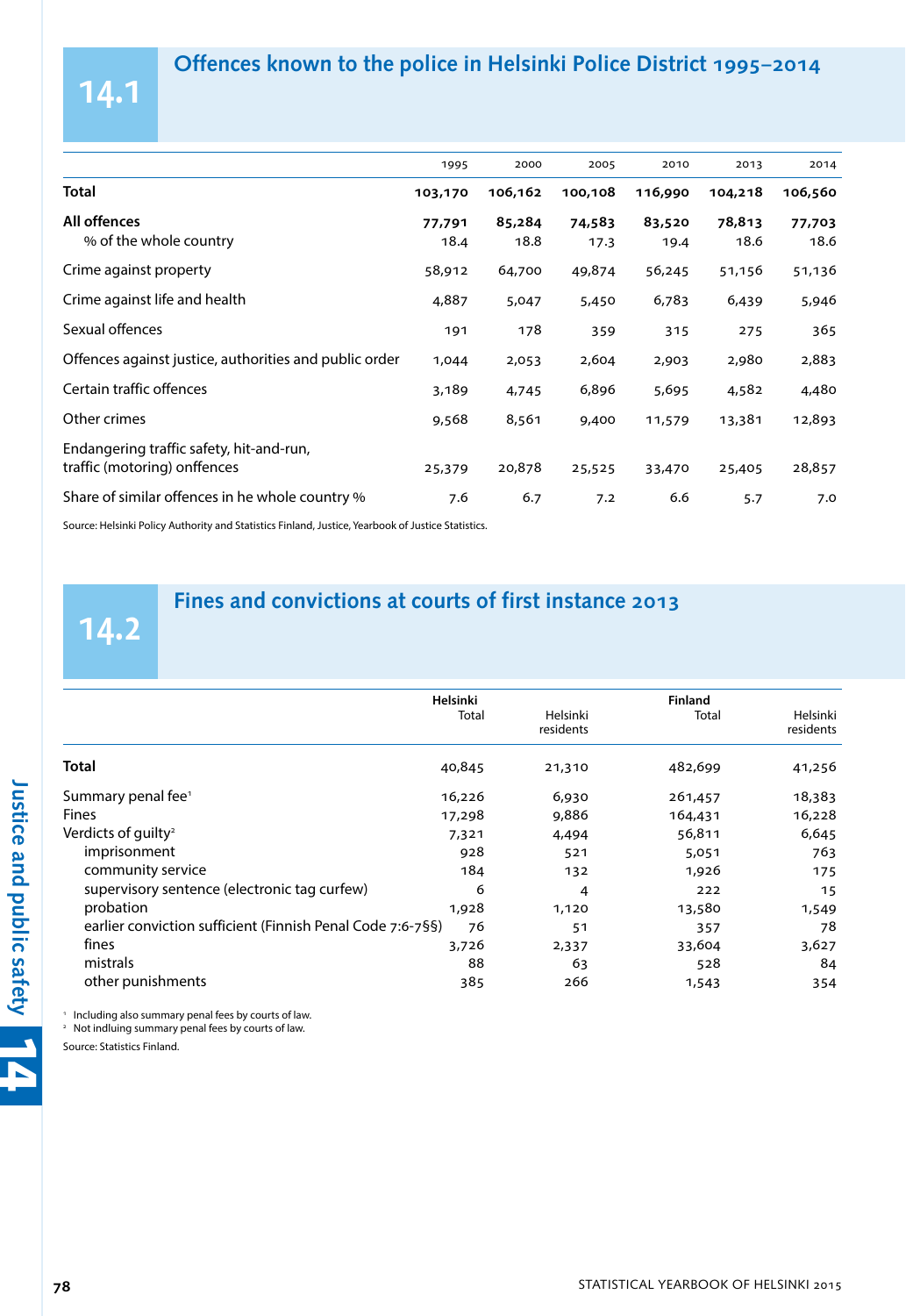## **Helsinki City Rescue Department´s operation 2000–2014**



|                                       | 2000    | 2005   | 2010    | 2013    | 2014    |
|---------------------------------------|---------|--------|---------|---------|---------|
| <b>Total staff</b>                    | 574     | 560    | 670     | 673     | 682     |
| of which rescue operation staff       | 400     | 406    | 499     | 490     | 503     |
| Fire alarms                           | 4,399   | 3,754  | 4,461   | 3,786   | 3,740   |
| fire-fightings tasks (extinguishings) | 1,067   | 957    | 1,240   | 1,034   | 1,067   |
| other alarms                          | 3,332   | 2,797  | 3,221   | 2,752   | 2,673   |
| Rescue operation                      | 2,928   | 4,233  | 5,166   | 5,043   | 4,464   |
| traffic accidents                     | 305     | 354    | 917     | 654     | 681     |
| oil accidents                         | 385     | 282    | 349     | 283     | 48      |
| rescues                               | 179     | 245    | 177     | 204     | 134     |
| other                                 | 2,059   | 3,352  | 3,723   | 3,902   | 3,601   |
| Ambulance transports                  | 34,706  | 36,882 | 44,861  | 53,227  | 53,215  |
| Fire inspections                      | 5,200   | 3,878  | 6,085   | 5,328   | 3,314   |
| Places in bomb shelter                | 683,600 |        | 819,700 | 849,432 | 857,316 |
|                                       |         |        |         |         |         |

Source: Helsinki City Rescue Department and RegionCD.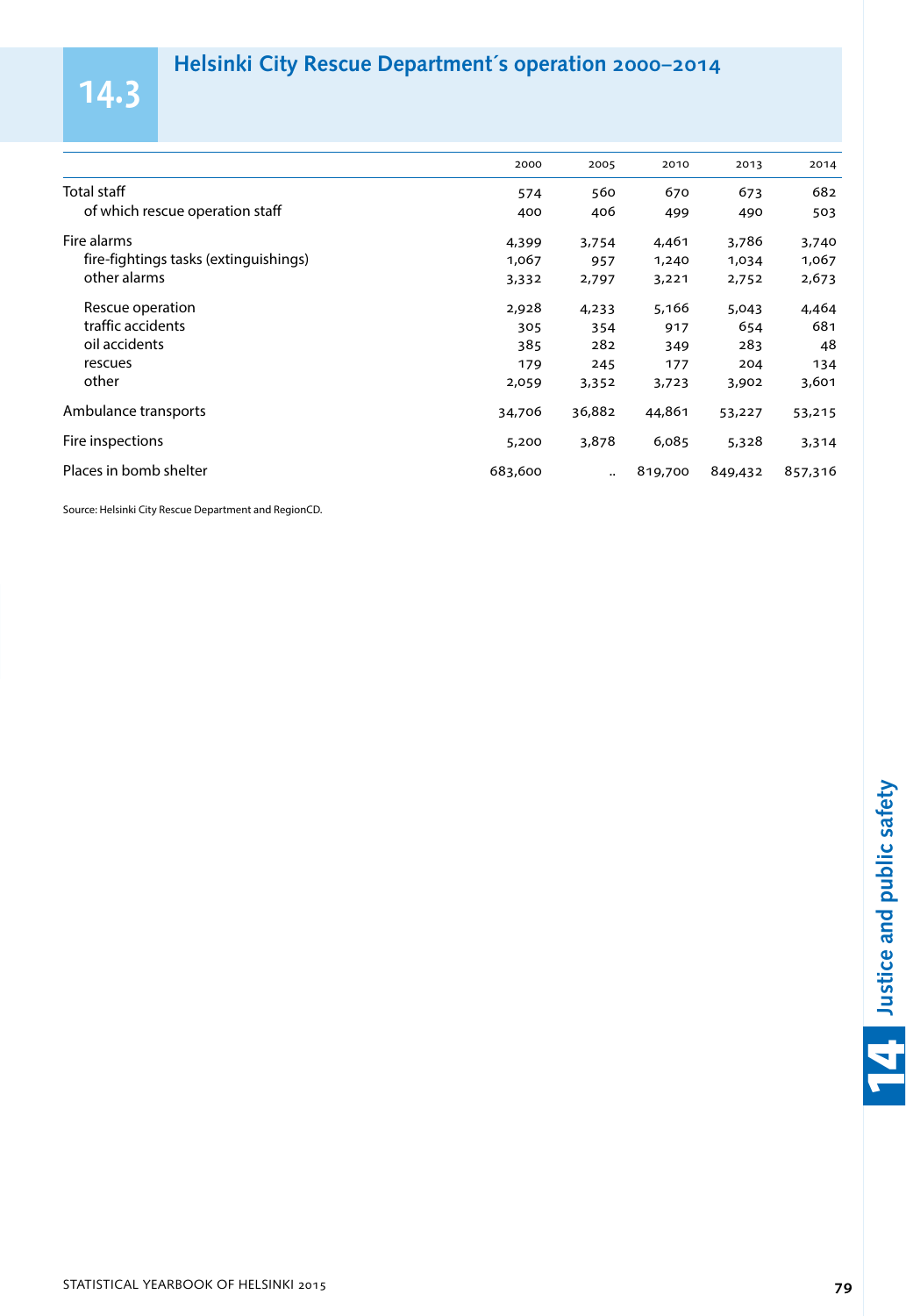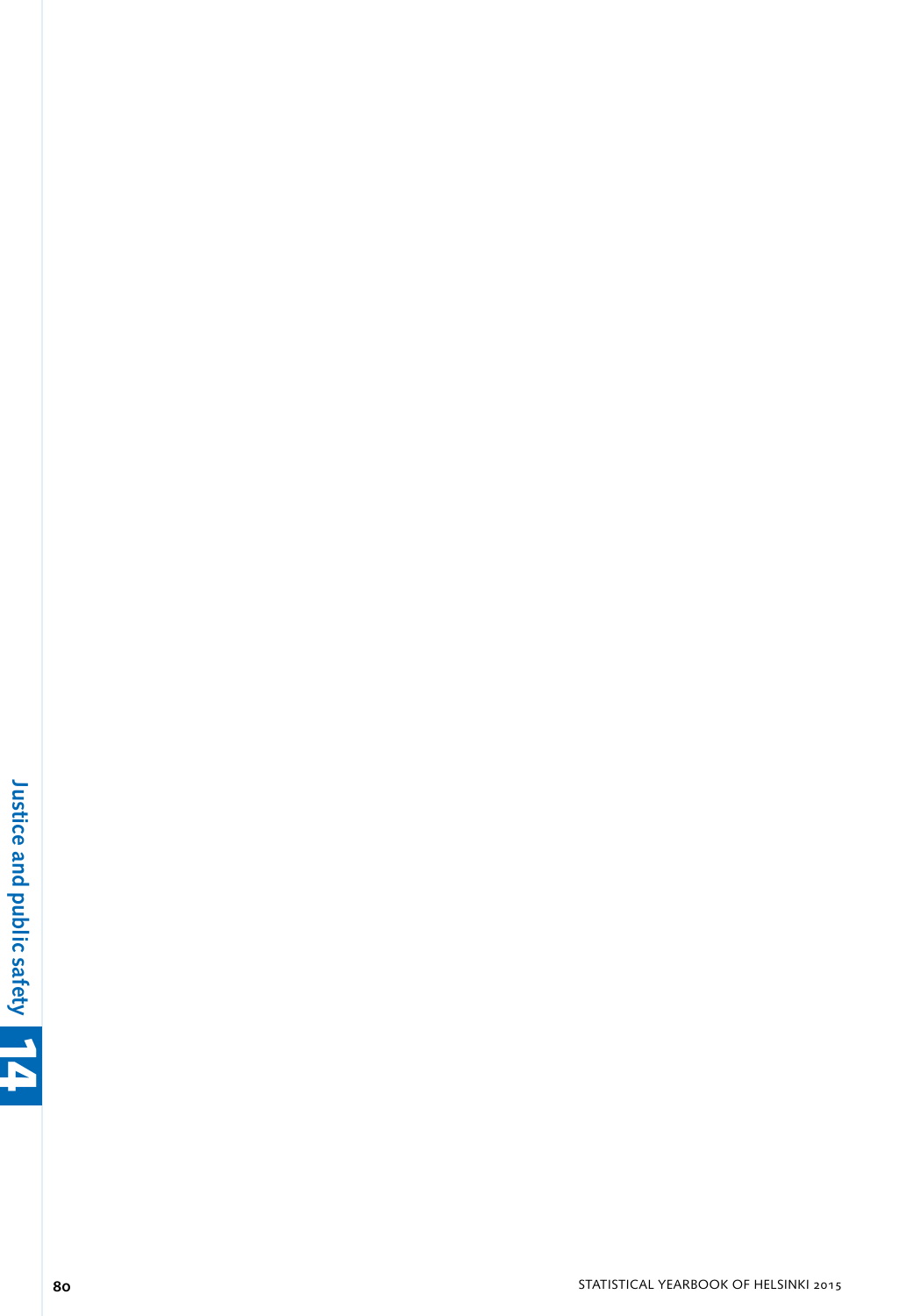## **Elections**

## **List of diagrams and tables**

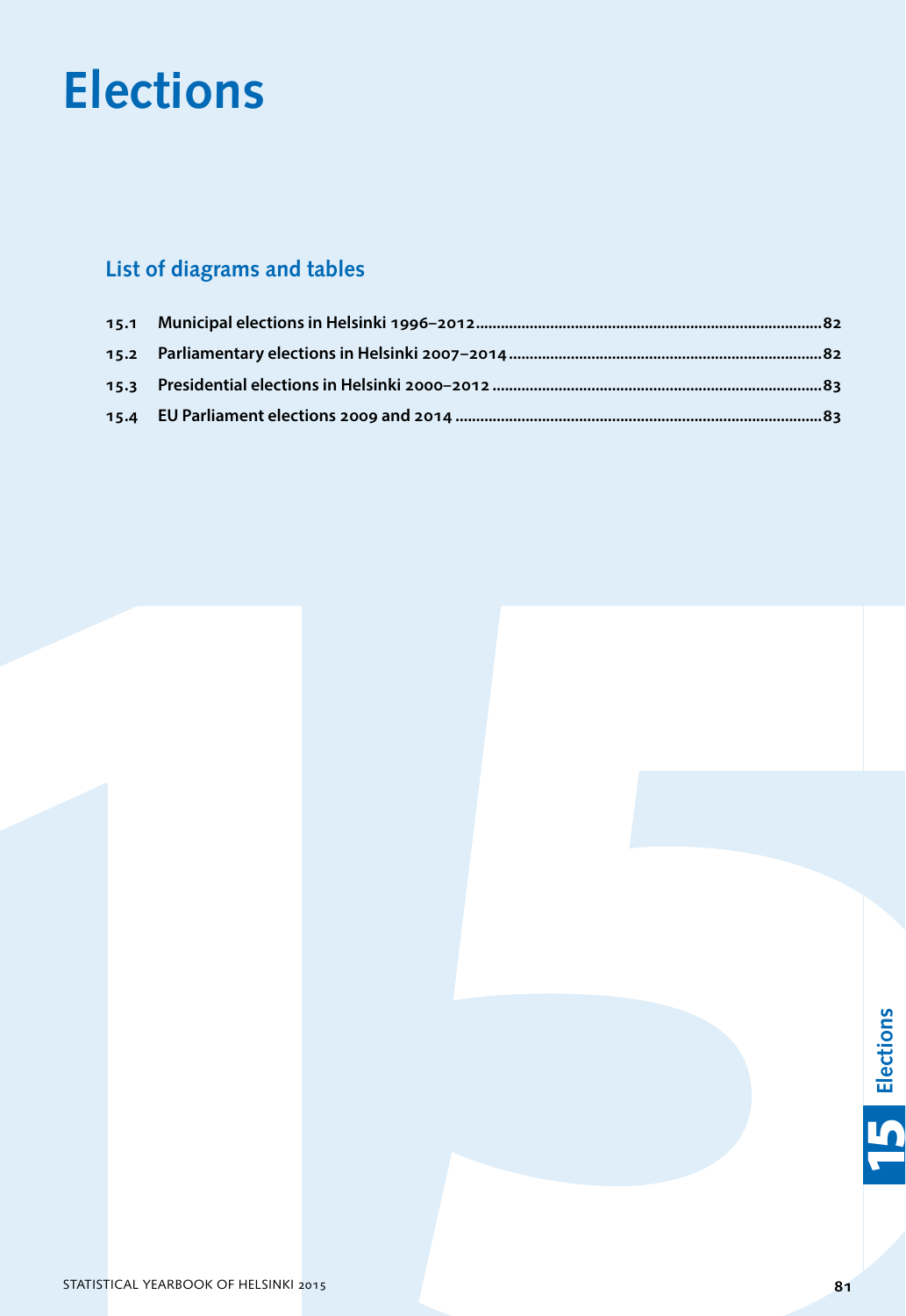### **Municipal elections in Helsinki 1996–2012**

**15.1**

|                                                                 | 1996    | 2000    | 2004    | 2008    | 2012    |
|-----------------------------------------------------------------|---------|---------|---------|---------|---------|
| Persons entitled to vote                                        | 429,586 | 452,271 | 459,428 | 474,209 | 499,692 |
| % of persons entitled to vote in Finland                        | 10.9    | 11.3    | 11.2    | 11.3    | 11.6    |
| Persons who voted in Helsinki                                   | 248,290 | 230,336 | 262,362 | 279,181 | 286,787 |
| Voting turnout % <sup>1</sup>                                   | 57.8    | 50.9    | 57.1    | 58.9    | 57.4    |
| Voting turnout % in municipal elections in Finland <sup>1</sup> | 61.3    | 55.9    | 58.6    | 61.2    | 58.3    |
| Ballots rejected in Helsinki                                    | 3,989   | 1,289   | 1,457   | 1,387   | 1,420   |
| Percentage <sup>2</sup>                                         | 1.6     | 0.6     | 0.6     | 0.5     | 0.5     |
| Percentage in the whole country <sup>2</sup>                    | 1.7     | 0.8     | 0.6     | 0.6     | 0.5     |
| <sup>1</sup> Of those entitled to vote.                         |         |         |         |         |         |

<sup>2</sup> Of ballots submitted.

Source: Statistics Finland.

**15.2**

### **Parliamentary elections in Helsinki 2007–2015**

|                                                                 | 2007 <sup>1</sup> | 2007 <sup>2</sup>    | 2011 <sup>1</sup> | 2011 <sup>2</sup>    | 2015 <sup>1</sup> | $2015^2$ |
|-----------------------------------------------------------------|-------------------|----------------------|-------------------|----------------------|-------------------|----------|
| Persons entitled to vote                                        | 441,229           | 40,073               | 454,861           | 44,720               | 472,893           | 48,982   |
| % of persons entitled to vote in Finland                        | 10.3              | 19.2                 | 10.4              | 19.6                 | 11.2              | 20.2     |
| Men                                                             | 199,760           | 14,383               | 207,028           | 16,514               | 216,144           | 18,303   |
| Women                                                           | 241,469           | 25,690               | 247,833           | 28,206               | 256,749           | 30,679   |
| Persons who voted in Helsinki                                   | 313,859           | 4,386                | 343,523           | 6,446                | 355,359           | 6,888    |
| Voting turnout % <sup>3</sup>                                   | 71.1              | 10.9                 | 75.5              | 14.4                 | 75.1              | 14.1     |
| Voting turnout % in municipal elections in Finland <sup>3</sup> | 67.9              | 8.6                  | 70.5              | 10.6                 | 70.1              | 10.1     |
| Ballots rejected in Helsinki                                    | 3,321             | $\ddot{\phantom{a}}$ | 2,084             | $\ddot{\phantom{0}}$ | 2,372             |          |
| Percentage <sup>4</sup>                                         | 1.1               |                      | 0.6               |                      | O.7               |          |
| Percentage in the whole country <sup>4</sup>                    | O.7               |                      | 0.6               | $\ddot{\phantom{0}}$ | 0.5               |          |
|                                                                 |                   |                      |                   |                      |                   |          |

<sup>1</sup> Finnish citizens resident in Finland. For more details, see www.vaalit.fi

<sup>2</sup> Finnish citizens resident abroad. For more details, see www.vaalit.fi

<sup>3</sup> Of those entitled to vote.

<sup>4</sup> Of ballots submitted.

Source: Statistics Finland.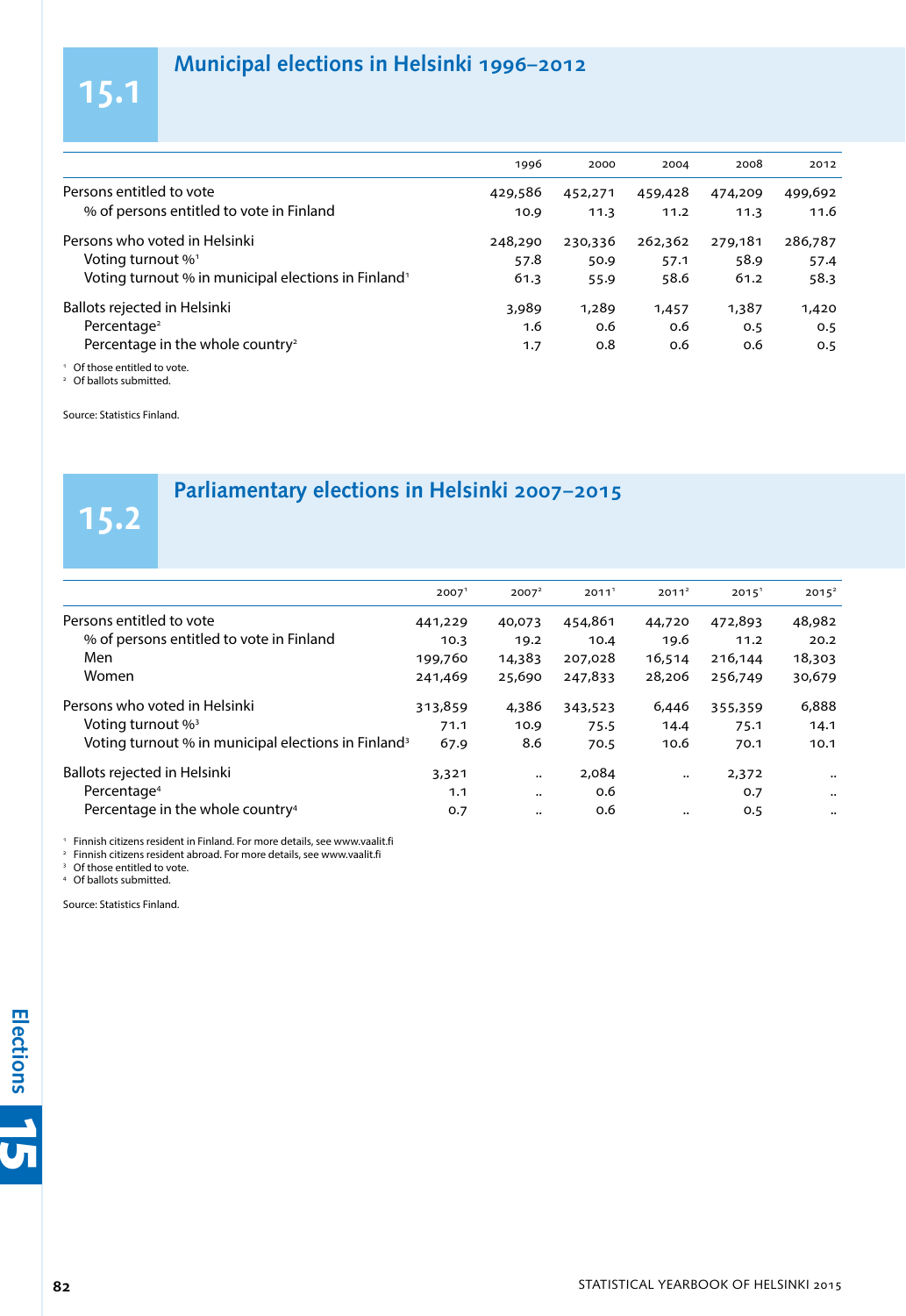|                               | 2000<br>First round | Second<br>round | 2006<br>First round | Second<br>round | 2012<br>First round | Second<br>round |
|-------------------------------|---------------------|-----------------|---------------------|-----------------|---------------------|-----------------|
| Persons entitled to vote      | 468,770             | 468,770         | 478,589             | 478,589         | 502,960             | 502,960         |
| In Helsinki <sup>1</sup>      | 431,382             | 431,382         | 439,144             | 439,144         | 457,588             | 457,588         |
| Abroad <sup>2</sup>           | 37,388              | 37,388          | 39,445              | 39,445          | 45,372              | 45,372          |
| Persons who voted             | 341,480             | 348,529         | 349,649             | 356,786         | 358,412             | 350,718         |
| In Helsinki <sup>1</sup>      | 336,952             | 343,767         | 335,229             | 350,856         | 350,317             | 342,487         |
| Voting turnout % <sup>3</sup> | 78.1                | 79.7            | 76.3                | 79.9            | 76.6                | 74.8            |
| Abroad <sup>2</sup>           | 4,528               | 4,762           | 5,420               | 5,930           | 8,095               | 8,231           |
| Voting turnout % <sup>3</sup> | 12.1                | 12.7            | 13.7                | 15.0            | 17.8                | 18.1            |

1 Persons in Helsinki's population register. For more details, see www.vaalit.fi<br><sup>2</sup> Persons not resident but entitled to vote in Helsinki. For more details, see www.vaalit.fi

<sup>3</sup> Of those entitled to vote.

Source: Statistics Finland.

**15.4**

**EU Parliament elections 2009 and 2014**

|                                                         | 2009<br>Helsinki | Finland           | 2014<br>Helsinki | Finland           |
|---------------------------------------------------------|------------------|-------------------|------------------|-------------------|
| Persons entitled to vote                                | 489,968          | 4,332,457         | 516,194          | 4,440,297         |
| Persons who voted<br>Voting turnout % <sup>1</sup>      | 230,729<br>47.1  | 1,672,434<br>38.6 | 250,194<br>48.5  | 1,736,618<br>39.1 |
| Ballot papers rejected<br>Voting turnout % <sup>2</sup> | 926<br>O.4       | 7,603<br>0.5      | 1,255<br>0.5     | 10,435<br>0.6     |

<sup>1</sup> Of those entitled to vote.

<sup>2</sup> Of ballots submitted.

Source: Statistics Finland.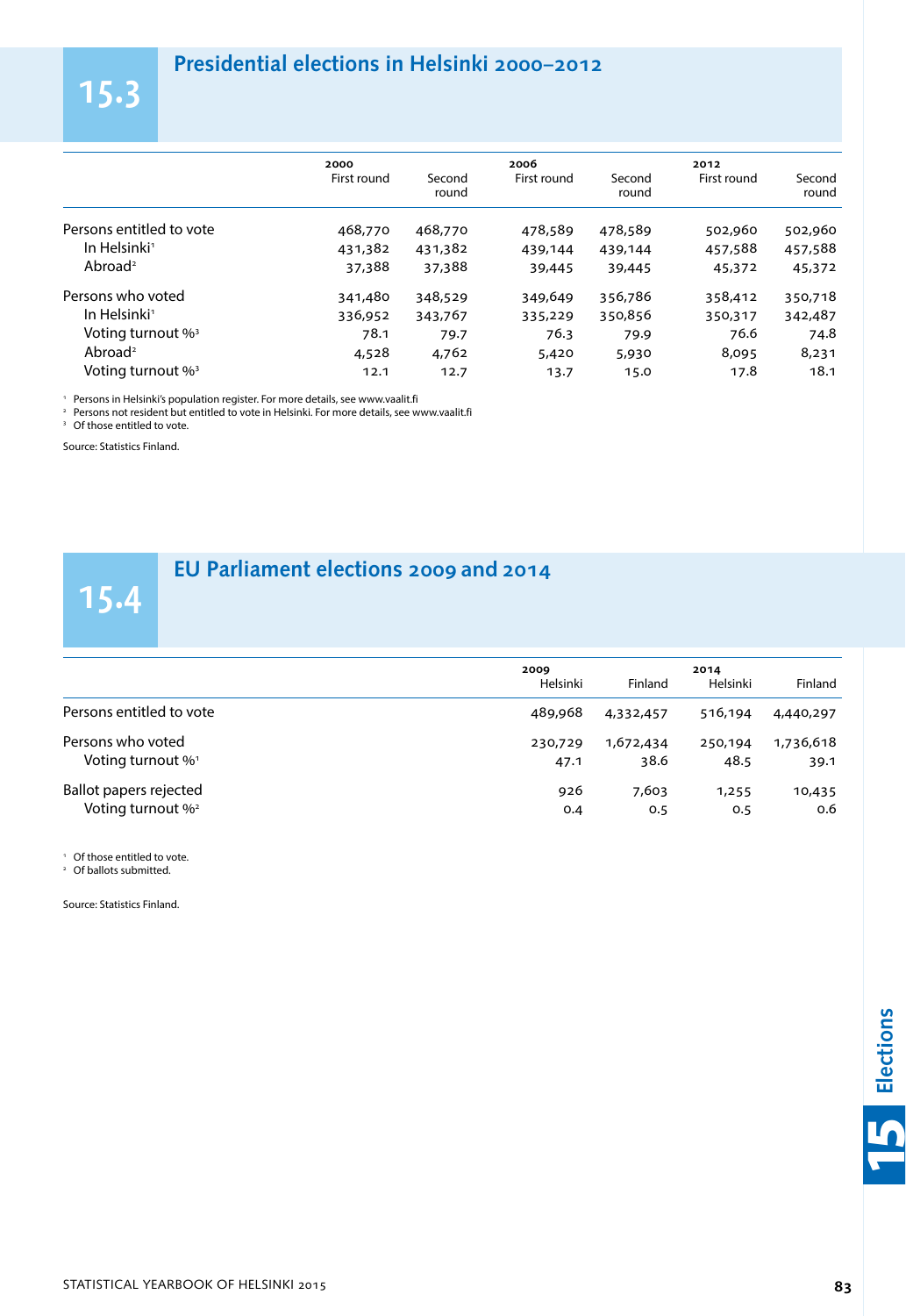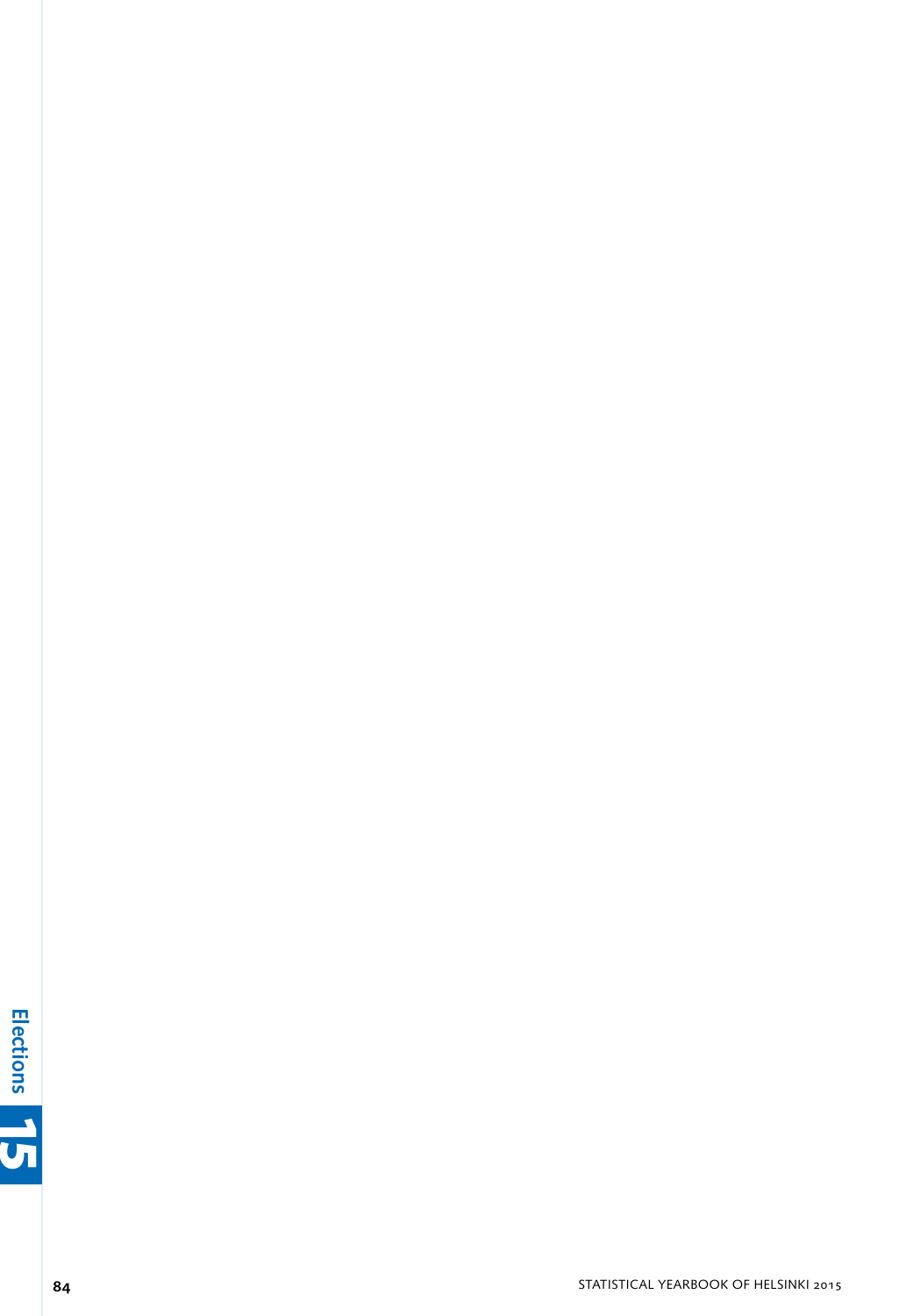